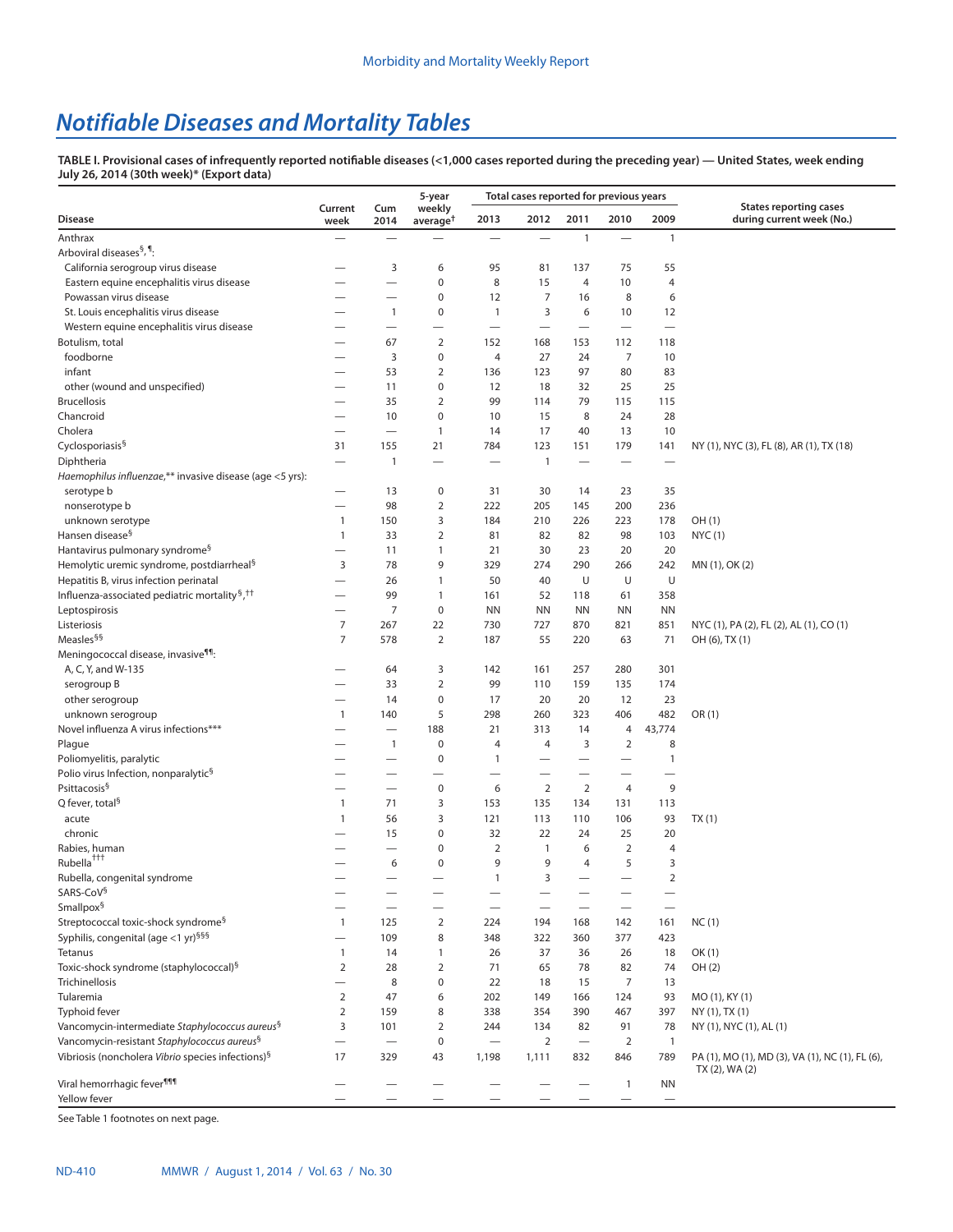#### **TABLE I. (***Continued***) Provisional cases of infrequently reported notifiable diseases (<1,000 cases reported during the preceding year) — United States, week ending July 26, 2014 (30th week)\***

- —: No reported cases. N: Not reportable. NN: Not Nationally Notifiable. Cum: Cumulative year-to-date counts.
- \* Case counts for reporting years 2013 and 2014 are provisional and subject to change. For further information on interpretation of these data, see [http://wwwn.cdc.gov/nndss/document/](http://wwwn.cdc.gov/nndss/document/ProvisionalNationaNotifiableDiseasesSurveillanceData20100927.pdf)
- [ProvisionalNationaNotifiableDiseasesSurveillanceData20100927.pdf.](http://wwwn.cdc.gov/nndss/document/ProvisionalNationaNotifiableDiseasesSurveillanceData20100927.pdf)<br><sup>†</sup> Calculated by summing the incidence counts for the current week, the 2 weeks preceding the current week, and the 2 weeks following the current week, for
- Additional information is available at <http://wwwn.cdc.gov/nndss/document/5yearweeklyaverage.pdf>.<br><sup>§</sup> Not reportable in all states. Data from states where the condition is not reportable are excluded from this table except
- Il ncludes both neuroinvasive and nonneuroinvasive. Updated weekly from reports to the Division of Vector-Borne Infectious Diseases, National Center for Zoonotic, Vector-Borne, and Enteric Diseases (ArboNET Surveillance). Data for West Nile virus are available in Table II.
- \*\* Data for *H. influenzae* (all ages, all serotypes) are available in Table II.
- †† Updated weekly from reports to the Influenza Division, National Center for Immunization and Respiratory Diseases. Since September 29, 2013, 105 influenza-associated pediatric deaths
- <sup>§§</sup> The seven measles cases reported for the current week were imported.
- ¶¶ Data for meningococcal disease (all serogroups) are available in Table II.
- \*\*\* CDC discontinued reporting of individual confirmed and probable cases of influenza A (H1N1)pdm09 virus infections on July 24, 2009. During 2009, four cases of human infection with novel influenza A viruses, different from the influenza A (H1N1)pdm09 virus, were reported to CDC. The four cases of novel influenza A virus infection reported to CDC during 2010, the fourteen cases reported during 2011, the 313 cases reported in 2012, and the 21 cases reported during 2013 are different from the influenza A (H1N1)pdm09 virus. Total case counts are provided by the Influenza Division, National Center for Immunization and Respiratory Diseases (NCIRD).<br>
<sup>†††</sup> No rubella cases were reported for the current week.
- 
- §§§ Updated weekly from reports to the Division of STD Prevention, National Center for HIV/AIDS, Viral Hepatitis, STD, and TB Prevention.
- ¶¶¶ There were no cases of viral hemorrhagic fever reported during the current week. See Table II for dengue hemorrhagic fever.



#### **FIGURE I. Selected notifiable disease reports, United States, comparison of provisional 4-week totals July 26, 2014, with historical data**

\* Ratio of current 4-week total to mean of 15 4-week totals (from previous, comparable, and subsequent 4-week periods for the past 5 years). The point where the hatched area begins is based on the mean and two standard deviations of these 4-week totals.

# **Notifiable Disease Data Team and 122 Cities Mortality Data Team**

Umed Ajani<br>I Deborah A. Adams Deborah A. Adams Willie J. Anderson Diana Harris Onweh Pearl C. Sharp

Rosaline Dhara<br>Alan W. Schley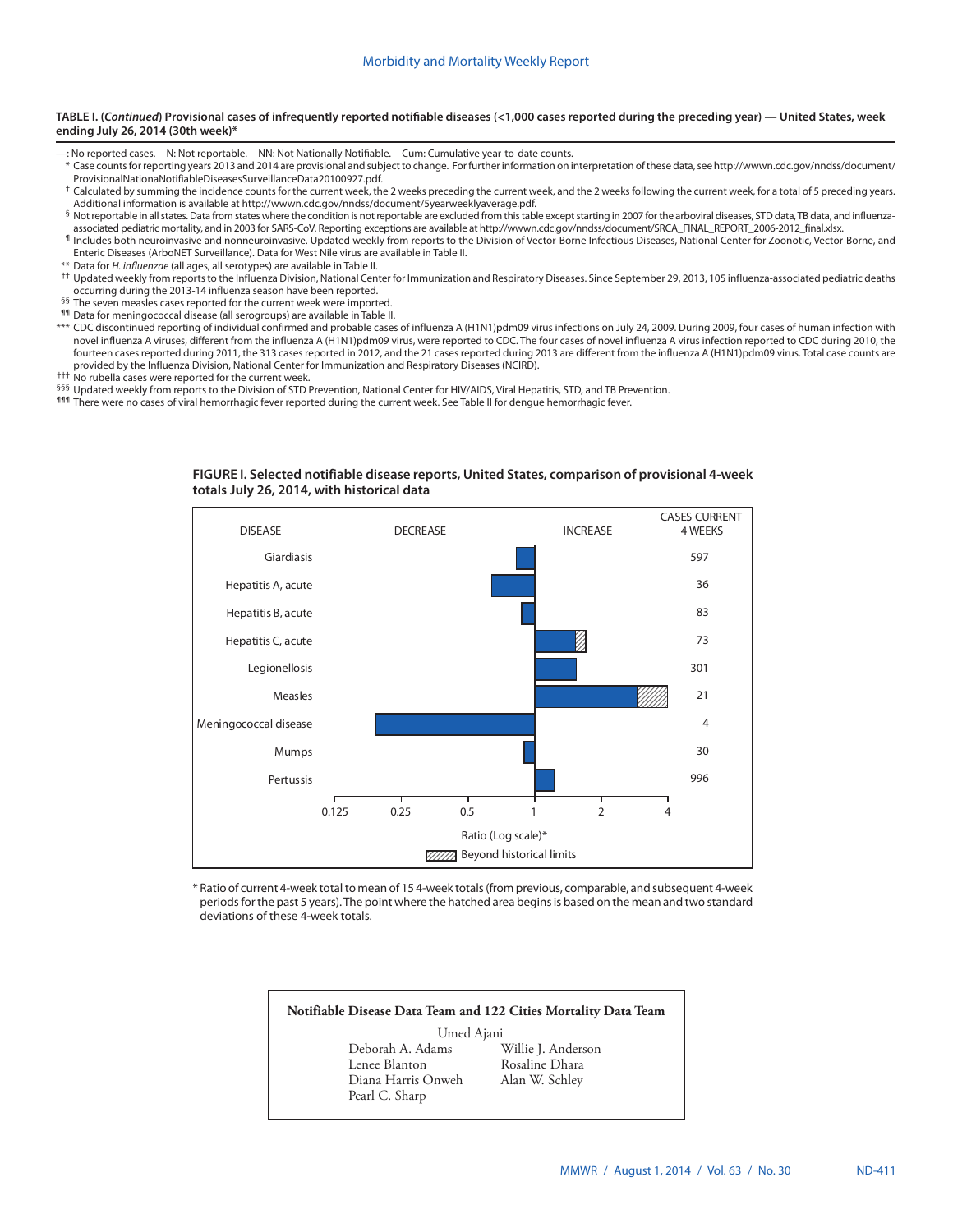**TABLE II. Provisional cases of selected notifiable diseases, United States, weeks ending July 26, 2014, and July 27, 2013 (30th week)\* ([Export data\)](https://data.cdc.gov/NNDSS/NNDSS-Table-II-Babesiosis-to-Coccidioidomycosis/qz8t-eu2e)**

|                                     |                               |                             | <b>Babesiosis</b>                |                                          |                                                      |                                         |              |                          | Chlamydia trachomatis infection |                          |                                                               |                            | Coccidioidomycosis              |                                            |                          |
|-------------------------------------|-------------------------------|-----------------------------|----------------------------------|------------------------------------------|------------------------------------------------------|-----------------------------------------|--------------|--------------------------|---------------------------------|--------------------------|---------------------------------------------------------------|----------------------------|---------------------------------|--------------------------------------------|--------------------------|
| <b>Reporting area</b>               | Current<br>week               | Med                         | Previous 52 weeks<br>Max         | Cum<br>2014                              | Cum<br>2013                                          | Current<br>week                         | Med          | Previous 52 weeks<br>Max | Cum<br>2014                     | Cum<br>2013              | Current<br>week                                               | Previous 52 weeks<br>Med   | Max                             | Cum<br>2014                                | Cum<br>2013              |
| <b>United States</b>                | 53                            | 18                          | 144                              | 381                                      | 789                                                  | 11,418                                  | 26,346       | 29,630                   | 710,417                         | 803,403                  | 66                                                            | 179                        | 293                             | 5,210                                      | 5,032                    |
| <b>New England</b>                  | 15                            | 5                           | 83                               | 227                                      | 470                                                  | 207                                     | 840          | 1,157                    | 22,548                          | 27,811                   |                                                               | $\mathbf 0$                | $\mathbf{1}$                    | 3                                          | $\mathbf{1}$             |
| Connecticut                         | $\overline{4}$                | $\mathbf{1}$<br>$\mathbf 0$ | 36                               | 56<br>15                                 | 182                                                  | 53<br>$\overline{\phantom{0}}$          | 238          | 388                      | 6,930                           | 7,396<br>1,873           | N<br>N                                                        | 0<br>0                     | 0<br>$\mathbf 0$                | N                                          | N<br>N                   |
| Maine<br>Massachusetts              | $\overline{2}$                | 2                           | 6<br>33                          | 108                                      | 10<br>264                                            | 44                                      | 61<br>399    | 106<br>679               | 1,163<br>10,538                 | 13,441                   |                                                               | 0                          | 0                               | N                                          | $\overline{\phantom{0}}$ |
| New Hampshire                       | $\mathbf{1}$                  | 0                           | $\overline{2}$                   | 7                                        | 13                                                   | $\overline{4}$                          | 35           | 76                       | 414                             | 1,821                    |                                                               | 0                          | $\mathbf{1}$                    | $\mathbf{1}$                               | $\mathbf{1}$             |
| Rhode Island<br>Vermont             | 8                             | $\mathbf{1}$<br>0           | 27<br>$\overline{2}$             | 41<br>$\overline{\phantom{0}}$           | $\overline{1}$                                       | 77<br>29                                | 86<br>36     | 147<br>98                | 2,442<br>1,061                  | 2,346<br>934             | N                                                             | 0<br>0                     | $\mathbf{1}$<br>0               | $\overline{2}$<br>N                        | N                        |
| Mid. Atlantic                       | 38                            | 7                           | 52                               | 144                                      | 247                                                  | 1,864                                   | 3,397        | 3,782                    | 95,551                          | 100,385                  | $\overline{\phantom{0}}$                                      | 0                          | $\mathbf 0$                     |                                            | $\overline{\phantom{0}}$ |
| New Jersey                          |                               | $\overline{1}$              | 16                               | 39                                       | 130                                                  | 159                                     | 565          | 692                      | 16,059                          | 16,153                   | N                                                             | 0                          | $\mathbf 0$                     | N                                          | N                        |
| New York (Upstate)<br>New York City | 28<br>10                      | 3<br>$\mathbf 0$            | 52<br>11                         | 81<br>24                                 | 88<br>29                                             | 747<br>$\overline{\phantom{0}}$         | 755<br>1,126 | 1,866<br>1,267           | 20,939<br>31,508                | 20,256<br>33,754         | N<br>N                                                        | 0<br>0                     | 0<br>0                          | N<br>N                                     | N<br>N                   |
| Pennsylvania                        | N                             | 0                           | 0                                | N                                        | N                                                    | 958                                     | 942          | 1,324                    | 27,045                          | 30,222                   | N                                                             | 0                          | 0                               | N                                          | N                        |
| E.N. Central                        |                               | $\mathbf 0$                 | 9                                | $\overline{7}$                           | 33                                                   | 1,228                                   | 3,876        | 4,785                    | 102,056                         | 121,996                  |                                                               | 1                          | 3                               | 33                                         | 17                       |
| Illinois                            |                               | $\bf 0$                     | 0                                |                                          | $\overline{\phantom{0}}$                             | 32                                      | 940          | 1,441                    | 21,538                          | 35,714                   | N                                                             | 0                          | 0                               | N                                          | N                        |
| Indiana<br>Michigan                 |                               | $\mathbf 0$<br>0            | $\mathbf{1}$<br>$\overline{1}$   | $\overline{\phantom{0}}$<br>$\mathbf{1}$ | $\overline{\phantom{0}}$<br>$\overline{\phantom{0}}$ | 217<br>422                              | 551<br>831   | 685<br>1,091             | 15,253<br>23,229                | 16,300<br>25,909         | N<br>$\overline{\phantom{0}}$                                 | 0<br>0                     | $\mathbf 0$<br>3                | N<br>25                                    | N<br>9                   |
| Ohio                                | Ν                             | 0                           | $\mathbf 0$                      | N                                        | N                                                    | 299                                     | 1,040        | 1,166                    | 29,604                          | 30,677                   | -                                                             | 0                          | $\mathbf{1}$                    | 8                                          | 5                        |
| Wisconsin                           |                               | 0                           | 9                                | 6                                        | 33                                                   | 258                                     | 450          | 549                      | 12,432                          | 13,396                   | $\overline{\phantom{0}}$                                      | 0                          | 1                               | $\overline{\phantom{0}}$                   | 3                        |
| W.N. Central<br>lowa                | N                             | 0<br>$\bf 0$                | 10<br>$\bf 0$                    | $\overline{\phantom{0}}$<br>N            | 31<br>N                                              | 360<br>17                               | 1,599<br>221 | 1,826<br>263             | 43,365<br>6,359                 | 46,649<br>6,193          | $\overline{\phantom{0}}$<br>N                                 | 2<br>0                     | 6<br>0                          | 68<br>N                                    | 55<br>N                  |
| Kansas                              | N                             | $\mathbf 0$                 | $\mathbf 0$                      | N                                        | N                                                    | 44                                      | 216          | 258                      | 5,839                           | 6,357                    | N                                                             | 0                          | 0                               | N                                          | N                        |
| Minnesota                           |                               | 0                           | 10                               |                                          | 28                                                   | 24                                      | 358          | 423                      | 9,152                           | 10,671                   | $\overline{\phantom{0}}$                                      | 1                          | 6                               | 56                                         | 36                       |
| Missouri<br>Nebraska                | N                             | $\mathbf 0$<br>$\mathbf 0$  | $\mathbf 0$<br>$\mathbf 0$       | N                                        | N<br>$\mathbf{1}$                                    | 153<br>115                              | 528<br>148   | 627<br>232               | 14,692<br>4,333                 | 15,522<br>3,979          |                                                               | 0<br>0                     | $\mathbf{1}$<br>1               | $\overline{4}$<br>1                        | 12<br>$\mathbf{1}$       |
| North Dakota                        |                               | 0                           | 0                                |                                          | $\mathbf{1}$                                         | 7                                       | 61           | 83                       | 1,757                           | 1,617                    | $\overline{\phantom{0}}$                                      | 0                          | $\overline{2}$                  | $\overline{7}$                             | 6                        |
| South Dakota                        |                               | 0                           | $\mathbf 0$                      |                                          | $\mathbf{1}$                                         | $\overline{\phantom{0}}$                | 71           | 99                       | 1,233                           | 2,310                    | N                                                             | 0                          | $\mathbf 0$                     | N                                          | N                        |
| S. Atlantic<br>Delaware             |                               | 0<br>0                      | $\overline{2}$<br>$\overline{1}$ | $\mathbf{1}$                             | 4<br>$\mathbf{1}$                                    | 4,096<br>89                             | 5,420<br>81  | 6,944<br>220             | 156,592<br>2,334                | 162,216<br>2,883         | $\overline{\phantom{0}}$                                      | 0<br>0                     | 1<br>1                          | $\overline{4}$<br>$\overline{\phantom{0}}$ | $\overline{4}$           |
| District of Columbia                | N                             | 0                           | $\mathbf 0$                      | N                                        | Ν                                                    |                                         | $\mathbf 0$  | 190                      |                                 | 3,940                    |                                                               | 0                          | $\mathbf{1}$                    |                                            | $\overline{\phantom{0}}$ |
| Florida                             | N                             | 0                           | $\mathbf 0$                      | N                                        | Ν                                                    | 1,079                                   | 1,606        | 1,829                    | 47,489                          | 45,869                   | N                                                             | 0                          | $\mathbf 0$                     | N                                          | N                        |
| Georgia<br>Maryland                 | N                             | $\mathbf 0$<br>$\mathbf 0$  | $\mathbf 0$<br>$\mathbf{1}$      | N<br>$\mathbf{1}$                        | Ν<br>3                                               | 1,066                                   | 996<br>476   | 2,050<br>804             | 25,785<br>12,338                | 28,541<br>13,942         | N                                                             | 0<br>0                     | $\mathbf 0$<br>1                | N<br>4                                     | N<br>4                   |
| North Carolina                      | N                             | 0                           | $\mathbf 0$                      | N                                        | Ν                                                    | 1,015                                   | 944          | 1,840                    | 30,822                          | 29,661                   | N                                                             | 0                          | $\mathbf 0$                     | N                                          | N                        |
| South Carolina<br>Virginia          | $\overline{\phantom{0}}$<br>N | 0<br>0                      | 1<br>$\mathbf 0$                 | $\overline{\phantom{0}}$<br>N            | $\overline{\phantom{0}}$<br>N                        | 768                                     | 523<br>692   | 926<br>1,267             | 14,743<br>20,493                | 15,289<br>19,232         | N<br>N                                                        | 0<br>0                     | $\mathbf 0$<br>$\mathbf 0$      | N<br>N                                     | N<br>N                   |
| West Virginia                       |                               | 0                           | $\mathbf 0$                      |                                          | —                                                    | 79                                      | 94           | 127                      | 2,588                           | 2,859                    | N                                                             | 0                          | $\mathbf 0$                     | N                                          | N                        |
| E.S. Central                        |                               | 0                           | $\mathbf 0$                      |                                          | $\overline{\phantom{0}}$                             | 598                                     | 1,760        | 2,209                    | 44,170                          | 54,483                   |                                                               | 0                          | $\mathbf 0$                     |                                            | $\overline{\phantom{0}}$ |
| Alabama                             |                               | 0                           | 0                                |                                          | -                                                    |                                         | 520          | 734                      | 11,798                          | 17,257                   | N                                                             | 0                          | $\mathbf 0$                     | N                                          | N                        |
| Kentucky<br>Mississippi             | N<br>N                        | 0<br>$\mathbf 0$            | $\mathbf 0$<br>$\mathbf 0$       | N<br>N                                   | N<br>N                                               | 350                                     | 318<br>296   | 483<br>987               | 9,388<br>7,479                  | 9,656<br>10,229          | N<br>N                                                        | 0<br>0                     | $\mathbf 0$<br>$\mathbf 0$      | N<br>N                                     | N<br>N                   |
| Tennessee                           |                               | 0                           | $\mathbf 0$                      |                                          | $\overline{\phantom{0}}$                             | 248                                     | 583          | 860                      | 15,505                          | 17,341                   | N                                                             | 0                          | $\mathbf 0$                     | N                                          | N                        |
| W.S. Central                        |                               | $\mathbf 0$                 | $\mathbf{1}$                     |                                          | $\mathbf{1}$                                         | 2,044                                   | 3,226        | 4,557                    | 87,219                          | 110,639                  |                                                               | 0                          | 1                               | $\mathbf{1}$                               | 3                        |
| Arkansas<br>Louisiana               | N                             | 0<br>0                      | $\mathbf 0$<br>$\mathbf{1}$      | N                                        | Ν<br>$\overline{1}$                                  |                                         | 284<br>447   | 424<br>1,359             | 8,434<br>5,822                  | 9,365<br>14,588          | N<br>$\overline{\phantom{0}}$                                 | 0<br>0                     | $\mathbf 0$<br>1                | N<br>$\mathbf{1}$                          | N<br>3                   |
| Oklahoma                            | N                             | 0                           | $\mathbf 0$                      | N                                        | Ν                                                    | 62                                      | 236          | 532                      | 5,384                           | 10,594                   | N                                                             | 0                          | $\mathbf 0$                     | N                                          | N                        |
| Texas                               | N                             | $\mathbf 0$                 | $\mathbf{1}$                     | N                                        | N                                                    | 1,982                                   | 2,368        | 2,991                    | 67,579                          | 76,092                   | N                                                             | $\mathbf 0$                | $\mathbf 0$                     | N                                          | N                        |
| Mountain                            | N                             | $\mathbf 0$<br>$\mathbf 0$  | $\mathbf 0$<br>$\mathbf 0$       | N                                        | N                                                    | 366<br>$\overbrace{\phantom{12322111}}$ | 1,803<br>602 | 2,764<br>1,348           | 50,351<br>16,933                | 51,458<br>15,037         | 66                                                            | 129<br>127                 | 209<br>208                      | 3,907<br>3,831                             | 3,206<br>3,120           |
| Arizona<br>Colorado                 | N                             | 0                           | 0                                | N                                        | Ν                                                    | 129                                     | 387          | 591                      | 11,580                          | 11,913                   | 66<br>N                                                       | $\mathbf 0$                | $\mathbf 0$                     | N                                          | N                        |
| Idaho                               | Ν                             | 0                           | $\mathbf 0$                      | N                                        | Ν                                                    |                                         | 98           | 156                      | 1,684                           | 3,086                    | N                                                             | $\mathbf 0$                | 0                               | N                                          | N                        |
| Montana<br>Nevada                   | N                             | 0<br>$\mathbf 0$            | 0<br>$\mathbf 0$                 | N                                        | N                                                    | 71<br>$\overline{\phantom{0}}$          | 76<br>216    | 104<br>604               | 2,239<br>6,744                  | 2,150<br>6,677           |                                                               | 0<br>$\overline{2}$        | 2<br>5                          | 7<br>38                                    | 2<br>41                  |
| New Mexico                          | N                             | $\mathbf 0$                 | $\mathbf 0$                      | N                                        | N                                                    | 141                                     | 218          | 353                      | 6,230                           | 7,137                    |                                                               | $\mathbf 0$                | $\overline{2}$                  | 9                                          | 20                       |
| Utah                                |                               | $\mathbf 0$<br>$\mathbf 0$  | $\mathbf 0$                      |                                          |                                                      | 25                                      | 146          | 177                      | 4,126                           | 4,272                    |                                                               | 1<br>$\mathbf 0$           | $\overline{4}$                  | 20                                         | 21                       |
| Wyoming<br>Pacific                  | $\overline{\phantom{0}}$      | $\mathbf 0$                 | $\mathbf 0$<br>$\mathbf{1}$      | —<br>$\overline{2}$                      | 3                                                    | $\overline{\phantom{0}}$<br>655         | 32<br>3,963  | 67<br>4,613              | 815<br>108,565                  | 1,186<br>127,766         | $\overbrace{\phantom{123221111}}$<br>$\overline{\phantom{0}}$ | 51                         | $\mathbf{1}$<br>93              | 2<br>1,194                                 | 2<br>1,746               |
| Alaska                              | N                             | $\mathbf 0$                 | $\mathbf 0$                      | N                                        | N                                                    | 38                                      | 111          | 147                      | 3,204                           | 3,332                    | $\overline{\phantom{0}}$                                      | $\mathbf 0$                | $\mathbf 0$                     |                                            |                          |
| California                          | $\overline{\phantom{0}}$      | $\mathbf 0$                 | $\mathbf{1}$                     | $\overline{2}$                           | 3                                                    | $\overline{\phantom{m}}$                | 3,072        | 3,528                    | 83,385                          | 97,994                   | $\overline{\phantom{0}}$                                      | 51                         | 93                              | 1,192                                      | 1,742                    |
| Hawaii<br>Oregon                    | N                             | $\mathbf 0$<br>$\mathbf 0$  | $\mathbf 0$<br>$\mathbf 0$       | N                                        | N                                                    | 5<br>224                                | 126<br>288   | 158<br>395               | 3,306<br>8,765                  | 3,806<br>8,270           | N                                                             | $\mathbf 0$<br>$\mathbf 0$ | $\mathbf 0$<br>$\mathbf{1}$     | N<br>2                                     | N<br>$\overline{4}$      |
| Washington                          | $\overline{\phantom{0}}$      | $\mathbf 0$                 | $\mathbf{1}$                     | $\overline{\phantom{0}}$                 |                                                      | 388                                     | 390          | 596                      | 9,905                           | 14,364                   | N                                                             | 0                          | 0                               | N                                          | N                        |
| <b>Territories</b>                  |                               |                             |                                  |                                          |                                                      |                                         |              |                          |                                 |                          |                                                               |                            |                                 |                                            |                          |
| American Samoa<br>C.N.M.I.          | N<br>$\overline{\phantom{0}}$ | $\overline{\phantom{0}}$    | $\overline{\phantom{0}}$         | N                                        | N<br>$\overline{\phantom{0}}$                        | $\overline{\phantom{0}}$                |              | $\overline{\phantom{0}}$ |                                 | $\overline{\phantom{0}}$ | N<br>$\overline{\phantom{0}}$                                 |                            |                                 | N<br>$\overline{\phantom{0}}$              | N                        |
| Guam                                |                               | $\mathbf 0$                 | $\mathbf 0$                      | $\overline{\phantom{0}}$                 | $\overline{\phantom{0}}$                             | $\overline{\phantom{0}}$                | 15           | 22                       | $\overline{\phantom{0}}$        | 600                      | $\overline{\phantom{0}}$                                      | $\mathbf 0$                | $\boldsymbol{0}$                |                                            | $\mathbf{1}$             |
| Puerto Rico<br>U.S. Virgin Islands  | N<br>N                        | $\mathbf 0$<br>0            | $\bf 0$<br>$\mathbf 0$           | N<br>N                                   | N<br>N                                               | $\overbrace{\phantom{1232211}}$         | 95<br>15     | 277<br>23                | 2,682<br>294                    | 3,322<br>449             | N                                                             | 0<br>0                     | $\boldsymbol{0}$<br>$\mathbf 0$ | N                                          | N                        |
|                                     |                               |                             |                                  |                                          |                                                      |                                         |              |                          |                                 |                          |                                                               |                            |                                 |                                            | $\qquad \qquad -$        |

C.N.M.I.: Commonwealth of Northern Mariana Islands.<br>U: Unavailable. —: No reported cases. N: Not reportable. NN: Not Nationally Notifiable. Cum: Cumulative year-to-date counts. Med: Median. Max: Maximum.

\* Case counts for reporting year 2013 and 2014 are provisional and subject to change. For further information on interpretation of these data, see [http://wwwn.cdc.gov/nndss/document/](http://wwwn.cdc.gov/nndss/document/ProvisionalNationaNotifiableDiseasesSurveillanceData20100927.pdf) [ProvisionalNationaNotifiableDiseasesSurveillanceData20100927.pdf](http://wwwn.cdc.gov/nndss/document/ProvisionalNationaNotifiableDiseasesSurveillanceData20100927.pdf). Data for TB are displayed in Table IV, which appears quarterly.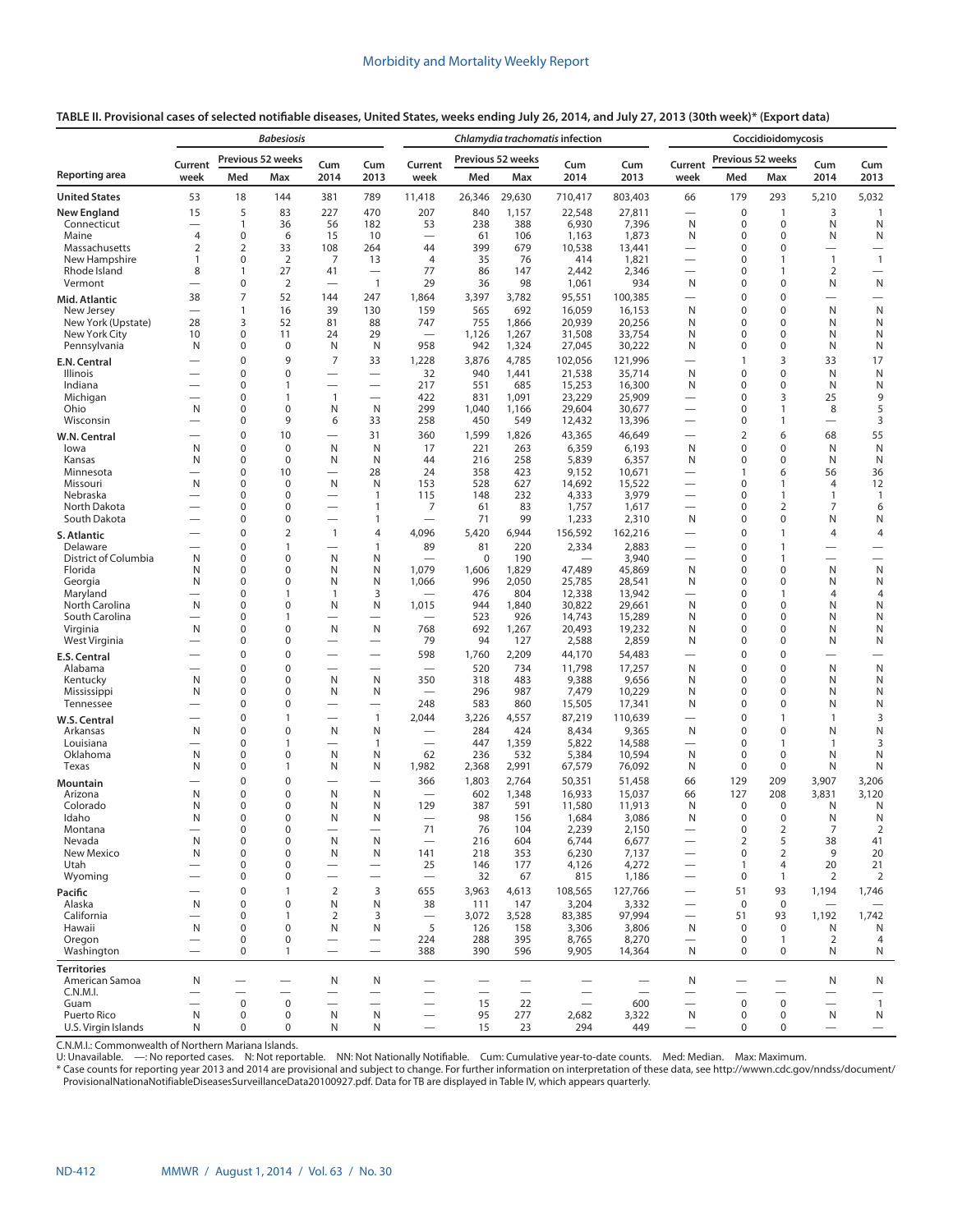**TABLE II. (***Continued***) Provisional cases of selected notifiable diseases, United States, weeks ending July 26, 2014, and July 27, 2013 (30th week)\* ([Export data](https://data.cdc.gov/NNDSS/NNDSS-Table-II-Cryptosporidiosis-to-Dengue-Hemorrh/b36e-ru3r))**

|                                     |                                                                                                                                                                                                                                                                                                                                                                                                                                                                                                                                                                                                                                                                                                                                                                                                                                                                                                                                                                                                                                                                                                                                                                                                                                                                                                                                                                                                                                                                                                                                                                                                                                                                                                                                                                                                                                                                                                                                                                                                                                                                                                                                                                                                                                                                                                                                                                                                                                                                                                                                                                                                                                                                                                                                                                                                                                                                                                                                                                                                                                                                                                                                                                                                                                                                                                                                                                                                                                                                                                                                                                                                                                                                                                                                                                       |                                                      |                          |                          |                                    |                                                      |                   |                                  |                                            |                                                      | <b>Denque Virus Infection</b>                        |                          |                                       |                                                             |                                                      |
|-------------------------------------|-----------------------------------------------------------------------------------------------------------------------------------------------------------------------------------------------------------------------------------------------------------------------------------------------------------------------------------------------------------------------------------------------------------------------------------------------------------------------------------------------------------------------------------------------------------------------------------------------------------------------------------------------------------------------------------------------------------------------------------------------------------------------------------------------------------------------------------------------------------------------------------------------------------------------------------------------------------------------------------------------------------------------------------------------------------------------------------------------------------------------------------------------------------------------------------------------------------------------------------------------------------------------------------------------------------------------------------------------------------------------------------------------------------------------------------------------------------------------------------------------------------------------------------------------------------------------------------------------------------------------------------------------------------------------------------------------------------------------------------------------------------------------------------------------------------------------------------------------------------------------------------------------------------------------------------------------------------------------------------------------------------------------------------------------------------------------------------------------------------------------------------------------------------------------------------------------------------------------------------------------------------------------------------------------------------------------------------------------------------------------------------------------------------------------------------------------------------------------------------------------------------------------------------------------------------------------------------------------------------------------------------------------------------------------------------------------------------------------------------------------------------------------------------------------------------------------------------------------------------------------------------------------------------------------------------------------------------------------------------------------------------------------------------------------------------------------------------------------------------------------------------------------------------------------------------------------------------------------------------------------------------------------------------------------------------------------------------------------------------------------------------------------------------------------------------------------------------------------------------------------------------------------------------------------------------------------------------------------------------------------------------------------------------------------------------------------------------------------------------------------------------------------|------------------------------------------------------|--------------------------|--------------------------|------------------------------------|------------------------------------------------------|-------------------|----------------------------------|--------------------------------------------|------------------------------------------------------|------------------------------------------------------|--------------------------|---------------------------------------|-------------------------------------------------------------|------------------------------------------------------|
|                                     | Cryptosporidiosis<br>Previous 52 weeks<br>Current<br>Current<br>Cum<br>Cum<br>Med<br>Max<br>2014<br>2013<br>week<br>week<br>120<br>109<br>475<br>2,977<br>3,674<br>$\overline{\phantom{0}}$<br>5<br>4<br>132<br>140<br>14<br>$\mathbf 0$<br>5<br>18<br>0<br>19<br>$\qquad \qquad$<br>$\mathbf{1}$<br>26<br>15<br>4<br>$\overline{\phantom{0}}$<br>3<br>$\overline{2}$<br>7<br>58<br>72<br>$\overline{\phantom{0}}$<br>$\mathbf 0$<br>20<br>0<br>4<br>11<br>$\overline{\phantom{0}}$<br>$\overline{\phantom{0}}$<br>$\mathbf 0$<br>0<br>3<br>10<br>$\overline{4}$<br>$\overline{\phantom{0}}$<br>$\mathbf 0$<br>$\mathbf{1}$<br>3<br>9<br>10<br>$\overline{\phantom{0}}$<br>12<br>20<br>42<br>309<br>343<br>$\mathsf 0$<br>5<br>36<br>13<br>$\overline{\phantom{0}}$<br>$\overline{\phantom{0}}$<br>0<br>11<br>$\overline{4}$<br>16<br>103<br>83<br>$\overline{2}$<br>6<br>38<br>32<br>1<br>$\overline{\phantom{0}}$<br>$\overline{\phantom{0}}$<br>9<br>6<br>30<br>155<br>192<br>15<br>22<br>64<br>595<br>763<br>$\overline{\phantom{0}}$<br>$\overline{4}$<br>78<br>136<br>16<br>$\overline{\phantom{0}}$<br>3<br>7<br>59<br>70<br>0<br>$\overline{\phantom{0}}$<br>$\overline{\phantom{0}}$<br>$\overline{4}$<br>105<br>$\mathbf{1}$<br>15<br>125<br>10<br>6<br>17<br>166<br>171<br>$\overline{\phantom{0}}$<br>7<br>4<br>25<br>187<br>261<br>14<br>200<br>327<br>939<br>0<br>6<br>5<br>160<br>504<br>0<br>124<br>$\overline{\phantom{0}}$<br>48<br>$\mathbf{1}$<br>7<br>29<br>$\overline{\phantom{0}}$<br>$\pmb{0}$<br>17<br>140<br>$\overbrace{\phantom{12322111}}$<br>5<br>3<br>81<br>97<br>12<br>$\overline{\phantom{0}}$<br>$\sqrt{2}$<br>$\mathbf 0$<br>11<br>21<br>60<br>$\overline{\phantom{0}}$<br>7<br>$\mathbf{1}$<br>17<br>27<br>3<br>17<br>55<br>63<br>$\mathbf{1}$<br>$\overline{\phantom{0}}$<br>25<br>55<br>734<br>503<br>56<br>$\mathbf 0$<br>$\overline{2}$<br>$\mathbf 2$<br>$\mathbf 0$<br>6<br>N<br>$\mathbf 0$<br>N<br>0<br>$\mathbf 0$<br>Ν<br>$\overline{\phantom{0}}$<br>9<br>48<br>32<br>365<br>186<br>$\overline{2}$<br>6<br>16<br>134<br>128<br>$\overline{\phantom{0}}$<br>$\overline{4}$<br>31<br>27<br>$\mathbf{1}$<br>$\overline{\phantom{0}}$<br>3<br>28<br>88<br>50<br>$\pmb{0}$<br>$\mathbf{1}$<br>$\qquad \qquad$<br>$\overline{2}$<br>8<br>45<br>40<br>1<br>$\overline{2}$<br>3<br>9<br>66<br>55<br>$\overline{\phantom{0}}$<br>$\mathbf 0$<br>$\overline{2}$<br>3<br>0<br>11<br>$\overline{\phantom{0}}$<br>19<br>5<br>6<br>153<br>151<br>0<br>$\overline{2}$<br>9<br>57<br>59<br>0<br>$\mathbf{1}$<br>$\overline{2}$<br>32<br>$\mathbf{1}$<br>3<br>44<br>$\overbrace{\phantom{13333}}$<br>23<br>19<br>$\mathbf{1}$<br>5<br>$\overline{2}$<br>2<br>41<br>29<br>0<br>6<br>$\overline{\phantom{0}}$<br>12<br>$\bf 0$<br>7<br>47<br>270<br>301<br>$\bf 0$<br>$\mathbf{1}$<br>12<br>12<br>20<br>1<br>3<br>33<br>70<br>115<br>$\overline{\phantom{0}}$<br>3<br>38<br>$\mathbf{1}$<br>$\overline{4}$<br>33<br>$\overline{\phantom{0}}$<br>3<br>7<br>37<br>150<br>0<br>133<br>$\overline{\phantom{0}}$<br>8<br>195<br>5<br>61<br>243<br>0<br>$\overline{\phantom{0}}$<br>5<br>27<br>23<br>$\mathbf{1}$<br>$\overline{2}$<br>$\mathbf{1}$<br>7<br>34<br>45<br>3<br>$\overline{2}$<br>22<br>37<br>55<br>23<br>27<br>29<br>0<br>$\mathbf{1}$<br>$\qquad \qquad$<br>$\overline{2}$<br>$\mathbf 0$<br>8<br>12<br>$\overline{\phantom{0}}$<br>31<br>22<br>$\mathbf{1}$<br>4<br>$\overline{\phantom{0}}$<br>8<br>22<br>45<br>0<br>$\mathbf{1}$<br>$\mathbf 0$<br>25<br>9<br>12<br>0<br>$\overline{\phantom{0}}$<br>$\overline{2}$<br>291<br>10<br>76<br>262<br>$\mathbf 0$<br>$\overline{1}$<br>$\mathbf{1}$<br>$\overline{2}$<br>$\overline{\phantom{0}}$<br>$\overline{\phantom{0}}$<br>6<br>15<br>165<br>136<br>$\overline{\phantom{0}}$ |                                                      |                          |                          |                                    |                                                      |                   | Dengue Fever <sup>†</sup>        |                                            |                                                      |                                                      |                          | Dengue Hemorrhagic Fever <sup>§</sup> |                                                             |                                                      |
|                                     |                                                                                                                                                                                                                                                                                                                                                                                                                                                                                                                                                                                                                                                                                                                                                                                                                                                                                                                                                                                                                                                                                                                                                                                                                                                                                                                                                                                                                                                                                                                                                                                                                                                                                                                                                                                                                                                                                                                                                                                                                                                                                                                                                                                                                                                                                                                                                                                                                                                                                                                                                                                                                                                                                                                                                                                                                                                                                                                                                                                                                                                                                                                                                                                                                                                                                                                                                                                                                                                                                                                                                                                                                                                                                                                                                                       |                                                      |                          |                          |                                    |                                                      | Previous 52 weeks |                                  | Cum                                        | Cum                                                  | Current                                              | Previous 52 weeks        |                                       | Cum                                                         | Cum                                                  |
| Reporting area                      |                                                                                                                                                                                                                                                                                                                                                                                                                                                                                                                                                                                                                                                                                                                                                                                                                                                                                                                                                                                                                                                                                                                                                                                                                                                                                                                                                                                                                                                                                                                                                                                                                                                                                                                                                                                                                                                                                                                                                                                                                                                                                                                                                                                                                                                                                                                                                                                                                                                                                                                                                                                                                                                                                                                                                                                                                                                                                                                                                                                                                                                                                                                                                                                                                                                                                                                                                                                                                                                                                                                                                                                                                                                                                                                                                                       |                                                      |                          |                          |                                    |                                                      | Med               | Max                              | 2014                                       | 2013                                                 | week                                                 | Med                      | Max                                   | 2014                                                        | 2013                                                 |
| <b>United States</b>                |                                                                                                                                                                                                                                                                                                                                                                                                                                                                                                                                                                                                                                                                                                                                                                                                                                                                                                                                                                                                                                                                                                                                                                                                                                                                                                                                                                                                                                                                                                                                                                                                                                                                                                                                                                                                                                                                                                                                                                                                                                                                                                                                                                                                                                                                                                                                                                                                                                                                                                                                                                                                                                                                                                                                                                                                                                                                                                                                                                                                                                                                                                                                                                                                                                                                                                                                                                                                                                                                                                                                                                                                                                                                                                                                                                       |                                                      |                          |                          |                                    |                                                      | 8                 | 49                               | 129                                        | 356                                                  | $\overline{\phantom{0}}$                             | 0                        | $\overline{2}$                        | $\mathbf{1}$                                                | $\mathsf 3$                                          |
| <b>New England</b><br>Connecticut   |                                                                                                                                                                                                                                                                                                                                                                                                                                                                                                                                                                                                                                                                                                                                                                                                                                                                                                                                                                                                                                                                                                                                                                                                                                                                                                                                                                                                                                                                                                                                                                                                                                                                                                                                                                                                                                                                                                                                                                                                                                                                                                                                                                                                                                                                                                                                                                                                                                                                                                                                                                                                                                                                                                                                                                                                                                                                                                                                                                                                                                                                                                                                                                                                                                                                                                                                                                                                                                                                                                                                                                                                                                                                                                                                                                       |                                                      |                          |                          |                                    |                                                      | $\mathbf 0$       | 3<br>$\overline{2}$              | 6<br>$\qquad \qquad$                       | 16<br>6                                              |                                                      | 0<br>0                   | 0<br>$\mathbf 0$                      | $\overline{\phantom{0}}$<br>$\overline{\phantom{0}}$        | $\overline{\phantom{0}}$                             |
| Maine                               |                                                                                                                                                                                                                                                                                                                                                                                                                                                                                                                                                                                                                                                                                                                                                                                                                                                                                                                                                                                                                                                                                                                                                                                                                                                                                                                                                                                                                                                                                                                                                                                                                                                                                                                                                                                                                                                                                                                                                                                                                                                                                                                                                                                                                                                                                                                                                                                                                                                                                                                                                                                                                                                                                                                                                                                                                                                                                                                                                                                                                                                                                                                                                                                                                                                                                                                                                                                                                                                                                                                                                                                                                                                                                                                                                                       |                                                      |                          |                          |                                    |                                                      | $\pmb{0}$         | 1                                | $\mathbf{1}$                               | $\mathbf{1}$                                         | $\overline{\phantom{0}}$                             | 0                        | 0                                     | $\overline{\phantom{0}}$                                    |                                                      |
| Massachusetts                       |                                                                                                                                                                                                                                                                                                                                                                                                                                                                                                                                                                                                                                                                                                                                                                                                                                                                                                                                                                                                                                                                                                                                                                                                                                                                                                                                                                                                                                                                                                                                                                                                                                                                                                                                                                                                                                                                                                                                                                                                                                                                                                                                                                                                                                                                                                                                                                                                                                                                                                                                                                                                                                                                                                                                                                                                                                                                                                                                                                                                                                                                                                                                                                                                                                                                                                                                                                                                                                                                                                                                                                                                                                                                                                                                                                       |                                                      |                          |                          |                                    |                                                      | 0                 | 1                                | 1                                          |                                                      |                                                      | 0                        | $\mathbf 0$                           | $\overline{\phantom{0}}$                                    | $\overline{\phantom{0}}$                             |
| New Hampshire<br>Rhode Island       |                                                                                                                                                                                                                                                                                                                                                                                                                                                                                                                                                                                                                                                                                                                                                                                                                                                                                                                                                                                                                                                                                                                                                                                                                                                                                                                                                                                                                                                                                                                                                                                                                                                                                                                                                                                                                                                                                                                                                                                                                                                                                                                                                                                                                                                                                                                                                                                                                                                                                                                                                                                                                                                                                                                                                                                                                                                                                                                                                                                                                                                                                                                                                                                                                                                                                                                                                                                                                                                                                                                                                                                                                                                                                                                                                                       |                                                      |                          |                          |                                    |                                                      |                   | $\mathbf{1}$<br>$\mathbf{1}$     | $\overline{\phantom{0}}$<br>$\overline{2}$ | 3<br>5                                               | $\overline{\phantom{0}}$                             | 0<br>0                   | $\pmb{0}$<br>$\mathbf 0$              | $\overbrace{\phantom{1232211}}$                             |                                                      |
| Vermont                             |                                                                                                                                                                                                                                                                                                                                                                                                                                                                                                                                                                                                                                                                                                                                                                                                                                                                                                                                                                                                                                                                                                                                                                                                                                                                                                                                                                                                                                                                                                                                                                                                                                                                                                                                                                                                                                                                                                                                                                                                                                                                                                                                                                                                                                                                                                                                                                                                                                                                                                                                                                                                                                                                                                                                                                                                                                                                                                                                                                                                                                                                                                                                                                                                                                                                                                                                                                                                                                                                                                                                                                                                                                                                                                                                                                       |                                                      |                          |                          |                                    |                                                      | 0                 | $\overline{2}$                   | 2                                          | $\mathbf{1}$                                         | $\overline{\phantom{0}}$                             | 0                        | $\pmb{0}$                             | $\overline{\phantom{0}}$                                    | $\overline{\phantom{0}}$                             |
| Mid. Atlantic                       |                                                                                                                                                                                                                                                                                                                                                                                                                                                                                                                                                                                                                                                                                                                                                                                                                                                                                                                                                                                                                                                                                                                                                                                                                                                                                                                                                                                                                                                                                                                                                                                                                                                                                                                                                                                                                                                                                                                                                                                                                                                                                                                                                                                                                                                                                                                                                                                                                                                                                                                                                                                                                                                                                                                                                                                                                                                                                                                                                                                                                                                                                                                                                                                                                                                                                                                                                                                                                                                                                                                                                                                                                                                                                                                                                                       |                                                      |                          |                          |                                    |                                                      | $\mathbf 2$       | 12                               | 52                                         | 95                                                   | $\overline{\phantom{0}}$                             | 0                        | $\mathbf{1}$                          |                                                             | $\overline{1}$                                       |
| New Jersey                          |                                                                                                                                                                                                                                                                                                                                                                                                                                                                                                                                                                                                                                                                                                                                                                                                                                                                                                                                                                                                                                                                                                                                                                                                                                                                                                                                                                                                                                                                                                                                                                                                                                                                                                                                                                                                                                                                                                                                                                                                                                                                                                                                                                                                                                                                                                                                                                                                                                                                                                                                                                                                                                                                                                                                                                                                                                                                                                                                                                                                                                                                                                                                                                                                                                                                                                                                                                                                                                                                                                                                                                                                                                                                                                                                                                       |                                                      |                          |                          |                                    |                                                      | $\mathbf 0$       | 4                                | 15                                         | $\overline{\phantom{0}}$                             | $\overline{\phantom{0}}$                             | $\mathbf 0$              | $\pmb{0}$                             | $\overline{\phantom{0}}$                                    |                                                      |
| New York (Upstate)<br>New York City |                                                                                                                                                                                                                                                                                                                                                                                                                                                                                                                                                                                                                                                                                                                                                                                                                                                                                                                                                                                                                                                                                                                                                                                                                                                                                                                                                                                                                                                                                                                                                                                                                                                                                                                                                                                                                                                                                                                                                                                                                                                                                                                                                                                                                                                                                                                                                                                                                                                                                                                                                                                                                                                                                                                                                                                                                                                                                                                                                                                                                                                                                                                                                                                                                                                                                                                                                                                                                                                                                                                                                                                                                                                                                                                                                                       |                                                      |                          |                          |                                    |                                                      |                   | $\overline{4}$<br>9              | 14<br>16                                   | 31<br>48                                             | $\overline{\phantom{0}}$                             | 0<br>0                   | 1<br>$\pmb{0}$                        | $\overline{\phantom{0}}$<br>$\overbrace{\phantom{1232211}}$ | $\overline{\phantom{0}}$<br>$\overline{1}$           |
| Pennsylvania                        |                                                                                                                                                                                                                                                                                                                                                                                                                                                                                                                                                                                                                                                                                                                                                                                                                                                                                                                                                                                                                                                                                                                                                                                                                                                                                                                                                                                                                                                                                                                                                                                                                                                                                                                                                                                                                                                                                                                                                                                                                                                                                                                                                                                                                                                                                                                                                                                                                                                                                                                                                                                                                                                                                                                                                                                                                                                                                                                                                                                                                                                                                                                                                                                                                                                                                                                                                                                                                                                                                                                                                                                                                                                                                                                                                                       |                                                      |                          |                          |                                    |                                                      | 0                 | 3                                | 7                                          | 16                                                   | $\overline{\phantom{0}}$                             | 0                        | 0                                     |                                                             |                                                      |
| E.N. Central                        |                                                                                                                                                                                                                                                                                                                                                                                                                                                                                                                                                                                                                                                                                                                                                                                                                                                                                                                                                                                                                                                                                                                                                                                                                                                                                                                                                                                                                                                                                                                                                                                                                                                                                                                                                                                                                                                                                                                                                                                                                                                                                                                                                                                                                                                                                                                                                                                                                                                                                                                                                                                                                                                                                                                                                                                                                                                                                                                                                                                                                                                                                                                                                                                                                                                                                                                                                                                                                                                                                                                                                                                                                                                                                                                                                                       |                                                      |                          |                          |                                    |                                                      | 0                 | 6                                | 12                                         | 34                                                   | $\overline{\phantom{0}}$                             | 0                        | 0                                     |                                                             | $\overline{\phantom{0}}$                             |
| Illinois                            |                                                                                                                                                                                                                                                                                                                                                                                                                                                                                                                                                                                                                                                                                                                                                                                                                                                                                                                                                                                                                                                                                                                                                                                                                                                                                                                                                                                                                                                                                                                                                                                                                                                                                                                                                                                                                                                                                                                                                                                                                                                                                                                                                                                                                                                                                                                                                                                                                                                                                                                                                                                                                                                                                                                                                                                                                                                                                                                                                                                                                                                                                                                                                                                                                                                                                                                                                                                                                                                                                                                                                                                                                                                                                                                                                                       |                                                      |                          |                          |                                    |                                                      | 0                 | 3                                | $\mathbf{1}$                               | 10                                                   | $\overline{\phantom{0}}$                             | 0                        | $\mathbf 0$                           |                                                             | $\overline{\phantom{0}}$                             |
| Indiana<br>Michigan                 |                                                                                                                                                                                                                                                                                                                                                                                                                                                                                                                                                                                                                                                                                                                                                                                                                                                                                                                                                                                                                                                                                                                                                                                                                                                                                                                                                                                                                                                                                                                                                                                                                                                                                                                                                                                                                                                                                                                                                                                                                                                                                                                                                                                                                                                                                                                                                                                                                                                                                                                                                                                                                                                                                                                                                                                                                                                                                                                                                                                                                                                                                                                                                                                                                                                                                                                                                                                                                                                                                                                                                                                                                                                                                                                                                                       |                                                      |                          |                          |                                    |                                                      | $\mathbf 0$       | $\mathbf{1}$<br>3                | $\overline{\phantom{0}}$                   | 3<br>9                                               | $\overline{\phantom{0}}$                             | 0<br>0                   | 0<br>$\mathbf 0$                      | $\overline{\phantom{0}}$<br>$\overline{\phantom{0}}$        | $\overline{\phantom{0}}$                             |
| Ohio                                |                                                                                                                                                                                                                                                                                                                                                                                                                                                                                                                                                                                                                                                                                                                                                                                                                                                                                                                                                                                                                                                                                                                                                                                                                                                                                                                                                                                                                                                                                                                                                                                                                                                                                                                                                                                                                                                                                                                                                                                                                                                                                                                                                                                                                                                                                                                                                                                                                                                                                                                                                                                                                                                                                                                                                                                                                                                                                                                                                                                                                                                                                                                                                                                                                                                                                                                                                                                                                                                                                                                                                                                                                                                                                                                                                                       |                                                      |                          |                          |                                    |                                                      | 0                 | 1                                | $\overline{7}$                             | 6                                                    | $\overline{\phantom{0}}$                             | 0                        | 0                                     | $\overbrace{\phantom{1232211}}$                             | $\overline{\phantom{0}}$                             |
| Wisconsin                           |                                                                                                                                                                                                                                                                                                                                                                                                                                                                                                                                                                                                                                                                                                                                                                                                                                                                                                                                                                                                                                                                                                                                                                                                                                                                                                                                                                                                                                                                                                                                                                                                                                                                                                                                                                                                                                                                                                                                                                                                                                                                                                                                                                                                                                                                                                                                                                                                                                                                                                                                                                                                                                                                                                                                                                                                                                                                                                                                                                                                                                                                                                                                                                                                                                                                                                                                                                                                                                                                                                                                                                                                                                                                                                                                                                       |                                                      |                          |                          |                                    |                                                      | 0                 | $\overline{2}$                   | 4                                          | 6                                                    |                                                      | 0                        | 0                                     |                                                             |                                                      |
| W.N. Central                        |                                                                                                                                                                                                                                                                                                                                                                                                                                                                                                                                                                                                                                                                                                                                                                                                                                                                                                                                                                                                                                                                                                                                                                                                                                                                                                                                                                                                                                                                                                                                                                                                                                                                                                                                                                                                                                                                                                                                                                                                                                                                                                                                                                                                                                                                                                                                                                                                                                                                                                                                                                                                                                                                                                                                                                                                                                                                                                                                                                                                                                                                                                                                                                                                                                                                                                                                                                                                                                                                                                                                                                                                                                                                                                                                                                       |                                                      |                          |                          |                                    |                                                      |                   | 3                                | $\overline{\phantom{0}}$                   | 17                                                   | $\overline{\phantom{0}}$                             | 0                        | 1                                     | $\mathbf{1}$                                                | $\overline{2}$                                       |
| lowa<br>Kansas                      |                                                                                                                                                                                                                                                                                                                                                                                                                                                                                                                                                                                                                                                                                                                                                                                                                                                                                                                                                                                                                                                                                                                                                                                                                                                                                                                                                                                                                                                                                                                                                                                                                                                                                                                                                                                                                                                                                                                                                                                                                                                                                                                                                                                                                                                                                                                                                                                                                                                                                                                                                                                                                                                                                                                                                                                                                                                                                                                                                                                                                                                                                                                                                                                                                                                                                                                                                                                                                                                                                                                                                                                                                                                                                                                                                                       |                                                      |                          |                          |                                    |                                                      | 0                 | $\mathbf 0$<br>1                 | $\overline{\phantom{0}}$                   | $\overline{\phantom{0}}$<br>$\sqrt{2}$               | $\overline{\phantom{0}}$                             | 0<br>0                   | 1<br>0                                | $\overline{\phantom{0}}$<br>$\overline{\phantom{0}}$        | $\mathbf{1}$                                         |
| Minnesota                           |                                                                                                                                                                                                                                                                                                                                                                                                                                                                                                                                                                                                                                                                                                                                                                                                                                                                                                                                                                                                                                                                                                                                                                                                                                                                                                                                                                                                                                                                                                                                                                                                                                                                                                                                                                                                                                                                                                                                                                                                                                                                                                                                                                                                                                                                                                                                                                                                                                                                                                                                                                                                                                                                                                                                                                                                                                                                                                                                                                                                                                                                                                                                                                                                                                                                                                                                                                                                                                                                                                                                                                                                                                                                                                                                                                       |                                                      |                          |                          |                                    |                                                      | 0                 | $\overline{2}$                   | $\overline{\phantom{0}}$                   | 12                                                   |                                                      | 0                        | 0                                     | $\overline{\phantom{0}}$                                    | $\mathbf{1}$                                         |
| Missouri                            |                                                                                                                                                                                                                                                                                                                                                                                                                                                                                                                                                                                                                                                                                                                                                                                                                                                                                                                                                                                                                                                                                                                                                                                                                                                                                                                                                                                                                                                                                                                                                                                                                                                                                                                                                                                                                                                                                                                                                                                                                                                                                                                                                                                                                                                                                                                                                                                                                                                                                                                                                                                                                                                                                                                                                                                                                                                                                                                                                                                                                                                                                                                                                                                                                                                                                                                                                                                                                                                                                                                                                                                                                                                                                                                                                                       |                                                      |                          |                          |                                    |                                                      | 0                 | $\mathbf{1}$                     |                                            | $\mathbf{1}$                                         | $\overline{\phantom{0}}$                             | 0                        | 0                                     | $\overbrace{\phantom{12322111}}$                            | $\overbrace{\phantom{123221111}}$                    |
| Nebraska<br>North Dakota            |                                                                                                                                                                                                                                                                                                                                                                                                                                                                                                                                                                                                                                                                                                                                                                                                                                                                                                                                                                                                                                                                                                                                                                                                                                                                                                                                                                                                                                                                                                                                                                                                                                                                                                                                                                                                                                                                                                                                                                                                                                                                                                                                                                                                                                                                                                                                                                                                                                                                                                                                                                                                                                                                                                                                                                                                                                                                                                                                                                                                                                                                                                                                                                                                                                                                                                                                                                                                                                                                                                                                                                                                                                                                                                                                                                       |                                                      |                          |                          |                                    |                                                      | 0                 | $\mathbf 0$<br>0                 | $\overline{\phantom{0}}$                   | $\overline{\phantom{0}}$<br>$\mathbf{1}$             | $\overline{\phantom{0}}$<br>$\overline{\phantom{0}}$ | 0<br>0                   | 0<br>1                                | $\overline{\phantom{0}}$<br>$\mathbf{1}$                    | $\overline{\phantom{0}}$                             |
| South Dakota                        |                                                                                                                                                                                                                                                                                                                                                                                                                                                                                                                                                                                                                                                                                                                                                                                                                                                                                                                                                                                                                                                                                                                                                                                                                                                                                                                                                                                                                                                                                                                                                                                                                                                                                                                                                                                                                                                                                                                                                                                                                                                                                                                                                                                                                                                                                                                                                                                                                                                                                                                                                                                                                                                                                                                                                                                                                                                                                                                                                                                                                                                                                                                                                                                                                                                                                                                                                                                                                                                                                                                                                                                                                                                                                                                                                                       |                                                      |                          |                          |                                    |                                                      | 0                 | 1                                | $\overline{\phantom{0}}$                   | $\mathbf{1}$                                         | $\overline{\phantom{0}}$                             | 0                        | 0                                     |                                                             |                                                      |
| S. Atlantic                         |                                                                                                                                                                                                                                                                                                                                                                                                                                                                                                                                                                                                                                                                                                                                                                                                                                                                                                                                                                                                                                                                                                                                                                                                                                                                                                                                                                                                                                                                                                                                                                                                                                                                                                                                                                                                                                                                                                                                                                                                                                                                                                                                                                                                                                                                                                                                                                                                                                                                                                                                                                                                                                                                                                                                                                                                                                                                                                                                                                                                                                                                                                                                                                                                                                                                                                                                                                                                                                                                                                                                                                                                                                                                                                                                                                       |                                                      |                          |                          |                                    |                                                      | $\overline{2}$    | 16                               | 23                                         | 97                                                   | $\overline{\phantom{0}}$                             | 0                        | $\mathbf{1}$                          |                                                             | $\overline{\phantom{0}}$                             |
| Delaware<br>District of Columbia    |                                                                                                                                                                                                                                                                                                                                                                                                                                                                                                                                                                                                                                                                                                                                                                                                                                                                                                                                                                                                                                                                                                                                                                                                                                                                                                                                                                                                                                                                                                                                                                                                                                                                                                                                                                                                                                                                                                                                                                                                                                                                                                                                                                                                                                                                                                                                                                                                                                                                                                                                                                                                                                                                                                                                                                                                                                                                                                                                                                                                                                                                                                                                                                                                                                                                                                                                                                                                                                                                                                                                                                                                                                                                                                                                                                       |                                                      |                          |                          |                                    |                                                      |                   | 1<br>0                           | $\mathbf{1}$<br>$\overline{\phantom{0}}$   | $\overline{\phantom{0}}$<br>$\overline{\phantom{0}}$ | $\overline{\phantom{0}}$                             | 0<br>0                   | $\mathbf 0$<br>0                      | $\overline{\phantom{0}}$                                    | $\overline{\phantom{0}}$                             |
| Florida                             |                                                                                                                                                                                                                                                                                                                                                                                                                                                                                                                                                                                                                                                                                                                                                                                                                                                                                                                                                                                                                                                                                                                                                                                                                                                                                                                                                                                                                                                                                                                                                                                                                                                                                                                                                                                                                                                                                                                                                                                                                                                                                                                                                                                                                                                                                                                                                                                                                                                                                                                                                                                                                                                                                                                                                                                                                                                                                                                                                                                                                                                                                                                                                                                                                                                                                                                                                                                                                                                                                                                                                                                                                                                                                                                                                                       |                                                      |                          |                          |                                    |                                                      | 0                 | 13                               | 6                                          | 63                                                   |                                                      | 0                        | 0                                     |                                                             |                                                      |
| Georgia                             |                                                                                                                                                                                                                                                                                                                                                                                                                                                                                                                                                                                                                                                                                                                                                                                                                                                                                                                                                                                                                                                                                                                                                                                                                                                                                                                                                                                                                                                                                                                                                                                                                                                                                                                                                                                                                                                                                                                                                                                                                                                                                                                                                                                                                                                                                                                                                                                                                                                                                                                                                                                                                                                                                                                                                                                                                                                                                                                                                                                                                                                                                                                                                                                                                                                                                                                                                                                                                                                                                                                                                                                                                                                                                                                                                                       |                                                      |                          |                          |                                    |                                                      | 0                 | 2                                | 2                                          | 7                                                    |                                                      | 0                        | 0                                     |                                                             | $\overline{\phantom{0}}$                             |
| Maryland<br>North Carolina          |                                                                                                                                                                                                                                                                                                                                                                                                                                                                                                                                                                                                                                                                                                                                                                                                                                                                                                                                                                                                                                                                                                                                                                                                                                                                                                                                                                                                                                                                                                                                                                                                                                                                                                                                                                                                                                                                                                                                                                                                                                                                                                                                                                                                                                                                                                                                                                                                                                                                                                                                                                                                                                                                                                                                                                                                                                                                                                                                                                                                                                                                                                                                                                                                                                                                                                                                                                                                                                                                                                                                                                                                                                                                                                                                                                       |                                                      |                          |                          |                                    |                                                      | 0                 | $\overline{2}$<br>$\overline{2}$ | 5<br>4                                     | 5<br>9                                               | $\overline{\phantom{0}}$                             | 0<br>0                   | $\mathbf 0$<br>0                      |                                                             |                                                      |
| South Carolina                      |                                                                                                                                                                                                                                                                                                                                                                                                                                                                                                                                                                                                                                                                                                                                                                                                                                                                                                                                                                                                                                                                                                                                                                                                                                                                                                                                                                                                                                                                                                                                                                                                                                                                                                                                                                                                                                                                                                                                                                                                                                                                                                                                                                                                                                                                                                                                                                                                                                                                                                                                                                                                                                                                                                                                                                                                                                                                                                                                                                                                                                                                                                                                                                                                                                                                                                                                                                                                                                                                                                                                                                                                                                                                                                                                                                       |                                                      |                          |                          |                                    |                                                      | $\pmb{0}$         | 4                                |                                            | $\overline{2}$                                       |                                                      | 0                        | $\mathbf 0$                           |                                                             | $\qquad \qquad -$<br>$\overline{\phantom{0}}$        |
| Virginia                            |                                                                                                                                                                                                                                                                                                                                                                                                                                                                                                                                                                                                                                                                                                                                                                                                                                                                                                                                                                                                                                                                                                                                                                                                                                                                                                                                                                                                                                                                                                                                                                                                                                                                                                                                                                                                                                                                                                                                                                                                                                                                                                                                                                                                                                                                                                                                                                                                                                                                                                                                                                                                                                                                                                                                                                                                                                                                                                                                                                                                                                                                                                                                                                                                                                                                                                                                                                                                                                                                                                                                                                                                                                                                                                                                                                       |                                                      |                          |                          |                                    |                                                      | 0                 | 3                                | 5                                          | 11                                                   | $\overline{\phantom{0}}$                             | 0                        | $\mathbf{1}$                          |                                                             | $\overline{\phantom{0}}$                             |
| West Virginia                       |                                                                                                                                                                                                                                                                                                                                                                                                                                                                                                                                                                                                                                                                                                                                                                                                                                                                                                                                                                                                                                                                                                                                                                                                                                                                                                                                                                                                                                                                                                                                                                                                                                                                                                                                                                                                                                                                                                                                                                                                                                                                                                                                                                                                                                                                                                                                                                                                                                                                                                                                                                                                                                                                                                                                                                                                                                                                                                                                                                                                                                                                                                                                                                                                                                                                                                                                                                                                                                                                                                                                                                                                                                                                                                                                                                       |                                                      |                          |                          |                                    |                                                      |                   | 1                                |                                            | $\overline{\phantom{0}}$                             | $\overline{\phantom{0}}$                             | 0                        | 0                                     |                                                             |                                                      |
| E.S. Central<br>Alabama             |                                                                                                                                                                                                                                                                                                                                                                                                                                                                                                                                                                                                                                                                                                                                                                                                                                                                                                                                                                                                                                                                                                                                                                                                                                                                                                                                                                                                                                                                                                                                                                                                                                                                                                                                                                                                                                                                                                                                                                                                                                                                                                                                                                                                                                                                                                                                                                                                                                                                                                                                                                                                                                                                                                                                                                                                                                                                                                                                                                                                                                                                                                                                                                                                                                                                                                                                                                                                                                                                                                                                                                                                                                                                                                                                                                       |                                                      |                          |                          |                                    |                                                      |                   | $\overline{2}$<br>$\overline{2}$ | $\overline{1}$<br>$\overline{\phantom{0}}$ | 12<br>3                                              | $\overline{\phantom{0}}$                             | 0<br>0                   | $\pmb{0}$<br>$\mathbf 0$              |                                                             | $\overline{\phantom{0}}$<br>$\overline{\phantom{0}}$ |
| Kentucky                            |                                                                                                                                                                                                                                                                                                                                                                                                                                                                                                                                                                                                                                                                                                                                                                                                                                                                                                                                                                                                                                                                                                                                                                                                                                                                                                                                                                                                                                                                                                                                                                                                                                                                                                                                                                                                                                                                                                                                                                                                                                                                                                                                                                                                                                                                                                                                                                                                                                                                                                                                                                                                                                                                                                                                                                                                                                                                                                                                                                                                                                                                                                                                                                                                                                                                                                                                                                                                                                                                                                                                                                                                                                                                                                                                                                       |                                                      |                          |                          |                                    |                                                      | 0                 | 0                                |                                            | $\overline{\phantom{0}}$                             |                                                      | 0                        | 0                                     |                                                             | $\qquad \qquad$                                      |
| Mississippi                         |                                                                                                                                                                                                                                                                                                                                                                                                                                                                                                                                                                                                                                                                                                                                                                                                                                                                                                                                                                                                                                                                                                                                                                                                                                                                                                                                                                                                                                                                                                                                                                                                                                                                                                                                                                                                                                                                                                                                                                                                                                                                                                                                                                                                                                                                                                                                                                                                                                                                                                                                                                                                                                                                                                                                                                                                                                                                                                                                                                                                                                                                                                                                                                                                                                                                                                                                                                                                                                                                                                                                                                                                                                                                                                                                                                       |                                                      |                          |                          |                                    |                                                      | 0                 | $\mathbf{1}$                     | $\mathbf{1}$                               | $\mathbf{1}$                                         |                                                      | 0                        | 0                                     |                                                             | $\overline{\phantom{0}}$                             |
| Tennessee                           |                                                                                                                                                                                                                                                                                                                                                                                                                                                                                                                                                                                                                                                                                                                                                                                                                                                                                                                                                                                                                                                                                                                                                                                                                                                                                                                                                                                                                                                                                                                                                                                                                                                                                                                                                                                                                                                                                                                                                                                                                                                                                                                                                                                                                                                                                                                                                                                                                                                                                                                                                                                                                                                                                                                                                                                                                                                                                                                                                                                                                                                                                                                                                                                                                                                                                                                                                                                                                                                                                                                                                                                                                                                                                                                                                                       |                                                      |                          |                          |                                    |                                                      |                   | 1                                |                                            | 8                                                    | $\overline{\phantom{0}}$                             | 0                        | 0<br>$\mathbf 0$                      |                                                             | $\overline{\phantom{0}}$                             |
| W.S. Central<br>Arkansas            |                                                                                                                                                                                                                                                                                                                                                                                                                                                                                                                                                                                                                                                                                                                                                                                                                                                                                                                                                                                                                                                                                                                                                                                                                                                                                                                                                                                                                                                                                                                                                                                                                                                                                                                                                                                                                                                                                                                                                                                                                                                                                                                                                                                                                                                                                                                                                                                                                                                                                                                                                                                                                                                                                                                                                                                                                                                                                                                                                                                                                                                                                                                                                                                                                                                                                                                                                                                                                                                                                                                                                                                                                                                                                                                                                                       |                                                      |                          |                          |                                    |                                                      |                   | 11<br>1                          | 6                                          | 23<br>$\mathbf{1}$                                   | $\overline{\phantom{0}}$<br>$\overline{\phantom{0}}$ | 0<br>0                   | 0                                     |                                                             |                                                      |
| Louisiana                           |                                                                                                                                                                                                                                                                                                                                                                                                                                                                                                                                                                                                                                                                                                                                                                                                                                                                                                                                                                                                                                                                                                                                                                                                                                                                                                                                                                                                                                                                                                                                                                                                                                                                                                                                                                                                                                                                                                                                                                                                                                                                                                                                                                                                                                                                                                                                                                                                                                                                                                                                                                                                                                                                                                                                                                                                                                                                                                                                                                                                                                                                                                                                                                                                                                                                                                                                                                                                                                                                                                                                                                                                                                                                                                                                                                       |                                                      |                          |                          |                                    |                                                      | 0                 | 1                                | $\mathbf{1}$                               | 3                                                    | $\overline{\phantom{0}}$                             | 0                        | $\mathbf 0$                           |                                                             | $\overline{\phantom{0}}$                             |
| Oklahoma                            |                                                                                                                                                                                                                                                                                                                                                                                                                                                                                                                                                                                                                                                                                                                                                                                                                                                                                                                                                                                                                                                                                                                                                                                                                                                                                                                                                                                                                                                                                                                                                                                                                                                                                                                                                                                                                                                                                                                                                                                                                                                                                                                                                                                                                                                                                                                                                                                                                                                                                                                                                                                                                                                                                                                                                                                                                                                                                                                                                                                                                                                                                                                                                                                                                                                                                                                                                                                                                                                                                                                                                                                                                                                                                                                                                                       |                                                      |                          |                          |                                    |                                                      | 0                 | $\overline{2}$                   |                                            | $\mathbf{1}$                                         | $\overline{\phantom{0}}$                             | 0                        | 0                                     |                                                             |                                                      |
| Texas                               |                                                                                                                                                                                                                                                                                                                                                                                                                                                                                                                                                                                                                                                                                                                                                                                                                                                                                                                                                                                                                                                                                                                                                                                                                                                                                                                                                                                                                                                                                                                                                                                                                                                                                                                                                                                                                                                                                                                                                                                                                                                                                                                                                                                                                                                                                                                                                                                                                                                                                                                                                                                                                                                                                                                                                                                                                                                                                                                                                                                                                                                                                                                                                                                                                                                                                                                                                                                                                                                                                                                                                                                                                                                                                                                                                                       |                                                      |                          |                          |                                    |                                                      |                   | 11<br>$\mathbf{1}$               | 5<br>3                                     | 18<br>5                                              | $\overline{\phantom{0}}$                             | 0<br>0                   | 0<br>$\pmb{0}$                        | $\overline{\phantom{0}}$                                    | $\overline{\phantom{0}}$<br>$\overline{\phantom{0}}$ |
| <b>Mountain</b><br>Arizona          |                                                                                                                                                                                                                                                                                                                                                                                                                                                                                                                                                                                                                                                                                                                                                                                                                                                                                                                                                                                                                                                                                                                                                                                                                                                                                                                                                                                                                                                                                                                                                                                                                                                                                                                                                                                                                                                                                                                                                                                                                                                                                                                                                                                                                                                                                                                                                                                                                                                                                                                                                                                                                                                                                                                                                                                                                                                                                                                                                                                                                                                                                                                                                                                                                                                                                                                                                                                                                                                                                                                                                                                                                                                                                                                                                                       |                                                      |                          |                          |                                    |                                                      | 0                 | $\mathbf 0$                      |                                            | $\mathbf{1}$                                         | $\overline{\phantom{0}}$                             | 0                        | 0                                     |                                                             | $\overline{\phantom{0}}$                             |
| Colorado                            |                                                                                                                                                                                                                                                                                                                                                                                                                                                                                                                                                                                                                                                                                                                                                                                                                                                                                                                                                                                                                                                                                                                                                                                                                                                                                                                                                                                                                                                                                                                                                                                                                                                                                                                                                                                                                                                                                                                                                                                                                                                                                                                                                                                                                                                                                                                                                                                                                                                                                                                                                                                                                                                                                                                                                                                                                                                                                                                                                                                                                                                                                                                                                                                                                                                                                                                                                                                                                                                                                                                                                                                                                                                                                                                                                                       |                                                      |                          |                          |                                    |                                                      | 0                 | 0                                |                                            |                                                      |                                                      | 0                        | 0                                     |                                                             |                                                      |
| Idaho<br>Montana                    |                                                                                                                                                                                                                                                                                                                                                                                                                                                                                                                                                                                                                                                                                                                                                                                                                                                                                                                                                                                                                                                                                                                                                                                                                                                                                                                                                                                                                                                                                                                                                                                                                                                                                                                                                                                                                                                                                                                                                                                                                                                                                                                                                                                                                                                                                                                                                                                                                                                                                                                                                                                                                                                                                                                                                                                                                                                                                                                                                                                                                                                                                                                                                                                                                                                                                                                                                                                                                                                                                                                                                                                                                                                                                                                                                                       |                                                      |                          |                          |                                    |                                                      | 0                 | $\mathbf{1}$<br>1                | $\mathbf{1}$                               | $\overline{\phantom{0}}$<br>$\mathbf{1}$             |                                                      | 0<br>0                   | 0<br>0                                |                                                             |                                                      |
| Nevada                              |                                                                                                                                                                                                                                                                                                                                                                                                                                                                                                                                                                                                                                                                                                                                                                                                                                                                                                                                                                                                                                                                                                                                                                                                                                                                                                                                                                                                                                                                                                                                                                                                                                                                                                                                                                                                                                                                                                                                                                                                                                                                                                                                                                                                                                                                                                                                                                                                                                                                                                                                                                                                                                                                                                                                                                                                                                                                                                                                                                                                                                                                                                                                                                                                                                                                                                                                                                                                                                                                                                                                                                                                                                                                                                                                                                       |                                                      |                          |                          |                                    |                                                      | 0                 | $\mathbf{1}$                     | $\qquad \qquad -$<br>$\overline{2}$        | $\overline{2}$                                       | $\overline{\phantom{0}}$                             | 0                        | $\mathbf 0$                           |                                                             | $\qquad \qquad$<br>$\overline{\phantom{0}}$          |
| New Mexico                          |                                                                                                                                                                                                                                                                                                                                                                                                                                                                                                                                                                                                                                                                                                                                                                                                                                                                                                                                                                                                                                                                                                                                                                                                                                                                                                                                                                                                                                                                                                                                                                                                                                                                                                                                                                                                                                                                                                                                                                                                                                                                                                                                                                                                                                                                                                                                                                                                                                                                                                                                                                                                                                                                                                                                                                                                                                                                                                                                                                                                                                                                                                                                                                                                                                                                                                                                                                                                                                                                                                                                                                                                                                                                                                                                                                       |                                                      |                          |                          |                                    |                                                      | $\mathbf 0$       | 0                                | $\overline{\phantom{0}}$                   | $\overline{\phantom{0}}$                             | $\overline{\phantom{0}}$                             | 0                        | 0                                     | $\overline{\phantom{0}}$                                    | $\overline{\phantom{0}}$                             |
| Utah<br>Wyoming                     |                                                                                                                                                                                                                                                                                                                                                                                                                                                                                                                                                                                                                                                                                                                                                                                                                                                                                                                                                                                                                                                                                                                                                                                                                                                                                                                                                                                                                                                                                                                                                                                                                                                                                                                                                                                                                                                                                                                                                                                                                                                                                                                                                                                                                                                                                                                                                                                                                                                                                                                                                                                                                                                                                                                                                                                                                                                                                                                                                                                                                                                                                                                                                                                                                                                                                                                                                                                                                                                                                                                                                                                                                                                                                                                                                                       |                                                      |                          |                          |                                    |                                                      |                   | $\mathbf 0$<br>$\mathbf 0$       |                                            | $\overline{\phantom{0}}$<br>$\mathbf{1}$             | $\overline{\phantom{0}}$<br>$\overline{\phantom{0}}$ | 0<br>0                   | $\mathbf 0$<br>$\mathbf 0$            |                                                             | $\qquad \qquad -$                                    |
| Pacific                             |                                                                                                                                                                                                                                                                                                                                                                                                                                                                                                                                                                                                                                                                                                                                                                                                                                                                                                                                                                                                                                                                                                                                                                                                                                                                                                                                                                                                                                                                                                                                                                                                                                                                                                                                                                                                                                                                                                                                                                                                                                                                                                                                                                                                                                                                                                                                                                                                                                                                                                                                                                                                                                                                                                                                                                                                                                                                                                                                                                                                                                                                                                                                                                                                                                                                                                                                                                                                                                                                                                                                                                                                                                                                                                                                                                       |                                                      |                          |                          |                                    |                                                      | $\mathbf{1}$      | 9                                | 26                                         | 57                                                   |                                                      | 0                        | 0                                     |                                                             |                                                      |
| Alaska                              |                                                                                                                                                                                                                                                                                                                                                                                                                                                                                                                                                                                                                                                                                                                                                                                                                                                                                                                                                                                                                                                                                                                                                                                                                                                                                                                                                                                                                                                                                                                                                                                                                                                                                                                                                                                                                                                                                                                                                                                                                                                                                                                                                                                                                                                                                                                                                                                                                                                                                                                                                                                                                                                                                                                                                                                                                                                                                                                                                                                                                                                                                                                                                                                                                                                                                                                                                                                                                                                                                                                                                                                                                                                                                                                                                                       |                                                      |                          |                          |                                    |                                                      | 0                 | $\bf 0$                          |                                            | $\overline{1}$                                       | $\overline{\phantom{0}}$                             | 0                        | $\mathbf 0$                           |                                                             |                                                      |
| California                          |                                                                                                                                                                                                                                                                                                                                                                                                                                                                                                                                                                                                                                                                                                                                                                                                                                                                                                                                                                                                                                                                                                                                                                                                                                                                                                                                                                                                                                                                                                                                                                                                                                                                                                                                                                                                                                                                                                                                                                                                                                                                                                                                                                                                                                                                                                                                                                                                                                                                                                                                                                                                                                                                                                                                                                                                                                                                                                                                                                                                                                                                                                                                                                                                                                                                                                                                                                                                                                                                                                                                                                                                                                                                                                                                                                       |                                                      |                          |                          |                                    |                                                      | $\mathbf{1}$      | 9                                | 20                                         | 43                                                   | $\overline{\phantom{0}}$                             | 0                        | $\mathbf 0$                           |                                                             | $\overline{\phantom{0}}$                             |
| Hawaii<br>Oregon                    | $\overline{\phantom{0}}$<br>$\overline{\phantom{0}}$                                                                                                                                                                                                                                                                                                                                                                                                                                                                                                                                                                                                                                                                                                                                                                                                                                                                                                                                                                                                                                                                                                                                                                                                                                                                                                                                                                                                                                                                                                                                                                                                                                                                                                                                                                                                                                                                                                                                                                                                                                                                                                                                                                                                                                                                                                                                                                                                                                                                                                                                                                                                                                                                                                                                                                                                                                                                                                                                                                                                                                                                                                                                                                                                                                                                                                                                                                                                                                                                                                                                                                                                                                                                                                                  | $\mathbf 0$<br>3                                     | $\overline{2}$<br>58     | $\overline{2}$<br>62     | $\mathbf{1}$<br>124                | $\overline{\phantom{0}}$<br>$\overline{\phantom{0}}$ | 0<br>$\pmb{0}$    | $\overline{2}$<br>$\pmb{0}$      | 4                                          | 8<br>$\overline{\phantom{0}}$                        | $\overline{\phantom{0}}$                             | 0<br>0                   | $\mathbf 0$<br>$\mathbf 0$            |                                                             | $\overline{\phantom{0}}$<br>$\overline{\phantom{0}}$ |
| Washington                          | $\overline{2}$                                                                                                                                                                                                                                                                                                                                                                                                                                                                                                                                                                                                                                                                                                                                                                                                                                                                                                                                                                                                                                                                                                                                                                                                                                                                                                                                                                                                                                                                                                                                                                                                                                                                                                                                                                                                                                                                                                                                                                                                                                                                                                                                                                                                                                                                                                                                                                                                                                                                                                                                                                                                                                                                                                                                                                                                                                                                                                                                                                                                                                                                                                                                                                                                                                                                                                                                                                                                                                                                                                                                                                                                                                                                                                                                                        | $\mathbf 0$                                          | 11                       | 32                       | 28                                 |                                                      | 0                 | $\overline{2}$                   | $\overline{2}$                             | 5                                                    |                                                      | 0                        | $\mathbf 0$                           |                                                             | $\qquad \qquad -$                                    |
| <b>Territories</b>                  |                                                                                                                                                                                                                                                                                                                                                                                                                                                                                                                                                                                                                                                                                                                                                                                                                                                                                                                                                                                                                                                                                                                                                                                                                                                                                                                                                                                                                                                                                                                                                                                                                                                                                                                                                                                                                                                                                                                                                                                                                                                                                                                                                                                                                                                                                                                                                                                                                                                                                                                                                                                                                                                                                                                                                                                                                                                                                                                                                                                                                                                                                                                                                                                                                                                                                                                                                                                                                                                                                                                                                                                                                                                                                                                                                                       |                                                      |                          |                          |                                    |                                                      |                   |                                  |                                            |                                                      |                                                      |                          |                                       |                                                             |                                                      |
| American Samoa<br>C.N.M.I.          | N                                                                                                                                                                                                                                                                                                                                                                                                                                                                                                                                                                                                                                                                                                                                                                                                                                                                                                                                                                                                                                                                                                                                                                                                                                                                                                                                                                                                                                                                                                                                                                                                                                                                                                                                                                                                                                                                                                                                                                                                                                                                                                                                                                                                                                                                                                                                                                                                                                                                                                                                                                                                                                                                                                                                                                                                                                                                                                                                                                                                                                                                                                                                                                                                                                                                                                                                                                                                                                                                                                                                                                                                                                                                                                                                                                     | $\overline{\phantom{0}}$<br>$\overline{\phantom{0}}$ | $\overline{\phantom{0}}$ | N                        | N                                  | $\overline{\phantom{0}}$                             |                   | $\overline{\phantom{0}}$         |                                            |                                                      |                                                      | $\overline{\phantom{0}}$ |                                       | $\overline{\phantom{0}}$                                    | $\overline{\phantom{0}}$                             |
| Guam                                |                                                                                                                                                                                                                                                                                                                                                                                                                                                                                                                                                                                                                                                                                                                                                                                                                                                                                                                                                                                                                                                                                                                                                                                                                                                                                                                                                                                                                                                                                                                                                                                                                                                                                                                                                                                                                                                                                                                                                                                                                                                                                                                                                                                                                                                                                                                                                                                                                                                                                                                                                                                                                                                                                                                                                                                                                                                                                                                                                                                                                                                                                                                                                                                                                                                                                                                                                                                                                                                                                                                                                                                                                                                                                                                                                                       | $\mathbf 0$                                          | $\mathbf 0$              | $\overline{\phantom{0}}$ | $\overline{\phantom{0}}$           |                                                      | $\mathbf 0$       | $\mathbf 0$                      |                                            |                                                      | $\overline{\phantom{0}}$                             | $\mathbf 0$              | $\mathsf 0$                           | $\overline{\phantom{m}}$                                    |                                                      |
| Puerto Rico<br>U.S. Virgin Islands  | ${\sf N}$                                                                                                                                                                                                                                                                                                                                                                                                                                                                                                                                                                                                                                                                                                                                                                                                                                                                                                                                                                                                                                                                                                                                                                                                                                                                                                                                                                                                                                                                                                                                                                                                                                                                                                                                                                                                                                                                                                                                                                                                                                                                                                                                                                                                                                                                                                                                                                                                                                                                                                                                                                                                                                                                                                                                                                                                                                                                                                                                                                                                                                                                                                                                                                                                                                                                                                                                                                                                                                                                                                                                                                                                                                                                                                                                                             | $\pmb{0}$<br>$\mathbf 0$                             | $\pmb{0}$<br>$\mathbf 0$ | N                        | N<br>$\overbrace{\phantom{13333}}$ | $\equiv$<br>$\qquad \qquad$                          | 33<br>$\mathsf 0$ | 418<br>5                         | 375                                        | 5,127<br>129                                         | $\qquad \qquad$                                      | $\mathbf 0$<br>0         | 9<br>0                                | $\overline{2}$                                              | $76\,$<br>5 <sub>5</sub>                             |
|                                     |                                                                                                                                                                                                                                                                                                                                                                                                                                                                                                                                                                                                                                                                                                                                                                                                                                                                                                                                                                                                                                                                                                                                                                                                                                                                                                                                                                                                                                                                                                                                                                                                                                                                                                                                                                                                                                                                                                                                                                                                                                                                                                                                                                                                                                                                                                                                                                                                                                                                                                                                                                                                                                                                                                                                                                                                                                                                                                                                                                                                                                                                                                                                                                                                                                                                                                                                                                                                                                                                                                                                                                                                                                                                                                                                                                       |                                                      |                          |                          |                                    |                                                      |                   |                                  |                                            |                                                      |                                                      |                          |                                       |                                                             |                                                      |

C.N.M.I.: Commonwealth of Northern Mariana Islands.

U: Unavailable. —: No reported cases. N: Not reportable. NN: Not Nationally Notifiable. Cum: Cumulative year-to-date counts. Med: Median. Max: Maximum.

\* Case counts for reporting year 2013 and 2014 are provisional and subject to change. For further information on interpretation of these data, see [http://wwwn.cdc.gov/nndss/document/](http://wwwn.cdc.gov/nndss/document/ProvisionalNationaNotifiableDiseasesSurveillanceData20100927.pdf) [ProvisionalNationaNotifiableDiseasesSurveillanceData20100927.pdf](http://wwwn.cdc.gov/nndss/document/ProvisionalNationaNotifiableDiseasesSurveillanceData20100927.pdf). Data for TB are displayed in Table IV, which appears quarterly.

† Dengue Fever includes cases that meet criteria for Dengue Fever with hemorrhage, other clinical and unknown case classifications.

§ DHF includes cases that meet criteria for dengue shock syndrome (DSS), a more severe form of DHF.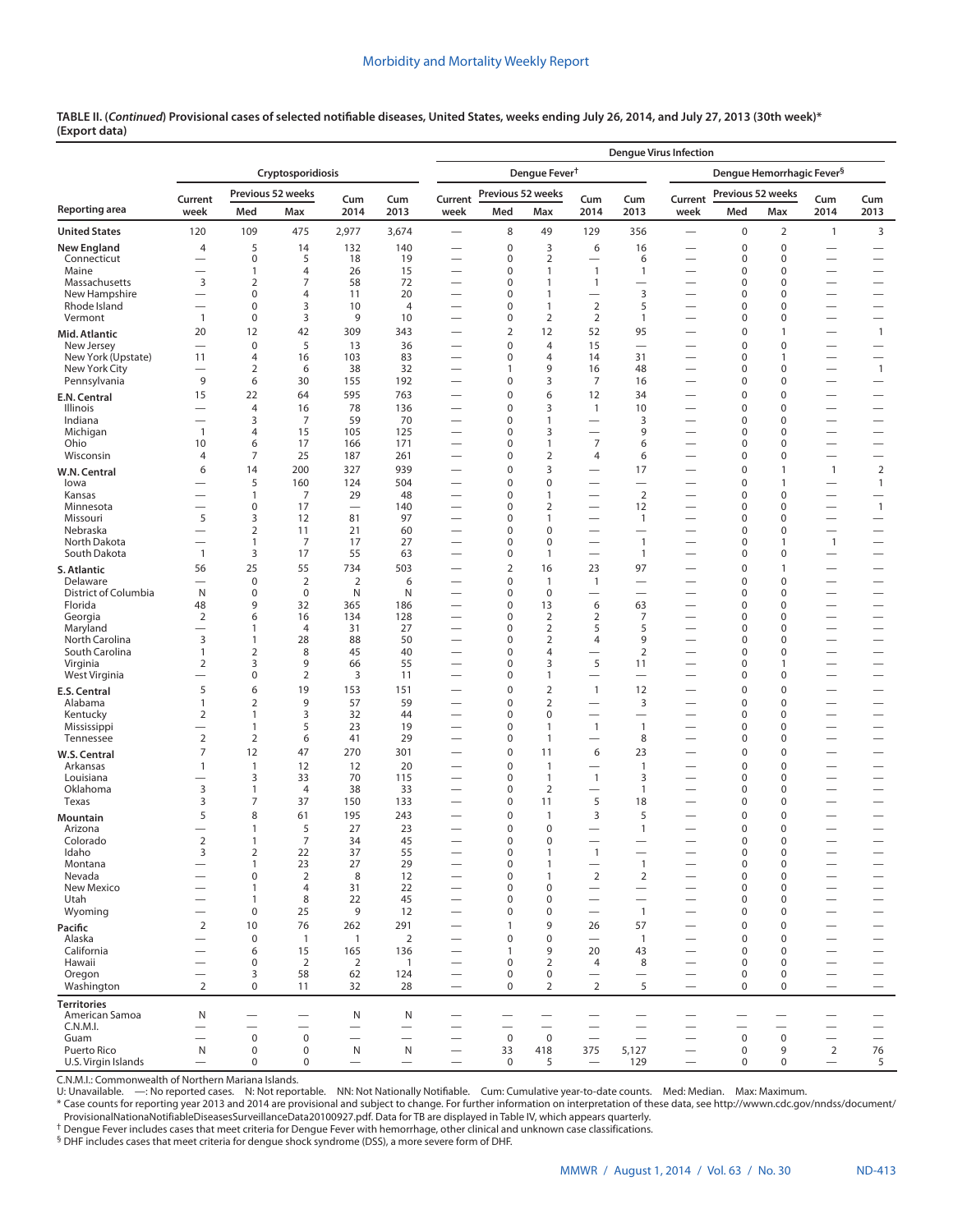**TABLE II. (***Continued***) Provisional cases of selected notifiable diseases, United States, weeks ending July 26, 2014, and July 27, 2013 (30th week)\* ([Export data\)](https://data.cdc.gov/NNDSS/NNDSS-Table-II-Ehrlichiosis-Anaplasmosis/edtz-vibe)**

|                                  |                                       |                               |                                         |                                                      |                                        |                                                      |                          | Ehrlichiosis/Anaplasmosis <sup>†</sup>        |                                                               |                                          |                               |                                         |                                                      |                                          |                                                                       |
|----------------------------------|---------------------------------------|-------------------------------|-----------------------------------------|------------------------------------------------------|----------------------------------------|------------------------------------------------------|--------------------------|-----------------------------------------------|---------------------------------------------------------------|------------------------------------------|-------------------------------|-----------------------------------------|------------------------------------------------------|------------------------------------------|-----------------------------------------------------------------------|
|                                  |                                       |                               | <b>Ehrlichia chaffeensis</b>            |                                                      |                                        |                                                      |                          | Anaplasma phagocytophilum                     |                                                               |                                          |                               |                                         | <b>Undetermined</b>                                  |                                          |                                                                       |
|                                  | Current                               |                               | Previous 52 weeks                       | Cum                                                  | Cum                                    | Current                                              | Previous 52 weeks        |                                               | Cum                                                           | Cum                                      | Current                       | Previous 52 weeks                       |                                                      | Cum                                      | Cum                                                                   |
| Reporting area                   | week                                  | Med                           | Max                                     | 2014                                                 | 2013                                   | week                                                 | Med                      | Max                                           | 2014                                                          | 2013                                     | week                          | Med                                     | Max                                                  | 2014                                     | 2013                                                                  |
| <b>United States</b>             | 37                                    | 19                            | 100                                     | 645                                                  | 778                                    | 30                                                   | 33                       | 114                                           | 686                                                           | 1,365                                    | $\mathbf{1}$                  | $\overline{2}$                          | 14                                                   | 44                                       | 106                                                                   |
| New England<br>Connecticut       |                                       | $\pmb{0}$<br>0                | 9<br>0                                  | 12<br>$\overline{\phantom{0}}$                       | 22<br>$\overline{\phantom{0}}$         | $\overline{4}$                                       | 5<br>$\pmb{0}$           | 23<br>5                                       | 176                                                           | 237<br>103                               | $\overline{\phantom{0}}$      | $\mathbf 0$<br>$\pmb{0}$                | $\mathbf{1}$<br>$\boldsymbol{0}$                     | $\mathbf{1}$<br>$\overline{\phantom{0}}$ | $\overline{\phantom{0}}$<br>$\overline{\phantom{0}}$                  |
| Maine                            | $\overline{\phantom{0}}$              | 0                             | $\mathbf{1}$                            | 5                                                    | $\overline{\phantom{0}}$               | 4                                                    | 2                        | 13                                            | 87                                                            | 44                                       |                               | 0                                       | 1                                                    | $\mathbf{1}$                             | $\overline{\phantom{m}}$                                              |
| Massachusetts                    | $\overline{\phantom{0}}$              | 0                             | $\mathbf 0$                             | $\overline{\phantom{0}}$                             |                                        | $\overline{\phantom{0}}$                             | 0                        | $\mathbf 0$                                   |                                                               |                                          | $\overline{\phantom{0}}$      | 0                                       | 0                                                    |                                          | $\overline{\phantom{0}}$                                              |
| New Hampshire<br>Rhode Island    | -                                     | $\mathbf 0$<br>0              | $\mathbf{1}$<br>9                       | $\mathbf{1}$<br>5                                    | 5<br>15                                | $\overline{\phantom{0}}$                             | 0<br>$\pmb{0}$           | 4<br>16                                       | 26<br>34                                                      | 55<br>18                                 | —                             | 0<br>$\mathbf 0$                        | 1<br>0                                               | -                                        | $\overline{\phantom{0}}$                                              |
| Vermont                          |                                       | 0                             | $\overline{2}$                          | $\mathbf{1}$                                         | $\overline{2}$                         | $\overline{\phantom{0}}$                             | $\mathbf{1}$             | 4                                             | 29                                                            | 17                                       | $\overline{\phantom{0}}$      | 0                                       | 1                                                    |                                          | $\overline{\phantom{0}}$                                              |
| Mid. Atlantic                    | $\overline{2}$                        | $\overline{2}$                | 17                                      | 55                                                   | 60                                     | 23                                                   | 10                       | 39                                            | 235                                                           | 261                                      |                               | $\pmb{0}$                               | 3                                                    | 6                                        | 13                                                                    |
| New Jersey<br>New York (Upstate) | $\overline{1}$                        | 0<br>1                        | 3<br>17                                 | 20<br>29                                             | 32<br>13                               | 21                                                   | $\pmb{0}$<br>7           | $\overline{4}$<br>36                          | 17<br>201                                                     | 62<br>182                                | —<br>$\overline{\phantom{0}}$ | $\mathbf 0$<br>0                        | 2<br>3                                               | $\overline{2}$<br>$\overline{4}$         | $\overline{2}$<br>6                                                   |
| New York City                    | $\overline{1}$                        | $\mathbf 0$                   | $\overline{2}$                          | 6                                                    | 10                                     | $\overline{2}$                                       | $\pmb{0}$                | 5                                             | 17                                                            | 12                                       | $\overline{\phantom{0}}$      | $\mathbf 0$                             | $\boldsymbol{0}$                                     | —                                        | $\overline{\phantom{0}}$                                              |
| Pennsylvania                     |                                       | 0                             | $\overline{2}$                          |                                                      | 5                                      | —                                                    | 0                        | 5                                             | $\overline{\phantom{m}}$                                      | 5                                        |                               | $\boldsymbol{0}$                        | $\overline{2}$                                       |                                          | 5                                                                     |
| <b>E.N. Central</b>              |                                       | $\mathbf{1}$                  | 9                                       | 30                                                   | 53                                     |                                                      | 9                        | 38                                            | 220                                                           | 419                                      |                               | $\mathbf 0$                             | 8                                                    | 14                                       | 49                                                                    |
| Illinois<br>Indiana              | $\overline{\phantom{0}}$              | $\mathbf 0$<br>0              | 5<br>0                                  | 24<br>$\overline{\phantom{0}}$                       | 30                                     | -                                                    | 0<br>0                   | $\overline{2}$<br>$\mathbf 0$                 | 12<br>$\overline{\phantom{0}}$                                | 7                                        | $\overline{\phantom{0}}$<br>— | $\boldsymbol{0}$<br>0                   | 0<br>4                                               | $\overline{\phantom{0}}$                 | $\overline{\phantom{m}}$<br>24                                        |
| Michigan                         |                                       | 0                             | $\mathbf{1}$                            | $\mathbf{1}$                                         | $\mathbf{1}$                           |                                                      | 0                        | $\mathbf{1}$                                  | $\overline{\phantom{0}}$                                      | 3                                        |                               | $\mathbf 0$                             | 0                                                    | $\overline{\phantom{0}}$                 | $\overline{1}$                                                        |
| Ohio                             |                                       | $\mathbf 0$                   | $\mathbf{1}$                            | $\mathbf{1}$                                         | 5                                      |                                                      | $\pmb{0}$                | $\mathbf{1}$                                  | $\overline{2}$                                                | 3                                        |                               | $\mathbf 0$                             | $\mathbf{1}$                                         | $\overline{\phantom{0}}$                 | $\mathbf{1}$                                                          |
| Wisconsin                        |                                       | 0                             | 6                                       | $\overline{4}$                                       | 17                                     |                                                      | 8                        | 38                                            | 206                                                           | 406                                      | —                             | $\pmb{0}$                               | 5                                                    | 14                                       | 23                                                                    |
| W.N. Central<br>lowa             | 8<br>N                                | 3<br>0                        | 43<br>0                                 | 199<br>N                                             | 305<br>N                               | -<br>N                                               | $\mathbf{1}$<br>0        | 37<br>$\mathbf 0$                             | 16<br>N                                                       | 409<br>N                                 | N                             | $\pmb{0}$<br>$\pmb{0}$                  | 6<br>0                                               | 14<br>N                                  | 28<br>N                                                               |
| Kansas                           | 1                                     | 0                             | $\overline{4}$                          | 27                                                   | 64                                     |                                                      | 0                        | $\mathbf{1}$                                  | $\overline{4}$                                                | 5                                        |                               | $\mathbf 0$                             | 1                                                    | 3                                        | $\overline{\phantom{m}}$                                              |
| Minnesota                        | $\overline{\phantom{0}}$              | 0                             | $\overline{2}$                          |                                                      | 3                                      |                                                      | 0                        | 36                                            |                                                               | 397                                      |                               | $\mathbf 0$                             | 6                                                    | $\overbrace{\phantom{12322111}}$         | 17                                                                    |
| Missouri<br>Nebraska             | $\overline{7}$                        | $\overline{2}$<br>0           | 38<br>$\mathbf{1}$                      | 171<br>$\overline{\phantom{0}}$                      | 233<br>4                               |                                                      | 0<br>0                   | $\overline{2}$<br>$\mathbf{1}$                | 9<br>$\mathbf{1}$                                             | 3<br>$\mathbf{1}$                        |                               | $\mathbf 0$<br>$\mathbf 0$              | 3<br>0                                               | 11                                       | 9<br>$\qquad \qquad$                                                  |
| North Dakota                     |                                       | 0                             | $\mathbf{1}$                            | $\overline{1}$                                       | $\overline{\phantom{0}}$               |                                                      | 0                        | $\overline{2}$                                | $\overline{2}$                                                | 3                                        |                               | 0                                       | 1                                                    |                                          | $\overline{2}$                                                        |
| South Dakota                     |                                       | 0                             | $\boldsymbol{0}$                        | $\overline{\phantom{0}}$                             | $\mathbf{1}$                           |                                                      | 0                        | 0                                             | $\overline{\phantom{0}}$                                      | $\overline{\phantom{0}}$                 | -                             | $\mathbf 0$                             | $\boldsymbol{0}$                                     | $\overline{\phantom{0}}$                 | $\overline{\phantom{m}}$                                              |
| S. Atlantic                      | 3                                     | 4                             | 23                                      | 137                                                  | 144                                    | $\overline{2}$                                       | 0                        | 4                                             | 22                                                            | 27                                       | $\overline{\phantom{0}}$      | $\mathbf 0$                             | $\mathbf{1}$                                         | $\mathbf{1}$                             | $\mathbf{3}$                                                          |
| Delaware<br>District of Columbia | $\mathbf{1}$<br>N                     | 0<br>0                        | 5<br>$\boldsymbol{0}$                   | 15<br>N                                              | 9<br>N                                 | $\overbrace{\phantom{1232211}}$<br>N                 | 0<br>0                   | $\mathbf{1}$<br>0                             | $\mathbf{1}$<br>N                                             | N                                        | $\overline{\phantom{0}}$<br>N | $\mathbf 0$<br>$\boldsymbol{0}$         | $\mathbf 0$<br>$\mathbf 0$                           | $\overline{\phantom{0}}$<br>N            | $\mathbf{1}$<br>N                                                     |
| Florida                          |                                       | 0                             | 3                                       | 20                                                   | 12                                     |                                                      | 0                        | $\overline{2}$                                | 3                                                             | $\mathbf{1}$                             | —                             | $\mathbf 0$                             | 0                                                    | —                                        | $\overbrace{\phantom{123221111}}$                                     |
| Georgia                          |                                       | 0                             | 5                                       | 15                                                   | 15                                     |                                                      | 0                        | 0                                             |                                                               |                                          |                               | 0                                       | 0                                                    |                                          | $\overbrace{\phantom{12322111}}$                                      |
| Maryland<br>North Carolina       | $\overline{\phantom{0}}$              | 0<br>0                        | 5<br>12                                 | 19<br>20                                             | 11<br>31                               |                                                      | $\mathbf 0$<br>0         | $\overline{2}$<br>3                           | $\overline{7}$<br>4                                           | $\overline{4}$<br>5                      |                               | $\mathbf 0$<br>$\mathbf 0$              | $\mathbf{1}$<br>0                                    | $\overline{\phantom{0}}$                 | $\overbrace{\phantom{12322111}}$<br>$\overbrace{\phantom{123221111}}$ |
| South Carolina                   | $\overline{\phantom{0}}$              | 0                             | $\overline{2}$                          | $\overline{4}$                                       | 5                                      | $\overline{\phantom{0}}$                             | 0                        | $\mathbf 0$                                   | $\overline{\phantom{0}}$                                      | $\overline{\phantom{0}}$                 | $\overline{\phantom{0}}$      | $\mathbf 0$                             | $\mathbf 0$                                          |                                          | $\overline{\phantom{0}}$                                              |
| Virginia                         | 2                                     | 1                             | 8                                       | 43                                                   | 60                                     | $\mathbf 2$                                          | 0                        | $\overline{2}$                                | $\overline{7}$                                                | 14                                       | $\overline{\phantom{0}}$      | 0                                       | $\mathbf{1}$                                         | $\mathbf{1}$                             |                                                                       |
| West Virginia                    | 4                                     | $\mathbf 0$<br>$\overline{2}$ | $\mathbf{1}$<br>12                      | $\overline{1}$<br>91                                 | $\overline{1}$<br>95                   | $\overline{\phantom{0}}$<br>$\overline{\phantom{0}}$ | 0<br>0                   | 0<br>$\mathbf{1}$                             | $\overbrace{\phantom{123221111}}$<br>2                        | 3<br>6                                   | $\mathbf{1}$                  | $\mathbf 0$<br>$\mathbf 0$              | 0<br>$\overline{2}$                                  | $\overline{\phantom{m}}$<br>6            | $\overline{2}$<br>$\overline{4}$                                      |
| E.S. Central<br>Alabama          |                                       | $\mathbf 0$                   | $\overline{2}$                          | 6                                                    | $\overline{7}$                         |                                                      | 0                        | $\mathbf{1}$                                  | $\overline{2}$                                                | $\mathbf{1}$                             |                               | $\mathbf 0$                             | $\mathbf{1}$                                         | $\overline{\phantom{0}}$                 | $\overline{\phantom{0}}$                                              |
| Kentucky                         | 3                                     | 1                             | $\overline{7}$                          | 37                                                   | 34                                     | —<br>—                                               | 0                        | 0                                             |                                                               |                                          | —                             | $\mathbf 0$                             | $\mathbf 0$                                          | $\overline{\phantom{0}}$                 |                                                                       |
| Mississippi                      | $\overline{\phantom{0}}$              | 0                             | $\mathbf 0$                             | $\overline{\phantom{0}}$                             | 3                                      | $\overline{\phantom{0}}$                             | 0                        | 0                                             |                                                               | $\mathbf{1}$                             | $\overline{\phantom{0}}$      | 0                                       | 0                                                    | $\overline{\phantom{0}}$                 | $\mathbf{1}$                                                          |
| Tennessee                        | $\overline{1}$<br>20                  | $\mathbf{1}$<br>3             | 6<br>63                                 | 48<br>121                                            | 51<br>98                               | $\mathbf{1}$                                         | 0<br>0                   | 1<br>8                                        | 15                                                            | 4<br>6                                   | $\mathbf{1}$                  | $\mathbf 0$<br>$\mathbf 0$              | $\overline{2}$<br>$\mathbf 0$                        | 6<br>—                                   | 3                                                                     |
| W.S. Central<br>Arkansas         | $\overline{4}$                        | $\mathbf{1}$                  | 15                                      | 83                                                   | 90                                     | $\overline{\phantom{0}}$                             | 0                        | $\overline{2}$                                | 12                                                            | $\overline{4}$                           | $\overline{\phantom{0}}$      | $\mathbf 0$                             | 0                                                    | —                                        | $\overline{\phantom{0}}$                                              |
| Louisiana                        |                                       | 0                             | $\mathbf{1}$                            | $\overline{1}$                                       | $\overline{\phantom{0}}$               |                                                      | 0                        | 0                                             | $\overline{\phantom{0}}$                                      | 1                                        | $\overline{\phantom{0}}$      | $\mathbf 0$                             | 0                                                    | $\overline{\phantom{0}}$                 | $\overbrace{\phantom{123221111}}$                                     |
| Oklahoma                         | 16                                    | 0                             | 62                                      | 32                                                   | 4                                      | $\mathbf{1}$                                         | 0                        | 8                                             | 3                                                             | 1                                        | —                             | $\mathbf 0$                             | $\mathbf 0$                                          | —                                        |                                                                       |
| Texas                            |                                       | 0<br>$\mathbf 0$              | $\mathbf{1}$<br>$\mathbf{1}$            | 5<br>$\overline{\phantom{0}}$                        | 4<br>1                                 |                                                      | 0<br>0                   | 0<br>$\mathbf{1}$                             | $\overline{\phantom{0}}$                                      |                                          |                               | 0<br>$\mathbf 0$                        | 0<br>1                                               |                                          | $\overline{\phantom{0}}$<br>$\mathbf{1}$                              |
| Mountain<br>Arizona              |                                       | 0                             | $\mathbf 0$                             | $\overline{\phantom{0}}$                             |                                        |                                                      | 0                        | 0                                             | $\overline{\phantom{0}}$                                      | $\overline{\phantom{0}}$                 | —                             | $\mathbf 0$                             | $\mathbf{1}$                                         | —                                        | $\mathbf{1}$                                                          |
| Colorado                         | N                                     | $\Omega$                      | $\Omega$                                | N                                                    | N                                      | N                                                    | 0                        | $\Omega$                                      | N                                                             | N                                        | N                             | $\Omega$                                | $\mathbf 0$                                          | N                                        | N                                                                     |
| Idaho<br>Montana                 | N                                     | $\mathbf 0$<br>$\mathbf 0$    | $\pmb{0}$<br>$\mathbf 0$                | N                                                    | N<br>1                                 | N                                                    | $\mathbf 0$<br>$\pmb{0}$ | $\pmb{0}$<br>$\mathbf 0$                      | N                                                             | N                                        | N<br>—                        | $\pmb{0}$<br>$\mathbf 0$                | $\boldsymbol{0}$<br>$\mathbf 0$                      | N                                        | N                                                                     |
| Nevada                           | $\overline{\phantom{0}}$              | 0                             | $\mathbf 0$                             | $\overline{\phantom{0}}$<br>$\overline{\phantom{0}}$ | $\overline{\phantom{0}}$               | —<br>$\overline{\phantom{0}}$                        | 0                        | $\mathbf{1}$                                  | $\overbrace{\phantom{123221111}}$<br>$\overline{\phantom{0}}$ | $\overline{\phantom{0}}$                 | $\overline{\phantom{0}}$      | $\mathbf 0$                             | $\mathbf 0$                                          | $\overline{\phantom{0}}$                 | $\overline{\phantom{0}}$                                              |
| New Mexico                       | N                                     | $\mathbf 0$                   | $\mathbf 0$                             | N                                                    | N                                      | N                                                    | 0                        | $\mathbf 0$                                   | ${\sf N}$                                                     | N                                        | N                             | $\mathbf 0$                             | $\mathbf 0$                                          | $\mathsf{N}$                             | $\mathsf{N}$                                                          |
| Utah<br>Wyoming                  | —<br>-                                | $\mathbf 0$<br>$\mathbf 0$    | $\mathbf{1}$<br>$\mathbf 0$             |                                                      | $\overline{\phantom{0}}$               | —                                                    | 0<br>0                   | 0<br>0                                        | $\overbrace{\phantom{123221111}}$                             | $\overbrace{\phantom{123221111}}$        | $\overline{\phantom{0}}$      | $\mathbf 0$<br>$\mathbf 0$              | $\mathbf 0$<br>0                                     | $\overline{\phantom{0}}$                 | $\overline{\phantom{m}}$                                              |
| Pacific                          |                                       | $\mathbf 0$                   | $\mathbf 0$                             | $\overline{\phantom{0}}$                             | $\overline{\phantom{0}}$               | $\overline{\phantom{0}}$                             | 0                        | $\mathbf 2$                                   |                                                               | $\overline{\phantom{0}}$                 | $\overline{\phantom{0}}$      | $\mathbf 0$                             | 1                                                    | $\overline{2}$                           | $\,8\,$                                                               |
| Alaska                           | N                                     | $\mathbf 0$                   | $\mathbf 0$                             | N                                                    | N                                      | N                                                    | 0                        | $\mathbf 0$                                   | N                                                             | N                                        | N                             | $\mathbf 0$                             | $\mathbf 0$                                          | N                                        | ${\sf N}$                                                             |
| California                       | $\overline{\phantom{0}}$              | $\mathbf 0$                   | $\mathbf 0$                             | $\overline{\phantom{0}}$                             | $\overline{\phantom{0}}$               | $\overline{\phantom{0}}$                             | 0                        | 0                                             | $\overline{\phantom{0}}$                                      | $\overline{\phantom{0}}$                 | $\overline{\phantom{0}}$      | $\mathbf 0$                             | $\mathbf{1}$                                         | 2                                        | 8                                                                     |
| Hawaii<br>Oregon                 | $\mathsf{N}$                          | $\mathbf 0$<br>$\mathbf 0$    | $\mathbf 0$<br>$\mathbf 0$              | N                                                    | N<br>$\overbrace{\phantom{123221111}}$ | N<br>$\overline{\phantom{m}}$                        | 0<br>$\mathbf 0$         | $\mathbf 0$<br>$\mathbf{1}$                   | ${\sf N}$<br>$\overbrace{\phantom{123221111}}$                | $\mathsf{N}$<br>$\overline{\phantom{m}}$ | N<br>$\qquad \qquad$          | $\mathbf 0$<br>$\mathbf 0$              | $\mathbf 0$<br>$\mathbf 0$                           | N                                        | N<br>$\overline{\phantom{m}}$                                         |
| Washington                       | $\overline{\phantom{0}}$              | $\mathbf 0$                   | $\mathbf 0$                             | $\overline{\phantom{0}}$                             | $\qquad \qquad$                        | $\overline{\phantom{0}}$                             | $\mathbf 0$              | $\overline{2}$                                | $\overline{\phantom{m}}$                                      | $\overline{\phantom{0}}$                 |                               | $\mathbf 0$                             | $\mathbf 0$                                          |                                          | $\qquad \qquad -$                                                     |
| <b>Territories</b>               |                                       |                               |                                         |                                                      |                                        |                                                      |                          |                                               |                                                               |                                          |                               |                                         |                                                      |                                          |                                                                       |
| American Samoa                   | N                                     |                               |                                         | N                                                    | N                                      | N                                                    |                          | $\overline{\phantom{0}}$                      | N                                                             | N                                        | N                             | $\overline{\phantom{0}}$                | $\overline{\phantom{0}}$                             | N                                        | N                                                                     |
| C.N.M.I.<br>Guam                 | $\overline{\phantom{0}}$<br>${\sf N}$ | $\mathbf 0$                   | $\overline{\phantom{0}}$<br>$\mathsf 0$ | N                                                    | N                                      | $\overline{\phantom{0}}$<br>N                        | $\mathbf 0$              | $\overbrace{\phantom{12322111}}$<br>$\pmb{0}$ | $\overline{\phantom{0}}$<br>N                                 | $\overbrace{\phantom{123221111}}$<br>N   | $\overline{\phantom{0}}$<br>N | $\overline{\phantom{0}}$<br>$\mathsf 0$ | $\overbrace{\phantom{12322111}}$<br>$\boldsymbol{0}$ | N                                        | $\overline{\phantom{m}}$<br>N                                         |
| Puerto Rico                      | N                                     | $\pmb{0}$                     | $\boldsymbol{0}$                        | N                                                    | N                                      | N                                                    | $\mathbf 0$              | 0                                             | N                                                             | N                                        | N                             | $\mathbf 0$                             | $\boldsymbol{0}$                                     | N                                        | N                                                                     |
| U.S. Virgin Islands              | $\overline{\phantom{0}}$              | 0                             | 0                                       | $\overline{\phantom{m}}$                             | $\overbrace{\phantom{123221111}}$      | $\overline{\phantom{m}}$                             | $\mathbf 0$              | 0                                             | $\overline{\phantom{m}}$                                      | $\overline{\phantom{m}}$                 |                               | $\pmb{0}$                               | $\mathbf 0$                                          | $\overline{\phantom{m}}$                 | $\overline{\phantom{m}}$                                              |

C.N.M.I.: Commonwealth of Northern Mariana Islands.

U: Unavailable. —: No reported cases. N: Not reportable. NN: Not Nationally Notifiable. Cum: Cumulative year-to-date counts. Med: Median. Max: Maximum.

\* Case counts for reporting year 2013 and 2014 are provisional and subject to change. For further information on interpretation of these data, see [http://wwwn.cdc.gov/nndss/document/](http://wwwn.cdc.gov/nndss/document/ProvisionalNationaNotifiableDiseasesSurveillanceData20100927.pdf) [ProvisionalNationaNotifiableDiseasesSurveillanceData20100927.pdf](http://wwwn.cdc.gov/nndss/document/ProvisionalNationaNotifiableDiseasesSurveillanceData20100927.pdf). Data for TB are displayed in Table IV, which appears quarterly.<br><sup>†</sup> Cumulative total *E. ewingii* cases reported for year 2013 = 31, and 5 cases reported f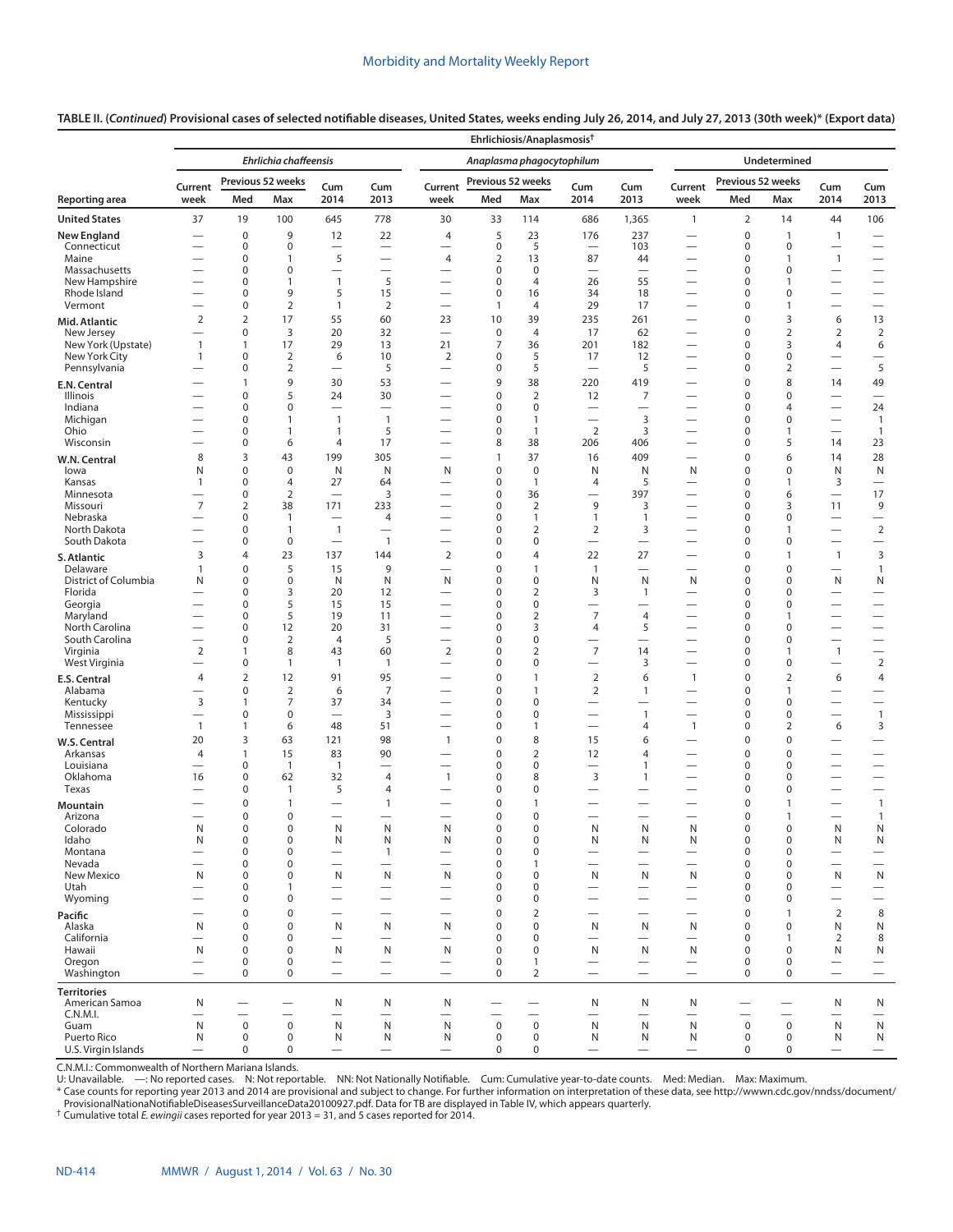**TABLE II. (***Continued***) Provisional cases of selected notifiable diseases, United States, weeks ending July 26, 2014, and July 27, 2013 (30th week)\* [\(Export data\)](https://data.cdc.gov/NNDSS/NNDSS-Table-II-Giardiasis-to-Haemophilus-influenza/9ix3-ryt6)**

|                                    |                          |                               | <b>Giardiasis</b> |                                        |                                        |                                                      |                      | Gonorrhea                |                                  |                          |                                                      | Haemophilus influenzae, invasive <sup>t</sup> | All ages, all serotypes        |                          |                                            |
|------------------------------------|--------------------------|-------------------------------|-------------------|----------------------------------------|----------------------------------------|------------------------------------------------------|----------------------|--------------------------|----------------------------------|--------------------------|------------------------------------------------------|-----------------------------------------------|--------------------------------|--------------------------|--------------------------------------------|
|                                    | Current                  | Previous 52 weeks             |                   | Cum                                    | Cum                                    | Current                                              | Previous 52 weeks    |                          | Cum                              | Cum                      | Current                                              | Previous 52 weeks                             |                                | Cum                      | Cum                                        |
| Reporting area                     | week                     | Med                           | Max               | 2014                                   | 2013                                   | week                                                 | Med                  | Max                      | 2014                             | 2013                     | week                                                 | Med                                           | Max                            | 2014                     | 2013                                       |
| <b>United States</b>               | 172                      | 227                           | 439               | 6,201                                  | 7,451                                  | 2,873                                                | 6,003                | 7,239                    | 168,295                          | 186,504                  | 35                                                   | 62                                            | 110                            | 1,868                    | 2,375                                      |
| <b>New England</b>                 | 25                       | 25                            | 59                | 619                                    | 664                                    | 100                                                  | 131                  | 185                      | 3,515                            | 3,604                    | 3                                                    | 4                                             | 16                             | 119                      | 226                                        |
| Connecticut<br>Maine               | $\mathbf{1}$             | $\overline{4}$<br>4           | 11<br>12          | 95<br>78                               | 110<br>91                              | 83                                                   | 47<br>$\overline{4}$ | 116<br>9                 | 1,252<br>91                      | 1,516<br>161             | —<br>$\overline{\phantom{0}}$                        | $\mathbf{1}$<br>0                             | 3<br>$\overline{2}$            | 30<br>11                 | 35<br>16                                   |
| Massachusetts                      | 18                       | 12                            | 26                | 337                                    | 351                                    | 3                                                    | 64                   | 113                      | 1,773                            | 1,585                    | $\overline{2}$                                       | 2                                             | 14                             | 51                       | 152                                        |
| New Hampshire                      | 1                        | $\mathbf{1}$                  | 7                 | 27                                     | 47                                     | 7                                                    | 2                    | 8                        | 89                               | 78                       | $\overline{\phantom{0}}$                             | 0                                             | 2                              | 14                       | 16                                         |
| Rhode Island<br>Vermont            | $\mathbf{1}$<br>4        | $\mathbf 0$<br>3              | 7<br>16           | 26<br>56                               | 16<br>49                               | 7                                                    | 8<br>$\mathbf{1}$    | 41<br>6                  | 269<br>41                        | 213<br>51                | $\overline{\phantom{0}}$<br>$\overline{1}$           | $\mathbf 0$<br>0                              | 9<br>2                         | 8<br>5                   | $\overline{\phantom{0}}$<br>$\overline{7}$ |
| Mid. Atlantic                      | 57                       | 50                            | 94                | 1,324                                  | 1,399                                  | 403                                                  | 737                  | 926                      | 20,456                           | 22,963                   | 12                                                   | 10                                            | 24                             | 318                      | 373                                        |
| New Jersey                         |                          | 5                             | 12                | 92                                     | 190                                    | 29                                                   | 131                  | 164                      | 3,522                            | 3,917                    | $\overline{\phantom{0}}$                             | $\overline{2}$                                | 7                              | 84                       | 73                                         |
| New York (Upstate)                 | 29                       | 17                            | 61                | 490                                    | 421                                    | 121                                                  | 117                  | 339                      | 3,212                            | 3,547                    | 5                                                    | 3                                             | 17                             | 79                       | 91                                         |
| New York City<br>Pennsylvania      | 13<br>15                 | 14<br>14                      | 26<br>28          | 415<br>327                             | 443<br>345                             | $\overline{\phantom{0}}$<br>253                      | 249<br>252           | 324<br>326               | 6,846<br>6,876                   | 7,805<br>7,694           | $\overline{2}$<br>5                                  | 2<br>3                                        | 7<br>7                         | 70<br>85                 | 71<br>138                                  |
| E.N. Central                       | 17                       | 31                            | 65                | 708                                    | 1,034                                  | 269                                                  | 935                  | 1,240                    | 24,512                           | 31,565                   | 6                                                    | 9                                             | 19                             | 250                      | 384                                        |
| Illinois                           |                          | $\overline{2}$                | 22                | 29                                     | 168                                    | 11                                                   | 220                  | 375                      | 4,466                            | 9,248                    |                                                      | 3                                             | 6                              | 68                       | 100                                        |
| Indiana                            |                          | 3                             | 11                | 59                                     | 120                                    | 60                                                   | 139                  | 190                      | 3,831                            | 4,149                    | —                                                    | 2                                             | 6                              | 46                       | 85                                         |
| Michigan<br>Ohio                   | 10                       | 9<br>8                        | 27<br>25          | 237<br>208                             | 262<br>267                             | 76<br>90                                             | 181<br>317           | 271<br>391               | 5,198<br>8,863                   | 6,147<br>9,437           | 2<br>4                                               | 2<br>$\overline{2}$                           | 5<br>9                         | 48<br>76                 | 61<br>91                                   |
| Wisconsin                          | 7                        | 6                             | 15                | 175                                    | 217                                    | 32                                                   | 81                   | 123                      | 2,154                            | 2,584                    | —                                                    | 1                                             | 5                              | 12                       | 47                                         |
| W.N. Central                       | $\overline{2}$           | 15                            | 65                | 342                                    | 768                                    | 134                                                  | 331                  | 421                      | 9,234                            | 9,771                    | —                                                    | $\overline{4}$                                | 14                             | 134                      | 164                                        |
| lowa                               | 1                        | 5                             | 15                | 104                                    | 120                                    | 3                                                    | 27                   | 43                       | 777                              | 835                      |                                                      | $\mathbf 0$                                   | $\mathbf{1}$                   | $\overline{2}$           |                                            |
| Kansas<br>Minnesota                |                          | 2<br>$\mathbf 0$              | 7<br>24           | 42                                     | 48<br>306                              | 10<br>6                                              | 48<br>71             | 64<br>107                | 1,407<br>1,880                   | 1,170<br>2,132           | —<br>—                                               | 0<br>2                                        | 3<br>8                         | 15<br>60                 | 28<br>48                                   |
| Missouri                           | $\mathbf{1}$             | 4                             | 12                | 84                                     | 121                                    | 87                                                   | 141                  | 180                      | 3,884                            | 4,187                    | $\overline{\phantom{0}}$                             | $\mathbf{1}$                                  | 6                              | 45                       | 64                                         |
| Nebraska                           |                          | $\overline{2}$                | 9                 | 37                                     | 94                                     | 27                                                   | 25                   | 40                       | 758                              | 769                      | $\overline{\phantom{0}}$                             | $\mathbf 0$                                   | 3                              | 8                        | 16                                         |
| North Dakota<br>South Dakota       | $\overline{\phantom{0}}$ | 1<br>2                        | 3<br>9            | 19<br>56                               | 23<br>56                               | $\mathbf{1}$<br>$\overline{\phantom{0}}$             | 10<br>14             | 22<br>27                 | 296<br>232                       | 263<br>415               | $\overline{\phantom{0}}$<br>$\overline{\phantom{0}}$ | 0<br>$\mathbf 0$                              | $\overline{2}$<br>$\mathbf{1}$ | 4                        | 7<br>$\mathbf{1}$                          |
| S. Atlantic                        | 43                       | 47                            | 73                | 1,231                                  | 1,281                                  | 1,064                                                | 1,400                | 1,750                    | 40,635                           | 41,803                   | 8                                                    | 16                                            | 30                             | 533                      | 600                                        |
| Delaware                           |                          | $\mathbf 0$                   | 3                 | 9                                      | 9                                      | 23                                                   | 25                   | 65                       | 683                              | 693                      | $\overline{\phantom{0}}$                             | $\mathbf 0$                                   | 3                              | 12                       | $\overline{7}$                             |
| District of Columbia               |                          | $\mathbf{1}$                  | 4                 | 16                                     | 45                                     | $\overline{\phantom{0}}$                             | $\mathbf 0$          | 82                       |                                  | 1,436                    | $\overline{\phantom{0}}$                             | $\mathbf 0$                                   | 0                              |                          |                                            |
| Florida<br>Georgia                 | 29<br>7                  | 21<br>12                      | 36<br>26          | 599<br>283                             | 570<br>345                             | 221<br>307                                           | 406<br>251           | 525<br>612               | 11,962<br>6,701                  | 11,717<br>8,264          | 3<br>—                                               | 5<br>2                                        | 13<br>8                        | 195<br>74                | 182<br>97                                  |
| Maryland                           | 2                        | $\overline{4}$                | 9                 | 117                                    | 120                                    |                                                      | 106                  | 175                      | 2,636                            | 2,976                    | $\overline{2}$                                       | $\overline{2}$                                | 5                              | 55                       | 60                                         |
| North Carolina                     | N                        | 0                             | $\mathbf 0$       | N                                      | N                                      | 355                                                  | 267                  | 512                      | 9,335                            | 8,229                    | $\overline{2}$                                       | $\overline{2}$                                | 8                              | 89                       | 95                                         |
| South Carolina<br>Virginia         | 2<br>$\overline{2}$      | 3<br>5                        | 8<br>13           | 71<br>111                              | 62<br>108                              | $\overline{\phantom{0}}$<br>139                      | 154<br>151           | 279<br>372               | 4,308<br>4,534                   | 4,096<br>3,802           | $\overline{\phantom{0}}$<br>$\mathbf{1}$             | $\mathbf{1}$<br>$\mathbf{1}$                  | 5<br>7                         | 42<br>42                 | 74<br>60                                   |
| West Virginia                      | 1                        | $\mathbf{1}$                  | 4                 | 25                                     | 22                                     | 19                                                   | 18                   | 34                       | 476                              | 590                      | $\overline{\phantom{0}}$                             | $\mathbf{1}$                                  | 3                              | 24                       | 25                                         |
| E.S. Central                       | $\overline{2}$           | 3                             | 8                 | 77                                     | 92                                     | 129                                                  | 438                  | 572                      | 10,785                           | 14,831                   | $\overline{\phantom{0}}$                             | $\overline{4}$                                | 8                              | 136                      | 177                                        |
| Alabama                            | $\overline{2}$           | 3                             | 8                 | 77                                     | 92                                     | $\overline{\phantom{0}}$                             | 143                  | 216                      | 3,054                            | 4,966                    | $\overline{\phantom{0}}$                             | $\mathbf{1}$                                  | 4                              | 40                       | 52                                         |
| Kentucky<br>Mississippi            | Ν<br>Ν                   | $\mathbf 0$<br>$\mathbf 0$    | 0<br>$\mathbf 0$  | N<br>N                                 | N<br>N                                 | 79<br>$\overline{\phantom{0}}$                       | 81<br>87             | 109<br>276               | 2,179<br>2,084                   | 2,447<br>3,035           | $\overline{\phantom{0}}$<br>—                        | 0<br>$\mathbf 0$                              | 3<br>$\overline{2}$            | 19<br>15                 | 33<br>19                                   |
| Tennessee                          | Ν                        | $\mathbf 0$                   | $\mathbf 0$       | N                                      | N                                      | 50                                                   | 130                  | 210                      | 3,468                            | 4,383                    | $\overline{\phantom{0}}$                             | $\overline{2}$                                | 6                              | 62                       | 73                                         |
| W.S. Central                       | 5                        | 6                             | 15                | 137                                    | 179                                    | 569                                                  | 893                  | 1,327                    | 23,504                           | 28,936                   | 3                                                    | 4                                             | 11                             | 117                      | 112                                        |
| Arkansas                           | 5                        | $\overline{2}$                | 8                 | 49                                     | 53                                     |                                                      | 80                   | 143                      | 2,460                            | 2,342                    | 2                                                    | 0                                             | 3                              | 29                       | 17                                         |
| Louisiana<br>Oklahoma              |                          | $\overline{4}$<br>$\mathbf 0$ | 12<br>$\mathbf 0$ | 88                                     | 126                                    | $\overline{\phantom{0}}$<br>14                       | 137<br>79            | 397<br>151               | 1,580<br>1,658                   | 4,332<br>2,842           | $\overline{\phantom{0}}$<br>$\mathbf{1}$             | $\overline{1}$<br>$\overline{2}$              | 6<br>9                         | 32<br>51                 | 32<br>61                                   |
| Texas                              | N                        | $\mathbf 0$                   | $\pmb{0}$         | N                                      | N                                      | 555                                                  | 632                  | 802                      | 17,806                           | 19,420                   | —                                                    | $\pmb{0}$                                     | $\mathbf{1}$                   | 5                        | $\overline{2}$                             |
| Mountain                           | 12                       | 20                            | 45                | 534                                    | 591                                    | 53                                                   | 316                  | 469                      | 9,115                            | 7,627                    | 3                                                    | 5                                             | 12                             | 155                      | 220                                        |
| Arizona                            | 2                        | $\overline{2}$                | 7                 | 51                                     | 49                                     |                                                      | 136                  | 262                      | 3,905                            | 2,951                    | $\overline{\phantom{0}}$                             | $\mathbf{1}$                                  | 4                              | 29                       | 84                                         |
| Colorado<br>Idaho                  | 8<br>$\mathcal{D}$       | 6<br>$\overline{2}$           | 22<br>7           | 181<br>72                              | 166<br>74                              | 21<br>$\overline{2}$                                 | 54<br>$\Delta$       | 90<br>15                 | 1,561<br>95                      | 1,570<br>78              | $\overline{2}$<br>1                                  | $\mathbf{1}$<br>$\mathbf 0$                   | 6<br>3                         | 29<br>13                 | 56<br>10                                   |
| Montana                            |                          | $\overline{2}$                | 6                 | 37                                     | 37                                     | 10                                                   | 6                    | 11                       | 173                              | 100                      |                                                      | $\mathbf 0$                                   | $\mathbf{1}$                   | 5                        | $\overline{2}$                             |
| Nevada                             |                          | $\mathbf{1}$<br>$\mathbf{1}$  | 5<br>7            | 28                                     | 54                                     | $\overline{\phantom{0}}$                             | 54                   | 124                      | 1,649                            | 1,423                    | $\overline{\phantom{0}}$                             | $\mathbf 0$                                   | 2                              | 11                       | 11                                         |
| New Mexico<br>Utah                 |                          | $\overline{4}$                | 9                 | 40<br>113                              | 60<br>126                              | 17<br>3                                              | 37<br>22             | 81<br>34                 | 1,036<br>655                     | 1,046<br>424             |                                                      | 1<br>$\overline{1}$                           | 3<br>6                         | 30<br>36                 | 27<br>26                                   |
| Wyoming                            |                          | $\bf 0$                       | 2                 | 12                                     | 25                                     |                                                      | $\overline{1}$       | 5                        | 41                               | 35                       |                                                      | $\mathbf 0$                                   | 1                              | 2                        | $\overline{4}$                             |
| Pacific                            | 9                        | 51                            | 125               | 1,229                                  | 1,443                                  | 152                                                  | 952                  | 1,126                    | 26,539                           | 25,404                   |                                                      | 3                                             | 8                              | 106                      | 119                                        |
| Alaska                             |                          | $\overline{1}$                | 7                 | 40                                     | 34                                     | 12                                                   | 25                   | 42                       | 714                              | 557                      |                                                      | $\mathbf 0$                                   | 3                              | 13                       | 9                                          |
| California<br>Hawaii               |                          | 32<br>$\mathbf{1}$            | 104<br>4          | 851<br>15                              | 972<br>35                              | $\overline{3}$                                       | 788<br>14            | 945<br>28                | 22,010<br>425                    | 21,064<br>421            |                                                      | $\overline{1}$<br>$\mathbf 0$                 | 2<br>$\overline{2}$            | 22<br>18                 | 26<br>18                                   |
| Oregon                             | $\overline{4}$           | $\overline{7}$                | 15                | 169                                    | 182                                    | 47                                                   | 35                   | 71                       | 1,146                            | 960                      | $\overline{\phantom{0}}$                             | $\overline{1}$                                | $\overline{4}$                 | 49                       | 62                                         |
| Washington                         | 5                        | 8                             | 66                | 154                                    | 220                                    | 90                                                   | 83                   | 121                      | 2,244                            | 2,402                    |                                                      | $\mathbf 0$                                   | 3                              | 4                        | 4                                          |
| <b>Territories</b>                 |                          |                               |                   |                                        |                                        |                                                      |                      |                          |                                  |                          |                                                      |                                               |                                |                          |                                            |
| American Samoa<br>C.N.M.I.         |                          |                               |                   |                                        | $\overline{\phantom{0}}$               | $\overline{\phantom{0}}$                             |                      | $\overline{\phantom{0}}$ | $\overline{\phantom{0}}$         | $\overline{\phantom{0}}$ | $\overline{\phantom{0}}$                             |                                               |                                | $\overline{\phantom{0}}$ | $\overbrace{\phantom{1232211}}$            |
| Guam                               |                          | $\mathbf 0$                   | $\mathbf{1}$      | $\overline{\phantom{0}}$               | $\sqrt{2}$                             |                                                      | $\mathsf{O}\xspace$  | 9                        | $\overbrace{\phantom{12322111}}$ | 58                       |                                                      | $\mathbf 0$                                   | $\pmb{0}$                      |                          | $\overline{\phantom{m}}$                   |
| Puerto Rico<br>U.S. Virgin Islands | $\overline{\phantom{0}}$ | 0<br>0                        | 9<br>0            | 19<br>$\overbrace{\phantom{12322111}}$ | 29<br>$\overbrace{\phantom{12322111}}$ | $\overline{\phantom{0}}$<br>$\overline{\phantom{0}}$ | 8<br>$\mathbf{1}$    | 21<br>5                  | 248<br>32                        | 189<br>37                | $\overline{\phantom{0}}$                             | $\mathbf 0$<br>$\mathbf 0$                    | $\mathbf{1}$<br>$\mathbf 0$    |                          | $\qquad \qquad -$                          |
|                                    |                          |                               |                   |                                        |                                        |                                                      |                      |                          |                                  |                          |                                                      |                                               |                                |                          |                                            |

C.N.M.I.: Commonwealth of Northern Mariana Islands.<br>U: Unavailable. —: No reported cases. N: Not reportable. NN: Not Nationally Notifiable. Cum: Cumulative year-to-date counts. Med: Median. Max: Maximum.

\* Case counts for reporting year 2013 and 2014 are provisional and subject to change. For further information on interpretation of these data, see [http://wwwn.cdc.gov/nndss/document/](http://wwwn.cdc.gov/nndss/document/ProvisionalNationaNotifiableDiseasesSurveillanceData20100927.pdf) [ProvisionalNationaNotifiableDiseasesSurveillanceData20100927.pdf](http://wwwn.cdc.gov/nndss/document/ProvisionalNationaNotifiableDiseasesSurveillanceData20100927.pdf). Data for TB are displayed in Table IV, which appears quarterly.

† Data for *H. influenzae* (age <5 yrs for serotype b, nonserotype b, and unknown serotype) are available in Table I.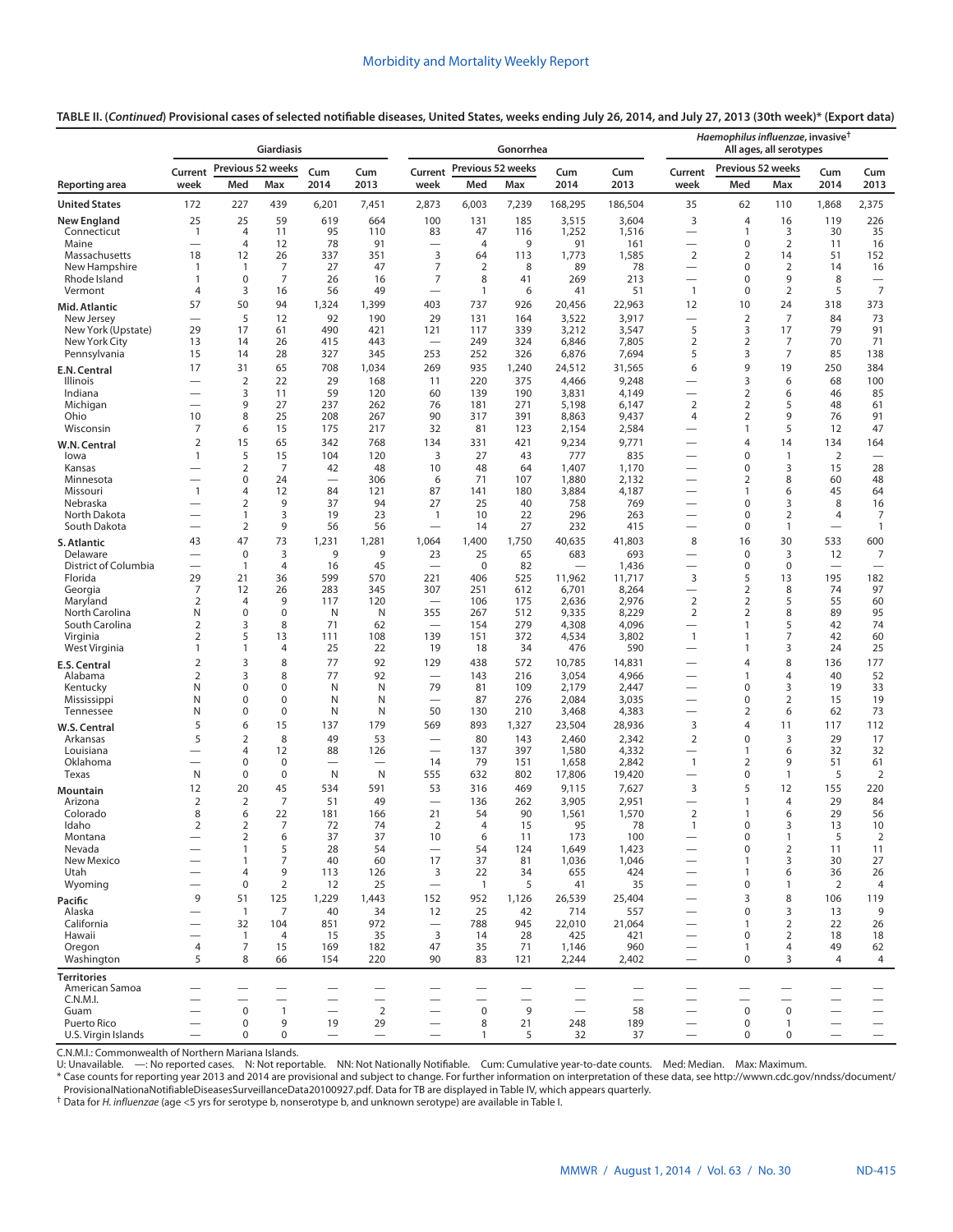| TABLE II. ( <i>Continued</i> ) Provisional cases of selected notifiable diseases, United States, weeks ending July 26, 2014, and July 27, 2013 (30th week)* (Export data) |  |  |  |
|---------------------------------------------------------------------------------------------------------------------------------------------------------------------------|--|--|--|

| C<br>Α<br>B<br>Previous 52 weeks<br>Previous 52 weeks<br>Previous 52 weeks<br>Cum<br>Cum<br>Current<br>Cum<br>Current<br>Cum<br>Cum<br>Current<br>Cum<br>Med<br>Max<br>2014<br>2013<br>Med<br>Max<br>2014<br>2013<br>Med<br>Max<br>2014<br>2013<br>week<br>week<br>week<br>11<br>24<br>55<br>569<br>1,003<br>18<br>54<br>76<br>1,405<br>1,676<br>14<br>39<br>67<br>981<br>1,145<br>6<br>37<br>7<br>3<br>9<br>118<br>54<br>32<br>52<br>89<br>1<br>$\mathbf{1}$<br>$\mathbf{1}$<br>$\mathbf{1}$<br>3<br>13<br>$\pmb{0}$<br>$\overline{2}$<br>7<br>$\overline{2}$<br>$\mathbf 0$<br>$\mathbf{1}$<br>3<br>Connecticut<br>0<br>11<br>$\overline{2}$<br>$\overline{7}$<br>$\pmb{0}$<br>$\overline{2}$<br>3<br>0<br>$\mathbf{1}$<br>8<br>$\mathbf 0$<br>$\overline{2}$<br>18<br>$\overline{4}$<br>Maine<br>$\mathbf{1}$<br>3<br>15<br>7<br>Massachusetts<br>$\mathbf 0$<br>26<br>$\overline{2}$<br>7<br>67<br>111<br>14<br>41<br>1<br>—<br>—<br>$\overline{2}$<br>5<br>$\overline{2}$<br>$\mathbf 0$<br>New Hampshire<br>$\mathbf 0$<br>$\mathbf{1}$<br>0<br>$\mathbf 0$<br>N<br>N<br>N<br>$\overline{\phantom{0}}$<br>$\overline{\phantom{0}}$<br>$\overline{\phantom{0}}$<br>—<br>$\overline{2}$<br>U<br>U<br>U<br>Rhode Island<br>3<br>0<br>0<br>$\mathbf 0$<br>$\mathbf 0$<br>U<br>U<br>0<br>1<br>U<br>$\overline{2}$<br>$\overline{2}$<br>$\overline{7}$<br>0<br>$\overline{4}$<br>$\pmb{0}$<br>$\mathbf 0$<br>3<br>Vermont<br>0<br>1<br>$\mathbf{1}$<br>$\mathbf{1}$<br>$\mathbf{1}$<br>$\overline{\phantom{0}}$<br>$\overline{\phantom{0}}$<br>69<br>$\overline{2}$<br>3<br>9<br>15<br>$\overline{2}$<br>16<br>147<br>90<br>135<br>6<br>137<br>171<br>4<br>9<br>$\overline{2}$<br>39<br>6<br>37<br>0<br>4<br>$\mathbf{1}$<br>$\overline{4}$<br>23<br>68<br>New Jersey<br>0<br>$\overline{\phantom{0}}$<br>-<br>5<br>New York (Upstate)<br>$\mathbf{1}$<br>15<br>36<br>3<br>22<br>26<br>$\overline{2}$<br>54<br>49<br>11<br>$\mathbf{1}$<br>1<br>7<br>9<br>25<br>37<br>29<br>43<br>$\pmb{0}$<br>12<br>New York City<br>4<br>4<br>$\mathbf{1}$<br>1<br>$\overline{\phantom{0}}$<br>$\overline{\phantom{0}}$<br>$\overline{\phantom{0}}$<br>$\mathbf 2$<br>37<br>27<br>$\mathbf{1}$<br>20<br>37<br>48<br>45<br>Pennsylvania<br>4<br>4<br>6<br>$\mathbf{1}$<br>1<br>1<br>$\overline{\phantom{0}}$<br>9<br>86<br>9<br>247<br>3<br>$\overline{7}$<br>35<br>190<br>$\overline{2}$<br>170<br>$\overline{4}$<br>17<br>266<br>206<br>4<br>5<br>5<br>$\overline{2}$<br>$\overline{7}$<br>28<br>28<br>$\mathbf{1}$<br>26<br>55<br>$\pmb{0}$<br>24<br>Illinois<br>$\mathbf{1}$<br>3<br>54<br>8<br>98<br>Indiana<br>12<br>17<br>$\overline{2}$<br>7<br>52<br>$\overline{2}$<br>35<br>0<br>$\overline{\phantom{0}}$<br>$\overline{\phantom{0}}$<br>Michigan<br>$\overline{4}$<br>23<br>62<br>28<br>32<br>$\mathbf{1}$<br>$\overline{2}$<br>8<br>42<br>$\overline{4}$<br>64<br>1<br>1<br>$\overline{\phantom{0}}$<br>-<br>$\mathbf 2$<br>19<br>39<br>$\overline{2}$<br>79<br>Ohio<br>$\overline{4}$<br>12<br>129<br>120<br>$\overline{2}$<br>30<br>17<br>0<br>4<br>4<br>3<br>$\overline{2}$<br>5<br>25<br>24<br>0<br>12<br>5<br>$\mathbf 0$<br>3<br>Wisconsin<br>0<br>4<br>$\overline{\phantom{0}}$<br>—<br>5<br>6<br>$\overline{2}$<br>45<br>26<br>38<br>38<br>60<br>22<br>1<br>$\mathbf{1}$<br>4<br>W.N. Central<br>—<br>3<br>$\overline{2}$<br>0<br>$\overline{2}$<br>$\overline{7}$<br>$\mathbf 0$<br>$\mathbf 0$<br>$\overline{4}$<br>6<br>$\mathbf 0$<br>lowa<br>3<br>3<br>10<br>$\overline{4}$<br>0<br>9<br>$\mathbf 0$<br>3<br>16<br>0<br>1<br>$\overline{4}$<br>Kansas<br>$\overline{\phantom{0}}$<br>—<br>$\overline{2}$<br>$\overline{2}$<br>19<br>0<br>3<br>32<br>Minnesota<br>0<br>$\mathbf{1}$<br>$\mathbf{1}$<br>14<br>$\mathbf 0$<br>$\mathbf{1}$<br>—<br>—<br>$\overline{2}$<br>$\overline{2}$<br>$\overline{2}$<br>12<br>22<br>$\mathbf 0$<br>0<br>4<br>24<br>$\overline{4}$<br>Missouri<br>1<br>$\overline{\phantom{0}}$<br>$\qquad \qquad$<br>-<br>$\overline{2}$<br>$\overline{2}$<br>$\overline{3}$<br>$\mathbf{1}$<br>7<br>0<br>3<br>$\mathbf 0$<br>Nebraska<br>0<br>$\mathbf{1}$<br>1<br>1<br>$\overline{2}$<br>$\overline{2}$<br>North Dakota<br>0<br>$\mathbf 0$<br>$\overline{2}$<br>0<br>4<br>1<br>$\mathbf{1}$<br>1<br>$\overline{\phantom{0}}$<br>3<br>South Dakota<br>$\mathbf 0$<br>$\overline{2}$<br>$\mathbf 0$<br>1<br>$\mathbf{1}$<br>$\mathbf 0$<br>$\mathbf{1}$<br>$\mathbf{1}$<br>$\qquad \qquad$<br>$\overline{\phantom{0}}$<br>$\overline{\phantom{0}}$<br>—<br>—<br>5<br>$\overline{7}$<br>3<br>8<br>11<br>133<br>132<br>17<br>27<br>476<br>497<br>18<br>208<br>216<br>6<br>S. Atlantic<br>U<br>$\mathbf 0$<br>$\mathbf{1}$<br>$\mathbf 0$<br>$\mathbf{1}$<br>$\overline{4}$<br>6<br>U<br>$\mathbf 0$<br>$\mathbf 0$<br>U<br>Delaware<br>1<br>—<br>$\mathbf 0$<br>District of Columbia<br>$\mathbf 0$<br>$\pmb{0}$<br>$\mathbf 0$<br>$\mathbf 0$<br>$\mathbf 0$<br>$\overline{\phantom{0}}$<br>$\overline{\phantom{0}}$<br>$\overline{\phantom{0}}$<br>$\overline{\phantom{0}}$<br>$\overline{\phantom{0}}$<br>$\overline{\phantom{0}}$<br>$\overline{\phantom{0}}$<br>$\overline{\phantom{0}}$<br>$\overline{3}$<br>5<br>7<br>Florida<br>$\overline{2}$<br>6<br>54<br>188<br>$\overline{2}$<br>50<br>78<br>41<br>14<br>168<br>6<br>3<br>Georgia<br>$\overline{2}$<br>26<br>22<br>2<br>6<br>$\mathbf 0$<br>31<br>$\mathbf{1}$<br>62<br>71<br>4<br>12<br>1<br>3<br>Maryland<br>17<br>0<br>3<br>29<br>3<br>25<br>33<br>0<br>13<br>$\mathbf{1}$<br>18<br>$\mathbf{1}$<br>$\overline{\phantom{0}}$<br>—<br>$\overline{2}$<br>$\overline{2}$<br>North Carolina<br>$\mathbf{1}$<br>29<br>9<br>55<br>32<br>0<br>18<br>16<br>58<br>42<br>$\mathbf{1}$<br>1<br>6<br>17<br>27<br>3<br>South Carolina<br>0<br>1<br>$\overline{4}$<br>3<br>$\mathbf 0$<br>1<br>1<br>$\overline{\phantom{0}}$<br>—<br>19<br>3<br>13<br>15<br>5<br>5<br>28<br>Virginia<br>0<br>30<br>42<br>$\mathbf{1}$<br>$\mathbf{1}$<br>1<br>-<br>5<br>99<br>23<br>West Virginia<br>0<br>1<br>$\mathbf{1}$<br>4<br>8<br>112<br>6<br>35<br>$\mathbf{1}$<br>$\overline{\phantom{0}}$<br>19<br>$\overline{4}$<br>33<br>$\overline{2}$<br>17<br>307<br>341<br>6<br>13<br>166<br>209<br>$\mathbf{1}$<br>11<br>$\overline{\phantom{0}}$<br>$\overline{2}$<br>5<br>5<br>5<br>Alabama<br>$\mathbf 0$<br>$\overline{4}$<br>$\overline{2}$<br>60<br>50<br>$\pmb{0}$<br>13<br>16<br>$\overline{\phantom{0}}$<br>—<br>5<br>$\mathbf 2$<br>$\overline{2}$<br>8<br>9<br>Kentucky<br>0<br>17<br>4<br>87<br>105<br>4<br>93<br>130<br>$\overline{2}$<br>U<br>U<br>37<br>U<br>Mississippi<br>0<br>1<br>2<br>3<br>22<br>0<br>0<br>1<br>-<br>$\overline{2}$<br>7<br>5<br>10<br>57<br>66<br>Tennessee<br>0<br>10<br>138<br>149<br>2<br>4<br>$\overline{\phantom{0}}$<br>$\overline{\phantom{0}}$<br>5<br>$\overline{2}$<br>3<br>12<br>76<br>62<br>$\overline{2}$<br>18<br>112<br>171<br>$\overline{2}$<br>9<br>48<br>56<br>$\mathbf{1}$<br>W.S. Central<br>9<br>5<br>0<br>37<br>$\mathbf 0$<br>$\overline{7}$<br>14<br>Arkansas<br>0<br>1<br>1<br>4<br>4<br>—<br>—<br>5<br>3<br>5<br>8<br>35<br>38<br>3<br>12<br>Louisiana<br>0<br>$\mathbf 0$<br>12<br>1<br>—<br>Oklahoma<br>15<br>5<br>0<br>4<br>10<br>6<br>0<br>5<br>22<br>0<br>8<br>15<br>$\overline{2}$<br>$\overline{2}$<br>8<br>53<br>15<br>Texas<br>$\mathbf{1}$<br>2<br>60<br>47<br>2<br>10<br>74<br>$\mathbf 0$<br>4<br>21<br>7<br>$\overline{2}$<br>41<br>140<br>5<br>27<br>53<br>5<br>42<br>44<br>$\mathbf{1}$<br>$\mathbf{1}$<br>$\overline{1}$<br>Mountain<br>$\overline{2}$<br>U<br>$\mathbf 0$<br>3<br>50<br>0<br>9<br>U<br>$\mathbf 0$<br>0<br>U<br>Arizona<br>12<br>11<br>$\overline{2}$<br>13<br>Colorado<br>$\Omega$<br>7<br>45<br>0<br>2<br>$\mathbf{1}$<br>14<br>$\Omega$<br>2<br>$\overline{4}$<br>-<br>-<br>$\mathbf 2$<br>Idaho<br>3<br>6<br>0<br>1<br>2<br>4<br>0<br>3<br>6<br>0<br>$\mathbf{1}$<br>12<br>0<br>4<br>$\overline{4}$<br>$\pmb{0}$<br>$\mathbf{1}$<br>$\mathbf 0$<br>$\overline{2}$<br>10<br>Montana<br>1<br>$\mathbf{1}$<br>$\mathbf{1}$<br>$\overline{\phantom{0}}$<br>$\overbrace{\phantom{12322111}}$<br>$\overline{7}$<br>$\overline{2}$<br>5<br>Nevada<br>$\pmb{0}$<br>3<br>11<br>$\mathbf 0$<br>$\overline{2}$<br>0<br>14<br>17<br>$\mathbf{1}$<br>$\overline{\phantom{0}}$<br>$\overline{2}$<br>$\overline{2}$<br>8<br>New Mexico<br>15<br>$\overline{2}$<br>6<br>0<br>0<br>1<br>0<br>$\mathbf{1}$<br>$\overline{\phantom{0}}$<br>$\overline{\phantom{0}}$<br>$\overline{\phantom{0}}$<br>$\overline{3}$<br>$\overline{2}$<br>3<br>8<br>$\mathbf 0$<br>$\overline{2}$<br>$\overline{4}$<br>Utah<br>0<br>0<br>1<br>3<br>17<br>$\overline{\phantom{0}}$<br>$\overline{\phantom{0}}$<br>Wyoming<br>$\pmb{0}$<br>$\pmb{0}$<br>$\mathbf 0$<br>$\mathbf 0$<br>$\mathbf 0$<br>0<br>$\overline{\phantom{0}}$<br>$\overline{\phantom{0}}$<br>$\overline{\phantom{0}}$<br>$\overline{\phantom{0}}$<br>$\qquad \qquad$<br>$\overline{\phantom{0}}$<br>—<br>3<br>10<br>82<br>227<br>$\overline{4}$<br>13<br>76<br>101<br>4<br>3<br>10<br>79<br>80<br>$\overline{\phantom{0}}$<br>$\overline{\phantom{0}}$<br>$\pmb{0}$<br>$\overline{2}$<br>$\pmb{0}$<br>$\mathbf{1}$<br>$\mathbf{1}$<br>$\pmb{0}$<br>$\overline{1}$<br>$\mathbf 0$<br>Alaska<br>$\mathbf{1}$<br>$\mathbf{1}$<br>$\equiv$<br>$\overline{\phantom{0}}$<br>$\overline{\phantom{0}}$<br>$\overline{7}$<br>California<br>9<br>$\overline{2}$<br>38<br>25<br>42<br>3<br>64<br>178<br>67<br>$\mathbf{1}$<br>$\overline{4}$<br>—<br>—<br>$\pmb{0}$<br>3<br>$\mathbf 0$<br>$\boldsymbol{0}$<br>Hawaii<br>0<br>1<br>$\mathbf{1}$<br>14<br>$\mathbf{1}$<br>$\overline{4}$<br>$\overbrace{\phantom{12322111}}$<br>$\overbrace{\phantom{1232211}}$<br>$\overline{\phantom{0}}$<br>$\overline{\phantom{0}}$<br>$\overline{\phantom{0}}$<br>8<br>$\overline{7}$<br>Oregon<br>3<br>14<br>0<br>3<br>20<br>21<br>$\mathbf{1}$<br>$\mathbf 0$<br>$\overline{2}$<br>11<br>0<br>$\overline{\phantom{0}}$<br>3<br>9<br>$\overline{7}$<br>Washington<br>$\mathbf 0$<br>20<br>$\mathbf 0$<br>13<br>8<br>3<br>$\mathbf{1}$<br>9<br>43<br>30<br>$\overline{\phantom{0}}$<br>American Samoa<br>$\overline{\phantom{0}}$<br>—<br>$\hspace{0.1mm}-\hspace{0.1mm}$<br>C.N.M.I.<br>$\overline{\phantom{0}}$<br>$\overline{\phantom{0}}$<br>$\overline{\phantom{0}}$<br>$\overline{\phantom{0}}$<br>$\qquad \qquad -$<br>$\overline{\phantom{0}}$<br>$\overline{7}$<br>$\pmb{0}$<br>$\overline{7}$<br>47<br>$\pmb{0}$<br>9<br>Guam<br>$\mathbf 0$<br>16<br>41<br>$\equiv$<br>$\equiv$<br>$\equiv$<br>$\overline{\phantom{0}}$<br>Puerto Rico<br>$\overline{2}$<br>$\,8\,$<br>$\overline{2}$<br>9<br>$\pmb{0}$<br>$\mathbf 0$<br>0<br>$\mathbf{1}$<br>0<br>28<br>N<br>N<br>N<br>U.S. Virgin Islands<br>$\mathbf 0$<br>0<br>$\mathbf 0$<br>$\mathbf 0$<br>$\mathbf 0$<br>0<br>$\overline{\phantom{0}}$<br>$\overline{\phantom{m}}$<br>$\overline{\phantom{m}}$<br>$\overbrace{\phantom{123221111}}$<br>$\overline{\phantom{m}}$<br>$\qquad \qquad -$<br>$\overline{\phantom{m}}$<br>$\overline{\phantom{m}}$ |                      |  |  |  | Hepatitis (viral, acute), by type |  |  |  |  |
|------------------------------------------------------------------------------------------------------------------------------------------------------------------------------------------------------------------------------------------------------------------------------------------------------------------------------------------------------------------------------------------------------------------------------------------------------------------------------------------------------------------------------------------------------------------------------------------------------------------------------------------------------------------------------------------------------------------------------------------------------------------------------------------------------------------------------------------------------------------------------------------------------------------------------------------------------------------------------------------------------------------------------------------------------------------------------------------------------------------------------------------------------------------------------------------------------------------------------------------------------------------------------------------------------------------------------------------------------------------------------------------------------------------------------------------------------------------------------------------------------------------------------------------------------------------------------------------------------------------------------------------------------------------------------------------------------------------------------------------------------------------------------------------------------------------------------------------------------------------------------------------------------------------------------------------------------------------------------------------------------------------------------------------------------------------------------------------------------------------------------------------------------------------------------------------------------------------------------------------------------------------------------------------------------------------------------------------------------------------------------------------------------------------------------------------------------------------------------------------------------------------------------------------------------------------------------------------------------------------------------------------------------------------------------------------------------------------------------------------------------------------------------------------------------------------------------------------------------------------------------------------------------------------------------------------------------------------------------------------------------------------------------------------------------------------------------------------------------------------------------------------------------------------------------------------------------------------------------------------------------------------------------------------------------------------------------------------------------------------------------------------------------------------------------------------------------------------------------------------------------------------------------------------------------------------------------------------------------------------------------------------------------------------------------------------------------------------------------------------------------------------------------------------------------------------------------------------------------------------------------------------------------------------------------------------------------------------------------------------------------------------------------------------------------------------------------------------------------------------------------------------------------------------------------------------------------------------------------------------------------------------------------------------------------------------------------------------------------------------------------------------------------------------------------------------------------------------------------------------------------------------------------------------------------------------------------------------------------------------------------------------------------------------------------------------------------------------------------------------------------------------------------------------------------------------------------------------------------------------------------------------------------------------------------------------------------------------------------------------------------------------------------------------------------------------------------------------------------------------------------------------------------------------------------------------------------------------------------------------------------------------------------------------------------------------------------------------------------------------------------------------------------------------------------------------------------------------------------------------------------------------------------------------------------------------------------------------------------------------------------------------------------------------------------------------------------------------------------------------------------------------------------------------------------------------------------------------------------------------------------------------------------------------------------------------------------------------------------------------------------------------------------------------------------------------------------------------------------------------------------------------------------------------------------------------------------------------------------------------------------------------------------------------------------------------------------------------------------------------------------------------------------------------------------------------------------------------------------------------------------------------------------------------------------------------------------------------------------------------------------------------------------------------------------------------------------------------------------------------------------------------------------------------------------------------------------------------------------------------------------------------------------------------------------------------------------------------------------------------------------------------------------------------------------------------------------------------------------------------------------------------------------------------------------------------------------------------------------------------------------------------------------------------------------------------------------------------------------------------------------------------------------------------------------------------------------------------------------------------------------------------------------------------------------------------------------------------------------------------------------------------------------------------------------------------------------------------------------------------------------------------------------------------------------------------------------------------------------------------------------------------------------------------------------------------------------------------------------------------------------------------------------------------------------------------------------------------------------------------------------------------------------------------------------------------------------------------------------------------------------------------------------------------------------------------------------------------------------------------------------------------------------------------------------------------------------------------------------------------------------------------------------------------------------------------------------------------------------------------------------------------------------------------------------------------------------------------------------------------------------------------------------------------------------------------------------------------------------------------------------------------------------------------------------------------------------------------------------------------------------------------------------------------------------------------------------------------------------------------------------------------------------------------------------------------------------------------------------------------------------------------------------------------------------------------------------------------------------------------------------------------------------------------------------------------------------------------------------------------------------------------------------------------------------------------------------------------------------------------------------------------------------------------------------------------------------------------------------------------------------------------------------------------------------------------------------------------------------------------------------------------------------------------------------------------------------------------------------------------------------------------------------------------------------------------------------------------------------------------------------------------------------------------------------------------------------------------------------------------------------------------------------------------------------------------------------------------------------------------------------------------------------------------------------------------------------------------------------------------------------------------------------------------------------------------------------------------------------------------------------------------------------------------------------------------------------------------------------------------------------------------------------------------------------------------------------------------------------------------------------------------------------------------------------------------------------------------------------------------|----------------------|--|--|--|-----------------------------------|--|--|--|--|
|                                                                                                                                                                                                                                                                                                                                                                                                                                                                                                                                                                                                                                                                                                                                                                                                                                                                                                                                                                                                                                                                                                                                                                                                                                                                                                                                                                                                                                                                                                                                                                                                                                                                                                                                                                                                                                                                                                                                                                                                                                                                                                                                                                                                                                                                                                                                                                                                                                                                                                                                                                                                                                                                                                                                                                                                                                                                                                                                                                                                                                                                                                                                                                                                                                                                                                                                                                                                                                                                                                                                                                                                                                                                                                                                                                                                                                                                                                                                                                                                                                                                                                                                                                                                                                                                                                                                                                                                                                                                                                                                                                                                                                                                                                                                                                                                                                                                                                                                                                                                                                                                                                                                                                                                                                                                                                                                                                                                                                                                                                                                                                                                                                                                                                                                                                                                                                                                                                                                                                                                                                                                                                                                                                                                                                                                                                                                                                                                                                                                                                                                                                                                                                                                                                                                                                                                                                                                                                                                                                                                                                                                                                                                                                                                                                                                                                                                                                                                                                                                                                                                                                                                                                                                                                                                                                                                                                                                                                                                                                                                                                                                                                                                                                                                                                                                                                                                                                                                                                                                                                                                                                                                                                                                                                                                                                                                                                                                                                                                                                                                                                                                                                                                                                                                                                                                                                                                                                                                                                                                                                                                                                                                                                                                                                                                                                                                                                                                                                                                                                                                                                                                                                                                                                                                                                                                                                                                                                                                                                                                                                                                                                                                                                                                                                                                                                                                                                                                                                                                                                                          |                      |  |  |  |                                   |  |  |  |  |
|                                                                                                                                                                                                                                                                                                                                                                                                                                                                                                                                                                                                                                                                                                                                                                                                                                                                                                                                                                                                                                                                                                                                                                                                                                                                                                                                                                                                                                                                                                                                                                                                                                                                                                                                                                                                                                                                                                                                                                                                                                                                                                                                                                                                                                                                                                                                                                                                                                                                                                                                                                                                                                                                                                                                                                                                                                                                                                                                                                                                                                                                                                                                                                                                                                                                                                                                                                                                                                                                                                                                                                                                                                                                                                                                                                                                                                                                                                                                                                                                                                                                                                                                                                                                                                                                                                                                                                                                                                                                                                                                                                                                                                                                                                                                                                                                                                                                                                                                                                                                                                                                                                                                                                                                                                                                                                                                                                                                                                                                                                                                                                                                                                                                                                                                                                                                                                                                                                                                                                                                                                                                                                                                                                                                                                                                                                                                                                                                                                                                                                                                                                                                                                                                                                                                                                                                                                                                                                                                                                                                                                                                                                                                                                                                                                                                                                                                                                                                                                                                                                                                                                                                                                                                                                                                                                                                                                                                                                                                                                                                                                                                                                                                                                                                                                                                                                                                                                                                                                                                                                                                                                                                                                                                                                                                                                                                                                                                                                                                                                                                                                                                                                                                                                                                                                                                                                                                                                                                                                                                                                                                                                                                                                                                                                                                                                                                                                                                                                                                                                                                                                                                                                                                                                                                                                                                                                                                                                                                                                                                                                                                                                                                                                                                                                                                                                                                                                                                                                                                                                                          |                      |  |  |  |                                   |  |  |  |  |
|                                                                                                                                                                                                                                                                                                                                                                                                                                                                                                                                                                                                                                                                                                                                                                                                                                                                                                                                                                                                                                                                                                                                                                                                                                                                                                                                                                                                                                                                                                                                                                                                                                                                                                                                                                                                                                                                                                                                                                                                                                                                                                                                                                                                                                                                                                                                                                                                                                                                                                                                                                                                                                                                                                                                                                                                                                                                                                                                                                                                                                                                                                                                                                                                                                                                                                                                                                                                                                                                                                                                                                                                                                                                                                                                                                                                                                                                                                                                                                                                                                                                                                                                                                                                                                                                                                                                                                                                                                                                                                                                                                                                                                                                                                                                                                                                                                                                                                                                                                                                                                                                                                                                                                                                                                                                                                                                                                                                                                                                                                                                                                                                                                                                                                                                                                                                                                                                                                                                                                                                                                                                                                                                                                                                                                                                                                                                                                                                                                                                                                                                                                                                                                                                                                                                                                                                                                                                                                                                                                                                                                                                                                                                                                                                                                                                                                                                                                                                                                                                                                                                                                                                                                                                                                                                                                                                                                                                                                                                                                                                                                                                                                                                                                                                                                                                                                                                                                                                                                                                                                                                                                                                                                                                                                                                                                                                                                                                                                                                                                                                                                                                                                                                                                                                                                                                                                                                                                                                                                                                                                                                                                                                                                                                                                                                                                                                                                                                                                                                                                                                                                                                                                                                                                                                                                                                                                                                                                                                                                                                                                                                                                                                                                                                                                                                                                                                                                                                                                                                                                                          | Reporting area       |  |  |  |                                   |  |  |  |  |
|                                                                                                                                                                                                                                                                                                                                                                                                                                                                                                                                                                                                                                                                                                                                                                                                                                                                                                                                                                                                                                                                                                                                                                                                                                                                                                                                                                                                                                                                                                                                                                                                                                                                                                                                                                                                                                                                                                                                                                                                                                                                                                                                                                                                                                                                                                                                                                                                                                                                                                                                                                                                                                                                                                                                                                                                                                                                                                                                                                                                                                                                                                                                                                                                                                                                                                                                                                                                                                                                                                                                                                                                                                                                                                                                                                                                                                                                                                                                                                                                                                                                                                                                                                                                                                                                                                                                                                                                                                                                                                                                                                                                                                                                                                                                                                                                                                                                                                                                                                                                                                                                                                                                                                                                                                                                                                                                                                                                                                                                                                                                                                                                                                                                                                                                                                                                                                                                                                                                                                                                                                                                                                                                                                                                                                                                                                                                                                                                                                                                                                                                                                                                                                                                                                                                                                                                                                                                                                                                                                                                                                                                                                                                                                                                                                                                                                                                                                                                                                                                                                                                                                                                                                                                                                                                                                                                                                                                                                                                                                                                                                                                                                                                                                                                                                                                                                                                                                                                                                                                                                                                                                                                                                                                                                                                                                                                                                                                                                                                                                                                                                                                                                                                                                                                                                                                                                                                                                                                                                                                                                                                                                                                                                                                                                                                                                                                                                                                                                                                                                                                                                                                                                                                                                                                                                                                                                                                                                                                                                                                                                                                                                                                                                                                                                                                                                                                                                                                                                                                                                                          | <b>United States</b> |  |  |  |                                   |  |  |  |  |
|                                                                                                                                                                                                                                                                                                                                                                                                                                                                                                                                                                                                                                                                                                                                                                                                                                                                                                                                                                                                                                                                                                                                                                                                                                                                                                                                                                                                                                                                                                                                                                                                                                                                                                                                                                                                                                                                                                                                                                                                                                                                                                                                                                                                                                                                                                                                                                                                                                                                                                                                                                                                                                                                                                                                                                                                                                                                                                                                                                                                                                                                                                                                                                                                                                                                                                                                                                                                                                                                                                                                                                                                                                                                                                                                                                                                                                                                                                                                                                                                                                                                                                                                                                                                                                                                                                                                                                                                                                                                                                                                                                                                                                                                                                                                                                                                                                                                                                                                                                                                                                                                                                                                                                                                                                                                                                                                                                                                                                                                                                                                                                                                                                                                                                                                                                                                                                                                                                                                                                                                                                                                                                                                                                                                                                                                                                                                                                                                                                                                                                                                                                                                                                                                                                                                                                                                                                                                                                                                                                                                                                                                                                                                                                                                                                                                                                                                                                                                                                                                                                                                                                                                                                                                                                                                                                                                                                                                                                                                                                                                                                                                                                                                                                                                                                                                                                                                                                                                                                                                                                                                                                                                                                                                                                                                                                                                                                                                                                                                                                                                                                                                                                                                                                                                                                                                                                                                                                                                                                                                                                                                                                                                                                                                                                                                                                                                                                                                                                                                                                                                                                                                                                                                                                                                                                                                                                                                                                                                                                                                                                                                                                                                                                                                                                                                                                                                                                                                                                                                                                                          | New England          |  |  |  |                                   |  |  |  |  |
|                                                                                                                                                                                                                                                                                                                                                                                                                                                                                                                                                                                                                                                                                                                                                                                                                                                                                                                                                                                                                                                                                                                                                                                                                                                                                                                                                                                                                                                                                                                                                                                                                                                                                                                                                                                                                                                                                                                                                                                                                                                                                                                                                                                                                                                                                                                                                                                                                                                                                                                                                                                                                                                                                                                                                                                                                                                                                                                                                                                                                                                                                                                                                                                                                                                                                                                                                                                                                                                                                                                                                                                                                                                                                                                                                                                                                                                                                                                                                                                                                                                                                                                                                                                                                                                                                                                                                                                                                                                                                                                                                                                                                                                                                                                                                                                                                                                                                                                                                                                                                                                                                                                                                                                                                                                                                                                                                                                                                                                                                                                                                                                                                                                                                                                                                                                                                                                                                                                                                                                                                                                                                                                                                                                                                                                                                                                                                                                                                                                                                                                                                                                                                                                                                                                                                                                                                                                                                                                                                                                                                                                                                                                                                                                                                                                                                                                                                                                                                                                                                                                                                                                                                                                                                                                                                                                                                                                                                                                                                                                                                                                                                                                                                                                                                                                                                                                                                                                                                                                                                                                                                                                                                                                                                                                                                                                                                                                                                                                                                                                                                                                                                                                                                                                                                                                                                                                                                                                                                                                                                                                                                                                                                                                                                                                                                                                                                                                                                                                                                                                                                                                                                                                                                                                                                                                                                                                                                                                                                                                                                                                                                                                                                                                                                                                                                                                                                                                                                                                                                                                          |                      |  |  |  |                                   |  |  |  |  |
|                                                                                                                                                                                                                                                                                                                                                                                                                                                                                                                                                                                                                                                                                                                                                                                                                                                                                                                                                                                                                                                                                                                                                                                                                                                                                                                                                                                                                                                                                                                                                                                                                                                                                                                                                                                                                                                                                                                                                                                                                                                                                                                                                                                                                                                                                                                                                                                                                                                                                                                                                                                                                                                                                                                                                                                                                                                                                                                                                                                                                                                                                                                                                                                                                                                                                                                                                                                                                                                                                                                                                                                                                                                                                                                                                                                                                                                                                                                                                                                                                                                                                                                                                                                                                                                                                                                                                                                                                                                                                                                                                                                                                                                                                                                                                                                                                                                                                                                                                                                                                                                                                                                                                                                                                                                                                                                                                                                                                                                                                                                                                                                                                                                                                                                                                                                                                                                                                                                                                                                                                                                                                                                                                                                                                                                                                                                                                                                                                                                                                                                                                                                                                                                                                                                                                                                                                                                                                                                                                                                                                                                                                                                                                                                                                                                                                                                                                                                                                                                                                                                                                                                                                                                                                                                                                                                                                                                                                                                                                                                                                                                                                                                                                                                                                                                                                                                                                                                                                                                                                                                                                                                                                                                                                                                                                                                                                                                                                                                                                                                                                                                                                                                                                                                                                                                                                                                                                                                                                                                                                                                                                                                                                                                                                                                                                                                                                                                                                                                                                                                                                                                                                                                                                                                                                                                                                                                                                                                                                                                                                                                                                                                                                                                                                                                                                                                                                                                                                                                                                                                          |                      |  |  |  |                                   |  |  |  |  |
|                                                                                                                                                                                                                                                                                                                                                                                                                                                                                                                                                                                                                                                                                                                                                                                                                                                                                                                                                                                                                                                                                                                                                                                                                                                                                                                                                                                                                                                                                                                                                                                                                                                                                                                                                                                                                                                                                                                                                                                                                                                                                                                                                                                                                                                                                                                                                                                                                                                                                                                                                                                                                                                                                                                                                                                                                                                                                                                                                                                                                                                                                                                                                                                                                                                                                                                                                                                                                                                                                                                                                                                                                                                                                                                                                                                                                                                                                                                                                                                                                                                                                                                                                                                                                                                                                                                                                                                                                                                                                                                                                                                                                                                                                                                                                                                                                                                                                                                                                                                                                                                                                                                                                                                                                                                                                                                                                                                                                                                                                                                                                                                                                                                                                                                                                                                                                                                                                                                                                                                                                                                                                                                                                                                                                                                                                                                                                                                                                                                                                                                                                                                                                                                                                                                                                                                                                                                                                                                                                                                                                                                                                                                                                                                                                                                                                                                                                                                                                                                                                                                                                                                                                                                                                                                                                                                                                                                                                                                                                                                                                                                                                                                                                                                                                                                                                                                                                                                                                                                                                                                                                                                                                                                                                                                                                                                                                                                                                                                                                                                                                                                                                                                                                                                                                                                                                                                                                                                                                                                                                                                                                                                                                                                                                                                                                                                                                                                                                                                                                                                                                                                                                                                                                                                                                                                                                                                                                                                                                                                                                                                                                                                                                                                                                                                                                                                                                                                                                                                                                                                          |                      |  |  |  |                                   |  |  |  |  |
|                                                                                                                                                                                                                                                                                                                                                                                                                                                                                                                                                                                                                                                                                                                                                                                                                                                                                                                                                                                                                                                                                                                                                                                                                                                                                                                                                                                                                                                                                                                                                                                                                                                                                                                                                                                                                                                                                                                                                                                                                                                                                                                                                                                                                                                                                                                                                                                                                                                                                                                                                                                                                                                                                                                                                                                                                                                                                                                                                                                                                                                                                                                                                                                                                                                                                                                                                                                                                                                                                                                                                                                                                                                                                                                                                                                                                                                                                                                                                                                                                                                                                                                                                                                                                                                                                                                                                                                                                                                                                                                                                                                                                                                                                                                                                                                                                                                                                                                                                                                                                                                                                                                                                                                                                                                                                                                                                                                                                                                                                                                                                                                                                                                                                                                                                                                                                                                                                                                                                                                                                                                                                                                                                                                                                                                                                                                                                                                                                                                                                                                                                                                                                                                                                                                                                                                                                                                                                                                                                                                                                                                                                                                                                                                                                                                                                                                                                                                                                                                                                                                                                                                                                                                                                                                                                                                                                                                                                                                                                                                                                                                                                                                                                                                                                                                                                                                                                                                                                                                                                                                                                                                                                                                                                                                                                                                                                                                                                                                                                                                                                                                                                                                                                                                                                                                                                                                                                                                                                                                                                                                                                                                                                                                                                                                                                                                                                                                                                                                                                                                                                                                                                                                                                                                                                                                                                                                                                                                                                                                                                                                                                                                                                                                                                                                                                                                                                                                                                                                                                                                          |                      |  |  |  |                                   |  |  |  |  |
|                                                                                                                                                                                                                                                                                                                                                                                                                                                                                                                                                                                                                                                                                                                                                                                                                                                                                                                                                                                                                                                                                                                                                                                                                                                                                                                                                                                                                                                                                                                                                                                                                                                                                                                                                                                                                                                                                                                                                                                                                                                                                                                                                                                                                                                                                                                                                                                                                                                                                                                                                                                                                                                                                                                                                                                                                                                                                                                                                                                                                                                                                                                                                                                                                                                                                                                                                                                                                                                                                                                                                                                                                                                                                                                                                                                                                                                                                                                                                                                                                                                                                                                                                                                                                                                                                                                                                                                                                                                                                                                                                                                                                                                                                                                                                                                                                                                                                                                                                                                                                                                                                                                                                                                                                                                                                                                                                                                                                                                                                                                                                                                                                                                                                                                                                                                                                                                                                                                                                                                                                                                                                                                                                                                                                                                                                                                                                                                                                                                                                                                                                                                                                                                                                                                                                                                                                                                                                                                                                                                                                                                                                                                                                                                                                                                                                                                                                                                                                                                                                                                                                                                                                                                                                                                                                                                                                                                                                                                                                                                                                                                                                                                                                                                                                                                                                                                                                                                                                                                                                                                                                                                                                                                                                                                                                                                                                                                                                                                                                                                                                                                                                                                                                                                                                                                                                                                                                                                                                                                                                                                                                                                                                                                                                                                                                                                                                                                                                                                                                                                                                                                                                                                                                                                                                                                                                                                                                                                                                                                                                                                                                                                                                                                                                                                                                                                                                                                                                                                                                                                          | Mid. Atlantic        |  |  |  |                                   |  |  |  |  |
|                                                                                                                                                                                                                                                                                                                                                                                                                                                                                                                                                                                                                                                                                                                                                                                                                                                                                                                                                                                                                                                                                                                                                                                                                                                                                                                                                                                                                                                                                                                                                                                                                                                                                                                                                                                                                                                                                                                                                                                                                                                                                                                                                                                                                                                                                                                                                                                                                                                                                                                                                                                                                                                                                                                                                                                                                                                                                                                                                                                                                                                                                                                                                                                                                                                                                                                                                                                                                                                                                                                                                                                                                                                                                                                                                                                                                                                                                                                                                                                                                                                                                                                                                                                                                                                                                                                                                                                                                                                                                                                                                                                                                                                                                                                                                                                                                                                                                                                                                                                                                                                                                                                                                                                                                                                                                                                                                                                                                                                                                                                                                                                                                                                                                                                                                                                                                                                                                                                                                                                                                                                                                                                                                                                                                                                                                                                                                                                                                                                                                                                                                                                                                                                                                                                                                                                                                                                                                                                                                                                                                                                                                                                                                                                                                                                                                                                                                                                                                                                                                                                                                                                                                                                                                                                                                                                                                                                                                                                                                                                                                                                                                                                                                                                                                                                                                                                                                                                                                                                                                                                                                                                                                                                                                                                                                                                                                                                                                                                                                                                                                                                                                                                                                                                                                                                                                                                                                                                                                                                                                                                                                                                                                                                                                                                                                                                                                                                                                                                                                                                                                                                                                                                                                                                                                                                                                                                                                                                                                                                                                                                                                                                                                                                                                                                                                                                                                                                                                                                                                                                          |                      |  |  |  |                                   |  |  |  |  |
|                                                                                                                                                                                                                                                                                                                                                                                                                                                                                                                                                                                                                                                                                                                                                                                                                                                                                                                                                                                                                                                                                                                                                                                                                                                                                                                                                                                                                                                                                                                                                                                                                                                                                                                                                                                                                                                                                                                                                                                                                                                                                                                                                                                                                                                                                                                                                                                                                                                                                                                                                                                                                                                                                                                                                                                                                                                                                                                                                                                                                                                                                                                                                                                                                                                                                                                                                                                                                                                                                                                                                                                                                                                                                                                                                                                                                                                                                                                                                                                                                                                                                                                                                                                                                                                                                                                                                                                                                                                                                                                                                                                                                                                                                                                                                                                                                                                                                                                                                                                                                                                                                                                                                                                                                                                                                                                                                                                                                                                                                                                                                                                                                                                                                                                                                                                                                                                                                                                                                                                                                                                                                                                                                                                                                                                                                                                                                                                                                                                                                                                                                                                                                                                                                                                                                                                                                                                                                                                                                                                                                                                                                                                                                                                                                                                                                                                                                                                                                                                                                                                                                                                                                                                                                                                                                                                                                                                                                                                                                                                                                                                                                                                                                                                                                                                                                                                                                                                                                                                                                                                                                                                                                                                                                                                                                                                                                                                                                                                                                                                                                                                                                                                                                                                                                                                                                                                                                                                                                                                                                                                                                                                                                                                                                                                                                                                                                                                                                                                                                                                                                                                                                                                                                                                                                                                                                                                                                                                                                                                                                                                                                                                                                                                                                                                                                                                                                                                                                                                                                                                          |                      |  |  |  |                                   |  |  |  |  |
|                                                                                                                                                                                                                                                                                                                                                                                                                                                                                                                                                                                                                                                                                                                                                                                                                                                                                                                                                                                                                                                                                                                                                                                                                                                                                                                                                                                                                                                                                                                                                                                                                                                                                                                                                                                                                                                                                                                                                                                                                                                                                                                                                                                                                                                                                                                                                                                                                                                                                                                                                                                                                                                                                                                                                                                                                                                                                                                                                                                                                                                                                                                                                                                                                                                                                                                                                                                                                                                                                                                                                                                                                                                                                                                                                                                                                                                                                                                                                                                                                                                                                                                                                                                                                                                                                                                                                                                                                                                                                                                                                                                                                                                                                                                                                                                                                                                                                                                                                                                                                                                                                                                                                                                                                                                                                                                                                                                                                                                                                                                                                                                                                                                                                                                                                                                                                                                                                                                                                                                                                                                                                                                                                                                                                                                                                                                                                                                                                                                                                                                                                                                                                                                                                                                                                                                                                                                                                                                                                                                                                                                                                                                                                                                                                                                                                                                                                                                                                                                                                                                                                                                                                                                                                                                                                                                                                                                                                                                                                                                                                                                                                                                                                                                                                                                                                                                                                                                                                                                                                                                                                                                                                                                                                                                                                                                                                                                                                                                                                                                                                                                                                                                                                                                                                                                                                                                                                                                                                                                                                                                                                                                                                                                                                                                                                                                                                                                                                                                                                                                                                                                                                                                                                                                                                                                                                                                                                                                                                                                                                                                                                                                                                                                                                                                                                                                                                                                                                                                                                                                          |                      |  |  |  |                                   |  |  |  |  |
|                                                                                                                                                                                                                                                                                                                                                                                                                                                                                                                                                                                                                                                                                                                                                                                                                                                                                                                                                                                                                                                                                                                                                                                                                                                                                                                                                                                                                                                                                                                                                                                                                                                                                                                                                                                                                                                                                                                                                                                                                                                                                                                                                                                                                                                                                                                                                                                                                                                                                                                                                                                                                                                                                                                                                                                                                                                                                                                                                                                                                                                                                                                                                                                                                                                                                                                                                                                                                                                                                                                                                                                                                                                                                                                                                                                                                                                                                                                                                                                                                                                                                                                                                                                                                                                                                                                                                                                                                                                                                                                                                                                                                                                                                                                                                                                                                                                                                                                                                                                                                                                                                                                                                                                                                                                                                                                                                                                                                                                                                                                                                                                                                                                                                                                                                                                                                                                                                                                                                                                                                                                                                                                                                                                                                                                                                                                                                                                                                                                                                                                                                                                                                                                                                                                                                                                                                                                                                                                                                                                                                                                                                                                                                                                                                                                                                                                                                                                                                                                                                                                                                                                                                                                                                                                                                                                                                                                                                                                                                                                                                                                                                                                                                                                                                                                                                                                                                                                                                                                                                                                                                                                                                                                                                                                                                                                                                                                                                                                                                                                                                                                                                                                                                                                                                                                                                                                                                                                                                                                                                                                                                                                                                                                                                                                                                                                                                                                                                                                                                                                                                                                                                                                                                                                                                                                                                                                                                                                                                                                                                                                                                                                                                                                                                                                                                                                                                                                                                                                                                                                          | E.N. Central         |  |  |  |                                   |  |  |  |  |
|                                                                                                                                                                                                                                                                                                                                                                                                                                                                                                                                                                                                                                                                                                                                                                                                                                                                                                                                                                                                                                                                                                                                                                                                                                                                                                                                                                                                                                                                                                                                                                                                                                                                                                                                                                                                                                                                                                                                                                                                                                                                                                                                                                                                                                                                                                                                                                                                                                                                                                                                                                                                                                                                                                                                                                                                                                                                                                                                                                                                                                                                                                                                                                                                                                                                                                                                                                                                                                                                                                                                                                                                                                                                                                                                                                                                                                                                                                                                                                                                                                                                                                                                                                                                                                                                                                                                                                                                                                                                                                                                                                                                                                                                                                                                                                                                                                                                                                                                                                                                                                                                                                                                                                                                                                                                                                                                                                                                                                                                                                                                                                                                                                                                                                                                                                                                                                                                                                                                                                                                                                                                                                                                                                                                                                                                                                                                                                                                                                                                                                                                                                                                                                                                                                                                                                                                                                                                                                                                                                                                                                                                                                                                                                                                                                                                                                                                                                                                                                                                                                                                                                                                                                                                                                                                                                                                                                                                                                                                                                                                                                                                                                                                                                                                                                                                                                                                                                                                                                                                                                                                                                                                                                                                                                                                                                                                                                                                                                                                                                                                                                                                                                                                                                                                                                                                                                                                                                                                                                                                                                                                                                                                                                                                                                                                                                                                                                                                                                                                                                                                                                                                                                                                                                                                                                                                                                                                                                                                                                                                                                                                                                                                                                                                                                                                                                                                                                                                                                                                                                                          |                      |  |  |  |                                   |  |  |  |  |
|                                                                                                                                                                                                                                                                                                                                                                                                                                                                                                                                                                                                                                                                                                                                                                                                                                                                                                                                                                                                                                                                                                                                                                                                                                                                                                                                                                                                                                                                                                                                                                                                                                                                                                                                                                                                                                                                                                                                                                                                                                                                                                                                                                                                                                                                                                                                                                                                                                                                                                                                                                                                                                                                                                                                                                                                                                                                                                                                                                                                                                                                                                                                                                                                                                                                                                                                                                                                                                                                                                                                                                                                                                                                                                                                                                                                                                                                                                                                                                                                                                                                                                                                                                                                                                                                                                                                                                                                                                                                                                                                                                                                                                                                                                                                                                                                                                                                                                                                                                                                                                                                                                                                                                                                                                                                                                                                                                                                                                                                                                                                                                                                                                                                                                                                                                                                                                                                                                                                                                                                                                                                                                                                                                                                                                                                                                                                                                                                                                                                                                                                                                                                                                                                                                                                                                                                                                                                                                                                                                                                                                                                                                                                                                                                                                                                                                                                                                                                                                                                                                                                                                                                                                                                                                                                                                                                                                                                                                                                                                                                                                                                                                                                                                                                                                                                                                                                                                                                                                                                                                                                                                                                                                                                                                                                                                                                                                                                                                                                                                                                                                                                                                                                                                                                                                                                                                                                                                                                                                                                                                                                                                                                                                                                                                                                                                                                                                                                                                                                                                                                                                                                                                                                                                                                                                                                                                                                                                                                                                                                                                                                                                                                                                                                                                                                                                                                                                                                                                                                                                                          |                      |  |  |  |                                   |  |  |  |  |
|                                                                                                                                                                                                                                                                                                                                                                                                                                                                                                                                                                                                                                                                                                                                                                                                                                                                                                                                                                                                                                                                                                                                                                                                                                                                                                                                                                                                                                                                                                                                                                                                                                                                                                                                                                                                                                                                                                                                                                                                                                                                                                                                                                                                                                                                                                                                                                                                                                                                                                                                                                                                                                                                                                                                                                                                                                                                                                                                                                                                                                                                                                                                                                                                                                                                                                                                                                                                                                                                                                                                                                                                                                                                                                                                                                                                                                                                                                                                                                                                                                                                                                                                                                                                                                                                                                                                                                                                                                                                                                                                                                                                                                                                                                                                                                                                                                                                                                                                                                                                                                                                                                                                                                                                                                                                                                                                                                                                                                                                                                                                                                                                                                                                                                                                                                                                                                                                                                                                                                                                                                                                                                                                                                                                                                                                                                                                                                                                                                                                                                                                                                                                                                                                                                                                                                                                                                                                                                                                                                                                                                                                                                                                                                                                                                                                                                                                                                                                                                                                                                                                                                                                                                                                                                                                                                                                                                                                                                                                                                                                                                                                                                                                                                                                                                                                                                                                                                                                                                                                                                                                                                                                                                                                                                                                                                                                                                                                                                                                                                                                                                                                                                                                                                                                                                                                                                                                                                                                                                                                                                                                                                                                                                                                                                                                                                                                                                                                                                                                                                                                                                                                                                                                                                                                                                                                                                                                                                                                                                                                                                                                                                                                                                                                                                                                                                                                                                                                                                                                                                                          |                      |  |  |  |                                   |  |  |  |  |
|                                                                                                                                                                                                                                                                                                                                                                                                                                                                                                                                                                                                                                                                                                                                                                                                                                                                                                                                                                                                                                                                                                                                                                                                                                                                                                                                                                                                                                                                                                                                                                                                                                                                                                                                                                                                                                                                                                                                                                                                                                                                                                                                                                                                                                                                                                                                                                                                                                                                                                                                                                                                                                                                                                                                                                                                                                                                                                                                                                                                                                                                                                                                                                                                                                                                                                                                                                                                                                                                                                                                                                                                                                                                                                                                                                                                                                                                                                                                                                                                                                                                                                                                                                                                                                                                                                                                                                                                                                                                                                                                                                                                                                                                                                                                                                                                                                                                                                                                                                                                                                                                                                                                                                                                                                                                                                                                                                                                                                                                                                                                                                                                                                                                                                                                                                                                                                                                                                                                                                                                                                                                                                                                                                                                                                                                                                                                                                                                                                                                                                                                                                                                                                                                                                                                                                                                                                                                                                                                                                                                                                                                                                                                                                                                                                                                                                                                                                                                                                                                                                                                                                                                                                                                                                                                                                                                                                                                                                                                                                                                                                                                                                                                                                                                                                                                                                                                                                                                                                                                                                                                                                                                                                                                                                                                                                                                                                                                                                                                                                                                                                                                                                                                                                                                                                                                                                                                                                                                                                                                                                                                                                                                                                                                                                                                                                                                                                                                                                                                                                                                                                                                                                                                                                                                                                                                                                                                                                                                                                                                                                                                                                                                                                                                                                                                                                                                                                                                                                                                                                                          |                      |  |  |  |                                   |  |  |  |  |
|                                                                                                                                                                                                                                                                                                                                                                                                                                                                                                                                                                                                                                                                                                                                                                                                                                                                                                                                                                                                                                                                                                                                                                                                                                                                                                                                                                                                                                                                                                                                                                                                                                                                                                                                                                                                                                                                                                                                                                                                                                                                                                                                                                                                                                                                                                                                                                                                                                                                                                                                                                                                                                                                                                                                                                                                                                                                                                                                                                                                                                                                                                                                                                                                                                                                                                                                                                                                                                                                                                                                                                                                                                                                                                                                                                                                                                                                                                                                                                                                                                                                                                                                                                                                                                                                                                                                                                                                                                                                                                                                                                                                                                                                                                                                                                                                                                                                                                                                                                                                                                                                                                                                                                                                                                                                                                                                                                                                                                                                                                                                                                                                                                                                                                                                                                                                                                                                                                                                                                                                                                                                                                                                                                                                                                                                                                                                                                                                                                                                                                                                                                                                                                                                                                                                                                                                                                                                                                                                                                                                                                                                                                                                                                                                                                                                                                                                                                                                                                                                                                                                                                                                                                                                                                                                                                                                                                                                                                                                                                                                                                                                                                                                                                                                                                                                                                                                                                                                                                                                                                                                                                                                                                                                                                                                                                                                                                                                                                                                                                                                                                                                                                                                                                                                                                                                                                                                                                                                                                                                                                                                                                                                                                                                                                                                                                                                                                                                                                                                                                                                                                                                                                                                                                                                                                                                                                                                                                                                                                                                                                                                                                                                                                                                                                                                                                                                                                                                                                                                                                                          |                      |  |  |  |                                   |  |  |  |  |
|                                                                                                                                                                                                                                                                                                                                                                                                                                                                                                                                                                                                                                                                                                                                                                                                                                                                                                                                                                                                                                                                                                                                                                                                                                                                                                                                                                                                                                                                                                                                                                                                                                                                                                                                                                                                                                                                                                                                                                                                                                                                                                                                                                                                                                                                                                                                                                                                                                                                                                                                                                                                                                                                                                                                                                                                                                                                                                                                                                                                                                                                                                                                                                                                                                                                                                                                                                                                                                                                                                                                                                                                                                                                                                                                                                                                                                                                                                                                                                                                                                                                                                                                                                                                                                                                                                                                                                                                                                                                                                                                                                                                                                                                                                                                                                                                                                                                                                                                                                                                                                                                                                                                                                                                                                                                                                                                                                                                                                                                                                                                                                                                                                                                                                                                                                                                                                                                                                                                                                                                                                                                                                                                                                                                                                                                                                                                                                                                                                                                                                                                                                                                                                                                                                                                                                                                                                                                                                                                                                                                                                                                                                                                                                                                                                                                                                                                                                                                                                                                                                                                                                                                                                                                                                                                                                                                                                                                                                                                                                                                                                                                                                                                                                                                                                                                                                                                                                                                                                                                                                                                                                                                                                                                                                                                                                                                                                                                                                                                                                                                                                                                                                                                                                                                                                                                                                                                                                                                                                                                                                                                                                                                                                                                                                                                                                                                                                                                                                                                                                                                                                                                                                                                                                                                                                                                                                                                                                                                                                                                                                                                                                                                                                                                                                                                                                                                                                                                                                                                                                                          |                      |  |  |  |                                   |  |  |  |  |
|                                                                                                                                                                                                                                                                                                                                                                                                                                                                                                                                                                                                                                                                                                                                                                                                                                                                                                                                                                                                                                                                                                                                                                                                                                                                                                                                                                                                                                                                                                                                                                                                                                                                                                                                                                                                                                                                                                                                                                                                                                                                                                                                                                                                                                                                                                                                                                                                                                                                                                                                                                                                                                                                                                                                                                                                                                                                                                                                                                                                                                                                                                                                                                                                                                                                                                                                                                                                                                                                                                                                                                                                                                                                                                                                                                                                                                                                                                                                                                                                                                                                                                                                                                                                                                                                                                                                                                                                                                                                                                                                                                                                                                                                                                                                                                                                                                                                                                                                                                                                                                                                                                                                                                                                                                                                                                                                                                                                                                                                                                                                                                                                                                                                                                                                                                                                                                                                                                                                                                                                                                                                                                                                                                                                                                                                                                                                                                                                                                                                                                                                                                                                                                                                                                                                                                                                                                                                                                                                                                                                                                                                                                                                                                                                                                                                                                                                                                                                                                                                                                                                                                                                                                                                                                                                                                                                                                                                                                                                                                                                                                                                                                                                                                                                                                                                                                                                                                                                                                                                                                                                                                                                                                                                                                                                                                                                                                                                                                                                                                                                                                                                                                                                                                                                                                                                                                                                                                                                                                                                                                                                                                                                                                                                                                                                                                                                                                                                                                                                                                                                                                                                                                                                                                                                                                                                                                                                                                                                                                                                                                                                                                                                                                                                                                                                                                                                                                                                                                                                                                                          |                      |  |  |  |                                   |  |  |  |  |
|                                                                                                                                                                                                                                                                                                                                                                                                                                                                                                                                                                                                                                                                                                                                                                                                                                                                                                                                                                                                                                                                                                                                                                                                                                                                                                                                                                                                                                                                                                                                                                                                                                                                                                                                                                                                                                                                                                                                                                                                                                                                                                                                                                                                                                                                                                                                                                                                                                                                                                                                                                                                                                                                                                                                                                                                                                                                                                                                                                                                                                                                                                                                                                                                                                                                                                                                                                                                                                                                                                                                                                                                                                                                                                                                                                                                                                                                                                                                                                                                                                                                                                                                                                                                                                                                                                                                                                                                                                                                                                                                                                                                                                                                                                                                                                                                                                                                                                                                                                                                                                                                                                                                                                                                                                                                                                                                                                                                                                                                                                                                                                                                                                                                                                                                                                                                                                                                                                                                                                                                                                                                                                                                                                                                                                                                                                                                                                                                                                                                                                                                                                                                                                                                                                                                                                                                                                                                                                                                                                                                                                                                                                                                                                                                                                                                                                                                                                                                                                                                                                                                                                                                                                                                                                                                                                                                                                                                                                                                                                                                                                                                                                                                                                                                                                                                                                                                                                                                                                                                                                                                                                                                                                                                                                                                                                                                                                                                                                                                                                                                                                                                                                                                                                                                                                                                                                                                                                                                                                                                                                                                                                                                                                                                                                                                                                                                                                                                                                                                                                                                                                                                                                                                                                                                                                                                                                                                                                                                                                                                                                                                                                                                                                                                                                                                                                                                                                                                                                                                                                                          |                      |  |  |  |                                   |  |  |  |  |
|                                                                                                                                                                                                                                                                                                                                                                                                                                                                                                                                                                                                                                                                                                                                                                                                                                                                                                                                                                                                                                                                                                                                                                                                                                                                                                                                                                                                                                                                                                                                                                                                                                                                                                                                                                                                                                                                                                                                                                                                                                                                                                                                                                                                                                                                                                                                                                                                                                                                                                                                                                                                                                                                                                                                                                                                                                                                                                                                                                                                                                                                                                                                                                                                                                                                                                                                                                                                                                                                                                                                                                                                                                                                                                                                                                                                                                                                                                                                                                                                                                                                                                                                                                                                                                                                                                                                                                                                                                                                                                                                                                                                                                                                                                                                                                                                                                                                                                                                                                                                                                                                                                                                                                                                                                                                                                                                                                                                                                                                                                                                                                                                                                                                                                                                                                                                                                                                                                                                                                                                                                                                                                                                                                                                                                                                                                                                                                                                                                                                                                                                                                                                                                                                                                                                                                                                                                                                                                                                                                                                                                                                                                                                                                                                                                                                                                                                                                                                                                                                                                                                                                                                                                                                                                                                                                                                                                                                                                                                                                                                                                                                                                                                                                                                                                                                                                                                                                                                                                                                                                                                                                                                                                                                                                                                                                                                                                                                                                                                                                                                                                                                                                                                                                                                                                                                                                                                                                                                                                                                                                                                                                                                                                                                                                                                                                                                                                                                                                                                                                                                                                                                                                                                                                                                                                                                                                                                                                                                                                                                                                                                                                                                                                                                                                                                                                                                                                                                                                                                                                                          |                      |  |  |  |                                   |  |  |  |  |
|                                                                                                                                                                                                                                                                                                                                                                                                                                                                                                                                                                                                                                                                                                                                                                                                                                                                                                                                                                                                                                                                                                                                                                                                                                                                                                                                                                                                                                                                                                                                                                                                                                                                                                                                                                                                                                                                                                                                                                                                                                                                                                                                                                                                                                                                                                                                                                                                                                                                                                                                                                                                                                                                                                                                                                                                                                                                                                                                                                                                                                                                                                                                                                                                                                                                                                                                                                                                                                                                                                                                                                                                                                                                                                                                                                                                                                                                                                                                                                                                                                                                                                                                                                                                                                                                                                                                                                                                                                                                                                                                                                                                                                                                                                                                                                                                                                                                                                                                                                                                                                                                                                                                                                                                                                                                                                                                                                                                                                                                                                                                                                                                                                                                                                                                                                                                                                                                                                                                                                                                                                                                                                                                                                                                                                                                                                                                                                                                                                                                                                                                                                                                                                                                                                                                                                                                                                                                                                                                                                                                                                                                                                                                                                                                                                                                                                                                                                                                                                                                                                                                                                                                                                                                                                                                                                                                                                                                                                                                                                                                                                                                                                                                                                                                                                                                                                                                                                                                                                                                                                                                                                                                                                                                                                                                                                                                                                                                                                                                                                                                                                                                                                                                                                                                                                                                                                                                                                                                                                                                                                                                                                                                                                                                                                                                                                                                                                                                                                                                                                                                                                                                                                                                                                                                                                                                                                                                                                                                                                                                                                                                                                                                                                                                                                                                                                                                                                                                                                                                                                                          |                      |  |  |  |                                   |  |  |  |  |
|                                                                                                                                                                                                                                                                                                                                                                                                                                                                                                                                                                                                                                                                                                                                                                                                                                                                                                                                                                                                                                                                                                                                                                                                                                                                                                                                                                                                                                                                                                                                                                                                                                                                                                                                                                                                                                                                                                                                                                                                                                                                                                                                                                                                                                                                                                                                                                                                                                                                                                                                                                                                                                                                                                                                                                                                                                                                                                                                                                                                                                                                                                                                                                                                                                                                                                                                                                                                                                                                                                                                                                                                                                                                                                                                                                                                                                                                                                                                                                                                                                                                                                                                                                                                                                                                                                                                                                                                                                                                                                                                                                                                                                                                                                                                                                                                                                                                                                                                                                                                                                                                                                                                                                                                                                                                                                                                                                                                                                                                                                                                                                                                                                                                                                                                                                                                                                                                                                                                                                                                                                                                                                                                                                                                                                                                                                                                                                                                                                                                                                                                                                                                                                                                                                                                                                                                                                                                                                                                                                                                                                                                                                                                                                                                                                                                                                                                                                                                                                                                                                                                                                                                                                                                                                                                                                                                                                                                                                                                                                                                                                                                                                                                                                                                                                                                                                                                                                                                                                                                                                                                                                                                                                                                                                                                                                                                                                                                                                                                                                                                                                                                                                                                                                                                                                                                                                                                                                                                                                                                                                                                                                                                                                                                                                                                                                                                                                                                                                                                                                                                                                                                                                                                                                                                                                                                                                                                                                                                                                                                                                                                                                                                                                                                                                                                                                                                                                                                                                                                                                                          |                      |  |  |  |                                   |  |  |  |  |
|                                                                                                                                                                                                                                                                                                                                                                                                                                                                                                                                                                                                                                                                                                                                                                                                                                                                                                                                                                                                                                                                                                                                                                                                                                                                                                                                                                                                                                                                                                                                                                                                                                                                                                                                                                                                                                                                                                                                                                                                                                                                                                                                                                                                                                                                                                                                                                                                                                                                                                                                                                                                                                                                                                                                                                                                                                                                                                                                                                                                                                                                                                                                                                                                                                                                                                                                                                                                                                                                                                                                                                                                                                                                                                                                                                                                                                                                                                                                                                                                                                                                                                                                                                                                                                                                                                                                                                                                                                                                                                                                                                                                                                                                                                                                                                                                                                                                                                                                                                                                                                                                                                                                                                                                                                                                                                                                                                                                                                                                                                                                                                                                                                                                                                                                                                                                                                                                                                                                                                                                                                                                                                                                                                                                                                                                                                                                                                                                                                                                                                                                                                                                                                                                                                                                                                                                                                                                                                                                                                                                                                                                                                                                                                                                                                                                                                                                                                                                                                                                                                                                                                                                                                                                                                                                                                                                                                                                                                                                                                                                                                                                                                                                                                                                                                                                                                                                                                                                                                                                                                                                                                                                                                                                                                                                                                                                                                                                                                                                                                                                                                                                                                                                                                                                                                                                                                                                                                                                                                                                                                                                                                                                                                                                                                                                                                                                                                                                                                                                                                                                                                                                                                                                                                                                                                                                                                                                                                                                                                                                                                                                                                                                                                                                                                                                                                                                                                                                                                                                                                                          |                      |  |  |  |                                   |  |  |  |  |
|                                                                                                                                                                                                                                                                                                                                                                                                                                                                                                                                                                                                                                                                                                                                                                                                                                                                                                                                                                                                                                                                                                                                                                                                                                                                                                                                                                                                                                                                                                                                                                                                                                                                                                                                                                                                                                                                                                                                                                                                                                                                                                                                                                                                                                                                                                                                                                                                                                                                                                                                                                                                                                                                                                                                                                                                                                                                                                                                                                                                                                                                                                                                                                                                                                                                                                                                                                                                                                                                                                                                                                                                                                                                                                                                                                                                                                                                                                                                                                                                                                                                                                                                                                                                                                                                                                                                                                                                                                                                                                                                                                                                                                                                                                                                                                                                                                                                                                                                                                                                                                                                                                                                                                                                                                                                                                                                                                                                                                                                                                                                                                                                                                                                                                                                                                                                                                                                                                                                                                                                                                                                                                                                                                                                                                                                                                                                                                                                                                                                                                                                                                                                                                                                                                                                                                                                                                                                                                                                                                                                                                                                                                                                                                                                                                                                                                                                                                                                                                                                                                                                                                                                                                                                                                                                                                                                                                                                                                                                                                                                                                                                                                                                                                                                                                                                                                                                                                                                                                                                                                                                                                                                                                                                                                                                                                                                                                                                                                                                                                                                                                                                                                                                                                                                                                                                                                                                                                                                                                                                                                                                                                                                                                                                                                                                                                                                                                                                                                                                                                                                                                                                                                                                                                                                                                                                                                                                                                                                                                                                                                                                                                                                                                                                                                                                                                                                                                                                                                                                                                                          |                      |  |  |  |                                   |  |  |  |  |
|                                                                                                                                                                                                                                                                                                                                                                                                                                                                                                                                                                                                                                                                                                                                                                                                                                                                                                                                                                                                                                                                                                                                                                                                                                                                                                                                                                                                                                                                                                                                                                                                                                                                                                                                                                                                                                                                                                                                                                                                                                                                                                                                                                                                                                                                                                                                                                                                                                                                                                                                                                                                                                                                                                                                                                                                                                                                                                                                                                                                                                                                                                                                                                                                                                                                                                                                                                                                                                                                                                                                                                                                                                                                                                                                                                                                                                                                                                                                                                                                                                                                                                                                                                                                                                                                                                                                                                                                                                                                                                                                                                                                                                                                                                                                                                                                                                                                                                                                                                                                                                                                                                                                                                                                                                                                                                                                                                                                                                                                                                                                                                                                                                                                                                                                                                                                                                                                                                                                                                                                                                                                                                                                                                                                                                                                                                                                                                                                                                                                                                                                                                                                                                                                                                                                                                                                                                                                                                                                                                                                                                                                                                                                                                                                                                                                                                                                                                                                                                                                                                                                                                                                                                                                                                                                                                                                                                                                                                                                                                                                                                                                                                                                                                                                                                                                                                                                                                                                                                                                                                                                                                                                                                                                                                                                                                                                                                                                                                                                                                                                                                                                                                                                                                                                                                                                                                                                                                                                                                                                                                                                                                                                                                                                                                                                                                                                                                                                                                                                                                                                                                                                                                                                                                                                                                                                                                                                                                                                                                                                                                                                                                                                                                                                                                                                                                                                                                                                                                                                                                                          |                      |  |  |  |                                   |  |  |  |  |
|                                                                                                                                                                                                                                                                                                                                                                                                                                                                                                                                                                                                                                                                                                                                                                                                                                                                                                                                                                                                                                                                                                                                                                                                                                                                                                                                                                                                                                                                                                                                                                                                                                                                                                                                                                                                                                                                                                                                                                                                                                                                                                                                                                                                                                                                                                                                                                                                                                                                                                                                                                                                                                                                                                                                                                                                                                                                                                                                                                                                                                                                                                                                                                                                                                                                                                                                                                                                                                                                                                                                                                                                                                                                                                                                                                                                                                                                                                                                                                                                                                                                                                                                                                                                                                                                                                                                                                                                                                                                                                                                                                                                                                                                                                                                                                                                                                                                                                                                                                                                                                                                                                                                                                                                                                                                                                                                                                                                                                                                                                                                                                                                                                                                                                                                                                                                                                                                                                                                                                                                                                                                                                                                                                                                                                                                                                                                                                                                                                                                                                                                                                                                                                                                                                                                                                                                                                                                                                                                                                                                                                                                                                                                                                                                                                                                                                                                                                                                                                                                                                                                                                                                                                                                                                                                                                                                                                                                                                                                                                                                                                                                                                                                                                                                                                                                                                                                                                                                                                                                                                                                                                                                                                                                                                                                                                                                                                                                                                                                                                                                                                                                                                                                                                                                                                                                                                                                                                                                                                                                                                                                                                                                                                                                                                                                                                                                                                                                                                                                                                                                                                                                                                                                                                                                                                                                                                                                                                                                                                                                                                                                                                                                                                                                                                                                                                                                                                                                                                                                                                                          |                      |  |  |  |                                   |  |  |  |  |
|                                                                                                                                                                                                                                                                                                                                                                                                                                                                                                                                                                                                                                                                                                                                                                                                                                                                                                                                                                                                                                                                                                                                                                                                                                                                                                                                                                                                                                                                                                                                                                                                                                                                                                                                                                                                                                                                                                                                                                                                                                                                                                                                                                                                                                                                                                                                                                                                                                                                                                                                                                                                                                                                                                                                                                                                                                                                                                                                                                                                                                                                                                                                                                                                                                                                                                                                                                                                                                                                                                                                                                                                                                                                                                                                                                                                                                                                                                                                                                                                                                                                                                                                                                                                                                                                                                                                                                                                                                                                                                                                                                                                                                                                                                                                                                                                                                                                                                                                                                                                                                                                                                                                                                                                                                                                                                                                                                                                                                                                                                                                                                                                                                                                                                                                                                                                                                                                                                                                                                                                                                                                                                                                                                                                                                                                                                                                                                                                                                                                                                                                                                                                                                                                                                                                                                                                                                                                                                                                                                                                                                                                                                                                                                                                                                                                                                                                                                                                                                                                                                                                                                                                                                                                                                                                                                                                                                                                                                                                                                                                                                                                                                                                                                                                                                                                                                                                                                                                                                                                                                                                                                                                                                                                                                                                                                                                                                                                                                                                                                                                                                                                                                                                                                                                                                                                                                                                                                                                                                                                                                                                                                                                                                                                                                                                                                                                                                                                                                                                                                                                                                                                                                                                                                                                                                                                                                                                                                                                                                                                                                                                                                                                                                                                                                                                                                                                                                                                                                                                                                                          |                      |  |  |  |                                   |  |  |  |  |
|                                                                                                                                                                                                                                                                                                                                                                                                                                                                                                                                                                                                                                                                                                                                                                                                                                                                                                                                                                                                                                                                                                                                                                                                                                                                                                                                                                                                                                                                                                                                                                                                                                                                                                                                                                                                                                                                                                                                                                                                                                                                                                                                                                                                                                                                                                                                                                                                                                                                                                                                                                                                                                                                                                                                                                                                                                                                                                                                                                                                                                                                                                                                                                                                                                                                                                                                                                                                                                                                                                                                                                                                                                                                                                                                                                                                                                                                                                                                                                                                                                                                                                                                                                                                                                                                                                                                                                                                                                                                                                                                                                                                                                                                                                                                                                                                                                                                                                                                                                                                                                                                                                                                                                                                                                                                                                                                                                                                                                                                                                                                                                                                                                                                                                                                                                                                                                                                                                                                                                                                                                                                                                                                                                                                                                                                                                                                                                                                                                                                                                                                                                                                                                                                                                                                                                                                                                                                                                                                                                                                                                                                                                                                                                                                                                                                                                                                                                                                                                                                                                                                                                                                                                                                                                                                                                                                                                                                                                                                                                                                                                                                                                                                                                                                                                                                                                                                                                                                                                                                                                                                                                                                                                                                                                                                                                                                                                                                                                                                                                                                                                                                                                                                                                                                                                                                                                                                                                                                                                                                                                                                                                                                                                                                                                                                                                                                                                                                                                                                                                                                                                                                                                                                                                                                                                                                                                                                                                                                                                                                                                                                                                                                                                                                                                                                                                                                                                                                                                                                                                                          |                      |  |  |  |                                   |  |  |  |  |
|                                                                                                                                                                                                                                                                                                                                                                                                                                                                                                                                                                                                                                                                                                                                                                                                                                                                                                                                                                                                                                                                                                                                                                                                                                                                                                                                                                                                                                                                                                                                                                                                                                                                                                                                                                                                                                                                                                                                                                                                                                                                                                                                                                                                                                                                                                                                                                                                                                                                                                                                                                                                                                                                                                                                                                                                                                                                                                                                                                                                                                                                                                                                                                                                                                                                                                                                                                                                                                                                                                                                                                                                                                                                                                                                                                                                                                                                                                                                                                                                                                                                                                                                                                                                                                                                                                                                                                                                                                                                                                                                                                                                                                                                                                                                                                                                                                                                                                                                                                                                                                                                                                                                                                                                                                                                                                                                                                                                                                                                                                                                                                                                                                                                                                                                                                                                                                                                                                                                                                                                                                                                                                                                                                                                                                                                                                                                                                                                                                                                                                                                                                                                                                                                                                                                                                                                                                                                                                                                                                                                                                                                                                                                                                                                                                                                                                                                                                                                                                                                                                                                                                                                                                                                                                                                                                                                                                                                                                                                                                                                                                                                                                                                                                                                                                                                                                                                                                                                                                                                                                                                                                                                                                                                                                                                                                                                                                                                                                                                                                                                                                                                                                                                                                                                                                                                                                                                                                                                                                                                                                                                                                                                                                                                                                                                                                                                                                                                                                                                                                                                                                                                                                                                                                                                                                                                                                                                                                                                                                                                                                                                                                                                                                                                                                                                                                                                                                                                                                                                                                                          | E.S. Central         |  |  |  |                                   |  |  |  |  |
|                                                                                                                                                                                                                                                                                                                                                                                                                                                                                                                                                                                                                                                                                                                                                                                                                                                                                                                                                                                                                                                                                                                                                                                                                                                                                                                                                                                                                                                                                                                                                                                                                                                                                                                                                                                                                                                                                                                                                                                                                                                                                                                                                                                                                                                                                                                                                                                                                                                                                                                                                                                                                                                                                                                                                                                                                                                                                                                                                                                                                                                                                                                                                                                                                                                                                                                                                                                                                                                                                                                                                                                                                                                                                                                                                                                                                                                                                                                                                                                                                                                                                                                                                                                                                                                                                                                                                                                                                                                                                                                                                                                                                                                                                                                                                                                                                                                                                                                                                                                                                                                                                                                                                                                                                                                                                                                                                                                                                                                                                                                                                                                                                                                                                                                                                                                                                                                                                                                                                                                                                                                                                                                                                                                                                                                                                                                                                                                                                                                                                                                                                                                                                                                                                                                                                                                                                                                                                                                                                                                                                                                                                                                                                                                                                                                                                                                                                                                                                                                                                                                                                                                                                                                                                                                                                                                                                                                                                                                                                                                                                                                                                                                                                                                                                                                                                                                                                                                                                                                                                                                                                                                                                                                                                                                                                                                                                                                                                                                                                                                                                                                                                                                                                                                                                                                                                                                                                                                                                                                                                                                                                                                                                                                                                                                                                                                                                                                                                                                                                                                                                                                                                                                                                                                                                                                                                                                                                                                                                                                                                                                                                                                                                                                                                                                                                                                                                                                                                                                                                                                          |                      |  |  |  |                                   |  |  |  |  |
|                                                                                                                                                                                                                                                                                                                                                                                                                                                                                                                                                                                                                                                                                                                                                                                                                                                                                                                                                                                                                                                                                                                                                                                                                                                                                                                                                                                                                                                                                                                                                                                                                                                                                                                                                                                                                                                                                                                                                                                                                                                                                                                                                                                                                                                                                                                                                                                                                                                                                                                                                                                                                                                                                                                                                                                                                                                                                                                                                                                                                                                                                                                                                                                                                                                                                                                                                                                                                                                                                                                                                                                                                                                                                                                                                                                                                                                                                                                                                                                                                                                                                                                                                                                                                                                                                                                                                                                                                                                                                                                                                                                                                                                                                                                                                                                                                                                                                                                                                                                                                                                                                                                                                                                                                                                                                                                                                                                                                                                                                                                                                                                                                                                                                                                                                                                                                                                                                                                                                                                                                                                                                                                                                                                                                                                                                                                                                                                                                                                                                                                                                                                                                                                                                                                                                                                                                                                                                                                                                                                                                                                                                                                                                                                                                                                                                                                                                                                                                                                                                                                                                                                                                                                                                                                                                                                                                                                                                                                                                                                                                                                                                                                                                                                                                                                                                                                                                                                                                                                                                                                                                                                                                                                                                                                                                                                                                                                                                                                                                                                                                                                                                                                                                                                                                                                                                                                                                                                                                                                                                                                                                                                                                                                                                                                                                                                                                                                                                                                                                                                                                                                                                                                                                                                                                                                                                                                                                                                                                                                                                                                                                                                                                                                                                                                                                                                                                                                                                                                                                                                          |                      |  |  |  |                                   |  |  |  |  |
|                                                                                                                                                                                                                                                                                                                                                                                                                                                                                                                                                                                                                                                                                                                                                                                                                                                                                                                                                                                                                                                                                                                                                                                                                                                                                                                                                                                                                                                                                                                                                                                                                                                                                                                                                                                                                                                                                                                                                                                                                                                                                                                                                                                                                                                                                                                                                                                                                                                                                                                                                                                                                                                                                                                                                                                                                                                                                                                                                                                                                                                                                                                                                                                                                                                                                                                                                                                                                                                                                                                                                                                                                                                                                                                                                                                                                                                                                                                                                                                                                                                                                                                                                                                                                                                                                                                                                                                                                                                                                                                                                                                                                                                                                                                                                                                                                                                                                                                                                                                                                                                                                                                                                                                                                                                                                                                                                                                                                                                                                                                                                                                                                                                                                                                                                                                                                                                                                                                                                                                                                                                                                                                                                                                                                                                                                                                                                                                                                                                                                                                                                                                                                                                                                                                                                                                                                                                                                                                                                                                                                                                                                                                                                                                                                                                                                                                                                                                                                                                                                                                                                                                                                                                                                                                                                                                                                                                                                                                                                                                                                                                                                                                                                                                                                                                                                                                                                                                                                                                                                                                                                                                                                                                                                                                                                                                                                                                                                                                                                                                                                                                                                                                                                                                                                                                                                                                                                                                                                                                                                                                                                                                                                                                                                                                                                                                                                                                                                                                                                                                                                                                                                                                                                                                                                                                                                                                                                                                                                                                                                                                                                                                                                                                                                                                                                                                                                                                                                                                                                                                          |                      |  |  |  |                                   |  |  |  |  |
|                                                                                                                                                                                                                                                                                                                                                                                                                                                                                                                                                                                                                                                                                                                                                                                                                                                                                                                                                                                                                                                                                                                                                                                                                                                                                                                                                                                                                                                                                                                                                                                                                                                                                                                                                                                                                                                                                                                                                                                                                                                                                                                                                                                                                                                                                                                                                                                                                                                                                                                                                                                                                                                                                                                                                                                                                                                                                                                                                                                                                                                                                                                                                                                                                                                                                                                                                                                                                                                                                                                                                                                                                                                                                                                                                                                                                                                                                                                                                                                                                                                                                                                                                                                                                                                                                                                                                                                                                                                                                                                                                                                                                                                                                                                                                                                                                                                                                                                                                                                                                                                                                                                                                                                                                                                                                                                                                                                                                                                                                                                                                                                                                                                                                                                                                                                                                                                                                                                                                                                                                                                                                                                                                                                                                                                                                                                                                                                                                                                                                                                                                                                                                                                                                                                                                                                                                                                                                                                                                                                                                                                                                                                                                                                                                                                                                                                                                                                                                                                                                                                                                                                                                                                                                                                                                                                                                                                                                                                                                                                                                                                                                                                                                                                                                                                                                                                                                                                                                                                                                                                                                                                                                                                                                                                                                                                                                                                                                                                                                                                                                                                                                                                                                                                                                                                                                                                                                                                                                                                                                                                                                                                                                                                                                                                                                                                                                                                                                                                                                                                                                                                                                                                                                                                                                                                                                                                                                                                                                                                                                                                                                                                                                                                                                                                                                                                                                                                                                                                                                                                          |                      |  |  |  |                                   |  |  |  |  |
|                                                                                                                                                                                                                                                                                                                                                                                                                                                                                                                                                                                                                                                                                                                                                                                                                                                                                                                                                                                                                                                                                                                                                                                                                                                                                                                                                                                                                                                                                                                                                                                                                                                                                                                                                                                                                                                                                                                                                                                                                                                                                                                                                                                                                                                                                                                                                                                                                                                                                                                                                                                                                                                                                                                                                                                                                                                                                                                                                                                                                                                                                                                                                                                                                                                                                                                                                                                                                                                                                                                                                                                                                                                                                                                                                                                                                                                                                                                                                                                                                                                                                                                                                                                                                                                                                                                                                                                                                                                                                                                                                                                                                                                                                                                                                                                                                                                                                                                                                                                                                                                                                                                                                                                                                                                                                                                                                                                                                                                                                                                                                                                                                                                                                                                                                                                                                                                                                                                                                                                                                                                                                                                                                                                                                                                                                                                                                                                                                                                                                                                                                                                                                                                                                                                                                                                                                                                                                                                                                                                                                                                                                                                                                                                                                                                                                                                                                                                                                                                                                                                                                                                                                                                                                                                                                                                                                                                                                                                                                                                                                                                                                                                                                                                                                                                                                                                                                                                                                                                                                                                                                                                                                                                                                                                                                                                                                                                                                                                                                                                                                                                                                                                                                                                                                                                                                                                                                                                                                                                                                                                                                                                                                                                                                                                                                                                                                                                                                                                                                                                                                                                                                                                                                                                                                                                                                                                                                                                                                                                                                                                                                                                                                                                                                                                                                                                                                                                                                                                                                                                          |                      |  |  |  |                                   |  |  |  |  |
|                                                                                                                                                                                                                                                                                                                                                                                                                                                                                                                                                                                                                                                                                                                                                                                                                                                                                                                                                                                                                                                                                                                                                                                                                                                                                                                                                                                                                                                                                                                                                                                                                                                                                                                                                                                                                                                                                                                                                                                                                                                                                                                                                                                                                                                                                                                                                                                                                                                                                                                                                                                                                                                                                                                                                                                                                                                                                                                                                                                                                                                                                                                                                                                                                                                                                                                                                                                                                                                                                                                                                                                                                                                                                                                                                                                                                                                                                                                                                                                                                                                                                                                                                                                                                                                                                                                                                                                                                                                                                                                                                                                                                                                                                                                                                                                                                                                                                                                                                                                                                                                                                                                                                                                                                                                                                                                                                                                                                                                                                                                                                                                                                                                                                                                                                                                                                                                                                                                                                                                                                                                                                                                                                                                                                                                                                                                                                                                                                                                                                                                                                                                                                                                                                                                                                                                                                                                                                                                                                                                                                                                                                                                                                                                                                                                                                                                                                                                                                                                                                                                                                                                                                                                                                                                                                                                                                                                                                                                                                                                                                                                                                                                                                                                                                                                                                                                                                                                                                                                                                                                                                                                                                                                                                                                                                                                                                                                                                                                                                                                                                                                                                                                                                                                                                                                                                                                                                                                                                                                                                                                                                                                                                                                                                                                                                                                                                                                                                                                                                                                                                                                                                                                                                                                                                                                                                                                                                                                                                                                                                                                                                                                                                                                                                                                                                                                                                                                                                                                                                                                          |                      |  |  |  |                                   |  |  |  |  |
|                                                                                                                                                                                                                                                                                                                                                                                                                                                                                                                                                                                                                                                                                                                                                                                                                                                                                                                                                                                                                                                                                                                                                                                                                                                                                                                                                                                                                                                                                                                                                                                                                                                                                                                                                                                                                                                                                                                                                                                                                                                                                                                                                                                                                                                                                                                                                                                                                                                                                                                                                                                                                                                                                                                                                                                                                                                                                                                                                                                                                                                                                                                                                                                                                                                                                                                                                                                                                                                                                                                                                                                                                                                                                                                                                                                                                                                                                                                                                                                                                                                                                                                                                                                                                                                                                                                                                                                                                                                                                                                                                                                                                                                                                                                                                                                                                                                                                                                                                                                                                                                                                                                                                                                                                                                                                                                                                                                                                                                                                                                                                                                                                                                                                                                                                                                                                                                                                                                                                                                                                                                                                                                                                                                                                                                                                                                                                                                                                                                                                                                                                                                                                                                                                                                                                                                                                                                                                                                                                                                                                                                                                                                                                                                                                                                                                                                                                                                                                                                                                                                                                                                                                                                                                                                                                                                                                                                                                                                                                                                                                                                                                                                                                                                                                                                                                                                                                                                                                                                                                                                                                                                                                                                                                                                                                                                                                                                                                                                                                                                                                                                                                                                                                                                                                                                                                                                                                                                                                                                                                                                                                                                                                                                                                                                                                                                                                                                                                                                                                                                                                                                                                                                                                                                                                                                                                                                                                                                                                                                                                                                                                                                                                                                                                                                                                                                                                                                                                                                                                                                          |                      |  |  |  |                                   |  |  |  |  |
|                                                                                                                                                                                                                                                                                                                                                                                                                                                                                                                                                                                                                                                                                                                                                                                                                                                                                                                                                                                                                                                                                                                                                                                                                                                                                                                                                                                                                                                                                                                                                                                                                                                                                                                                                                                                                                                                                                                                                                                                                                                                                                                                                                                                                                                                                                                                                                                                                                                                                                                                                                                                                                                                                                                                                                                                                                                                                                                                                                                                                                                                                                                                                                                                                                                                                                                                                                                                                                                                                                                                                                                                                                                                                                                                                                                                                                                                                                                                                                                                                                                                                                                                                                                                                                                                                                                                                                                                                                                                                                                                                                                                                                                                                                                                                                                                                                                                                                                                                                                                                                                                                                                                                                                                                                                                                                                                                                                                                                                                                                                                                                                                                                                                                                                                                                                                                                                                                                                                                                                                                                                                                                                                                                                                                                                                                                                                                                                                                                                                                                                                                                                                                                                                                                                                                                                                                                                                                                                                                                                                                                                                                                                                                                                                                                                                                                                                                                                                                                                                                                                                                                                                                                                                                                                                                                                                                                                                                                                                                                                                                                                                                                                                                                                                                                                                                                                                                                                                                                                                                                                                                                                                                                                                                                                                                                                                                                                                                                                                                                                                                                                                                                                                                                                                                                                                                                                                                                                                                                                                                                                                                                                                                                                                                                                                                                                                                                                                                                                                                                                                                                                                                                                                                                                                                                                                                                                                                                                                                                                                                                                                                                                                                                                                                                                                                                                                                                                                                                                                                                                          |                      |  |  |  |                                   |  |  |  |  |
|                                                                                                                                                                                                                                                                                                                                                                                                                                                                                                                                                                                                                                                                                                                                                                                                                                                                                                                                                                                                                                                                                                                                                                                                                                                                                                                                                                                                                                                                                                                                                                                                                                                                                                                                                                                                                                                                                                                                                                                                                                                                                                                                                                                                                                                                                                                                                                                                                                                                                                                                                                                                                                                                                                                                                                                                                                                                                                                                                                                                                                                                                                                                                                                                                                                                                                                                                                                                                                                                                                                                                                                                                                                                                                                                                                                                                                                                                                                                                                                                                                                                                                                                                                                                                                                                                                                                                                                                                                                                                                                                                                                                                                                                                                                                                                                                                                                                                                                                                                                                                                                                                                                                                                                                                                                                                                                                                                                                                                                                                                                                                                                                                                                                                                                                                                                                                                                                                                                                                                                                                                                                                                                                                                                                                                                                                                                                                                                                                                                                                                                                                                                                                                                                                                                                                                                                                                                                                                                                                                                                                                                                                                                                                                                                                                                                                                                                                                                                                                                                                                                                                                                                                                                                                                                                                                                                                                                                                                                                                                                                                                                                                                                                                                                                                                                                                                                                                                                                                                                                                                                                                                                                                                                                                                                                                                                                                                                                                                                                                                                                                                                                                                                                                                                                                                                                                                                                                                                                                                                                                                                                                                                                                                                                                                                                                                                                                                                                                                                                                                                                                                                                                                                                                                                                                                                                                                                                                                                                                                                                                                                                                                                                                                                                                                                                                                                                                                                                                                                                                                                          |                      |  |  |  |                                   |  |  |  |  |
|                                                                                                                                                                                                                                                                                                                                                                                                                                                                                                                                                                                                                                                                                                                                                                                                                                                                                                                                                                                                                                                                                                                                                                                                                                                                                                                                                                                                                                                                                                                                                                                                                                                                                                                                                                                                                                                                                                                                                                                                                                                                                                                                                                                                                                                                                                                                                                                                                                                                                                                                                                                                                                                                                                                                                                                                                                                                                                                                                                                                                                                                                                                                                                                                                                                                                                                                                                                                                                                                                                                                                                                                                                                                                                                                                                                                                                                                                                                                                                                                                                                                                                                                                                                                                                                                                                                                                                                                                                                                                                                                                                                                                                                                                                                                                                                                                                                                                                                                                                                                                                                                                                                                                                                                                                                                                                                                                                                                                                                                                                                                                                                                                                                                                                                                                                                                                                                                                                                                                                                                                                                                                                                                                                                                                                                                                                                                                                                                                                                                                                                                                                                                                                                                                                                                                                                                                                                                                                                                                                                                                                                                                                                                                                                                                                                                                                                                                                                                                                                                                                                                                                                                                                                                                                                                                                                                                                                                                                                                                                                                                                                                                                                                                                                                                                                                                                                                                                                                                                                                                                                                                                                                                                                                                                                                                                                                                                                                                                                                                                                                                                                                                                                                                                                                                                                                                                                                                                                                                                                                                                                                                                                                                                                                                                                                                                                                                                                                                                                                                                                                                                                                                                                                                                                                                                                                                                                                                                                                                                                                                                                                                                                                                                                                                                                                                                                                                                                                                                                                                                                          |                      |  |  |  |                                   |  |  |  |  |
|                                                                                                                                                                                                                                                                                                                                                                                                                                                                                                                                                                                                                                                                                                                                                                                                                                                                                                                                                                                                                                                                                                                                                                                                                                                                                                                                                                                                                                                                                                                                                                                                                                                                                                                                                                                                                                                                                                                                                                                                                                                                                                                                                                                                                                                                                                                                                                                                                                                                                                                                                                                                                                                                                                                                                                                                                                                                                                                                                                                                                                                                                                                                                                                                                                                                                                                                                                                                                                                                                                                                                                                                                                                                                                                                                                                                                                                                                                                                                                                                                                                                                                                                                                                                                                                                                                                                                                                                                                                                                                                                                                                                                                                                                                                                                                                                                                                                                                                                                                                                                                                                                                                                                                                                                                                                                                                                                                                                                                                                                                                                                                                                                                                                                                                                                                                                                                                                                                                                                                                                                                                                                                                                                                                                                                                                                                                                                                                                                                                                                                                                                                                                                                                                                                                                                                                                                                                                                                                                                                                                                                                                                                                                                                                                                                                                                                                                                                                                                                                                                                                                                                                                                                                                                                                                                                                                                                                                                                                                                                                                                                                                                                                                                                                                                                                                                                                                                                                                                                                                                                                                                                                                                                                                                                                                                                                                                                                                                                                                                                                                                                                                                                                                                                                                                                                                                                                                                                                                                                                                                                                                                                                                                                                                                                                                                                                                                                                                                                                                                                                                                                                                                                                                                                                                                                                                                                                                                                                                                                                                                                                                                                                                                                                                                                                                                                                                                                                                                                                                                                                          |                      |  |  |  |                                   |  |  |  |  |
|                                                                                                                                                                                                                                                                                                                                                                                                                                                                                                                                                                                                                                                                                                                                                                                                                                                                                                                                                                                                                                                                                                                                                                                                                                                                                                                                                                                                                                                                                                                                                                                                                                                                                                                                                                                                                                                                                                                                                                                                                                                                                                                                                                                                                                                                                                                                                                                                                                                                                                                                                                                                                                                                                                                                                                                                                                                                                                                                                                                                                                                                                                                                                                                                                                                                                                                                                                                                                                                                                                                                                                                                                                                                                                                                                                                                                                                                                                                                                                                                                                                                                                                                                                                                                                                                                                                                                                                                                                                                                                                                                                                                                                                                                                                                                                                                                                                                                                                                                                                                                                                                                                                                                                                                                                                                                                                                                                                                                                                                                                                                                                                                                                                                                                                                                                                                                                                                                                                                                                                                                                                                                                                                                                                                                                                                                                                                                                                                                                                                                                                                                                                                                                                                                                                                                                                                                                                                                                                                                                                                                                                                                                                                                                                                                                                                                                                                                                                                                                                                                                                                                                                                                                                                                                                                                                                                                                                                                                                                                                                                                                                                                                                                                                                                                                                                                                                                                                                                                                                                                                                                                                                                                                                                                                                                                                                                                                                                                                                                                                                                                                                                                                                                                                                                                                                                                                                                                                                                                                                                                                                                                                                                                                                                                                                                                                                                                                                                                                                                                                                                                                                                                                                                                                                                                                                                                                                                                                                                                                                                                                                                                                                                                                                                                                                                                                                                                                                                                                                                                                                          |                      |  |  |  |                                   |  |  |  |  |
|                                                                                                                                                                                                                                                                                                                                                                                                                                                                                                                                                                                                                                                                                                                                                                                                                                                                                                                                                                                                                                                                                                                                                                                                                                                                                                                                                                                                                                                                                                                                                                                                                                                                                                                                                                                                                                                                                                                                                                                                                                                                                                                                                                                                                                                                                                                                                                                                                                                                                                                                                                                                                                                                                                                                                                                                                                                                                                                                                                                                                                                                                                                                                                                                                                                                                                                                                                                                                                                                                                                                                                                                                                                                                                                                                                                                                                                                                                                                                                                                                                                                                                                                                                                                                                                                                                                                                                                                                                                                                                                                                                                                                                                                                                                                                                                                                                                                                                                                                                                                                                                                                                                                                                                                                                                                                                                                                                                                                                                                                                                                                                                                                                                                                                                                                                                                                                                                                                                                                                                                                                                                                                                                                                                                                                                                                                                                                                                                                                                                                                                                                                                                                                                                                                                                                                                                                                                                                                                                                                                                                                                                                                                                                                                                                                                                                                                                                                                                                                                                                                                                                                                                                                                                                                                                                                                                                                                                                                                                                                                                                                                                                                                                                                                                                                                                                                                                                                                                                                                                                                                                                                                                                                                                                                                                                                                                                                                                                                                                                                                                                                                                                                                                                                                                                                                                                                                                                                                                                                                                                                                                                                                                                                                                                                                                                                                                                                                                                                                                                                                                                                                                                                                                                                                                                                                                                                                                                                                                                                                                                                                                                                                                                                                                                                                                                                                                                                                                                                                                                                                          |                      |  |  |  |                                   |  |  |  |  |
|                                                                                                                                                                                                                                                                                                                                                                                                                                                                                                                                                                                                                                                                                                                                                                                                                                                                                                                                                                                                                                                                                                                                                                                                                                                                                                                                                                                                                                                                                                                                                                                                                                                                                                                                                                                                                                                                                                                                                                                                                                                                                                                                                                                                                                                                                                                                                                                                                                                                                                                                                                                                                                                                                                                                                                                                                                                                                                                                                                                                                                                                                                                                                                                                                                                                                                                                                                                                                                                                                                                                                                                                                                                                                                                                                                                                                                                                                                                                                                                                                                                                                                                                                                                                                                                                                                                                                                                                                                                                                                                                                                                                                                                                                                                                                                                                                                                                                                                                                                                                                                                                                                                                                                                                                                                                                                                                                                                                                                                                                                                                                                                                                                                                                                                                                                                                                                                                                                                                                                                                                                                                                                                                                                                                                                                                                                                                                                                                                                                                                                                                                                                                                                                                                                                                                                                                                                                                                                                                                                                                                                                                                                                                                                                                                                                                                                                                                                                                                                                                                                                                                                                                                                                                                                                                                                                                                                                                                                                                                                                                                                                                                                                                                                                                                                                                                                                                                                                                                                                                                                                                                                                                                                                                                                                                                                                                                                                                                                                                                                                                                                                                                                                                                                                                                                                                                                                                                                                                                                                                                                                                                                                                                                                                                                                                                                                                                                                                                                                                                                                                                                                                                                                                                                                                                                                                                                                                                                                                                                                                                                                                                                                                                                                                                                                                                                                                                                                                                                                                                                                          | Pacific              |  |  |  |                                   |  |  |  |  |
|                                                                                                                                                                                                                                                                                                                                                                                                                                                                                                                                                                                                                                                                                                                                                                                                                                                                                                                                                                                                                                                                                                                                                                                                                                                                                                                                                                                                                                                                                                                                                                                                                                                                                                                                                                                                                                                                                                                                                                                                                                                                                                                                                                                                                                                                                                                                                                                                                                                                                                                                                                                                                                                                                                                                                                                                                                                                                                                                                                                                                                                                                                                                                                                                                                                                                                                                                                                                                                                                                                                                                                                                                                                                                                                                                                                                                                                                                                                                                                                                                                                                                                                                                                                                                                                                                                                                                                                                                                                                                                                                                                                                                                                                                                                                                                                                                                                                                                                                                                                                                                                                                                                                                                                                                                                                                                                                                                                                                                                                                                                                                                                                                                                                                                                                                                                                                                                                                                                                                                                                                                                                                                                                                                                                                                                                                                                                                                                                                                                                                                                                                                                                                                                                                                                                                                                                                                                                                                                                                                                                                                                                                                                                                                                                                                                                                                                                                                                                                                                                                                                                                                                                                                                                                                                                                                                                                                                                                                                                                                                                                                                                                                                                                                                                                                                                                                                                                                                                                                                                                                                                                                                                                                                                                                                                                                                                                                                                                                                                                                                                                                                                                                                                                                                                                                                                                                                                                                                                                                                                                                                                                                                                                                                                                                                                                                                                                                                                                                                                                                                                                                                                                                                                                                                                                                                                                                                                                                                                                                                                                                                                                                                                                                                                                                                                                                                                                                                                                                                                                                                          |                      |  |  |  |                                   |  |  |  |  |
|                                                                                                                                                                                                                                                                                                                                                                                                                                                                                                                                                                                                                                                                                                                                                                                                                                                                                                                                                                                                                                                                                                                                                                                                                                                                                                                                                                                                                                                                                                                                                                                                                                                                                                                                                                                                                                                                                                                                                                                                                                                                                                                                                                                                                                                                                                                                                                                                                                                                                                                                                                                                                                                                                                                                                                                                                                                                                                                                                                                                                                                                                                                                                                                                                                                                                                                                                                                                                                                                                                                                                                                                                                                                                                                                                                                                                                                                                                                                                                                                                                                                                                                                                                                                                                                                                                                                                                                                                                                                                                                                                                                                                                                                                                                                                                                                                                                                                                                                                                                                                                                                                                                                                                                                                                                                                                                                                                                                                                                                                                                                                                                                                                                                                                                                                                                                                                                                                                                                                                                                                                                                                                                                                                                                                                                                                                                                                                                                                                                                                                                                                                                                                                                                                                                                                                                                                                                                                                                                                                                                                                                                                                                                                                                                                                                                                                                                                                                                                                                                                                                                                                                                                                                                                                                                                                                                                                                                                                                                                                                                                                                                                                                                                                                                                                                                                                                                                                                                                                                                                                                                                                                                                                                                                                                                                                                                                                                                                                                                                                                                                                                                                                                                                                                                                                                                                                                                                                                                                                                                                                                                                                                                                                                                                                                                                                                                                                                                                                                                                                                                                                                                                                                                                                                                                                                                                                                                                                                                                                                                                                                                                                                                                                                                                                                                                                                                                                                                                                                                                                                          |                      |  |  |  |                                   |  |  |  |  |
|                                                                                                                                                                                                                                                                                                                                                                                                                                                                                                                                                                                                                                                                                                                                                                                                                                                                                                                                                                                                                                                                                                                                                                                                                                                                                                                                                                                                                                                                                                                                                                                                                                                                                                                                                                                                                                                                                                                                                                                                                                                                                                                                                                                                                                                                                                                                                                                                                                                                                                                                                                                                                                                                                                                                                                                                                                                                                                                                                                                                                                                                                                                                                                                                                                                                                                                                                                                                                                                                                                                                                                                                                                                                                                                                                                                                                                                                                                                                                                                                                                                                                                                                                                                                                                                                                                                                                                                                                                                                                                                                                                                                                                                                                                                                                                                                                                                                                                                                                                                                                                                                                                                                                                                                                                                                                                                                                                                                                                                                                                                                                                                                                                                                                                                                                                                                                                                                                                                                                                                                                                                                                                                                                                                                                                                                                                                                                                                                                                                                                                                                                                                                                                                                                                                                                                                                                                                                                                                                                                                                                                                                                                                                                                                                                                                                                                                                                                                                                                                                                                                                                                                                                                                                                                                                                                                                                                                                                                                                                                                                                                                                                                                                                                                                                                                                                                                                                                                                                                                                                                                                                                                                                                                                                                                                                                                                                                                                                                                                                                                                                                                                                                                                                                                                                                                                                                                                                                                                                                                                                                                                                                                                                                                                                                                                                                                                                                                                                                                                                                                                                                                                                                                                                                                                                                                                                                                                                                                                                                                                                                                                                                                                                                                                                                                                                                                                                                                                                                                                                                                          |                      |  |  |  |                                   |  |  |  |  |
|                                                                                                                                                                                                                                                                                                                                                                                                                                                                                                                                                                                                                                                                                                                                                                                                                                                                                                                                                                                                                                                                                                                                                                                                                                                                                                                                                                                                                                                                                                                                                                                                                                                                                                                                                                                                                                                                                                                                                                                                                                                                                                                                                                                                                                                                                                                                                                                                                                                                                                                                                                                                                                                                                                                                                                                                                                                                                                                                                                                                                                                                                                                                                                                                                                                                                                                                                                                                                                                                                                                                                                                                                                                                                                                                                                                                                                                                                                                                                                                                                                                                                                                                                                                                                                                                                                                                                                                                                                                                                                                                                                                                                                                                                                                                                                                                                                                                                                                                                                                                                                                                                                                                                                                                                                                                                                                                                                                                                                                                                                                                                                                                                                                                                                                                                                                                                                                                                                                                                                                                                                                                                                                                                                                                                                                                                                                                                                                                                                                                                                                                                                                                                                                                                                                                                                                                                                                                                                                                                                                                                                                                                                                                                                                                                                                                                                                                                                                                                                                                                                                                                                                                                                                                                                                                                                                                                                                                                                                                                                                                                                                                                                                                                                                                                                                                                                                                                                                                                                                                                                                                                                                                                                                                                                                                                                                                                                                                                                                                                                                                                                                                                                                                                                                                                                                                                                                                                                                                                                                                                                                                                                                                                                                                                                                                                                                                                                                                                                                                                                                                                                                                                                                                                                                                                                                                                                                                                                                                                                                                                                                                                                                                                                                                                                                                                                                                                                                                                                                                                                                          |                      |  |  |  |                                   |  |  |  |  |
|                                                                                                                                                                                                                                                                                                                                                                                                                                                                                                                                                                                                                                                                                                                                                                                                                                                                                                                                                                                                                                                                                                                                                                                                                                                                                                                                                                                                                                                                                                                                                                                                                                                                                                                                                                                                                                                                                                                                                                                                                                                                                                                                                                                                                                                                                                                                                                                                                                                                                                                                                                                                                                                                                                                                                                                                                                                                                                                                                                                                                                                                                                                                                                                                                                                                                                                                                                                                                                                                                                                                                                                                                                                                                                                                                                                                                                                                                                                                                                                                                                                                                                                                                                                                                                                                                                                                                                                                                                                                                                                                                                                                                                                                                                                                                                                                                                                                                                                                                                                                                                                                                                                                                                                                                                                                                                                                                                                                                                                                                                                                                                                                                                                                                                                                                                                                                                                                                                                                                                                                                                                                                                                                                                                                                                                                                                                                                                                                                                                                                                                                                                                                                                                                                                                                                                                                                                                                                                                                                                                                                                                                                                                                                                                                                                                                                                                                                                                                                                                                                                                                                                                                                                                                                                                                                                                                                                                                                                                                                                                                                                                                                                                                                                                                                                                                                                                                                                                                                                                                                                                                                                                                                                                                                                                                                                                                                                                                                                                                                                                                                                                                                                                                                                                                                                                                                                                                                                                                                                                                                                                                                                                                                                                                                                                                                                                                                                                                                                                                                                                                                                                                                                                                                                                                                                                                                                                                                                                                                                                                                                                                                                                                                                                                                                                                                                                                                                                                                                                                                                                          | <b>Territories</b>   |  |  |  |                                   |  |  |  |  |
|                                                                                                                                                                                                                                                                                                                                                                                                                                                                                                                                                                                                                                                                                                                                                                                                                                                                                                                                                                                                                                                                                                                                                                                                                                                                                                                                                                                                                                                                                                                                                                                                                                                                                                                                                                                                                                                                                                                                                                                                                                                                                                                                                                                                                                                                                                                                                                                                                                                                                                                                                                                                                                                                                                                                                                                                                                                                                                                                                                                                                                                                                                                                                                                                                                                                                                                                                                                                                                                                                                                                                                                                                                                                                                                                                                                                                                                                                                                                                                                                                                                                                                                                                                                                                                                                                                                                                                                                                                                                                                                                                                                                                                                                                                                                                                                                                                                                                                                                                                                                                                                                                                                                                                                                                                                                                                                                                                                                                                                                                                                                                                                                                                                                                                                                                                                                                                                                                                                                                                                                                                                                                                                                                                                                                                                                                                                                                                                                                                                                                                                                                                                                                                                                                                                                                                                                                                                                                                                                                                                                                                                                                                                                                                                                                                                                                                                                                                                                                                                                                                                                                                                                                                                                                                                                                                                                                                                                                                                                                                                                                                                                                                                                                                                                                                                                                                                                                                                                                                                                                                                                                                                                                                                                                                                                                                                                                                                                                                                                                                                                                                                                                                                                                                                                                                                                                                                                                                                                                                                                                                                                                                                                                                                                                                                                                                                                                                                                                                                                                                                                                                                                                                                                                                                                                                                                                                                                                                                                                                                                                                                                                                                                                                                                                                                                                                                                                                                                                                                                                                                          |                      |  |  |  |                                   |  |  |  |  |
|                                                                                                                                                                                                                                                                                                                                                                                                                                                                                                                                                                                                                                                                                                                                                                                                                                                                                                                                                                                                                                                                                                                                                                                                                                                                                                                                                                                                                                                                                                                                                                                                                                                                                                                                                                                                                                                                                                                                                                                                                                                                                                                                                                                                                                                                                                                                                                                                                                                                                                                                                                                                                                                                                                                                                                                                                                                                                                                                                                                                                                                                                                                                                                                                                                                                                                                                                                                                                                                                                                                                                                                                                                                                                                                                                                                                                                                                                                                                                                                                                                                                                                                                                                                                                                                                                                                                                                                                                                                                                                                                                                                                                                                                                                                                                                                                                                                                                                                                                                                                                                                                                                                                                                                                                                                                                                                                                                                                                                                                                                                                                                                                                                                                                                                                                                                                                                                                                                                                                                                                                                                                                                                                                                                                                                                                                                                                                                                                                                                                                                                                                                                                                                                                                                                                                                                                                                                                                                                                                                                                                                                                                                                                                                                                                                                                                                                                                                                                                                                                                                                                                                                                                                                                                                                                                                                                                                                                                                                                                                                                                                                                                                                                                                                                                                                                                                                                                                                                                                                                                                                                                                                                                                                                                                                                                                                                                                                                                                                                                                                                                                                                                                                                                                                                                                                                                                                                                                                                                                                                                                                                                                                                                                                                                                                                                                                                                                                                                                                                                                                                                                                                                                                                                                                                                                                                                                                                                                                                                                                                                                                                                                                                                                                                                                                                                                                                                                                                                                                                                                                          |                      |  |  |  |                                   |  |  |  |  |
|                                                                                                                                                                                                                                                                                                                                                                                                                                                                                                                                                                                                                                                                                                                                                                                                                                                                                                                                                                                                                                                                                                                                                                                                                                                                                                                                                                                                                                                                                                                                                                                                                                                                                                                                                                                                                                                                                                                                                                                                                                                                                                                                                                                                                                                                                                                                                                                                                                                                                                                                                                                                                                                                                                                                                                                                                                                                                                                                                                                                                                                                                                                                                                                                                                                                                                                                                                                                                                                                                                                                                                                                                                                                                                                                                                                                                                                                                                                                                                                                                                                                                                                                                                                                                                                                                                                                                                                                                                                                                                                                                                                                                                                                                                                                                                                                                                                                                                                                                                                                                                                                                                                                                                                                                                                                                                                                                                                                                                                                                                                                                                                                                                                                                                                                                                                                                                                                                                                                                                                                                                                                                                                                                                                                                                                                                                                                                                                                                                                                                                                                                                                                                                                                                                                                                                                                                                                                                                                                                                                                                                                                                                                                                                                                                                                                                                                                                                                                                                                                                                                                                                                                                                                                                                                                                                                                                                                                                                                                                                                                                                                                                                                                                                                                                                                                                                                                                                                                                                                                                                                                                                                                                                                                                                                                                                                                                                                                                                                                                                                                                                                                                                                                                                                                                                                                                                                                                                                                                                                                                                                                                                                                                                                                                                                                                                                                                                                                                                                                                                                                                                                                                                                                                                                                                                                                                                                                                                                                                                                                                                                                                                                                                                                                                                                                                                                                                                                                                                                                                                                          |                      |  |  |  |                                   |  |  |  |  |

C.N.M.I.: Commonwealth of Northern Mariana Islands.

U: Unavailable. —: No reported cases. N: Not reportable. NN: Not Nationally Notifiable. Cum: Cumulative year-to-date counts. Med: Median. Max: Maximum.

\* Case counts for reporting year 2013 and 2014 are provisional and subject to change. For further information on interpretation of these data, see [http://wwwn.cdc.gov/nndss/document/](http://wwwn.cdc.gov/nndss/document/ProvisionalNationaNotifiableDiseasesSurveillanceData20100927.pdf)<br>ProvisionalNationaNotifiableDiseasesSur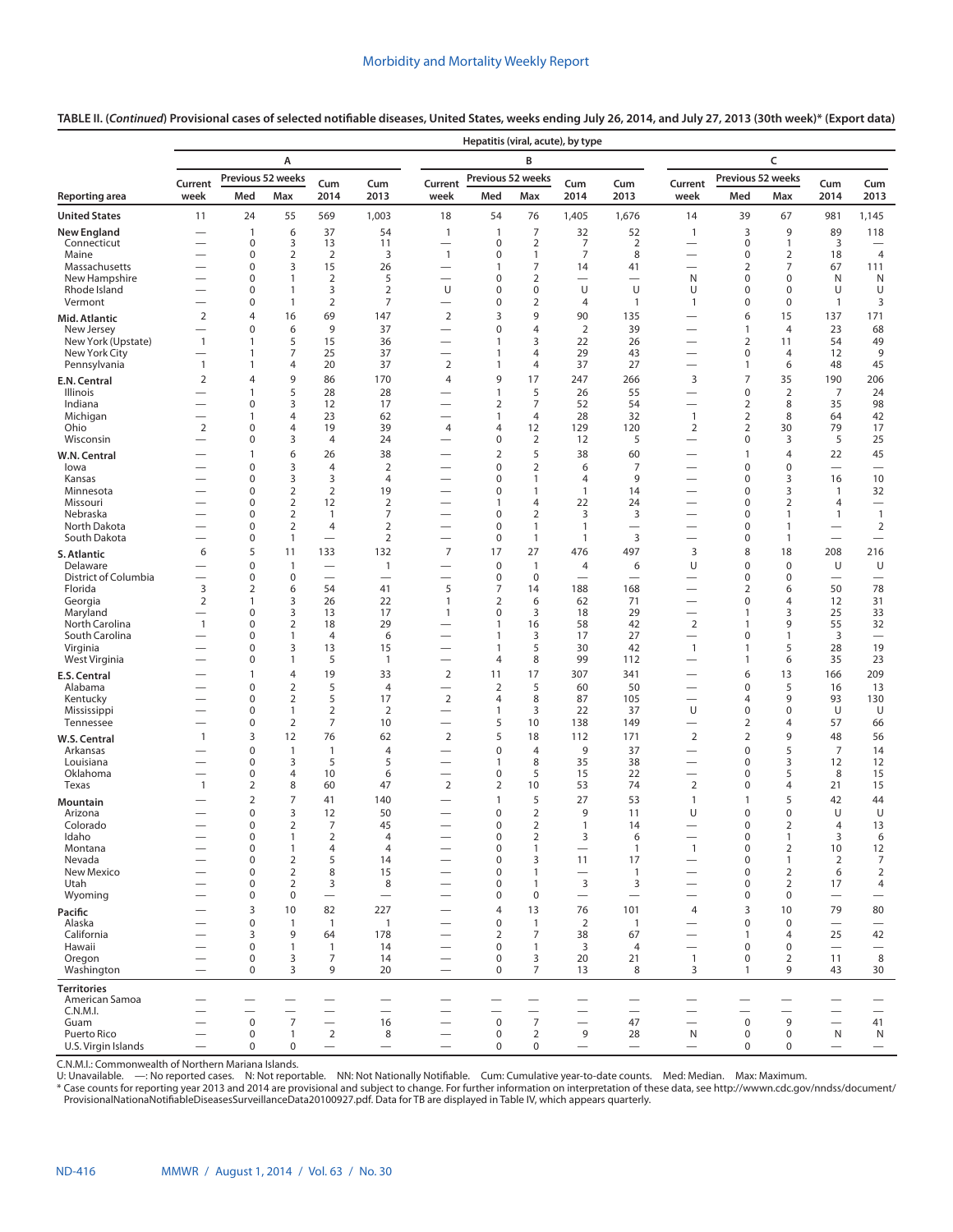**TABLE II. (***Continued***) Provisional cases of selected notifiable diseases, United States, weeks ending July 26, 2014, and July 27, 2013 (30th week)\* [\(Export data\)](https://data.cdc.gov/NNDSS/NNDSS-Table-II-Invasive-Pneumococcal-to-Legionello/23gt-ssfe)**

|                                     |                               |                          |                   |                                   | Invasive Pneumococcal disease <sup>†</sup> |                                          |                   |                                  |                                   |                                 |                                                      |                     |                      |                                |                                   |
|-------------------------------------|-------------------------------|--------------------------|-------------------|-----------------------------------|--------------------------------------------|------------------------------------------|-------------------|----------------------------------|-----------------------------------|---------------------------------|------------------------------------------------------|---------------------|----------------------|--------------------------------|-----------------------------------|
|                                     |                               |                          | All ages          |                                   |                                            |                                          |                   | Age $<$ 5                        |                                   |                                 |                                                      |                     | Legionellosis        |                                |                                   |
|                                     | Current                       | Previous 52 weeks        |                   | Cum                               | Cum                                        | Current                                  | Previous 52 weeks |                                  | Cum                               | Cum                             | Current                                              | Previous 52 weeks   |                      | Cum                            | Cum                               |
| Reporting area                      | week                          | Med                      | Max               | 2014                              | 2013                                       | week                                     | Med               | Max                              | 2014                              | 2013                            | week                                                 | Med                 | Max                  | 2014                           | 2013                              |
| <b>United States</b>                | 75                            | 274                      | 752               | 8,557                             | 11,062                                     | 2                                        | 21                | 56                               | 581                               | 727                             | 79                                                   | 73                  | 221                  | 1,992                          | 2,623                             |
| New England                         | $\mathbf{1}$                  | 12                       | 24                | 377                               | 458                                        |                                          | 1                 | $\overline{2}$                   | 27                                | 26<br>10                        | $\overline{2}$                                       | 4<br>$\mathbf{1}$   | 22                   | 106                            | 158                               |
| Connecticut<br>Maine                | $\mathbf{1}$                  | 4<br>2                   | 10<br>8           | 137<br>98                         | 227<br>84                                  | -                                        | 0<br>0            | $\mathbf{1}$<br>$\mathbf{1}$     | 5<br>5                            | 3                               | $\overline{\phantom{0}}$                             | $\mathbf 0$         | $\overline{4}$<br>3  | 26<br>$\overline{7}$           | 31<br>9                           |
| Massachusetts                       |                               | 0                        | $\overline{2}$    | 17                                | 12                                         | -                                        | 0                 | $\mathbf 2$                      | 13                                | 11                              | $\mathbf 2$                                          | $\overline{2}$      | 15                   | 55                             | 86                                |
| New Hampshire<br>Rhode Island       |                               | 1<br>1                   | 6<br>10           | 48<br>42                          | 53<br>41                                   | -                                        | 0<br>0            | $\mathbf{1}$<br>$\mathbf{1}$     | 3<br>1                            | $\overline{2}$                  | $\overline{\phantom{0}}$<br>$\overline{\phantom{0}}$ | 0<br>$\mathbf 0$    | 3<br>10              | 5<br>11                        | 15<br>8                           |
| Vermont                             |                               | $\mathbf{1}$             | 4                 | 35                                | 41                                         |                                          | 0                 | $\mathbf 0$                      | $\overline{\phantom{0}}$          |                                 | $\overline{\phantom{0}}$                             | 0                   | $\overline{1}$       | 2                              | 9                                 |
| Mid. Atlantic                       | 15                            | 31                       | 115               | 924                               | 1,514                                      | $\mathbf{1}$                             | $\overline{2}$    | 10                               | 41                                | 80                              | 20                                                   | 17                  | 56                   | 439                            | 797                               |
| New Jersey                          | $\overline{\phantom{0}}$      | $\overline{2}$           | 19                | 32                                | 402                                        | $\overline{\phantom{0}}$                 | $\mathbf 0$       | $\mathbf 2$                      | $\overline{2}$                    | 25                              | $\overline{\phantom{0}}$                             | 1                   | 15                   | 32                             | 144                               |
| New York (Upstate)<br>New York City | 9<br>6                        | 15<br>12                 | 76<br>25          | 503<br>389                        | 658<br>454                                 | $\mathbf{1}$<br>$\overline{\phantom{0}}$ | 1<br>0            | 6<br>4                           | 23<br>16                          | 32<br>23                        | 12<br>$\overline{2}$                                 | 6<br>3              | 21<br>17             | 175<br>84                      | 245<br>173                        |
| Pennsylvania                        | N                             | $\overline{\phantom{0}}$ |                   | N                                 | N                                          | N                                        | 0                 | $\mathbf 0$                      | N                                 | N                               | 6                                                    | 5                   | 20                   | 148                            | 235                               |
| E.N. Central                        | 11                            | 52                       | 84                | 1,500                             | 2,070                                      |                                          | 3                 | 9                                | 93                                | 114                             | 20                                                   | 16                  | 102                  | 392                            | 719                               |
| Illinois<br>Indiana                 | N<br>$\overline{\phantom{0}}$ | $\mathbf 0$<br>10        | $\mathbf 0$<br>33 | N<br>314                          | N<br>449                                   | -                                        | 1<br>1            | 3<br>4                           | 21<br>20                          | 28<br>16                        | $\overline{\phantom{0}}$<br>$\overline{1}$           | 4<br>$\overline{2}$ | 18<br>8              | 83<br>63                       | 152<br>47                         |
| Michigan                            |                               | 11                       | 21                | 348                               | 515                                        |                                          | 0                 | $\overline{4}$                   | 18                                | 28                              | $\overline{\phantom{0}}$                             | 3                   | 21                   | 53                             | 149                               |
| Ohio                                | 9                             | 20                       | 38                | 612                               | 801                                        | -                                        | 1                 | $\overline{4}$                   | 27                                | 26                              | 19                                                   | 6                   | 66                   | 189                            | 299                               |
| Wisconsin                           | 2                             | 6                        | 16                | 226                               | 305                                        | $\overline{\phantom{0}}$                 | $\Omega$          | 3<br>$\overline{4}$              | 7                                 | 16                              | $\overline{\phantom{0}}$                             | 1<br>3              | 9                    | $\overline{4}$<br>97           | 72<br>91                          |
| W.N. Central<br>lowa                | 1<br>N                        | 16<br>0                  | 37<br>$\mathbf 0$ | 408<br>N                          | 702<br>N                                   | N                                        | 1<br>$\mathbf 0$  | $\mathbf 0$                      | 25<br>N                           | 65<br>N                         | 3                                                    | $\mathbf 0$         | 18<br>$\overline{2}$ | 12                             | 6                                 |
| Kansas                              | $\overline{\phantom{0}}$      | 2                        | 9                 | 87                                | 102                                        | N                                        | 0                 | $\mathbf 0$                      | N                                 | N                               | $\overline{\phantom{0}}$                             | 0                   | 3                    | 7                              | 4                                 |
| Minnesota                           |                               | 6                        | 18                | 159                               | 367                                        |                                          | 0                 | 3                                | 8                                 | 25                              | $\mathbf{1}$                                         | 1                   | 4                    | 25                             | 24                                |
| Missouri<br>Nebraska                | N                             | 0<br>2                   | 0<br>8            | N<br>61                           | N<br>98                                    | -                                        | 0<br>$\Omega$     | $\overline{2}$<br>$\overline{2}$ | 10<br>5                           | 24<br>8                         | 2<br>—                                               | 1<br>$\mathbf 0$    | 10<br>2              | 46<br>$\mathbf{1}$             | 41<br>12                          |
| North Dakota                        |                               | 1                        | 4                 | 43                                | 70                                         |                                          | 0                 | $\mathbf{1}$                     | $\overline{2}$                    | 8                               |                                                      | 0                   | $\mathbf{1}$         | 3                              |                                   |
| South Dakota                        | $\mathbf{1}$                  | $\overline{2}$           | 5                 | 58                                | 65                                         | N                                        | 0                 | $\mathbf 0$                      | N                                 | N                               | —                                                    | 0                   | $\mathbf{1}$         | 3                              | 4                                 |
| S. Atlantic<br>Delaware             | 12                            | 57<br>$\mathbf 0$        | 134<br>5          | 2,019<br>24                       | 2,422<br>21                                |                                          | 5<br>$\Omega$     | 10<br>$\mathbf{1}$               | 148<br>$\mathbf{1}$               | 182<br>$\overline{\phantom{0}}$ | 15                                                   | 15<br>$\mathbf 0$   | 34<br>$\overline{2}$ | 402<br>10                      | 402<br>10                         |
| District of Columbia                | 3                             | $\mathbf{1}$             | 6                 | 44                                | 60                                         | -                                        | 0                 | $\mathbf{1}$                     | 1                                 | $\overline{1}$                  | N                                                    | 0                   | $\mathbf 0$          | N                              | N                                 |
| Florida                             | 4                             | 16                       | 45                | 636                               | 760                                        |                                          | 1                 | 5                                | 54                                | 60                              | 6                                                    | 4                   | 15                   | 146                            | 119                               |
| Georgia<br>Maryland                 | 3<br>1                        | 16<br>7                  | 61<br>21          | 578<br>284                        | 713<br>340                                 | -                                        | 1<br>0            | 5<br>$\overline{4}$              | 35<br>15                          | 51<br>20                        | $\overline{\phantom{0}}$<br>3                        | 1<br>2              | 9<br>13              | 37<br>62                       | 40<br>98                          |
| North Carolina                      |                               | 0                        | 0                 |                                   |                                            | N                                        | 0                 | $\mathbf 0$                      | N                                 | N                               | 4                                                    | 2                   | 11                   | 74                             | 48                                |
| South Carolina                      |                               | 7<br>0                   | 27                | 277<br>15                         | 299<br>$\overline{\phantom{0}}$            | $\overline{\phantom{0}}$                 | $\Omega$<br>0     | $\overline{2}$<br>3              | 19<br>14                          | 13<br>25                        | 1<br>$\overline{\phantom{0}}$                        | 0<br>1              | 3<br>8               | 21<br>39                       | 7<br>71                           |
| Virginia<br>West Virginia           | $\mathbf{1}$                  | 4                        | 3<br>15           | 161                               | 229                                        | $\overline{\phantom{0}}$                 | 0                 | $\overline{2}$                   | 9                                 | 12                              | 1                                                    | 0                   | 4                    | 13                             | 9                                 |
| E.S. Central                        | 13                            | 25                       | 51                | 864                               | 984                                        | $\overline{\phantom{0}}$                 | $\overline{2}$    | 6                                | 62                                | 63                              | 5                                                    | 4                   | 16                   | 161                            | 94                                |
| Alabama                             | $\mathbf{1}$                  | 3                        | 10                | 129                               | 125                                        |                                          | 0                 | $\overline{2}$                   | 10                                | 13                              | $\overline{2}$                                       | 1                   | 10                   | 36                             | 13                                |
| Kentucky<br>Mississippi             | 2<br>1                        | 4<br>3                   | 10<br>13          | 119<br>142                        | 183<br>159                                 | -<br>$\overline{\phantom{0}}$            | 0<br>0            | $\overline{2}$<br>$\overline{2}$ | 8<br>15                           | 9<br>13                         | —                                                    | 1<br>$\mathbf 0$    | 7<br>$\overline{2}$  | 35<br>9                        | 26<br>11                          |
| Tennessee                           | 9                             | 15                       | 28                | 474                               | 517                                        | $\overline{\phantom{0}}$                 | 1                 | $\overline{4}$                   | 29                                | 28                              | 3                                                    | 2                   | 11                   | 81                             | 44                                |
| W.S. Central                        | 11                            | 35                       | 305               | 1,248                             | 1,408                                      | $\mathbf{1}$                             | 4                 | 20                               | 114                               | 102                             | 10                                                   | 4                   | 29                   | 164                            | 112                               |
| Arkansas                            | 1<br>1                        | 4                        | 30                | 127                               | 142                                        |                                          | 0<br>0            | $\overline{2}$                   | 6                                 | $\overline{7}$                  |                                                      | $\Omega$<br>0       | 5<br>4               | 22                             | 16                                |
| Louisiana<br>Oklahoma               |                               | 6<br>0                   | 23<br>0           | 248<br>$\overline{\phantom{0}}$   | 228                                        | -                                        | 0                 | $\overline{2}$<br>$\overline{2}$ | 15<br>18                          | 13<br>13                        | -<br>—                                               | 0                   | 4                    | 20<br>9                        | 19<br>3                           |
| Texas                               | 9                             | 26                       | 263               | 873                               | 1,038                                      | $\overline{1}$                           | 2                 | 18                               | 75                                | 69                              | 10                                                   | 3                   | 24                   | 113                            | 74                                |
| Mountain                            | 10                            | 30                       | 81                | 1,106                             | 1,396                                      |                                          | $\overline{2}$    | 7                                | 59                                | 80                              | $\overline{\phantom{0}}$                             | 3                   | 9                    | 61                             | 94                                |
| Arizona<br>Colorado                 | 2<br>$\overline{7}$           | 13<br>8                  | 40<br>24          | 504<br>247                        | 567<br>351                                 | $\overline{\phantom{0}}$                 | 1<br>$\Omega$     | 6<br>2                           | 26<br>11                          | 30<br>16                        | $\overline{\phantom{0}}$                             | 1<br>0              | 4<br>7               | 24<br>9                        | 39<br>17                          |
| idano                               | N                             | 0                        | 0                 | N                                 | N                                          |                                          | 0                 |                                  | 2                                 | з                               |                                                      | 0                   | 2                    | 5                              | 5                                 |
| Montana                             | $\mathbf{1}$                  | 0                        | 4                 | 24                                | 19                                         |                                          | 0                 | $\pmb{0}$                        |                                   | 1                               | $\qquad \qquad$                                      | 0                   | $\mathbf{1}$         | $\overline{2}$                 | 8                                 |
| Nevada<br>New Mexico                |                               | $\overline{2}$<br>5      | 7<br>16           | 84<br>207                         | 87<br>231                                  |                                          | 0<br>0            | $\overline{2}$<br>3              | 5<br>11                           | 4<br>9                          |                                                      | 0<br>0              | 3<br>$\overline{2}$  | $\overline{7}$<br>$\mathbf{1}$ | 9<br>5                            |
| Utah                                |                               | 1                        | 11                | 28                                | 128                                        |                                          | 0                 | $\overline{2}$                   | 3                                 | 17                              |                                                      | $\mathbf 0$         | 3                    | 13                             | 11                                |
| Wyoming                             |                               | 0                        | 3                 | 12                                | 13                                         |                                          | 0                 | $\mathbf{1}$                     | $\mathbf{1}$                      | $\qquad \qquad -$               |                                                      | 0                   | 0                    |                                | $\overbrace{\phantom{123221111}}$ |
| Pacific<br>Alaska                   | $\mathbf{1}$<br>$\mathbf{1}$  | 3<br>$\overline{2}$      | 8<br>5            | 111<br>51                         | 108<br>62                                  |                                          | $\mathbf 0$<br>0  | 3<br>$\overline{2}$              | 12<br>6                           | 15<br>12                        | $\overline{4}$<br>$\overline{\phantom{0}}$           | 5<br>0              | 12<br>$\overline{1}$ | 170<br>$\overline{1}$          | 156<br>$\mathbf{1}$               |
| California                          | N                             | 0                        | 0                 | N                                 | N                                          | N                                        | 0                 | $\mathbf 0$                      | N                                 | N                               |                                                      | 4                   | 11                   | 131                            | 124                               |
| Hawaii                              |                               | 2                        | 6                 | 60                                | 46                                         | $\overline{\phantom{0}}$                 | 0                 | $\overline{2}$                   | 6                                 | 3                               | $\overline{\phantom{0}}$                             | 0                   | $\overline{1}$       | 3                              | 4                                 |
| Oregon<br>Washington                | N<br>N                        | 0<br>0                   | 0<br>0            | N<br>N                            | N<br>N                                     | N<br>N                                   | 0<br>0            | $\mathbf 0$<br>$\mathbf 0$       | N<br>N                            | N<br>N                          | $\overline{\phantom{0}}$<br>4                        | 0<br>0              | $\overline{2}$<br>6  | 14<br>21                       | 10<br>17                          |
| Territories                         |                               |                          |                   |                                   |                                            |                                          |                   |                                  |                                   |                                 |                                                      |                     |                      |                                |                                   |
| American Samoa                      | N                             |                          |                   | N                                 | N                                          |                                          |                   |                                  |                                   |                                 | N                                                    |                     |                      | N                              | N                                 |
| C.N.M.I.<br>Guam                    |                               | $\mathbf 0$              | $\overline{2}$    |                                   | 12                                         |                                          | $\pmb{0}$         | $\pmb{0}$                        |                                   | -<br>$\overline{\phantom{0}}$   |                                                      | $\mathbf 0$         | -<br>$\mathbf 0$     | $\overline{\phantom{0}}$       |                                   |
| Puerto Rico                         |                               | $\mathbf 0$              | $\pmb{0}$         |                                   | $\qquad \qquad -$                          |                                          | 0                 | $\mathbf 0$                      |                                   | $\qquad \qquad$                 |                                                      | $\mathbf 0$         | $\mathbf{1}$         | $\mathbf{1}$                   | 11                                |
| U.S. Virgin Islands                 | $\qquad \qquad -$             | 0                        | 0                 | $\overbrace{\phantom{123221111}}$ |                                            | $\qquad \qquad -$                        | 0                 | 0                                | $\overbrace{\phantom{123221111}}$ |                                 | $\qquad \qquad -$                                    | 0                   | 0                    | $\overline{\phantom{0}}$       | $\qquad \qquad -$                 |

C.N.M.I.: Commonwealth of Northern Mariana Islands.

U: Unavailable. —: No reported cases. N: Not reportable. NN: Not Nationally Notifiable. Cum: Cumulative year-to-date counts. Med: Median. Max: Maximum.

\* Case counts for reporting year 2013 and 2014 are provisional and subject to change. For further information on interpretation of these data, see [http://wwwn.cdc.gov/nndss/document/](http://wwwn.cdc.gov/nndss/document/ProvisionalNationaNotifiableDiseasesSurveillanceData20100927.pdf)<br>ProvisionalNationaNotifiableDiseasesSur

[ProvisionalNationaNotifiableDiseasesSurveillanceData20100927.pdf](http://wwwn.cdc.gov/nndss/document/ProvisionalNationaNotifiableDiseasesSurveillanceData20100927.pdf). Data for TB are displayed in Table IV, which appears quarterly.<br>Thcludes drug resistant and susceptible cases of Invasive Pneumococcal Disease. This conditi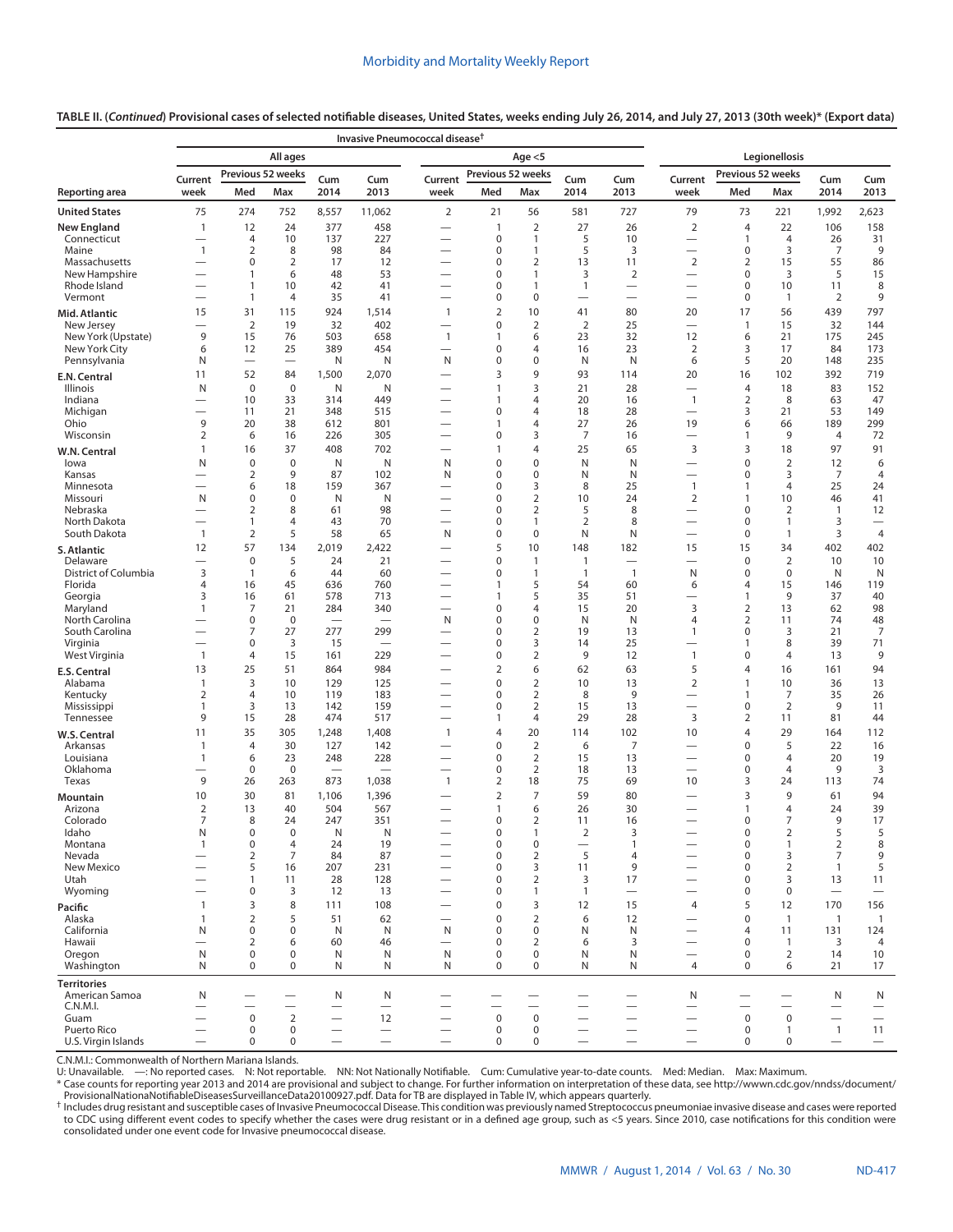**TABLE II. (***Continued***) Provisional cases of selected notifiable diseases, United States, weeks ending July 26, 2014, and July 27, 2013 (30th week)\* [\(Export data\)](https://data.cdc.gov/NNDSS/NNDSS-Table-II-Lyme-disease-to-Meningococcal/y6uv-t34t)**

|                                  |                                                      |                                | Lyme disease                   |                                                              |                                          |                                                      |                                | <b>Malaria</b>                   |                          |                                                      |                                                      | Meningococcal disease, invasive <sup>†</sup> | All serogroups                   |                                  |                                          |
|----------------------------------|------------------------------------------------------|--------------------------------|--------------------------------|--------------------------------------------------------------|------------------------------------------|------------------------------------------------------|--------------------------------|----------------------------------|--------------------------|------------------------------------------------------|------------------------------------------------------|----------------------------------------------|----------------------------------|----------------------------------|------------------------------------------|
|                                  | Current                                              | Previous 52 weeks              |                                | Cum                                                          | Cum                                      | Current                                              | Previous 52 weeks              |                                  | Cum                      | Cum                                                  | Current                                              | Previous 52 weeks                            |                                  | Cum                              | Cum                                      |
| Reporting area                   | week                                                 | Med                            | Max                            | 2014                                                         | 2013                                     | week                                                 | Med                            | Max                              | 2014                     | 2013                                                 | week                                                 | Med                                          | Max                              | 2014                             | 2013                                     |
| <b>United States</b>             | 500                                                  | 420                            | 2,007                          | 11,134                                                       | 19,782                                   | 13                                                   | 25                             | 51                               | 694                      | 850                                                  | $\mathbf{1}$                                         | 8                                            | 24                               | 251                              | 362                                      |
| <b>New England</b>               | 56                                                   | 128                            | 705                            | 3,230                                                        | 7,712                                    | $\mathbf{1}$                                         | 1                              | 8                                | 38                       | 72                                                   |                                                      | $\mathbf 0$                                  | 3                                | 9                                | 15                                       |
| Connecticut<br>Maine             | 3                                                    | 26<br>15                       | 146<br>102                     | 714<br>285                                                   | 1,964<br>602                             | $\overline{\phantom{0}}$<br>$\overline{\phantom{0}}$ | 0<br>0                         | $\mathbf{1}$<br>$\overline{2}$   | $\overline{4}$           | 16<br>3                                              | $\overline{\phantom{0}}$<br>$\overline{\phantom{0}}$ | 0<br>$\mathbf 0$                             | 1<br>$\mathbf{1}$                | $\mathbf{1}$                     | $\overline{2}$<br>$\overline{2}$         |
| Massachusetts                    | 12                                                   | 55                             | 245                            | 1,543                                                        | 3,441                                    | $\overline{\phantom{0}}$                             | 1                              | 4                                | 25                       | 44                                                   | -                                                    | 0                                            | 3                                | $\overline{7}$                   | 5                                        |
| New Hampshire<br>Rhode Island    | 28                                                   | 8<br>9                         | 91<br>54                       | 203<br>269                                                   | 1,113<br>237                             | $\overline{\phantom{0}}$<br>$\overline{\phantom{0}}$ | 0<br>0                         | $\overline{2}$<br>8              | $\overline{2}$<br>6      | 6                                                    | -<br>$\overline{\phantom{0}}$                        | $\mathbf 0$<br>0                             | 0<br>$\mathbf{1}$                | $\mathbf{1}$                     | $\overline{2}$<br>$\mathbf{1}$           |
| Vermont                          | 13                                                   | 10                             | 103                            | 216                                                          | 355                                      | 1                                                    | 0                              | $\overline{1}$                   | 1                        | $\overline{3}$                                       | $\overline{\phantom{0}}$                             | 0                                            | $\mathbf{1}$                     |                                  | 3                                        |
| Mid. Atlantic                    | 362                                                  | 179                            | 874                            | 5,975                                                        | 6,960                                    | 5                                                    | 8                              | 21                               | 186                      | 201                                                  |                                                      | $\mathbf{1}$                                 | 3                                | 24                               | 53                                       |
| New Jersey<br>New York (Upstate) | $\overline{\phantom{0}}$<br>186                      | 42<br>49                       | 174<br>244                     | 985<br>1,311                                                 | 2,361<br>1,231                           | —<br>3                                               | $\mathbf{1}$<br>$\mathbf{1}$   | 6<br>5                           | 35<br>30                 | 55<br>28                                             | $\overline{\phantom{0}}$                             | $\mathbf 0$<br>0                             | $\overline{2}$<br>3              | $\overline{4}$<br>5              | 10<br>14                                 |
| New York City                    | 1                                                    | 3                              | 441                            | 490                                                          | 347                                      | 1                                                    | 3                              | 13                               | 87                       | 78                                                   | $\overline{\phantom{0}}$                             | $\mathbf 0$                                  | $\overline{2}$                   | 8                                | 12                                       |
| Pennsylvania                     | 175                                                  | 61                             | 454                            | 3,189                                                        | 3,021                                    | 1                                                    | $\mathbf{1}$                   | $\overline{4}$                   | 34                       | 40                                                   | —                                                    | 0                                            | $\overline{2}$                   | 7                                | 17                                       |
| E.N. Central                     | 6                                                    | 18                             | 149<br>27                      | 550                                                          | 1,623<br>245                             |                                                      | $\overline{2}$<br>$\mathbf{1}$ | 8<br>5                           | 58                       | 90<br>45                                             |                                                      | $\mathbf{1}$<br>$\mathbf 0$                  | 4<br>$\overline{2}$              | 30<br>10                         | 37                                       |
| Illinois<br>Indiana              |                                                      | 1<br>$\pmb{0}$                 | 5                              | 73<br>$\overline{\phantom{0}}$                               | 86                                       | —<br>$\overline{\phantom{0}}$                        | $\mathbf 0$                    | $\overline{2}$                   | 16<br>$\overline{4}$     | 11                                                   | —<br>—                                               | $\mathbf 0$                                  | $\mathbf{1}$                     | 3                                | 6<br>12                                  |
| Michigan                         |                                                      | $\overline{2}$                 | 16                             | 34                                                           | 62                                       | $\overline{\phantom{0}}$                             | 0                              | $\overline{2}$                   | 10                       | 12                                                   | $\overline{\phantom{0}}$                             | 0                                            | 1                                | 7                                | 3                                        |
| Ohio<br>Wisconsin                | 5<br>$\mathbf{1}$                                    | $\mathbf{1}$<br>14             | 7<br>95                        | 37<br>406                                                    | 48<br>1,182                              | -                                                    | 1<br>$\mathbf 0$               | 3<br>$\overline{2}$              | 24<br>$\overline{4}$     | 16<br>6                                              | -                                                    | 0<br>$\mathbf 0$                             | $\overline{2}$<br>1              | 6<br>$\overline{4}$              | 6<br>10                                  |
| W.N. Central                     |                                                      | 7                              | 167                            | 97                                                           | 1,586                                    |                                                      | $\mathbf{1}$                   | $\overline{7}$                   | 33                       | 58                                                   |                                                      | $\mathbf 0$                                  | 3                                | 16                               | 29                                       |
| lowa                             |                                                      | 1                              | 12                             | 78                                                           | 187                                      | $\overline{\phantom{0}}$                             | 0                              | $\overline{2}$                   | 6                        | $\overline{4}$                                       |                                                      | $\mathbf 0$                                  | 1                                | 1                                | $\mathbf{1}$                             |
| Kansas<br>Minnesota              |                                                      | $\pmb{0}$<br>0                 | 3<br>158                       | 4<br>3                                                       | 17<br>1,362                              | $\overline{\phantom{0}}$<br>$\overline{\phantom{0}}$ | 0<br>0                         | $\mathbf 2$<br>5                 | 8<br>$\overline{2}$      | 6<br>37                                              | $\overline{\phantom{0}}$<br>$\overline{\phantom{0}}$ | 0<br>0                                       | $\mathbf{1}$<br>$\overline{2}$   | 1<br>4                           | 3<br>9                                   |
| Missouri                         |                                                      | $\pmb{0}$                      | $\mathbf{1}$                   | $\overline{4}$                                               | $\overline{\phantom{0}}$                 |                                                      | 0                              | $\overline{1}$                   | 9                        | $\mathbf{1}$                                         |                                                      | $\mathbf 0$                                  | $\overline{2}$                   | 7                                | 6                                        |
| Nebraska                         |                                                      | $\pmb{0}$                      | 3                              | 3                                                            | $\overline{4}$                           |                                                      | $\mathbf 0$                    | $\mathbf{1}$                     | 1                        | 3                                                    | $\overline{\phantom{0}}$                             | $\mathbf 0$                                  | 1                                | $\qquad \qquad$                  | 3                                        |
| North Dakota<br>South Dakota     |                                                      | $\mathbf 0$<br>$\pmb{0}$       | 4<br>$\mathbf{1}$              | 5                                                            | 13<br>3                                  |                                                      | $\mathbf 0$<br>0               | $\overline{1}$<br>3              | 5<br>2                   | $\overline{2}$<br>5                                  |                                                      | $\mathbf 0$<br>$\mathbf 0$                   | $\mathbf{1}$<br>1                | $\mathbf{1}$<br>$\overline{2}$   | 3<br>4                                   |
| S. Atlantic                      | 70                                                   | 46                             | 309                            | 1,124                                                        | 1,678                                    | 4                                                    | 7                              | 18                               | 232                      | 230                                                  |                                                      | $\mathbf{1}$                                 | 6                                | 60                               | 67                                       |
| Delaware                         | 6                                                    | 8                              | 24                             | 228                                                          | 276                                      |                                                      | $\pmb{0}$                      | $\overline{1}$                   | $\overline{2}$           | 5                                                    |                                                      | $\mathbf 0$                                  | $\mathbf{1}$                     | $\mathbf{1}$                     | $\overline{2}$                           |
| District of Columbia<br>Florida  | N<br>4                                               | 0<br>$\overline{2}$            | $\mathbf 0$<br>14              | Ν<br>42                                                      | N<br>46                                  | $\overline{\phantom{0}}$<br>$\overline{2}$           | $\pmb{0}$<br>$\mathbf{1}$      | $\overline{2}$<br>3              | 3<br>29                  | 11<br>32                                             |                                                      | $\mathbf 0$<br>1                             | $\mathbf 0$<br>3                 | $\overline{\phantom{0}}$<br>27   | $\overline{\phantom{0}}$<br>35           |
| Georgia                          |                                                      | $\mathbf 0$                    | 3                              | 3                                                            | 5                                        | $\overline{\phantom{0}}$                             | $\mathbf{1}$                   | 5                                | 47                       | 38                                                   |                                                      | $\mathbf 0$                                  | $\overline{2}$                   | 10                               | 8                                        |
| Maryland<br>North Carolina       | 25<br>$\overline{\phantom{0}}$                       | 16<br>$\pmb{0}$                | 81<br>27                       | 431<br>43                                                    | 696<br>72                                | $\overline{\phantom{0}}$                             | 3<br>0                         | 10<br>7                          | 87<br>19                 | 81<br>14                                             |                                                      | $\mathbf 0$<br>$\mathbf 0$                   | 1<br>3                           | $\overline{4}$<br>11             | 3<br>10                                  |
| South Carolina                   | $\overline{\phantom{0}}$                             | 1                              | 5                              | 14                                                           | 12                                       |                                                      | 0                              | $\overline{1}$                   | $\overline{2}$           | 7                                                    |                                                      | $\mathbf 0$                                  | 1                                | $\overline{2}$                   | $\overline{2}$                           |
| Virginia                         | 32                                                   | 13                             | 267                            | 319                                                          | 484                                      | $\overline{2}$                                       | 1                              | 5                                | 41                       | 41                                                   | -                                                    | $\mathbf 0$                                  | $\overline{2}$                   | 5                                | 5                                        |
| West Virginia                    | 3<br>3                                               | $\mathbf{1}$<br>$\overline{2}$ | 8<br>10                        | 44<br>75                                                     | 87<br>36                                 | $\overline{2}$                                       | $\mathbf 0$<br>$\mathbf{1}$    | 1<br>$\overline{4}$              | $\overline{2}$<br>26     | $\mathbf{1}$<br>22                                   | —                                                    | $\mathbf 0$<br>$\mathbf 0$                   | 0<br>$\overline{2}$              | $\qquad \qquad$<br>10            | $\overline{2}$<br>8                      |
| <b>E.S. Central</b><br>Alabama   | $\mathbf{1}$                                         | $\mathbf 0$                    | 6                              | 31                                                           | 12                                       |                                                      | $\mathbf 0$                    | $\mathbf{1}$                     | 6                        | $\overline{2}$                                       |                                                      | $\mathbf 0$                                  | 1                                | 3                                | $\mathbf{1}$                             |
| Kentucky                         | 1                                                    | 0                              | 9                              | 27                                                           | 15                                       | $\overline{\phantom{0}}$                             | 0                              | $\overline{2}$                   | 8                        | 7                                                    |                                                      | $\mathbf 0$                                  | $\mathbf{1}$                     | $\overline{2}$                   | $\mathbf{1}$                             |
| Mississippi<br>Tennessee         | 1                                                    | 0<br>$\mathbf 0$               | 0<br>4                         | 17                                                           | $\overline{\phantom{0}}$<br>9            | $\overline{\phantom{0}}$<br>$\overline{2}$           | 0<br>$\mathbf 0$               | $\overline{1}$<br>$\overline{1}$ | $\mathbf{1}$<br>11       | $\mathbf{1}$<br>12                                   | $\overline{\phantom{0}}$                             | $\mathbf 0$<br>$\mathbf 0$                   | $\mathbf{1}$<br>1                | $\mathbf{1}$<br>$\overline{4}$   | 3<br>3                                   |
| W.S. Central                     | $\mathbf{1}$                                         | $\mathbf 0$                    | 13                             | 8                                                            | 41                                       | $\mathbf{1}$                                         | $\mathbf{1}$                   | 21                               | 40                       | 55                                                   |                                                      | $\mathbf{1}$                                 | 6                                | 26                               | 37                                       |
| Arkansas                         |                                                      | $\mathbf 0$                    | 0                              | $\overline{\phantom{0}}$                                     |                                          |                                                      | $\mathbf 0$                    | $\overline{1}$                   | $\overline{2}$           | $\mathbf{1}$                                         |                                                      | $\mathbf 0$                                  | $\mathbf{1}$                     | $\mathbf{1}$                     | 5                                        |
| Louisiana<br>Oklahoma            |                                                      | 0<br>0                         | $\mathbf{1}$<br>$\overline{2}$ | $\mathbf{1}$<br>$\overline{\phantom{0}}$                     | $\overline{\phantom{0}}$<br>$\mathbf{1}$ | $\overline{\phantom{0}}$                             | $\pmb{0}$<br>$\pmb{0}$         | $\mathbf{1}$<br>$\overline{2}$   | 3<br>2                   | 5<br>7                                               |                                                      | $\mathbf 0$<br>$\mathbf 0$                   | $\overline{2}$<br>$\overline{2}$ | 5<br>$\overline{7}$              | 8<br>5                                   |
| Texas                            | $\mathbf{1}$                                         | $\mathbf 0$                    | 11                             | $\overline{7}$                                               | 40                                       | $\mathbf{1}$                                         | 1                              | 19                               | 33                       | 42                                                   | -                                                    | $\mathbf 0$                                  | 5                                | 13                               | 19                                       |
| <b>Mountain</b>                  | 1                                                    | 1                              | 7                              | 22                                                           | 50                                       |                                                      | $\mathbf{1}$                   | $\overline{4}$                   | 24                       | 53                                                   |                                                      | $\mathbf 0$                                  | $\overline{2}$                   | 14                               | 28                                       |
| Arizona                          |                                                      | 0<br>$\mathbf 0$               | 3<br>0                         | $\overline{4}$<br>$\overline{\phantom{0}}$                   | 9<br>$\overline{\phantom{0}}$            |                                                      | $\pmb{0}$<br>$\mathbf 0$       | 3<br>3                           | 9<br>6                   | 22<br>19                                             | $\overline{\phantom{0}}$                             | $\mathbf 0$<br>$\mathbf 0$                   | $\overline{2}$                   | 3<br>$\mathbf{1}$                | 10<br>5                                  |
| Colorado<br>Idaho                |                                                      | 0                              | 1                              | 7                                                            | 10                                       |                                                      | 0                              | 1                                | 1                        | 3                                                    |                                                      | 0                                            | $\mathbf{1}$<br>1                | $\overline{2}$                   | $\overline{4}$                           |
| Montana                          | $\mathbf{1}$                                         | $\pmb{0}$                      | $\overline{2}$                 | 6                                                            | 11                                       |                                                      | $\pmb{0}$                      | $\overline{1}$                   | $\mathbf{1}$             |                                                      |                                                      | $\mathbf 0$                                  | $\mathbf{1}$                     | 3                                |                                          |
| Nevada<br>New Mexico             |                                                      | $\mathbf 0$<br>$\mathbf 0$     | $\mathbf{1}$<br>$\mathbf{1}$   | 3                                                            | 4<br>3                                   |                                                      | $\mathbf 0$<br>0               | 1<br>$\overline{1}$              | 5<br>$\mathbf{1}$        | 5                                                    |                                                      | $\mathbf 0$<br>$\mathbf 0$                   | $\mathbf{1}$<br>$\mathbf{1}$     | $\overline{2}$<br>$\overline{2}$ | $\mathbf{1}$<br>$\mathbf{1}$             |
| Utah                             |                                                      | 0                              | $\overline{2}$                 | $\overline{2}$                                               | 12                                       |                                                      | 0                              | $\overline{1}$                   | 1                        | 4                                                    | $\overline{\phantom{0}}$                             | $\mathbf 0$                                  | 1                                | $\mathbf{1}$                     | 6                                        |
| Wyoming                          |                                                      | 0                              | $\mathbf{1}$                   | $\overline{\phantom{0}}$                                     | $\mathbf{1}$                             |                                                      | 0                              | $\mathbf 0$                      | $\overline{\phantom{0}}$ | $\overline{\phantom{0}}$                             | $\overline{\phantom{0}}$                             | $\mathbf 0$                                  | $\mathbf{1}$                     | $\overline{\phantom{0}}$         | $\mathbf{1}$                             |
| Pacific<br>Alaska                | $\mathbf{1}$                                         | $\overline{2}$<br>$\mathbf 0$  | 10<br>3                        | 53<br>12                                                     | 96<br>5                                  |                                                      | 3<br>$\mathbf 0$               | 9<br>$\mathbf{1}$                | 57<br>$\mathbf{1}$       | 69<br>$\overline{2}$                                 | $\overline{1}$                                       | $\overline{2}$<br>$\mathbf 0$                | $\overline{7}$<br>$\mathbf 0$    | 62<br>$\equiv$                   | 88<br>$\overline{\phantom{0}}$           |
| California                       | $\overline{\phantom{0}}$                             | 0                              | 8                              | $\overline{4}$                                               | 61                                       |                                                      | 2                              | 5                                | 33                       | 49                                                   |                                                      | 1                                            | 5                                | 40                               | 70                                       |
| Hawaii                           | N                                                    | 0                              | 0                              | N                                                            | N                                        | $\overline{\phantom{0}}$                             | $\mathbf 0$                    | $\mathbf 0$                      |                          | $\mathbf{1}$                                         | $\overline{\phantom{0}}$                             | $\mathbf 0$                                  | 1                                | $\overline{1}$                   | $\overline{1}$                           |
| Oregon<br>Washington             | 1<br>$\overline{\phantom{0}}$                        | 1<br>$\mathbf 0$               | 4<br>$\overline{4}$            | 37<br>$\overline{\phantom{0}}$                               | 25<br>5                                  |                                                      | 0<br>$\mathbf 0$               | $\mathbf{1}$<br>3                | $\overline{7}$<br>16     | 5<br>12                                              | $\mathbf{1}$                                         | $\mathbf 0$<br>$\mathbf 0$                   | 3<br>5                           | 13<br>8                          | 9<br>8                                   |
| <b>Territories</b>               |                                                      |                                |                                |                                                              |                                          |                                                      |                                |                                  |                          |                                                      |                                                      |                                              |                                  |                                  |                                          |
| American Samoa                   | N                                                    |                                |                                | N                                                            | Ν                                        |                                                      |                                |                                  |                          |                                                      |                                                      |                                              |                                  |                                  |                                          |
| C.N.M.I.<br>Guam                 | $\overline{\phantom{0}}$<br>$\overline{\phantom{0}}$ | $\mathbf 0$                    | $\mathbf 0$                    | $\overline{\phantom{0}}$<br>$\overbrace{\phantom{12322111}}$ | $\overline{\phantom{0}}$                 |                                                      | $\mathbf 0$                    | $\mathbf 0$                      |                          | $\overline{\phantom{0}}$<br>$\overline{\phantom{0}}$ |                                                      | $\mathbf 0$                                  | $\mathbf 0$                      | $\overline{\phantom{0}}$         | $\overline{\phantom{0}}$<br>$\mathbf{1}$ |
| Puerto Rico                      | N                                                    | 0                              | 0                              | N                                                            | Ν                                        | $\overline{\phantom{0}}$                             | 0                              | $\mathbf{1}$                     | $\mathbf{1}$             |                                                      |                                                      | 0                                            | $\mathbf{1}$                     | $\overline{1}$                   | $\mathbf{1}$                             |
| U.S. Virgin Islands              | N                                                    | 0                              | 0                              | Ν                                                            | N                                        | $\overline{\phantom{0}}$                             | 0                              | 0                                | $\overline{\phantom{0}}$ | $\overline{\phantom{0}}$                             | $\overline{\phantom{0}}$                             | 0                                            | 0                                | $\overline{\phantom{0}}$         | $\qquad \qquad -$                        |

C.N.M.I.: Commonwealth of Northern Mariana Islands.

U: Unavailable. —: No reported cases. N: Not reportable. NN: Not Nationally Notifiable. Cum: Cumulative year-to-date counts. Med: Median. Max: Maximum.

\* Case counts for reporting year 2013 and 2014 are provisional and subject to change. For further information on interpretation of these data, see [http://wwwn.cdc.gov/nndss/document/](http://wwwn.cdc.gov/nndss/document/ProvisionalNationaNotifiableDiseasesSurveillanceData20100927.pdf)<br>ProvisionalNationaNotifiableDiseasesSur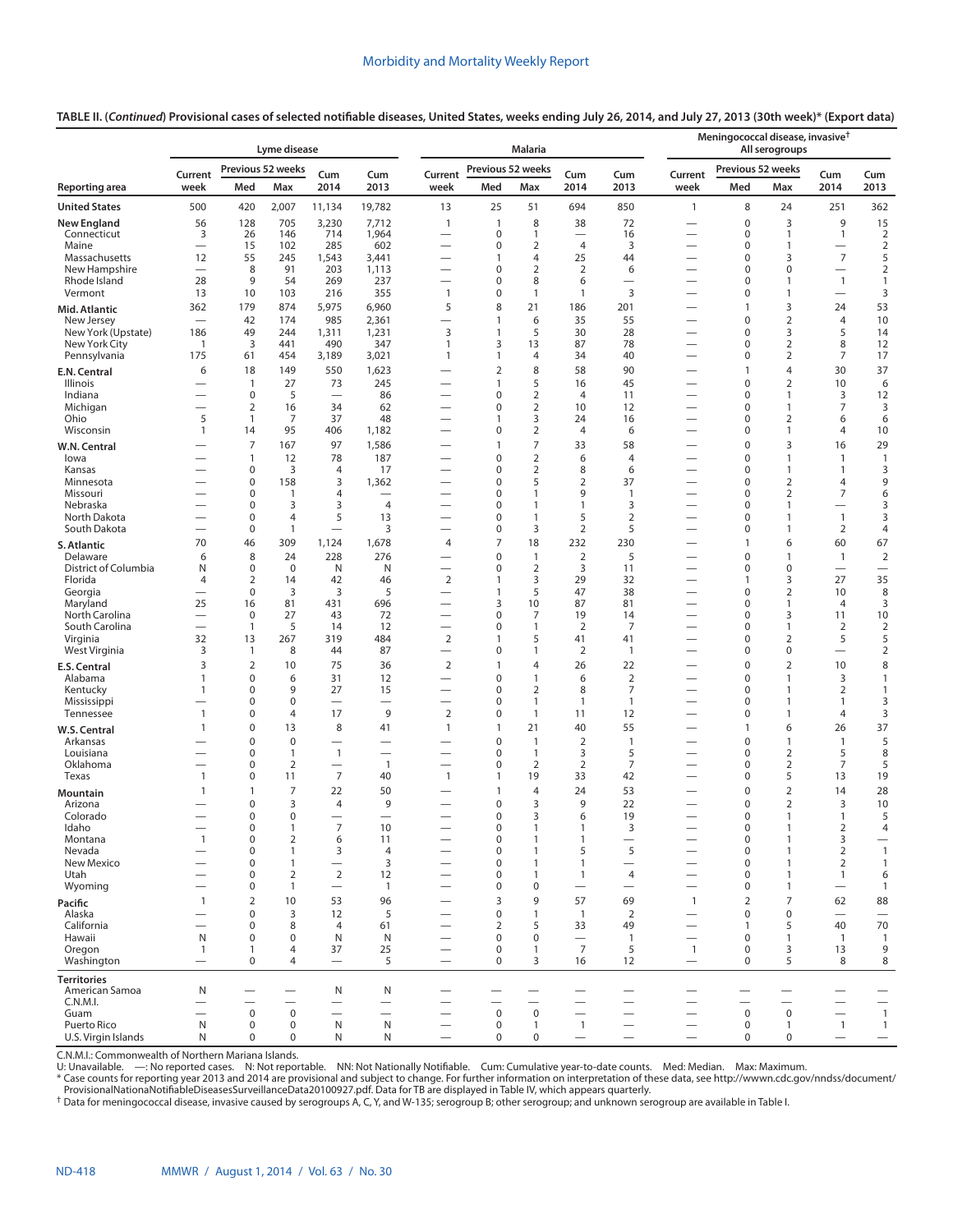**TABLE II. (***Continued***) Provisional cases of selected notifiable diseases, United States, weeks ending July 26, 2014, and July 27, 2013 (30th week)\* [\(Export data\)](https://data.cdc.gov/NNDSS/NNDSS-Table-II-Mumps-to-Rabies-animal/8rkx-vimh)**

| Previous 52 weeks<br>Previous 52 weeks<br>Previous 52 weeks<br>Current<br>Cum<br>Cum<br>Current<br>Cum<br>Cum<br>Current<br>Cum<br>Cum<br>week<br>Med<br>Max<br>2014<br>2013<br>Med<br>Max<br>2014<br>2013<br>week<br>Med<br>Max<br>2014<br>2013<br>week<br>8<br>2,038<br><b>United States</b><br>9<br>117<br>938<br>403<br>262<br>572<br>1,036<br>14,760<br>14,515<br>27<br>58<br>1,385<br>137<br>$\overline{\mathbf{c}}$<br>5<br>15<br>5<br>5<br>172<br><b>New England</b><br>0<br>67<br>11<br>37<br>473<br>711<br>13<br>135<br>$\mathbf 0$<br>3<br>0<br>$\overline{4}$<br>6<br>16<br>25<br>$\overline{2}$<br>12<br>68<br>73<br>Connecticut<br>$\overline{1}$<br>$\overline{\phantom{0}}$<br>$\overline{\phantom{0}}$<br>Maine<br>$\mathbf 0$<br>$\mathbf 0$<br>$\overline{\phantom{0}}$<br>5<br>27<br>240<br>202<br>3<br>30<br>$\mathbf{1}$<br>11<br>$\mathbf{1}$<br>20<br>$\overline{2}$<br>$\sqrt{5}$<br>$\mathbf 0$<br>0<br>13<br>92<br>224<br>$\mathbf 0$<br>Massachusetts<br>60<br>4<br>$\overline{\phantom{0}}$<br>$\overline{\phantom{0}}$<br>—<br>$\overline{\phantom{0}}$<br>$\overline{3}$<br>21<br>New Hampshire<br>0<br>$\mathbf 0$<br>29<br>100<br>$\mathbf 0$<br>2<br>6<br>1<br>$\overline{\phantom{0}}$<br>$\mathbf{1}$<br>$\overline{\phantom{0}}$<br>Rhode Island<br>$\mathbf 0$<br>$\overline{2}$<br>23<br>67<br>55<br>$\mathbf 0$<br>12<br>15<br>1<br>4<br>$\overline{\phantom{0}}$<br>$\overline{\phantom{0}}$<br>$\overline{\phantom{0}}$<br>$\overline{\phantom{0}}$<br>5<br>$\overline{2}$<br>Vermont<br>$\mathbf 0$<br>$\mathbf 0$<br>$\overline{1}$<br>0<br>29<br>105<br>29<br>33<br>4<br>$\overline{\phantom{0}}$<br>$\mathbf{1}$<br>$\overline{\phantom{0}}$<br>2<br>25<br>$\overline{7}$<br>398<br>41<br>33<br>63<br>908<br>1,057<br>10<br>33<br>184<br>$\mathbf{1}$<br>139<br>28<br>20<br>6<br>$\mathbf 0$<br>27<br>$\overline{4}$<br>12<br>134<br>241<br>$\mathbf 0$<br>New Jersey<br>1<br>$\overline{\phantom{0}}$<br>$\overline{\phantom{0}}$<br>$\overline{2}$<br>381<br>$\overline{7}$<br>182<br>New York (Upstate)<br>0<br>$\overline{7}$<br>$\overline{4}$<br>20<br>13<br>40<br>378<br>19<br>184<br>$\mathbf{1}$<br>6<br>5<br>24<br>98<br>2<br>10<br>30<br>56<br>22<br>New York City<br>18<br>$\mathbf 0$<br>1<br>$\overline{\phantom{0}}$<br>8<br>$\mathbf 0$<br>$\overline{2}$<br>$\overline{7}$<br>15<br>12<br>25<br>379<br>$\mathbf 0$<br>194<br>Pennsylvania<br>366<br>12<br>$\overline{\phantom{0}}$<br>$\overline{\phantom{0}}$<br>3<br>56<br>5<br>107<br>709<br>37<br>40<br>96<br>200<br>2,359<br>2,222<br>3<br>$\mathbf{1}$<br>24<br>34<br>397<br>$\mathbf 0$<br>18<br>15<br>109<br>21<br>11<br>35<br>231<br>6<br>10<br><b>Illinois</b><br>$\mathbf{1}$<br>$\mathbf{1}$<br>$\overline{\phantom{0}}$<br>$\overline{\phantom{0}}$<br>Indiana<br>$\mathbf 0$<br>3<br>20<br>$\overline{2}$<br>9<br>29<br>204<br>231<br>$\mathbf 0$<br>5<br>1<br>$\overline{\phantom{0}}$<br>$\overline{\phantom{0}}$<br>$\overline{7}$<br>3<br>5<br>15<br>19<br>Michigan<br>$\mathbf 0$<br>4<br>20<br>44<br>$\mathbf 0$<br>$\mathbf{1}$<br>527<br>414<br>$\overline{\phantom{0}}$<br>$\overline{\phantom{0}}$<br>5<br>97<br>$\overline{2}$<br>516<br>9<br>28<br>104<br>903<br>518<br>$\mathbf 0$<br>19<br>9<br>14<br>Ohio<br>36<br>$\mathbf{1}$<br>Wisconsin<br>$\mathbf 0$<br>10<br>57<br>22<br>54<br>494<br>N<br>$\mathbf 0$<br>$\mathbf 0$<br>N<br>N<br>1<br>$\mathbf{1}$<br>662<br>$\overline{\phantom{0}}$<br>7<br>3<br>0<br>6<br>15<br>40<br>95<br>860<br>1,188<br>$\overline{2}$<br>11<br>56<br>143<br>$\mathbf{1}$<br>$\overline{4}$<br>W.N. Central<br>$\mathbf 0$<br>$\overline{2}$<br>3<br>$\mathbf{1}$<br>$\mathbf{1}$<br>13<br>70<br>198<br>$\mathbf 0$<br>$\mathbf 0$<br>lowa<br>$\overline{\phantom{0}}$<br>$\overline{\phantom{0}}$<br>$\overline{\phantom{0}}$<br>$\overline{\phantom{0}}$<br>25<br>38<br>$\mathbf 0$<br>8<br>22<br>150<br>Kansas<br>1<br>$\mathbf{1}$<br>131<br>4<br>$\mathbf{1}$<br>$\overline{\phantom{0}}$<br>$\overline{\phantom{0}}$<br>$\overline{2}$<br>28<br>33<br>$\mathbf 0$<br>6<br>10<br>266<br>446<br>$\mathbf 0$<br>Minnesota<br>14<br>4<br>$\overline{\phantom{0}}$<br>$\overline{\phantom{0}}$<br>$\overline{\phantom{0}}$<br>$\overline{2}$<br>$\overline{2}$<br>3<br>$\overline{2}$<br>17<br>25<br>$\mathbf{1}$<br>$\mathbf 0$<br>3<br>10<br>33<br>225<br>211<br>3<br>Missouri<br>$\mathbf 0$<br>$\overline{2}$<br>$\mathbf 0$<br>3<br>15<br>71<br>$\mathbf 0$<br>$\overline{2}$<br>28<br>$\mathbf 0$<br>117<br>Nebraska<br>$\overline{\phantom{0}}$<br>$\mathbf 0$<br>$\mathbf{1}$<br>8<br>23<br>44<br>$\mathbf 0$<br>North Dakota<br>0<br>$\mathbf{1}$<br>$\mathbf 0$<br>$\overline{\phantom{0}}$<br>$\overline{\phantom{0}}$<br>$\overline{\phantom{0}}$<br>19<br>South Dakota<br>$\pmb{0}$<br>$\overline{2}$<br>22<br>$\overline{2}$<br>$\overline{2}$<br>12<br>0<br>10<br>74<br>0<br>$\overline{\phantom{0}}$<br>$\overline{\phantom{0}}$<br>$\overline{\phantom{0}}$<br>$\overline{\phantom{0}}$<br>9<br>23<br>$\mathbf 0$<br>35<br>199<br>56<br>100<br>1,696<br>$\mathbf{1}$<br>9<br>234<br>547<br>1<br>38<br>1,303<br>S. Atlantic<br>$\mathbf 0$<br>199<br>$\mathbf 0$<br>$\overline{1}$<br>35<br>21<br>$\mathbf 0$<br>$\mathbf 0$<br>Delaware<br>$\overline{\phantom{0}}$<br>$\overline{\phantom{0}}$<br>$\overline{\phantom{0}}$<br>$\overline{\phantom{0}}$<br>$\overline{\phantom{0}}$<br>District of Columbia<br>$\mathbf 0$<br>16<br>$\overline{1}$<br>$\mathbf 0$<br>$\mathbf 0$<br>4<br>$\overline{4}$<br>10<br>26<br>$\mathbf 0$<br>$\overbrace{\phantom{123221111}}$<br>$\overline{\phantom{m}}$<br>$\overline{\phantom{0}}$<br>$\overline{\phantom{0}}$<br>Florida<br>$\mathbf{1}$<br>$\mathbf 0$<br>0<br>16<br>500<br>333<br>$\pmb{0}$<br>20<br>45<br>103<br>$\overline{1}$<br>$\mathbf{1}$<br>16<br>63<br>183<br>193<br>192<br>Georgia<br>0<br>4<br>$\overline{4}$<br>$\mathbf{1}$<br>6<br>19<br>$\mathbf 0$<br>11<br>$\overline{\phantom{0}}$<br>$\overline{\phantom{0}}$<br>—<br>Maryland<br>3<br>10<br>17<br>211<br>0<br>1<br>86<br>$\overline{1}$<br>60<br>115<br>6<br>164<br>$\overline{\phantom{0}}$<br>—<br>$\mathbf{1}$<br>$\overline{2}$<br>398<br>North Carolina<br>0<br>1<br>15<br>11<br>43<br>297<br>$\mathbf 0$<br>$\mathbf 0$<br>$\overline{\phantom{0}}$<br>3<br>9<br>South Carolina<br>0<br>1<br>$\mathbf{1}$<br>72<br>125<br>0<br>$\mathbf 0$<br>$\overline{\phantom{0}}$<br>$\overline{\phantom{0}}$<br>$\overline{\phantom{0}}$<br>8<br>13<br>6<br>9<br>Virginia<br>0<br>107<br>30<br>265<br>185<br>0<br>0<br>—<br>0<br>0<br>5<br>25<br>41<br>West Virginia<br>0<br>3<br>9<br>8<br>$\overline{1}$<br>$\mathbf{1}$<br>$\overline{\phantom{0}}$<br>$\overline{\phantom{0}}$<br>$\overline{7}$<br>3<br>$\overline{7}$<br>5<br>0<br>17<br>40<br>527<br>467<br>$\mathbf{1}$<br>24<br>25<br>11<br>$\overline{\phantom{0}}$<br>$\overline{2}$<br>$\overline{2}$<br>5<br>0<br>1<br>3<br>13<br>139<br>20<br>16<br>Alabama<br>4<br>111<br>$\mathbf{1}$<br>—<br>7<br>2<br>180<br>2<br>Kentucky<br>0<br>1<br>$\mathbf{1}$<br>28<br>180<br>$\mathbf 0$<br>$\overline{4}$<br>8<br>$\overline{\phantom{0}}$<br>$\overline{\phantom{0}}$<br>$\pmb{0}$<br>Mississippi<br>0<br>1<br>5<br>49<br>35<br>0<br>$\mathbf{1}$<br>$\mathbf{1}$<br>$\overline{\phantom{0}}$<br>$\overline{\phantom{0}}$<br>$\overline{\phantom{0}}$<br>$\overline{\phantom{0}}$<br>$\overline{\phantom{0}}$<br>3<br>$\,8\,$<br>3<br>$\overline{4}$<br>5<br>141<br>Tennessee<br>0<br>10<br>159<br>0<br>$\mathbf 0$<br>$\overline{\phantom{0}}$<br>—<br>$\overline{\phantom{0}}$<br>3<br>$\overline{7}$<br>$\mathbf 0$<br>10<br>11<br>53<br>73<br>499<br>1,600<br>1,899<br>23<br>78<br>582<br>555<br>W.S. Central<br>$\overline{2}$<br>3<br>8<br>102<br>$\mathbf 0$<br>30<br>180<br>225<br>$\overline{1}$<br>23<br>103<br>Arkansas<br>1<br>$\mathbf{1}$<br>$\overline{2}$<br>Louisiana<br>0<br>1<br>1<br>11<br>41<br>129<br>$\mathbf 0$<br>$\overline{1}$<br>4<br>$\overline{\phantom{0}}$<br>$\overline{\phantom{0}}$<br>$\overline{\phantom{0}}$<br>$\mathbf 2$<br>$\mathbf{1}$<br>$\mathbf 0$<br>70<br>70<br>35<br>Oklahoma<br>0<br>1<br>1<br>112<br>38<br>$\mathbf{1}$<br>$\mathbf 0$<br>31<br>$\overline{7}$<br>3<br>7<br>Texas<br>0<br>49<br>58<br>353<br>1,309<br>1,507<br>6<br>18<br>72<br>409<br>414<br>$\overline{2}$<br>$\overline{7}$<br>$\pmb{0}$<br>6<br>86<br>143<br>2,146<br>3,656<br>26<br>56<br>$\mathbf{1}$<br>11<br>15<br>Mountain<br>—<br>5<br>9<br>$\mathbf 0$<br>1<br>128<br>1,065<br>$\pmb{0}$<br>N<br>N<br>Arizona<br>1<br>42<br>N<br>$\mathbf 0$<br>2<br>25<br>Colorado<br>0<br>1<br>$\mathbf{1}$<br>32<br>63<br>735<br>773<br>$\mathbf 0$<br>0<br>-<br>10<br>$\mathbf 0$<br>Idaho<br>0<br>2<br>6<br>23<br>225<br>116<br>$\mathbf 0$<br>4<br>$\overline{\phantom{0}}$<br>$\overline{\phantom{0}}$<br>$\overline{\phantom{0}}$<br>$\overline{\phantom{0}}$<br>Ν<br>$\Omega$<br>$\Omega$<br>22<br>8<br>25<br>240<br>444<br>N<br>$\Omega$<br>$\Omega$<br>N<br>Montana<br>—<br>—<br>$\mathsf 3$<br>Nevada<br>$\mathbf 0$<br>$\overline{2}$<br>3<br>12<br>78<br>89<br>$\mathbf 0$<br>6<br>$\mathbf{1}$<br>$\mathbf{1}$<br>4<br>9<br>$\overline{2}$<br>New Mexico<br>$\mathbf 0$<br>$\mathbf{1}$<br>24<br>184<br>341<br>$\mathbf 0$<br>3<br>6<br>$\overline{\phantom{0}}$<br>$\overline{\phantom{0}}$<br>$\overline{\phantom{0}}$<br>Utah<br>$\pmb{0}$<br>2<br>21<br>41<br>518<br>802<br>8<br>$\mathbf{1}$<br>0<br>0<br>4<br>$\overbrace{\phantom{1232211}}$<br>$\overline{\phantom{0}}$<br>$\overline{\phantom{0}}$<br>$\mathbf 0$<br>38<br>$\mathbf 0$<br>3<br>Wyoming<br>0<br>$\overline{1}$<br>12<br>26<br>2<br>$\overline{\phantom{m}}$<br>$\qquad \qquad$<br>$\overline{\phantom{0}}$<br>$\overline{\phantom{0}}$<br>$\overline{\phantom{0}}$<br>$\overline{2}$<br>0<br>28<br>22<br>77<br>313<br>4,191<br>2,012<br>$\overline{4}$<br>14<br>121<br>116<br>11<br>Pacific<br>$\overline{\phantom{0}}$<br>3<br>$\overline{7}$<br>Alaska<br>$\mathbf 0$<br>$\overline{2}$<br>35<br>241<br>$\mathbf 0$<br>$\mathbf{1}$<br>$\mathbf{1}$<br>$\mathbf{1}$<br>10<br>$\mathbf{1}$<br>$\overbrace{\phantom{1232211}}$<br>California<br>0<br>2<br>8<br>24<br>60<br>3,693<br>1,003<br>$\overline{4}$<br>102<br>263<br>14<br>118<br>$\overline{\phantom{0}}$<br>$\overline{\phantom{0}}$<br>Hawaii<br>$\mathbf 0$<br>24<br>27<br>$\mathbf 0$<br>0<br>$\mathbf{1}$<br>4<br>0<br>$\overline{\phantom{0}}$<br>$\overline{\phantom{0}}$<br>3<br>$\overline{7}$<br>$\mathbf{1}$<br>8<br>21<br>Oregon<br>0<br>$\mathbf{1}$<br>$\overline{1}$<br>236<br>311<br>0<br>$\mathbf{1}$<br>$\qquad \qquad -$<br>$\overline{\phantom{0}}$<br>$\mathbf 0$<br>20<br>8<br>50<br>203<br>430<br>$\mathbf 0$<br>Washington<br>$\mathbf{1}$<br>$\mathbf{1}$<br>$\mathbf{1}$<br>12<br>$\qquad \qquad$<br>$\overline{\phantom{0}}$<br><b>Territories</b><br>American Samoa<br>N<br>N<br>N<br>C.N.M.I.<br>$\overline{\phantom{0}}$<br>$\overline{\phantom{0}}$<br>$\overline{\phantom{0}}$<br>$\overline{\phantom{0}}$<br>$\mathsf 0$<br>$\pmb{0}$<br>Guam<br>$\mathbf 0$<br>$\mathbf{1}$<br>6<br>$\mathbf 0$<br>$\mathbf 0$<br>$\overline{\phantom{0}}$<br>$\overline{\phantom{0}}$<br>$\overline{\phantom{0}}$<br>$\overline{7}$<br>5<br>27<br>Puerto Rico<br>$\mathbf 0$<br>$\overline{2}$<br>$\mathbf 0$<br>$\overline{2}$<br>21<br>36<br>$\mathbf{1}$<br>$\mathbf{1}$<br>$\overline{\phantom{0}}$<br>$\overline{\phantom{0}}$<br>$\qquad \qquad -$<br>U.S. Virgin Islands<br>0<br>$\pmb{0}$<br>0<br>0<br>$\mathbf 0$<br>$\mathbf 0$<br>$\equiv$<br>$\overline{\phantom{0}}$<br>$\overline{\phantom{0}}$<br>$\overline{\phantom{0}}$<br>$\overline{\phantom{0}}$<br>$\overline{\phantom{m}}$<br>$\qquad \qquad$ |                | <b>Mumps</b> |  |  |  |  |  | Pertussis |  |  | Rabies, animal |  |
|----------------------------------------------------------------------------------------------------------------------------------------------------------------------------------------------------------------------------------------------------------------------------------------------------------------------------------------------------------------------------------------------------------------------------------------------------------------------------------------------------------------------------------------------------------------------------------------------------------------------------------------------------------------------------------------------------------------------------------------------------------------------------------------------------------------------------------------------------------------------------------------------------------------------------------------------------------------------------------------------------------------------------------------------------------------------------------------------------------------------------------------------------------------------------------------------------------------------------------------------------------------------------------------------------------------------------------------------------------------------------------------------------------------------------------------------------------------------------------------------------------------------------------------------------------------------------------------------------------------------------------------------------------------------------------------------------------------------------------------------------------------------------------------------------------------------------------------------------------------------------------------------------------------------------------------------------------------------------------------------------------------------------------------------------------------------------------------------------------------------------------------------------------------------------------------------------------------------------------------------------------------------------------------------------------------------------------------------------------------------------------------------------------------------------------------------------------------------------------------------------------------------------------------------------------------------------------------------------------------------------------------------------------------------------------------------------------------------------------------------------------------------------------------------------------------------------------------------------------------------------------------------------------------------------------------------------------------------------------------------------------------------------------------------------------------------------------------------------------------------------------------------------------------------------------------------------------------------------------------------------------------------------------------------------------------------------------------------------------------------------------------------------------------------------------------------------------------------------------------------------------------------------------------------------------------------------------------------------------------------------------------------------------------------------------------------------------------------------------------------------------------------------------------------------------------------------------------------------------------------------------------------------------------------------------------------------------------------------------------------------------------------------------------------------------------------------------------------------------------------------------------------------------------------------------------------------------------------------------------------------------------------------------------------------------------------------------------------------------------------------------------------------------------------------------------------------------------------------------------------------------------------------------------------------------------------------------------------------------------------------------------------------------------------------------------------------------------------------------------------------------------------------------------------------------------------------------------------------------------------------------------------------------------------------------------------------------------------------------------------------------------------------------------------------------------------------------------------------------------------------------------------------------------------------------------------------------------------------------------------------------------------------------------------------------------------------------------------------------------------------------------------------------------------------------------------------------------------------------------------------------------------------------------------------------------------------------------------------------------------------------------------------------------------------------------------------------------------------------------------------------------------------------------------------------------------------------------------------------------------------------------------------------------------------------------------------------------------------------------------------------------------------------------------------------------------------------------------------------------------------------------------------------------------------------------------------------------------------------------------------------------------------------------------------------------------------------------------------------------------------------------------------------------------------------------------------------------------------------------------------------------------------------------------------------------------------------------------------------------------------------------------------------------------------------------------------------------------------------------------------------------------------------------------------------------------------------------------------------------------------------------------------------------------------------------------------------------------------------------------------------------------------------------------------------------------------------------------------------------------------------------------------------------------------------------------------------------------------------------------------------------------------------------------------------------------------------------------------------------------------------------------------------------------------------------------------------------------------------------------------------------------------------------------------------------------------------------------------------------------------------------------------------------------------------------------------------------------------------------------------------------------------------------------------------------------------------------------------------------------------------------------------------------------------------------------------------------------------------------------------------------------------------------------------------------------------------------------------------------------------------------------------------------------------------------------------------------------------------------------------------------------------------------------------------------------------------------------------------------------------------------------------------------------------------------------------------------------------------------------------------------------------------------------------------------------------------------------------------------------------------------------------------------------------------------------------------------------------------------------------------------------------------------------------------------------------------------------------------------------------------------------------------------------------------------------------------------------------------------------------------------------------------------------------------------------------------------------------------------------------------------------------------------------------------------------------------------------------------------------------------------------------------------------------------------------------------------------------------------------------------------------------------------------------------------------------------------------------------------------------------------------------------------------------------------------------------------------------------------------------------------------------------------------------------------------------------------------------------------------------------------------------------------------------------------------------------------------------------------------------------------------------------------------------------------------------------------------------------------------------------------------------------------------------------------------------------------------------------------------------------------------------------------------------------------------------------------------------------------------------------------------------------------------------------------------------------------------------------------------------------------------------------------------------------------------------------------------------------------------------------------------------------------------------------------------------------------------------------------------------------------------------------------------------------------------------------------------------------------------------------------------------------------------------------------------------------------------------------------------------------------------------------------------------------------------------------------------------------------------------------------------------------------------------------------------------------------------------------------------------------------------------------------------------------------------------------------------------------------------------------------------------------------------------------------------------------------------------------------------------------------------------------------------------------------------------------------------------------------------------------------------------------------------------------------------------------------------------------------------------------------------------------------------------------|----------------|--------------|--|--|--|--|--|-----------|--|--|----------------|--|
|                                                                                                                                                                                                                                                                                                                                                                                                                                                                                                                                                                                                                                                                                                                                                                                                                                                                                                                                                                                                                                                                                                                                                                                                                                                                                                                                                                                                                                                                                                                                                                                                                                                                                                                                                                                                                                                                                                                                                                                                                                                                                                                                                                                                                                                                                                                                                                                                                                                                                                                                                                                                                                                                                                                                                                                                                                                                                                                                                                                                                                                                                                                                                                                                                                                                                                                                                                                                                                                                                                                                                                                                                                                                                                                                                                                                                                                                                                                                                                                                                                                                                                                                                                                                                                                                                                                                                                                                                                                                                                                                                                                                                                                                                                                                                                                                                                                                                                                                                                                                                                                                                                                                                                                                                                                                                                                                                                                                                                                                                                                                                                                                                                                                                                                                                                                                                                                                                                                                                                                                                                                                                                                                                                                                                                                                                                                                                                                                                                                                                                                                                                                                                                                                                                                                                                                                                                                                                                                                                                                                                                                                                                                                                                                                                                                                                                                                                                                                                                                                                                                                                                                                                                                                                                                                                                                                                                                                                                                                                                                                                                                                                                                                                                                                                                                                                                                                                                                                                                                                                                                                                                                                                                                                                                                                                                                                                                                                                                                                                                                                                                                                                                                                                                                                                                                                                                                                                                                                                                                                                                                                                                                                                                                                                                                                                                                                                                                                                                                                                                                                                                                                                                                                                                                                                                                                                                                                                                                                                                                                                                                                                                                                                                                                                                                                                                                                                                                                                                                                                                                                                                                                                                                                                                                                                                                                                                                                                                                                                                                                                                                                                                                                                                                                                  | Reporting area |              |  |  |  |  |  |           |  |  |                |  |
|                                                                                                                                                                                                                                                                                                                                                                                                                                                                                                                                                                                                                                                                                                                                                                                                                                                                                                                                                                                                                                                                                                                                                                                                                                                                                                                                                                                                                                                                                                                                                                                                                                                                                                                                                                                                                                                                                                                                                                                                                                                                                                                                                                                                                                                                                                                                                                                                                                                                                                                                                                                                                                                                                                                                                                                                                                                                                                                                                                                                                                                                                                                                                                                                                                                                                                                                                                                                                                                                                                                                                                                                                                                                                                                                                                                                                                                                                                                                                                                                                                                                                                                                                                                                                                                                                                                                                                                                                                                                                                                                                                                                                                                                                                                                                                                                                                                                                                                                                                                                                                                                                                                                                                                                                                                                                                                                                                                                                                                                                                                                                                                                                                                                                                                                                                                                                                                                                                                                                                                                                                                                                                                                                                                                                                                                                                                                                                                                                                                                                                                                                                                                                                                                                                                                                                                                                                                                                                                                                                                                                                                                                                                                                                                                                                                                                                                                                                                                                                                                                                                                                                                                                                                                                                                                                                                                                                                                                                                                                                                                                                                                                                                                                                                                                                                                                                                                                                                                                                                                                                                                                                                                                                                                                                                                                                                                                                                                                                                                                                                                                                                                                                                                                                                                                                                                                                                                                                                                                                                                                                                                                                                                                                                                                                                                                                                                                                                                                                                                                                                                                                                                                                                                                                                                                                                                                                                                                                                                                                                                                                                                                                                                                                                                                                                                                                                                                                                                                                                                                                                                                                                                                                                                                                                                                                                                                                                                                                                                                                                                                                                                                                                                                                                                                  |                |              |  |  |  |  |  |           |  |  |                |  |
|                                                                                                                                                                                                                                                                                                                                                                                                                                                                                                                                                                                                                                                                                                                                                                                                                                                                                                                                                                                                                                                                                                                                                                                                                                                                                                                                                                                                                                                                                                                                                                                                                                                                                                                                                                                                                                                                                                                                                                                                                                                                                                                                                                                                                                                                                                                                                                                                                                                                                                                                                                                                                                                                                                                                                                                                                                                                                                                                                                                                                                                                                                                                                                                                                                                                                                                                                                                                                                                                                                                                                                                                                                                                                                                                                                                                                                                                                                                                                                                                                                                                                                                                                                                                                                                                                                                                                                                                                                                                                                                                                                                                                                                                                                                                                                                                                                                                                                                                                                                                                                                                                                                                                                                                                                                                                                                                                                                                                                                                                                                                                                                                                                                                                                                                                                                                                                                                                                                                                                                                                                                                                                                                                                                                                                                                                                                                                                                                                                                                                                                                                                                                                                                                                                                                                                                                                                                                                                                                                                                                                                                                                                                                                                                                                                                                                                                                                                                                                                                                                                                                                                                                                                                                                                                                                                                                                                                                                                                                                                                                                                                                                                                                                                                                                                                                                                                                                                                                                                                                                                                                                                                                                                                                                                                                                                                                                                                                                                                                                                                                                                                                                                                                                                                                                                                                                                                                                                                                                                                                                                                                                                                                                                                                                                                                                                                                                                                                                                                                                                                                                                                                                                                                                                                                                                                                                                                                                                                                                                                                                                                                                                                                                                                                                                                                                                                                                                                                                                                                                                                                                                                                                                                                                                                                                                                                                                                                                                                                                                                                                                                                                                                                                                                                                  |                |              |  |  |  |  |  |           |  |  |                |  |
|                                                                                                                                                                                                                                                                                                                                                                                                                                                                                                                                                                                                                                                                                                                                                                                                                                                                                                                                                                                                                                                                                                                                                                                                                                                                                                                                                                                                                                                                                                                                                                                                                                                                                                                                                                                                                                                                                                                                                                                                                                                                                                                                                                                                                                                                                                                                                                                                                                                                                                                                                                                                                                                                                                                                                                                                                                                                                                                                                                                                                                                                                                                                                                                                                                                                                                                                                                                                                                                                                                                                                                                                                                                                                                                                                                                                                                                                                                                                                                                                                                                                                                                                                                                                                                                                                                                                                                                                                                                                                                                                                                                                                                                                                                                                                                                                                                                                                                                                                                                                                                                                                                                                                                                                                                                                                                                                                                                                                                                                                                                                                                                                                                                                                                                                                                                                                                                                                                                                                                                                                                                                                                                                                                                                                                                                                                                                                                                                                                                                                                                                                                                                                                                                                                                                                                                                                                                                                                                                                                                                                                                                                                                                                                                                                                                                                                                                                                                                                                                                                                                                                                                                                                                                                                                                                                                                                                                                                                                                                                                                                                                                                                                                                                                                                                                                                                                                                                                                                                                                                                                                                                                                                                                                                                                                                                                                                                                                                                                                                                                                                                                                                                                                                                                                                                                                                                                                                                                                                                                                                                                                                                                                                                                                                                                                                                                                                                                                                                                                                                                                                                                                                                                                                                                                                                                                                                                                                                                                                                                                                                                                                                                                                                                                                                                                                                                                                                                                                                                                                                                                                                                                                                                                                                                                                                                                                                                                                                                                                                                                                                                                                                                                                                                                                  |                |              |  |  |  |  |  |           |  |  |                |  |
|                                                                                                                                                                                                                                                                                                                                                                                                                                                                                                                                                                                                                                                                                                                                                                                                                                                                                                                                                                                                                                                                                                                                                                                                                                                                                                                                                                                                                                                                                                                                                                                                                                                                                                                                                                                                                                                                                                                                                                                                                                                                                                                                                                                                                                                                                                                                                                                                                                                                                                                                                                                                                                                                                                                                                                                                                                                                                                                                                                                                                                                                                                                                                                                                                                                                                                                                                                                                                                                                                                                                                                                                                                                                                                                                                                                                                                                                                                                                                                                                                                                                                                                                                                                                                                                                                                                                                                                                                                                                                                                                                                                                                                                                                                                                                                                                                                                                                                                                                                                                                                                                                                                                                                                                                                                                                                                                                                                                                                                                                                                                                                                                                                                                                                                                                                                                                                                                                                                                                                                                                                                                                                                                                                                                                                                                                                                                                                                                                                                                                                                                                                                                                                                                                                                                                                                                                                                                                                                                                                                                                                                                                                                                                                                                                                                                                                                                                                                                                                                                                                                                                                                                                                                                                                                                                                                                                                                                                                                                                                                                                                                                                                                                                                                                                                                                                                                                                                                                                                                                                                                                                                                                                                                                                                                                                                                                                                                                                                                                                                                                                                                                                                                                                                                                                                                                                                                                                                                                                                                                                                                                                                                                                                                                                                                                                                                                                                                                                                                                                                                                                                                                                                                                                                                                                                                                                                                                                                                                                                                                                                                                                                                                                                                                                                                                                                                                                                                                                                                                                                                                                                                                                                                                                                                                                                                                                                                                                                                                                                                                                                                                                                                                                                                                                  |                |              |  |  |  |  |  |           |  |  |                |  |
|                                                                                                                                                                                                                                                                                                                                                                                                                                                                                                                                                                                                                                                                                                                                                                                                                                                                                                                                                                                                                                                                                                                                                                                                                                                                                                                                                                                                                                                                                                                                                                                                                                                                                                                                                                                                                                                                                                                                                                                                                                                                                                                                                                                                                                                                                                                                                                                                                                                                                                                                                                                                                                                                                                                                                                                                                                                                                                                                                                                                                                                                                                                                                                                                                                                                                                                                                                                                                                                                                                                                                                                                                                                                                                                                                                                                                                                                                                                                                                                                                                                                                                                                                                                                                                                                                                                                                                                                                                                                                                                                                                                                                                                                                                                                                                                                                                                                                                                                                                                                                                                                                                                                                                                                                                                                                                                                                                                                                                                                                                                                                                                                                                                                                                                                                                                                                                                                                                                                                                                                                                                                                                                                                                                                                                                                                                                                                                                                                                                                                                                                                                                                                                                                                                                                                                                                                                                                                                                                                                                                                                                                                                                                                                                                                                                                                                                                                                                                                                                                                                                                                                                                                                                                                                                                                                                                                                                                                                                                                                                                                                                                                                                                                                                                                                                                                                                                                                                                                                                                                                                                                                                                                                                                                                                                                                                                                                                                                                                                                                                                                                                                                                                                                                                                                                                                                                                                                                                                                                                                                                                                                                                                                                                                                                                                                                                                                                                                                                                                                                                                                                                                                                                                                                                                                                                                                                                                                                                                                                                                                                                                                                                                                                                                                                                                                                                                                                                                                                                                                                                                                                                                                                                                                                                                                                                                                                                                                                                                                                                                                                                                                                                                                                                                                  |                |              |  |  |  |  |  |           |  |  |                |  |
|                                                                                                                                                                                                                                                                                                                                                                                                                                                                                                                                                                                                                                                                                                                                                                                                                                                                                                                                                                                                                                                                                                                                                                                                                                                                                                                                                                                                                                                                                                                                                                                                                                                                                                                                                                                                                                                                                                                                                                                                                                                                                                                                                                                                                                                                                                                                                                                                                                                                                                                                                                                                                                                                                                                                                                                                                                                                                                                                                                                                                                                                                                                                                                                                                                                                                                                                                                                                                                                                                                                                                                                                                                                                                                                                                                                                                                                                                                                                                                                                                                                                                                                                                                                                                                                                                                                                                                                                                                                                                                                                                                                                                                                                                                                                                                                                                                                                                                                                                                                                                                                                                                                                                                                                                                                                                                                                                                                                                                                                                                                                                                                                                                                                                                                                                                                                                                                                                                                                                                                                                                                                                                                                                                                                                                                                                                                                                                                                                                                                                                                                                                                                                                                                                                                                                                                                                                                                                                                                                                                                                                                                                                                                                                                                                                                                                                                                                                                                                                                                                                                                                                                                                                                                                                                                                                                                                                                                                                                                                                                                                                                                                                                                                                                                                                                                                                                                                                                                                                                                                                                                                                                                                                                                                                                                                                                                                                                                                                                                                                                                                                                                                                                                                                                                                                                                                                                                                                                                                                                                                                                                                                                                                                                                                                                                                                                                                                                                                                                                                                                                                                                                                                                                                                                                                                                                                                                                                                                                                                                                                                                                                                                                                                                                                                                                                                                                                                                                                                                                                                                                                                                                                                                                                                                                                                                                                                                                                                                                                                                                                                                                                                                                                                                                                  |                |              |  |  |  |  |  |           |  |  |                |  |
|                                                                                                                                                                                                                                                                                                                                                                                                                                                                                                                                                                                                                                                                                                                                                                                                                                                                                                                                                                                                                                                                                                                                                                                                                                                                                                                                                                                                                                                                                                                                                                                                                                                                                                                                                                                                                                                                                                                                                                                                                                                                                                                                                                                                                                                                                                                                                                                                                                                                                                                                                                                                                                                                                                                                                                                                                                                                                                                                                                                                                                                                                                                                                                                                                                                                                                                                                                                                                                                                                                                                                                                                                                                                                                                                                                                                                                                                                                                                                                                                                                                                                                                                                                                                                                                                                                                                                                                                                                                                                                                                                                                                                                                                                                                                                                                                                                                                                                                                                                                                                                                                                                                                                                                                                                                                                                                                                                                                                                                                                                                                                                                                                                                                                                                                                                                                                                                                                                                                                                                                                                                                                                                                                                                                                                                                                                                                                                                                                                                                                                                                                                                                                                                                                                                                                                                                                                                                                                                                                                                                                                                                                                                                                                                                                                                                                                                                                                                                                                                                                                                                                                                                                                                                                                                                                                                                                                                                                                                                                                                                                                                                                                                                                                                                                                                                                                                                                                                                                                                                                                                                                                                                                                                                                                                                                                                                                                                                                                                                                                                                                                                                                                                                                                                                                                                                                                                                                                                                                                                                                                                                                                                                                                                                                                                                                                                                                                                                                                                                                                                                                                                                                                                                                                                                                                                                                                                                                                                                                                                                                                                                                                                                                                                                                                                                                                                                                                                                                                                                                                                                                                                                                                                                                                                                                                                                                                                                                                                                                                                                                                                                                                                                                                                                                  |                |              |  |  |  |  |  |           |  |  |                |  |
|                                                                                                                                                                                                                                                                                                                                                                                                                                                                                                                                                                                                                                                                                                                                                                                                                                                                                                                                                                                                                                                                                                                                                                                                                                                                                                                                                                                                                                                                                                                                                                                                                                                                                                                                                                                                                                                                                                                                                                                                                                                                                                                                                                                                                                                                                                                                                                                                                                                                                                                                                                                                                                                                                                                                                                                                                                                                                                                                                                                                                                                                                                                                                                                                                                                                                                                                                                                                                                                                                                                                                                                                                                                                                                                                                                                                                                                                                                                                                                                                                                                                                                                                                                                                                                                                                                                                                                                                                                                                                                                                                                                                                                                                                                                                                                                                                                                                                                                                                                                                                                                                                                                                                                                                                                                                                                                                                                                                                                                                                                                                                                                                                                                                                                                                                                                                                                                                                                                                                                                                                                                                                                                                                                                                                                                                                                                                                                                                                                                                                                                                                                                                                                                                                                                                                                                                                                                                                                                                                                                                                                                                                                                                                                                                                                                                                                                                                                                                                                                                                                                                                                                                                                                                                                                                                                                                                                                                                                                                                                                                                                                                                                                                                                                                                                                                                                                                                                                                                                                                                                                                                                                                                                                                                                                                                                                                                                                                                                                                                                                                                                                                                                                                                                                                                                                                                                                                                                                                                                                                                                                                                                                                                                                                                                                                                                                                                                                                                                                                                                                                                                                                                                                                                                                                                                                                                                                                                                                                                                                                                                                                                                                                                                                                                                                                                                                                                                                                                                                                                                                                                                                                                                                                                                                                                                                                                                                                                                                                                                                                                                                                                                                                                                                                                  | Mid. Atlantic  |              |  |  |  |  |  |           |  |  |                |  |
|                                                                                                                                                                                                                                                                                                                                                                                                                                                                                                                                                                                                                                                                                                                                                                                                                                                                                                                                                                                                                                                                                                                                                                                                                                                                                                                                                                                                                                                                                                                                                                                                                                                                                                                                                                                                                                                                                                                                                                                                                                                                                                                                                                                                                                                                                                                                                                                                                                                                                                                                                                                                                                                                                                                                                                                                                                                                                                                                                                                                                                                                                                                                                                                                                                                                                                                                                                                                                                                                                                                                                                                                                                                                                                                                                                                                                                                                                                                                                                                                                                                                                                                                                                                                                                                                                                                                                                                                                                                                                                                                                                                                                                                                                                                                                                                                                                                                                                                                                                                                                                                                                                                                                                                                                                                                                                                                                                                                                                                                                                                                                                                                                                                                                                                                                                                                                                                                                                                                                                                                                                                                                                                                                                                                                                                                                                                                                                                                                                                                                                                                                                                                                                                                                                                                                                                                                                                                                                                                                                                                                                                                                                                                                                                                                                                                                                                                                                                                                                                                                                                                                                                                                                                                                                                                                                                                                                                                                                                                                                                                                                                                                                                                                                                                                                                                                                                                                                                                                                                                                                                                                                                                                                                                                                                                                                                                                                                                                                                                                                                                                                                                                                                                                                                                                                                                                                                                                                                                                                                                                                                                                                                                                                                                                                                                                                                                                                                                                                                                                                                                                                                                                                                                                                                                                                                                                                                                                                                                                                                                                                                                                                                                                                                                                                                                                                                                                                                                                                                                                                                                                                                                                                                                                                                                                                                                                                                                                                                                                                                                                                                                                                                                                                                                                  |                |              |  |  |  |  |  |           |  |  |                |  |
|                                                                                                                                                                                                                                                                                                                                                                                                                                                                                                                                                                                                                                                                                                                                                                                                                                                                                                                                                                                                                                                                                                                                                                                                                                                                                                                                                                                                                                                                                                                                                                                                                                                                                                                                                                                                                                                                                                                                                                                                                                                                                                                                                                                                                                                                                                                                                                                                                                                                                                                                                                                                                                                                                                                                                                                                                                                                                                                                                                                                                                                                                                                                                                                                                                                                                                                                                                                                                                                                                                                                                                                                                                                                                                                                                                                                                                                                                                                                                                                                                                                                                                                                                                                                                                                                                                                                                                                                                                                                                                                                                                                                                                                                                                                                                                                                                                                                                                                                                                                                                                                                                                                                                                                                                                                                                                                                                                                                                                                                                                                                                                                                                                                                                                                                                                                                                                                                                                                                                                                                                                                                                                                                                                                                                                                                                                                                                                                                                                                                                                                                                                                                                                                                                                                                                                                                                                                                                                                                                                                                                                                                                                                                                                                                                                                                                                                                                                                                                                                                                                                                                                                                                                                                                                                                                                                                                                                                                                                                                                                                                                                                                                                                                                                                                                                                                                                                                                                                                                                                                                                                                                                                                                                                                                                                                                                                                                                                                                                                                                                                                                                                                                                                                                                                                                                                                                                                                                                                                                                                                                                                                                                                                                                                                                                                                                                                                                                                                                                                                                                                                                                                                                                                                                                                                                                                                                                                                                                                                                                                                                                                                                                                                                                                                                                                                                                                                                                                                                                                                                                                                                                                                                                                                                                                                                                                                                                                                                                                                                                                                                                                                                                                                                                                                  |                |              |  |  |  |  |  |           |  |  |                |  |
|                                                                                                                                                                                                                                                                                                                                                                                                                                                                                                                                                                                                                                                                                                                                                                                                                                                                                                                                                                                                                                                                                                                                                                                                                                                                                                                                                                                                                                                                                                                                                                                                                                                                                                                                                                                                                                                                                                                                                                                                                                                                                                                                                                                                                                                                                                                                                                                                                                                                                                                                                                                                                                                                                                                                                                                                                                                                                                                                                                                                                                                                                                                                                                                                                                                                                                                                                                                                                                                                                                                                                                                                                                                                                                                                                                                                                                                                                                                                                                                                                                                                                                                                                                                                                                                                                                                                                                                                                                                                                                                                                                                                                                                                                                                                                                                                                                                                                                                                                                                                                                                                                                                                                                                                                                                                                                                                                                                                                                                                                                                                                                                                                                                                                                                                                                                                                                                                                                                                                                                                                                                                                                                                                                                                                                                                                                                                                                                                                                                                                                                                                                                                                                                                                                                                                                                                                                                                                                                                                                                                                                                                                                                                                                                                                                                                                                                                                                                                                                                                                                                                                                                                                                                                                                                                                                                                                                                                                                                                                                                                                                                                                                                                                                                                                                                                                                                                                                                                                                                                                                                                                                                                                                                                                                                                                                                                                                                                                                                                                                                                                                                                                                                                                                                                                                                                                                                                                                                                                                                                                                                                                                                                                                                                                                                                                                                                                                                                                                                                                                                                                                                                                                                                                                                                                                                                                                                                                                                                                                                                                                                                                                                                                                                                                                                                                                                                                                                                                                                                                                                                                                                                                                                                                                                                                                                                                                                                                                                                                                                                                                                                                                                                                                                                                  |                |              |  |  |  |  |  |           |  |  |                |  |
|                                                                                                                                                                                                                                                                                                                                                                                                                                                                                                                                                                                                                                                                                                                                                                                                                                                                                                                                                                                                                                                                                                                                                                                                                                                                                                                                                                                                                                                                                                                                                                                                                                                                                                                                                                                                                                                                                                                                                                                                                                                                                                                                                                                                                                                                                                                                                                                                                                                                                                                                                                                                                                                                                                                                                                                                                                                                                                                                                                                                                                                                                                                                                                                                                                                                                                                                                                                                                                                                                                                                                                                                                                                                                                                                                                                                                                                                                                                                                                                                                                                                                                                                                                                                                                                                                                                                                                                                                                                                                                                                                                                                                                                                                                                                                                                                                                                                                                                                                                                                                                                                                                                                                                                                                                                                                                                                                                                                                                                                                                                                                                                                                                                                                                                                                                                                                                                                                                                                                                                                                                                                                                                                                                                                                                                                                                                                                                                                                                                                                                                                                                                                                                                                                                                                                                                                                                                                                                                                                                                                                                                                                                                                                                                                                                                                                                                                                                                                                                                                                                                                                                                                                                                                                                                                                                                                                                                                                                                                                                                                                                                                                                                                                                                                                                                                                                                                                                                                                                                                                                                                                                                                                                                                                                                                                                                                                                                                                                                                                                                                                                                                                                                                                                                                                                                                                                                                                                                                                                                                                                                                                                                                                                                                                                                                                                                                                                                                                                                                                                                                                                                                                                                                                                                                                                                                                                                                                                                                                                                                                                                                                                                                                                                                                                                                                                                                                                                                                                                                                                                                                                                                                                                                                                                                                                                                                                                                                                                                                                                                                                                                                                                                                                                                                  | E.N. Central   |              |  |  |  |  |  |           |  |  |                |  |
|                                                                                                                                                                                                                                                                                                                                                                                                                                                                                                                                                                                                                                                                                                                                                                                                                                                                                                                                                                                                                                                                                                                                                                                                                                                                                                                                                                                                                                                                                                                                                                                                                                                                                                                                                                                                                                                                                                                                                                                                                                                                                                                                                                                                                                                                                                                                                                                                                                                                                                                                                                                                                                                                                                                                                                                                                                                                                                                                                                                                                                                                                                                                                                                                                                                                                                                                                                                                                                                                                                                                                                                                                                                                                                                                                                                                                                                                                                                                                                                                                                                                                                                                                                                                                                                                                                                                                                                                                                                                                                                                                                                                                                                                                                                                                                                                                                                                                                                                                                                                                                                                                                                                                                                                                                                                                                                                                                                                                                                                                                                                                                                                                                                                                                                                                                                                                                                                                                                                                                                                                                                                                                                                                                                                                                                                                                                                                                                                                                                                                                                                                                                                                                                                                                                                                                                                                                                                                                                                                                                                                                                                                                                                                                                                                                                                                                                                                                                                                                                                                                                                                                                                                                                                                                                                                                                                                                                                                                                                                                                                                                                                                                                                                                                                                                                                                                                                                                                                                                                                                                                                                                                                                                                                                                                                                                                                                                                                                                                                                                                                                                                                                                                                                                                                                                                                                                                                                                                                                                                                                                                                                                                                                                                                                                                                                                                                                                                                                                                                                                                                                                                                                                                                                                                                                                                                                                                                                                                                                                                                                                                                                                                                                                                                                                                                                                                                                                                                                                                                                                                                                                                                                                                                                                                                                                                                                                                                                                                                                                                                                                                                                                                                                                                                                  |                |              |  |  |  |  |  |           |  |  |                |  |
|                                                                                                                                                                                                                                                                                                                                                                                                                                                                                                                                                                                                                                                                                                                                                                                                                                                                                                                                                                                                                                                                                                                                                                                                                                                                                                                                                                                                                                                                                                                                                                                                                                                                                                                                                                                                                                                                                                                                                                                                                                                                                                                                                                                                                                                                                                                                                                                                                                                                                                                                                                                                                                                                                                                                                                                                                                                                                                                                                                                                                                                                                                                                                                                                                                                                                                                                                                                                                                                                                                                                                                                                                                                                                                                                                                                                                                                                                                                                                                                                                                                                                                                                                                                                                                                                                                                                                                                                                                                                                                                                                                                                                                                                                                                                                                                                                                                                                                                                                                                                                                                                                                                                                                                                                                                                                                                                                                                                                                                                                                                                                                                                                                                                                                                                                                                                                                                                                                                                                                                                                                                                                                                                                                                                                                                                                                                                                                                                                                                                                                                                                                                                                                                                                                                                                                                                                                                                                                                                                                                                                                                                                                                                                                                                                                                                                                                                                                                                                                                                                                                                                                                                                                                                                                                                                                                                                                                                                                                                                                                                                                                                                                                                                                                                                                                                                                                                                                                                                                                                                                                                                                                                                                                                                                                                                                                                                                                                                                                                                                                                                                                                                                                                                                                                                                                                                                                                                                                                                                                                                                                                                                                                                                                                                                                                                                                                                                                                                                                                                                                                                                                                                                                                                                                                                                                                                                                                                                                                                                                                                                                                                                                                                                                                                                                                                                                                                                                                                                                                                                                                                                                                                                                                                                                                                                                                                                                                                                                                                                                                                                                                                                                                                                                                                  |                |              |  |  |  |  |  |           |  |  |                |  |
|                                                                                                                                                                                                                                                                                                                                                                                                                                                                                                                                                                                                                                                                                                                                                                                                                                                                                                                                                                                                                                                                                                                                                                                                                                                                                                                                                                                                                                                                                                                                                                                                                                                                                                                                                                                                                                                                                                                                                                                                                                                                                                                                                                                                                                                                                                                                                                                                                                                                                                                                                                                                                                                                                                                                                                                                                                                                                                                                                                                                                                                                                                                                                                                                                                                                                                                                                                                                                                                                                                                                                                                                                                                                                                                                                                                                                                                                                                                                                                                                                                                                                                                                                                                                                                                                                                                                                                                                                                                                                                                                                                                                                                                                                                                                                                                                                                                                                                                                                                                                                                                                                                                                                                                                                                                                                                                                                                                                                                                                                                                                                                                                                                                                                                                                                                                                                                                                                                                                                                                                                                                                                                                                                                                                                                                                                                                                                                                                                                                                                                                                                                                                                                                                                                                                                                                                                                                                                                                                                                                                                                                                                                                                                                                                                                                                                                                                                                                                                                                                                                                                                                                                                                                                                                                                                                                                                                                                                                                                                                                                                                                                                                                                                                                                                                                                                                                                                                                                                                                                                                                                                                                                                                                                                                                                                                                                                                                                                                                                                                                                                                                                                                                                                                                                                                                                                                                                                                                                                                                                                                                                                                                                                                                                                                                                                                                                                                                                                                                                                                                                                                                                                                                                                                                                                                                                                                                                                                                                                                                                                                                                                                                                                                                                                                                                                                                                                                                                                                                                                                                                                                                                                                                                                                                                                                                                                                                                                                                                                                                                                                                                                                                                                                                                                  |                |              |  |  |  |  |  |           |  |  |                |  |
|                                                                                                                                                                                                                                                                                                                                                                                                                                                                                                                                                                                                                                                                                                                                                                                                                                                                                                                                                                                                                                                                                                                                                                                                                                                                                                                                                                                                                                                                                                                                                                                                                                                                                                                                                                                                                                                                                                                                                                                                                                                                                                                                                                                                                                                                                                                                                                                                                                                                                                                                                                                                                                                                                                                                                                                                                                                                                                                                                                                                                                                                                                                                                                                                                                                                                                                                                                                                                                                                                                                                                                                                                                                                                                                                                                                                                                                                                                                                                                                                                                                                                                                                                                                                                                                                                                                                                                                                                                                                                                                                                                                                                                                                                                                                                                                                                                                                                                                                                                                                                                                                                                                                                                                                                                                                                                                                                                                                                                                                                                                                                                                                                                                                                                                                                                                                                                                                                                                                                                                                                                                                                                                                                                                                                                                                                                                                                                                                                                                                                                                                                                                                                                                                                                                                                                                                                                                                                                                                                                                                                                                                                                                                                                                                                                                                                                                                                                                                                                                                                                                                                                                                                                                                                                                                                                                                                                                                                                                                                                                                                                                                                                                                                                                                                                                                                                                                                                                                                                                                                                                                                                                                                                                                                                                                                                                                                                                                                                                                                                                                                                                                                                                                                                                                                                                                                                                                                                                                                                                                                                                                                                                                                                                                                                                                                                                                                                                                                                                                                                                                                                                                                                                                                                                                                                                                                                                                                                                                                                                                                                                                                                                                                                                                                                                                                                                                                                                                                                                                                                                                                                                                                                                                                                                                                                                                                                                                                                                                                                                                                                                                                                                                                                                                                  |                |              |  |  |  |  |  |           |  |  |                |  |
|                                                                                                                                                                                                                                                                                                                                                                                                                                                                                                                                                                                                                                                                                                                                                                                                                                                                                                                                                                                                                                                                                                                                                                                                                                                                                                                                                                                                                                                                                                                                                                                                                                                                                                                                                                                                                                                                                                                                                                                                                                                                                                                                                                                                                                                                                                                                                                                                                                                                                                                                                                                                                                                                                                                                                                                                                                                                                                                                                                                                                                                                                                                                                                                                                                                                                                                                                                                                                                                                                                                                                                                                                                                                                                                                                                                                                                                                                                                                                                                                                                                                                                                                                                                                                                                                                                                                                                                                                                                                                                                                                                                                                                                                                                                                                                                                                                                                                                                                                                                                                                                                                                                                                                                                                                                                                                                                                                                                                                                                                                                                                                                                                                                                                                                                                                                                                                                                                                                                                                                                                                                                                                                                                                                                                                                                                                                                                                                                                                                                                                                                                                                                                                                                                                                                                                                                                                                                                                                                                                                                                                                                                                                                                                                                                                                                                                                                                                                                                                                                                                                                                                                                                                                                                                                                                                                                                                                                                                                                                                                                                                                                                                                                                                                                                                                                                                                                                                                                                                                                                                                                                                                                                                                                                                                                                                                                                                                                                                                                                                                                                                                                                                                                                                                                                                                                                                                                                                                                                                                                                                                                                                                                                                                                                                                                                                                                                                                                                                                                                                                                                                                                                                                                                                                                                                                                                                                                                                                                                                                                                                                                                                                                                                                                                                                                                                                                                                                                                                                                                                                                                                                                                                                                                                                                                                                                                                                                                                                                                                                                                                                                                                                                                                                                                  |                |              |  |  |  |  |  |           |  |  |                |  |
|                                                                                                                                                                                                                                                                                                                                                                                                                                                                                                                                                                                                                                                                                                                                                                                                                                                                                                                                                                                                                                                                                                                                                                                                                                                                                                                                                                                                                                                                                                                                                                                                                                                                                                                                                                                                                                                                                                                                                                                                                                                                                                                                                                                                                                                                                                                                                                                                                                                                                                                                                                                                                                                                                                                                                                                                                                                                                                                                                                                                                                                                                                                                                                                                                                                                                                                                                                                                                                                                                                                                                                                                                                                                                                                                                                                                                                                                                                                                                                                                                                                                                                                                                                                                                                                                                                                                                                                                                                                                                                                                                                                                                                                                                                                                                                                                                                                                                                                                                                                                                                                                                                                                                                                                                                                                                                                                                                                                                                                                                                                                                                                                                                                                                                                                                                                                                                                                                                                                                                                                                                                                                                                                                                                                                                                                                                                                                                                                                                                                                                                                                                                                                                                                                                                                                                                                                                                                                                                                                                                                                                                                                                                                                                                                                                                                                                                                                                                                                                                                                                                                                                                                                                                                                                                                                                                                                                                                                                                                                                                                                                                                                                                                                                                                                                                                                                                                                                                                                                                                                                                                                                                                                                                                                                                                                                                                                                                                                                                                                                                                                                                                                                                                                                                                                                                                                                                                                                                                                                                                                                                                                                                                                                                                                                                                                                                                                                                                                                                                                                                                                                                                                                                                                                                                                                                                                                                                                                                                                                                                                                                                                                                                                                                                                                                                                                                                                                                                                                                                                                                                                                                                                                                                                                                                                                                                                                                                                                                                                                                                                                                                                                                                                                                                                  |                |              |  |  |  |  |  |           |  |  |                |  |
|                                                                                                                                                                                                                                                                                                                                                                                                                                                                                                                                                                                                                                                                                                                                                                                                                                                                                                                                                                                                                                                                                                                                                                                                                                                                                                                                                                                                                                                                                                                                                                                                                                                                                                                                                                                                                                                                                                                                                                                                                                                                                                                                                                                                                                                                                                                                                                                                                                                                                                                                                                                                                                                                                                                                                                                                                                                                                                                                                                                                                                                                                                                                                                                                                                                                                                                                                                                                                                                                                                                                                                                                                                                                                                                                                                                                                                                                                                                                                                                                                                                                                                                                                                                                                                                                                                                                                                                                                                                                                                                                                                                                                                                                                                                                                                                                                                                                                                                                                                                                                                                                                                                                                                                                                                                                                                                                                                                                                                                                                                                                                                                                                                                                                                                                                                                                                                                                                                                                                                                                                                                                                                                                                                                                                                                                                                                                                                                                                                                                                                                                                                                                                                                                                                                                                                                                                                                                                                                                                                                                                                                                                                                                                                                                                                                                                                                                                                                                                                                                                                                                                                                                                                                                                                                                                                                                                                                                                                                                                                                                                                                                                                                                                                                                                                                                                                                                                                                                                                                                                                                                                                                                                                                                                                                                                                                                                                                                                                                                                                                                                                                                                                                                                                                                                                                                                                                                                                                                                                                                                                                                                                                                                                                                                                                                                                                                                                                                                                                                                                                                                                                                                                                                                                                                                                                                                                                                                                                                                                                                                                                                                                                                                                                                                                                                                                                                                                                                                                                                                                                                                                                                                                                                                                                                                                                                                                                                                                                                                                                                                                                                                                                                                                                                                  |                |              |  |  |  |  |  |           |  |  |                |  |
|                                                                                                                                                                                                                                                                                                                                                                                                                                                                                                                                                                                                                                                                                                                                                                                                                                                                                                                                                                                                                                                                                                                                                                                                                                                                                                                                                                                                                                                                                                                                                                                                                                                                                                                                                                                                                                                                                                                                                                                                                                                                                                                                                                                                                                                                                                                                                                                                                                                                                                                                                                                                                                                                                                                                                                                                                                                                                                                                                                                                                                                                                                                                                                                                                                                                                                                                                                                                                                                                                                                                                                                                                                                                                                                                                                                                                                                                                                                                                                                                                                                                                                                                                                                                                                                                                                                                                                                                                                                                                                                                                                                                                                                                                                                                                                                                                                                                                                                                                                                                                                                                                                                                                                                                                                                                                                                                                                                                                                                                                                                                                                                                                                                                                                                                                                                                                                                                                                                                                                                                                                                                                                                                                                                                                                                                                                                                                                                                                                                                                                                                                                                                                                                                                                                                                                                                                                                                                                                                                                                                                                                                                                                                                                                                                                                                                                                                                                                                                                                                                                                                                                                                                                                                                                                                                                                                                                                                                                                                                                                                                                                                                                                                                                                                                                                                                                                                                                                                                                                                                                                                                                                                                                                                                                                                                                                                                                                                                                                                                                                                                                                                                                                                                                                                                                                                                                                                                                                                                                                                                                                                                                                                                                                                                                                                                                                                                                                                                                                                                                                                                                                                                                                                                                                                                                                                                                                                                                                                                                                                                                                                                                                                                                                                                                                                                                                                                                                                                                                                                                                                                                                                                                                                                                                                                                                                                                                                                                                                                                                                                                                                                                                                                                                                                  |                |              |  |  |  |  |  |           |  |  |                |  |
|                                                                                                                                                                                                                                                                                                                                                                                                                                                                                                                                                                                                                                                                                                                                                                                                                                                                                                                                                                                                                                                                                                                                                                                                                                                                                                                                                                                                                                                                                                                                                                                                                                                                                                                                                                                                                                                                                                                                                                                                                                                                                                                                                                                                                                                                                                                                                                                                                                                                                                                                                                                                                                                                                                                                                                                                                                                                                                                                                                                                                                                                                                                                                                                                                                                                                                                                                                                                                                                                                                                                                                                                                                                                                                                                                                                                                                                                                                                                                                                                                                                                                                                                                                                                                                                                                                                                                                                                                                                                                                                                                                                                                                                                                                                                                                                                                                                                                                                                                                                                                                                                                                                                                                                                                                                                                                                                                                                                                                                                                                                                                                                                                                                                                                                                                                                                                                                                                                                                                                                                                                                                                                                                                                                                                                                                                                                                                                                                                                                                                                                                                                                                                                                                                                                                                                                                                                                                                                                                                                                                                                                                                                                                                                                                                                                                                                                                                                                                                                                                                                                                                                                                                                                                                                                                                                                                                                                                                                                                                                                                                                                                                                                                                                                                                                                                                                                                                                                                                                                                                                                                                                                                                                                                                                                                                                                                                                                                                                                                                                                                                                                                                                                                                                                                                                                                                                                                                                                                                                                                                                                                                                                                                                                                                                                                                                                                                                                                                                                                                                                                                                                                                                                                                                                                                                                                                                                                                                                                                                                                                                                                                                                                                                                                                                                                                                                                                                                                                                                                                                                                                                                                                                                                                                                                                                                                                                                                                                                                                                                                                                                                                                                                                                                                                  |                |              |  |  |  |  |  |           |  |  |                |  |
|                                                                                                                                                                                                                                                                                                                                                                                                                                                                                                                                                                                                                                                                                                                                                                                                                                                                                                                                                                                                                                                                                                                                                                                                                                                                                                                                                                                                                                                                                                                                                                                                                                                                                                                                                                                                                                                                                                                                                                                                                                                                                                                                                                                                                                                                                                                                                                                                                                                                                                                                                                                                                                                                                                                                                                                                                                                                                                                                                                                                                                                                                                                                                                                                                                                                                                                                                                                                                                                                                                                                                                                                                                                                                                                                                                                                                                                                                                                                                                                                                                                                                                                                                                                                                                                                                                                                                                                                                                                                                                                                                                                                                                                                                                                                                                                                                                                                                                                                                                                                                                                                                                                                                                                                                                                                                                                                                                                                                                                                                                                                                                                                                                                                                                                                                                                                                                                                                                                                                                                                                                                                                                                                                                                                                                                                                                                                                                                                                                                                                                                                                                                                                                                                                                                                                                                                                                                                                                                                                                                                                                                                                                                                                                                                                                                                                                                                                                                                                                                                                                                                                                                                                                                                                                                                                                                                                                                                                                                                                                                                                                                                                                                                                                                                                                                                                                                                                                                                                                                                                                                                                                                                                                                                                                                                                                                                                                                                                                                                                                                                                                                                                                                                                                                                                                                                                                                                                                                                                                                                                                                                                                                                                                                                                                                                                                                                                                                                                                                                                                                                                                                                                                                                                                                                                                                                                                                                                                                                                                                                                                                                                                                                                                                                                                                                                                                                                                                                                                                                                                                                                                                                                                                                                                                                                                                                                                                                                                                                                                                                                                                                                                                                                                                                                  |                |              |  |  |  |  |  |           |  |  |                |  |
|                                                                                                                                                                                                                                                                                                                                                                                                                                                                                                                                                                                                                                                                                                                                                                                                                                                                                                                                                                                                                                                                                                                                                                                                                                                                                                                                                                                                                                                                                                                                                                                                                                                                                                                                                                                                                                                                                                                                                                                                                                                                                                                                                                                                                                                                                                                                                                                                                                                                                                                                                                                                                                                                                                                                                                                                                                                                                                                                                                                                                                                                                                                                                                                                                                                                                                                                                                                                                                                                                                                                                                                                                                                                                                                                                                                                                                                                                                                                                                                                                                                                                                                                                                                                                                                                                                                                                                                                                                                                                                                                                                                                                                                                                                                                                                                                                                                                                                                                                                                                                                                                                                                                                                                                                                                                                                                                                                                                                                                                                                                                                                                                                                                                                                                                                                                                                                                                                                                                                                                                                                                                                                                                                                                                                                                                                                                                                                                                                                                                                                                                                                                                                                                                                                                                                                                                                                                                                                                                                                                                                                                                                                                                                                                                                                                                                                                                                                                                                                                                                                                                                                                                                                                                                                                                                                                                                                                                                                                                                                                                                                                                                                                                                                                                                                                                                                                                                                                                                                                                                                                                                                                                                                                                                                                                                                                                                                                                                                                                                                                                                                                                                                                                                                                                                                                                                                                                                                                                                                                                                                                                                                                                                                                                                                                                                                                                                                                                                                                                                                                                                                                                                                                                                                                                                                                                                                                                                                                                                                                                                                                                                                                                                                                                                                                                                                                                                                                                                                                                                                                                                                                                                                                                                                                                                                                                                                                                                                                                                                                                                                                                                                                                                                                                                  |                |              |  |  |  |  |  |           |  |  |                |  |
|                                                                                                                                                                                                                                                                                                                                                                                                                                                                                                                                                                                                                                                                                                                                                                                                                                                                                                                                                                                                                                                                                                                                                                                                                                                                                                                                                                                                                                                                                                                                                                                                                                                                                                                                                                                                                                                                                                                                                                                                                                                                                                                                                                                                                                                                                                                                                                                                                                                                                                                                                                                                                                                                                                                                                                                                                                                                                                                                                                                                                                                                                                                                                                                                                                                                                                                                                                                                                                                                                                                                                                                                                                                                                                                                                                                                                                                                                                                                                                                                                                                                                                                                                                                                                                                                                                                                                                                                                                                                                                                                                                                                                                                                                                                                                                                                                                                                                                                                                                                                                                                                                                                                                                                                                                                                                                                                                                                                                                                                                                                                                                                                                                                                                                                                                                                                                                                                                                                                                                                                                                                                                                                                                                                                                                                                                                                                                                                                                                                                                                                                                                                                                                                                                                                                                                                                                                                                                                                                                                                                                                                                                                                                                                                                                                                                                                                                                                                                                                                                                                                                                                                                                                                                                                                                                                                                                                                                                                                                                                                                                                                                                                                                                                                                                                                                                                                                                                                                                                                                                                                                                                                                                                                                                                                                                                                                                                                                                                                                                                                                                                                                                                                                                                                                                                                                                                                                                                                                                                                                                                                                                                                                                                                                                                                                                                                                                                                                                                                                                                                                                                                                                                                                                                                                                                                                                                                                                                                                                                                                                                                                                                                                                                                                                                                                                                                                                                                                                                                                                                                                                                                                                                                                                                                                                                                                                                                                                                                                                                                                                                                                                                                                                                                                                  |                |              |  |  |  |  |  |           |  |  |                |  |
|                                                                                                                                                                                                                                                                                                                                                                                                                                                                                                                                                                                                                                                                                                                                                                                                                                                                                                                                                                                                                                                                                                                                                                                                                                                                                                                                                                                                                                                                                                                                                                                                                                                                                                                                                                                                                                                                                                                                                                                                                                                                                                                                                                                                                                                                                                                                                                                                                                                                                                                                                                                                                                                                                                                                                                                                                                                                                                                                                                                                                                                                                                                                                                                                                                                                                                                                                                                                                                                                                                                                                                                                                                                                                                                                                                                                                                                                                                                                                                                                                                                                                                                                                                                                                                                                                                                                                                                                                                                                                                                                                                                                                                                                                                                                                                                                                                                                                                                                                                                                                                                                                                                                                                                                                                                                                                                                                                                                                                                                                                                                                                                                                                                                                                                                                                                                                                                                                                                                                                                                                                                                                                                                                                                                                                                                                                                                                                                                                                                                                                                                                                                                                                                                                                                                                                                                                                                                                                                                                                                                                                                                                                                                                                                                                                                                                                                                                                                                                                                                                                                                                                                                                                                                                                                                                                                                                                                                                                                                                                                                                                                                                                                                                                                                                                                                                                                                                                                                                                                                                                                                                                                                                                                                                                                                                                                                                                                                                                                                                                                                                                                                                                                                                                                                                                                                                                                                                                                                                                                                                                                                                                                                                                                                                                                                                                                                                                                                                                                                                                                                                                                                                                                                                                                                                                                                                                                                                                                                                                                                                                                                                                                                                                                                                                                                                                                                                                                                                                                                                                                                                                                                                                                                                                                                                                                                                                                                                                                                                                                                                                                                                                                                                                                                                  |                |              |  |  |  |  |  |           |  |  |                |  |
|                                                                                                                                                                                                                                                                                                                                                                                                                                                                                                                                                                                                                                                                                                                                                                                                                                                                                                                                                                                                                                                                                                                                                                                                                                                                                                                                                                                                                                                                                                                                                                                                                                                                                                                                                                                                                                                                                                                                                                                                                                                                                                                                                                                                                                                                                                                                                                                                                                                                                                                                                                                                                                                                                                                                                                                                                                                                                                                                                                                                                                                                                                                                                                                                                                                                                                                                                                                                                                                                                                                                                                                                                                                                                                                                                                                                                                                                                                                                                                                                                                                                                                                                                                                                                                                                                                                                                                                                                                                                                                                                                                                                                                                                                                                                                                                                                                                                                                                                                                                                                                                                                                                                                                                                                                                                                                                                                                                                                                                                                                                                                                                                                                                                                                                                                                                                                                                                                                                                                                                                                                                                                                                                                                                                                                                                                                                                                                                                                                                                                                                                                                                                                                                                                                                                                                                                                                                                                                                                                                                                                                                                                                                                                                                                                                                                                                                                                                                                                                                                                                                                                                                                                                                                                                                                                                                                                                                                                                                                                                                                                                                                                                                                                                                                                                                                                                                                                                                                                                                                                                                                                                                                                                                                                                                                                                                                                                                                                                                                                                                                                                                                                                                                                                                                                                                                                                                                                                                                                                                                                                                                                                                                                                                                                                                                                                                                                                                                                                                                                                                                                                                                                                                                                                                                                                                                                                                                                                                                                                                                                                                                                                                                                                                                                                                                                                                                                                                                                                                                                                                                                                                                                                                                                                                                                                                                                                                                                                                                                                                                                                                                                                                                                                                                                  |                |              |  |  |  |  |  |           |  |  |                |  |
|                                                                                                                                                                                                                                                                                                                                                                                                                                                                                                                                                                                                                                                                                                                                                                                                                                                                                                                                                                                                                                                                                                                                                                                                                                                                                                                                                                                                                                                                                                                                                                                                                                                                                                                                                                                                                                                                                                                                                                                                                                                                                                                                                                                                                                                                                                                                                                                                                                                                                                                                                                                                                                                                                                                                                                                                                                                                                                                                                                                                                                                                                                                                                                                                                                                                                                                                                                                                                                                                                                                                                                                                                                                                                                                                                                                                                                                                                                                                                                                                                                                                                                                                                                                                                                                                                                                                                                                                                                                                                                                                                                                                                                                                                                                                                                                                                                                                                                                                                                                                                                                                                                                                                                                                                                                                                                                                                                                                                                                                                                                                                                                                                                                                                                                                                                                                                                                                                                                                                                                                                                                                                                                                                                                                                                                                                                                                                                                                                                                                                                                                                                                                                                                                                                                                                                                                                                                                                                                                                                                                                                                                                                                                                                                                                                                                                                                                                                                                                                                                                                                                                                                                                                                                                                                                                                                                                                                                                                                                                                                                                                                                                                                                                                                                                                                                                                                                                                                                                                                                                                                                                                                                                                                                                                                                                                                                                                                                                                                                                                                                                                                                                                                                                                                                                                                                                                                                                                                                                                                                                                                                                                                                                                                                                                                                                                                                                                                                                                                                                                                                                                                                                                                                                                                                                                                                                                                                                                                                                                                                                                                                                                                                                                                                                                                                                                                                                                                                                                                                                                                                                                                                                                                                                                                                                                                                                                                                                                                                                                                                                                                                                                                                                                                                                  |                |              |  |  |  |  |  |           |  |  |                |  |
|                                                                                                                                                                                                                                                                                                                                                                                                                                                                                                                                                                                                                                                                                                                                                                                                                                                                                                                                                                                                                                                                                                                                                                                                                                                                                                                                                                                                                                                                                                                                                                                                                                                                                                                                                                                                                                                                                                                                                                                                                                                                                                                                                                                                                                                                                                                                                                                                                                                                                                                                                                                                                                                                                                                                                                                                                                                                                                                                                                                                                                                                                                                                                                                                                                                                                                                                                                                                                                                                                                                                                                                                                                                                                                                                                                                                                                                                                                                                                                                                                                                                                                                                                                                                                                                                                                                                                                                                                                                                                                                                                                                                                                                                                                                                                                                                                                                                                                                                                                                                                                                                                                                                                                                                                                                                                                                                                                                                                                                                                                                                                                                                                                                                                                                                                                                                                                                                                                                                                                                                                                                                                                                                                                                                                                                                                                                                                                                                                                                                                                                                                                                                                                                                                                                                                                                                                                                                                                                                                                                                                                                                                                                                                                                                                                                                                                                                                                                                                                                                                                                                                                                                                                                                                                                                                                                                                                                                                                                                                                                                                                                                                                                                                                                                                                                                                                                                                                                                                                                                                                                                                                                                                                                                                                                                                                                                                                                                                                                                                                                                                                                                                                                                                                                                                                                                                                                                                                                                                                                                                                                                                                                                                                                                                                                                                                                                                                                                                                                                                                                                                                                                                                                                                                                                                                                                                                                                                                                                                                                                                                                                                                                                                                                                                                                                                                                                                                                                                                                                                                                                                                                                                                                                                                                                                                                                                                                                                                                                                                                                                                                                                                                                                                                                                  |                |              |  |  |  |  |  |           |  |  |                |  |
|                                                                                                                                                                                                                                                                                                                                                                                                                                                                                                                                                                                                                                                                                                                                                                                                                                                                                                                                                                                                                                                                                                                                                                                                                                                                                                                                                                                                                                                                                                                                                                                                                                                                                                                                                                                                                                                                                                                                                                                                                                                                                                                                                                                                                                                                                                                                                                                                                                                                                                                                                                                                                                                                                                                                                                                                                                                                                                                                                                                                                                                                                                                                                                                                                                                                                                                                                                                                                                                                                                                                                                                                                                                                                                                                                                                                                                                                                                                                                                                                                                                                                                                                                                                                                                                                                                                                                                                                                                                                                                                                                                                                                                                                                                                                                                                                                                                                                                                                                                                                                                                                                                                                                                                                                                                                                                                                                                                                                                                                                                                                                                                                                                                                                                                                                                                                                                                                                                                                                                                                                                                                                                                                                                                                                                                                                                                                                                                                                                                                                                                                                                                                                                                                                                                                                                                                                                                                                                                                                                                                                                                                                                                                                                                                                                                                                                                                                                                                                                                                                                                                                                                                                                                                                                                                                                                                                                                                                                                                                                                                                                                                                                                                                                                                                                                                                                                                                                                                                                                                                                                                                                                                                                                                                                                                                                                                                                                                                                                                                                                                                                                                                                                                                                                                                                                                                                                                                                                                                                                                                                                                                                                                                                                                                                                                                                                                                                                                                                                                                                                                                                                                                                                                                                                                                                                                                                                                                                                                                                                                                                                                                                                                                                                                                                                                                                                                                                                                                                                                                                                                                                                                                                                                                                                                                                                                                                                                                                                                                                                                                                                                                                                                                                                                                  |                |              |  |  |  |  |  |           |  |  |                |  |
|                                                                                                                                                                                                                                                                                                                                                                                                                                                                                                                                                                                                                                                                                                                                                                                                                                                                                                                                                                                                                                                                                                                                                                                                                                                                                                                                                                                                                                                                                                                                                                                                                                                                                                                                                                                                                                                                                                                                                                                                                                                                                                                                                                                                                                                                                                                                                                                                                                                                                                                                                                                                                                                                                                                                                                                                                                                                                                                                                                                                                                                                                                                                                                                                                                                                                                                                                                                                                                                                                                                                                                                                                                                                                                                                                                                                                                                                                                                                                                                                                                                                                                                                                                                                                                                                                                                                                                                                                                                                                                                                                                                                                                                                                                                                                                                                                                                                                                                                                                                                                                                                                                                                                                                                                                                                                                                                                                                                                                                                                                                                                                                                                                                                                                                                                                                                                                                                                                                                                                                                                                                                                                                                                                                                                                                                                                                                                                                                                                                                                                                                                                                                                                                                                                                                                                                                                                                                                                                                                                                                                                                                                                                                                                                                                                                                                                                                                                                                                                                                                                                                                                                                                                                                                                                                                                                                                                                                                                                                                                                                                                                                                                                                                                                                                                                                                                                                                                                                                                                                                                                                                                                                                                                                                                                                                                                                                                                                                                                                                                                                                                                                                                                                                                                                                                                                                                                                                                                                                                                                                                                                                                                                                                                                                                                                                                                                                                                                                                                                                                                                                                                                                                                                                                                                                                                                                                                                                                                                                                                                                                                                                                                                                                                                                                                                                                                                                                                                                                                                                                                                                                                                                                                                                                                                                                                                                                                                                                                                                                                                                                                                                                                                                                                                                  |                |              |  |  |  |  |  |           |  |  |                |  |
|                                                                                                                                                                                                                                                                                                                                                                                                                                                                                                                                                                                                                                                                                                                                                                                                                                                                                                                                                                                                                                                                                                                                                                                                                                                                                                                                                                                                                                                                                                                                                                                                                                                                                                                                                                                                                                                                                                                                                                                                                                                                                                                                                                                                                                                                                                                                                                                                                                                                                                                                                                                                                                                                                                                                                                                                                                                                                                                                                                                                                                                                                                                                                                                                                                                                                                                                                                                                                                                                                                                                                                                                                                                                                                                                                                                                                                                                                                                                                                                                                                                                                                                                                                                                                                                                                                                                                                                                                                                                                                                                                                                                                                                                                                                                                                                                                                                                                                                                                                                                                                                                                                                                                                                                                                                                                                                                                                                                                                                                                                                                                                                                                                                                                                                                                                                                                                                                                                                                                                                                                                                                                                                                                                                                                                                                                                                                                                                                                                                                                                                                                                                                                                                                                                                                                                                                                                                                                                                                                                                                                                                                                                                                                                                                                                                                                                                                                                                                                                                                                                                                                                                                                                                                                                                                                                                                                                                                                                                                                                                                                                                                                                                                                                                                                                                                                                                                                                                                                                                                                                                                                                                                                                                                                                                                                                                                                                                                                                                                                                                                                                                                                                                                                                                                                                                                                                                                                                                                                                                                                                                                                                                                                                                                                                                                                                                                                                                                                                                                                                                                                                                                                                                                                                                                                                                                                                                                                                                                                                                                                                                                                                                                                                                                                                                                                                                                                                                                                                                                                                                                                                                                                                                                                                                                                                                                                                                                                                                                                                                                                                                                                                                                                                                                                  | E.S. Central   |              |  |  |  |  |  |           |  |  |                |  |
|                                                                                                                                                                                                                                                                                                                                                                                                                                                                                                                                                                                                                                                                                                                                                                                                                                                                                                                                                                                                                                                                                                                                                                                                                                                                                                                                                                                                                                                                                                                                                                                                                                                                                                                                                                                                                                                                                                                                                                                                                                                                                                                                                                                                                                                                                                                                                                                                                                                                                                                                                                                                                                                                                                                                                                                                                                                                                                                                                                                                                                                                                                                                                                                                                                                                                                                                                                                                                                                                                                                                                                                                                                                                                                                                                                                                                                                                                                                                                                                                                                                                                                                                                                                                                                                                                                                                                                                                                                                                                                                                                                                                                                                                                                                                                                                                                                                                                                                                                                                                                                                                                                                                                                                                                                                                                                                                                                                                                                                                                                                                                                                                                                                                                                                                                                                                                                                                                                                                                                                                                                                                                                                                                                                                                                                                                                                                                                                                                                                                                                                                                                                                                                                                                                                                                                                                                                                                                                                                                                                                                                                                                                                                                                                                                                                                                                                                                                                                                                                                                                                                                                                                                                                                                                                                                                                                                                                                                                                                                                                                                                                                                                                                                                                                                                                                                                                                                                                                                                                                                                                                                                                                                                                                                                                                                                                                                                                                                                                                                                                                                                                                                                                                                                                                                                                                                                                                                                                                                                                                                                                                                                                                                                                                                                                                                                                                                                                                                                                                                                                                                                                                                                                                                                                                                                                                                                                                                                                                                                                                                                                                                                                                                                                                                                                                                                                                                                                                                                                                                                                                                                                                                                                                                                                                                                                                                                                                                                                                                                                                                                                                                                                                                                                                                  |                |              |  |  |  |  |  |           |  |  |                |  |
|                                                                                                                                                                                                                                                                                                                                                                                                                                                                                                                                                                                                                                                                                                                                                                                                                                                                                                                                                                                                                                                                                                                                                                                                                                                                                                                                                                                                                                                                                                                                                                                                                                                                                                                                                                                                                                                                                                                                                                                                                                                                                                                                                                                                                                                                                                                                                                                                                                                                                                                                                                                                                                                                                                                                                                                                                                                                                                                                                                                                                                                                                                                                                                                                                                                                                                                                                                                                                                                                                                                                                                                                                                                                                                                                                                                                                                                                                                                                                                                                                                                                                                                                                                                                                                                                                                                                                                                                                                                                                                                                                                                                                                                                                                                                                                                                                                                                                                                                                                                                                                                                                                                                                                                                                                                                                                                                                                                                                                                                                                                                                                                                                                                                                                                                                                                                                                                                                                                                                                                                                                                                                                                                                                                                                                                                                                                                                                                                                                                                                                                                                                                                                                                                                                                                                                                                                                                                                                                                                                                                                                                                                                                                                                                                                                                                                                                                                                                                                                                                                                                                                                                                                                                                                                                                                                                                                                                                                                                                                                                                                                                                                                                                                                                                                                                                                                                                                                                                                                                                                                                                                                                                                                                                                                                                                                                                                                                                                                                                                                                                                                                                                                                                                                                                                                                                                                                                                                                                                                                                                                                                                                                                                                                                                                                                                                                                                                                                                                                                                                                                                                                                                                                                                                                                                                                                                                                                                                                                                                                                                                                                                                                                                                                                                                                                                                                                                                                                                                                                                                                                                                                                                                                                                                                                                                                                                                                                                                                                                                                                                                                                                                                                                                                                                  |                |              |  |  |  |  |  |           |  |  |                |  |
|                                                                                                                                                                                                                                                                                                                                                                                                                                                                                                                                                                                                                                                                                                                                                                                                                                                                                                                                                                                                                                                                                                                                                                                                                                                                                                                                                                                                                                                                                                                                                                                                                                                                                                                                                                                                                                                                                                                                                                                                                                                                                                                                                                                                                                                                                                                                                                                                                                                                                                                                                                                                                                                                                                                                                                                                                                                                                                                                                                                                                                                                                                                                                                                                                                                                                                                                                                                                                                                                                                                                                                                                                                                                                                                                                                                                                                                                                                                                                                                                                                                                                                                                                                                                                                                                                                                                                                                                                                                                                                                                                                                                                                                                                                                                                                                                                                                                                                                                                                                                                                                                                                                                                                                                                                                                                                                                                                                                                                                                                                                                                                                                                                                                                                                                                                                                                                                                                                                                                                                                                                                                                                                                                                                                                                                                                                                                                                                                                                                                                                                                                                                                                                                                                                                                                                                                                                                                                                                                                                                                                                                                                                                                                                                                                                                                                                                                                                                                                                                                                                                                                                                                                                                                                                                                                                                                                                                                                                                                                                                                                                                                                                                                                                                                                                                                                                                                                                                                                                                                                                                                                                                                                                                                                                                                                                                                                                                                                                                                                                                                                                                                                                                                                                                                                                                                                                                                                                                                                                                                                                                                                                                                                                                                                                                                                                                                                                                                                                                                                                                                                                                                                                                                                                                                                                                                                                                                                                                                                                                                                                                                                                                                                                                                                                                                                                                                                                                                                                                                                                                                                                                                                                                                                                                                                                                                                                                                                                                                                                                                                                                                                                                                                                                                                  |                |              |  |  |  |  |  |           |  |  |                |  |
|                                                                                                                                                                                                                                                                                                                                                                                                                                                                                                                                                                                                                                                                                                                                                                                                                                                                                                                                                                                                                                                                                                                                                                                                                                                                                                                                                                                                                                                                                                                                                                                                                                                                                                                                                                                                                                                                                                                                                                                                                                                                                                                                                                                                                                                                                                                                                                                                                                                                                                                                                                                                                                                                                                                                                                                                                                                                                                                                                                                                                                                                                                                                                                                                                                                                                                                                                                                                                                                                                                                                                                                                                                                                                                                                                                                                                                                                                                                                                                                                                                                                                                                                                                                                                                                                                                                                                                                                                                                                                                                                                                                                                                                                                                                                                                                                                                                                                                                                                                                                                                                                                                                                                                                                                                                                                                                                                                                                                                                                                                                                                                                                                                                                                                                                                                                                                                                                                                                                                                                                                                                                                                                                                                                                                                                                                                                                                                                                                                                                                                                                                                                                                                                                                                                                                                                                                                                                                                                                                                                                                                                                                                                                                                                                                                                                                                                                                                                                                                                                                                                                                                                                                                                                                                                                                                                                                                                                                                                                                                                                                                                                                                                                                                                                                                                                                                                                                                                                                                                                                                                                                                                                                                                                                                                                                                                                                                                                                                                                                                                                                                                                                                                                                                                                                                                                                                                                                                                                                                                                                                                                                                                                                                                                                                                                                                                                                                                                                                                                                                                                                                                                                                                                                                                                                                                                                                                                                                                                                                                                                                                                                                                                                                                                                                                                                                                                                                                                                                                                                                                                                                                                                                                                                                                                                                                                                                                                                                                                                                                                                                                                                                                                                                                                                  |                |              |  |  |  |  |  |           |  |  |                |  |
|                                                                                                                                                                                                                                                                                                                                                                                                                                                                                                                                                                                                                                                                                                                                                                                                                                                                                                                                                                                                                                                                                                                                                                                                                                                                                                                                                                                                                                                                                                                                                                                                                                                                                                                                                                                                                                                                                                                                                                                                                                                                                                                                                                                                                                                                                                                                                                                                                                                                                                                                                                                                                                                                                                                                                                                                                                                                                                                                                                                                                                                                                                                                                                                                                                                                                                                                                                                                                                                                                                                                                                                                                                                                                                                                                                                                                                                                                                                                                                                                                                                                                                                                                                                                                                                                                                                                                                                                                                                                                                                                                                                                                                                                                                                                                                                                                                                                                                                                                                                                                                                                                                                                                                                                                                                                                                                                                                                                                                                                                                                                                                                                                                                                                                                                                                                                                                                                                                                                                                                                                                                                                                                                                                                                                                                                                                                                                                                                                                                                                                                                                                                                                                                                                                                                                                                                                                                                                                                                                                                                                                                                                                                                                                                                                                                                                                                                                                                                                                                                                                                                                                                                                                                                                                                                                                                                                                                                                                                                                                                                                                                                                                                                                                                                                                                                                                                                                                                                                                                                                                                                                                                                                                                                                                                                                                                                                                                                                                                                                                                                                                                                                                                                                                                                                                                                                                                                                                                                                                                                                                                                                                                                                                                                                                                                                                                                                                                                                                                                                                                                                                                                                                                                                                                                                                                                                                                                                                                                                                                                                                                                                                                                                                                                                                                                                                                                                                                                                                                                                                                                                                                                                                                                                                                                                                                                                                                                                                                                                                                                                                                                                                                                                                                                                  |                |              |  |  |  |  |  |           |  |  |                |  |
|                                                                                                                                                                                                                                                                                                                                                                                                                                                                                                                                                                                                                                                                                                                                                                                                                                                                                                                                                                                                                                                                                                                                                                                                                                                                                                                                                                                                                                                                                                                                                                                                                                                                                                                                                                                                                                                                                                                                                                                                                                                                                                                                                                                                                                                                                                                                                                                                                                                                                                                                                                                                                                                                                                                                                                                                                                                                                                                                                                                                                                                                                                                                                                                                                                                                                                                                                                                                                                                                                                                                                                                                                                                                                                                                                                                                                                                                                                                                                                                                                                                                                                                                                                                                                                                                                                                                                                                                                                                                                                                                                                                                                                                                                                                                                                                                                                                                                                                                                                                                                                                                                                                                                                                                                                                                                                                                                                                                                                                                                                                                                                                                                                                                                                                                                                                                                                                                                                                                                                                                                                                                                                                                                                                                                                                                                                                                                                                                                                                                                                                                                                                                                                                                                                                                                                                                                                                                                                                                                                                                                                                                                                                                                                                                                                                                                                                                                                                                                                                                                                                                                                                                                                                                                                                                                                                                                                                                                                                                                                                                                                                                                                                                                                                                                                                                                                                                                                                                                                                                                                                                                                                                                                                                                                                                                                                                                                                                                                                                                                                                                                                                                                                                                                                                                                                                                                                                                                                                                                                                                                                                                                                                                                                                                                                                                                                                                                                                                                                                                                                                                                                                                                                                                                                                                                                                                                                                                                                                                                                                                                                                                                                                                                                                                                                                                                                                                                                                                                                                                                                                                                                                                                                                                                                                                                                                                                                                                                                                                                                                                                                                                                                                                                                                                  |                |              |  |  |  |  |  |           |  |  |                |  |
|                                                                                                                                                                                                                                                                                                                                                                                                                                                                                                                                                                                                                                                                                                                                                                                                                                                                                                                                                                                                                                                                                                                                                                                                                                                                                                                                                                                                                                                                                                                                                                                                                                                                                                                                                                                                                                                                                                                                                                                                                                                                                                                                                                                                                                                                                                                                                                                                                                                                                                                                                                                                                                                                                                                                                                                                                                                                                                                                                                                                                                                                                                                                                                                                                                                                                                                                                                                                                                                                                                                                                                                                                                                                                                                                                                                                                                                                                                                                                                                                                                                                                                                                                                                                                                                                                                                                                                                                                                                                                                                                                                                                                                                                                                                                                                                                                                                                                                                                                                                                                                                                                                                                                                                                                                                                                                                                                                                                                                                                                                                                                                                                                                                                                                                                                                                                                                                                                                                                                                                                                                                                                                                                                                                                                                                                                                                                                                                                                                                                                                                                                                                                                                                                                                                                                                                                                                                                                                                                                                                                                                                                                                                                                                                                                                                                                                                                                                                                                                                                                                                                                                                                                                                                                                                                                                                                                                                                                                                                                                                                                                                                                                                                                                                                                                                                                                                                                                                                                                                                                                                                                                                                                                                                                                                                                                                                                                                                                                                                                                                                                                                                                                                                                                                                                                                                                                                                                                                                                                                                                                                                                                                                                                                                                                                                                                                                                                                                                                                                                                                                                                                                                                                                                                                                                                                                                                                                                                                                                                                                                                                                                                                                                                                                                                                                                                                                                                                                                                                                                                                                                                                                                                                                                                                                                                                                                                                                                                                                                                                                                                                                                                                                                                                                                  |                |              |  |  |  |  |  |           |  |  |                |  |
|                                                                                                                                                                                                                                                                                                                                                                                                                                                                                                                                                                                                                                                                                                                                                                                                                                                                                                                                                                                                                                                                                                                                                                                                                                                                                                                                                                                                                                                                                                                                                                                                                                                                                                                                                                                                                                                                                                                                                                                                                                                                                                                                                                                                                                                                                                                                                                                                                                                                                                                                                                                                                                                                                                                                                                                                                                                                                                                                                                                                                                                                                                                                                                                                                                                                                                                                                                                                                                                                                                                                                                                                                                                                                                                                                                                                                                                                                                                                                                                                                                                                                                                                                                                                                                                                                                                                                                                                                                                                                                                                                                                                                                                                                                                                                                                                                                                                                                                                                                                                                                                                                                                                                                                                                                                                                                                                                                                                                                                                                                                                                                                                                                                                                                                                                                                                                                                                                                                                                                                                                                                                                                                                                                                                                                                                                                                                                                                                                                                                                                                                                                                                                                                                                                                                                                                                                                                                                                                                                                                                                                                                                                                                                                                                                                                                                                                                                                                                                                                                                                                                                                                                                                                                                                                                                                                                                                                                                                                                                                                                                                                                                                                                                                                                                                                                                                                                                                                                                                                                                                                                                                                                                                                                                                                                                                                                                                                                                                                                                                                                                                                                                                                                                                                                                                                                                                                                                                                                                                                                                                                                                                                                                                                                                                                                                                                                                                                                                                                                                                                                                                                                                                                                                                                                                                                                                                                                                                                                                                                                                                                                                                                                                                                                                                                                                                                                                                                                                                                                                                                                                                                                                                                                                                                                                                                                                                                                                                                                                                                                                                                                                                                                                                                                                  |                |              |  |  |  |  |  |           |  |  |                |  |
|                                                                                                                                                                                                                                                                                                                                                                                                                                                                                                                                                                                                                                                                                                                                                                                                                                                                                                                                                                                                                                                                                                                                                                                                                                                                                                                                                                                                                                                                                                                                                                                                                                                                                                                                                                                                                                                                                                                                                                                                                                                                                                                                                                                                                                                                                                                                                                                                                                                                                                                                                                                                                                                                                                                                                                                                                                                                                                                                                                                                                                                                                                                                                                                                                                                                                                                                                                                                                                                                                                                                                                                                                                                                                                                                                                                                                                                                                                                                                                                                                                                                                                                                                                                                                                                                                                                                                                                                                                                                                                                                                                                                                                                                                                                                                                                                                                                                                                                                                                                                                                                                                                                                                                                                                                                                                                                                                                                                                                                                                                                                                                                                                                                                                                                                                                                                                                                                                                                                                                                                                                                                                                                                                                                                                                                                                                                                                                                                                                                                                                                                                                                                                                                                                                                                                                                                                                                                                                                                                                                                                                                                                                                                                                                                                                                                                                                                                                                                                                                                                                                                                                                                                                                                                                                                                                                                                                                                                                                                                                                                                                                                                                                                                                                                                                                                                                                                                                                                                                                                                                                                                                                                                                                                                                                                                                                                                                                                                                                                                                                                                                                                                                                                                                                                                                                                                                                                                                                                                                                                                                                                                                                                                                                                                                                                                                                                                                                                                                                                                                                                                                                                                                                                                                                                                                                                                                                                                                                                                                                                                                                                                                                                                                                                                                                                                                                                                                                                                                                                                                                                                                                                                                                                                                                                                                                                                                                                                                                                                                                                                                                                                                                                                                                                                  |                |              |  |  |  |  |  |           |  |  |                |  |
|                                                                                                                                                                                                                                                                                                                                                                                                                                                                                                                                                                                                                                                                                                                                                                                                                                                                                                                                                                                                                                                                                                                                                                                                                                                                                                                                                                                                                                                                                                                                                                                                                                                                                                                                                                                                                                                                                                                                                                                                                                                                                                                                                                                                                                                                                                                                                                                                                                                                                                                                                                                                                                                                                                                                                                                                                                                                                                                                                                                                                                                                                                                                                                                                                                                                                                                                                                                                                                                                                                                                                                                                                                                                                                                                                                                                                                                                                                                                                                                                                                                                                                                                                                                                                                                                                                                                                                                                                                                                                                                                                                                                                                                                                                                                                                                                                                                                                                                                                                                                                                                                                                                                                                                                                                                                                                                                                                                                                                                                                                                                                                                                                                                                                                                                                                                                                                                                                                                                                                                                                                                                                                                                                                                                                                                                                                                                                                                                                                                                                                                                                                                                                                                                                                                                                                                                                                                                                                                                                                                                                                                                                                                                                                                                                                                                                                                                                                                                                                                                                                                                                                                                                                                                                                                                                                                                                                                                                                                                                                                                                                                                                                                                                                                                                                                                                                                                                                                                                                                                                                                                                                                                                                                                                                                                                                                                                                                                                                                                                                                                                                                                                                                                                                                                                                                                                                                                                                                                                                                                                                                                                                                                                                                                                                                                                                                                                                                                                                                                                                                                                                                                                                                                                                                                                                                                                                                                                                                                                                                                                                                                                                                                                                                                                                                                                                                                                                                                                                                                                                                                                                                                                                                                                                                                                                                                                                                                                                                                                                                                                                                                                                                                                                                                                  |                |              |  |  |  |  |  |           |  |  |                |  |
|                                                                                                                                                                                                                                                                                                                                                                                                                                                                                                                                                                                                                                                                                                                                                                                                                                                                                                                                                                                                                                                                                                                                                                                                                                                                                                                                                                                                                                                                                                                                                                                                                                                                                                                                                                                                                                                                                                                                                                                                                                                                                                                                                                                                                                                                                                                                                                                                                                                                                                                                                                                                                                                                                                                                                                                                                                                                                                                                                                                                                                                                                                                                                                                                                                                                                                                                                                                                                                                                                                                                                                                                                                                                                                                                                                                                                                                                                                                                                                                                                                                                                                                                                                                                                                                                                                                                                                                                                                                                                                                                                                                                                                                                                                                                                                                                                                                                                                                                                                                                                                                                                                                                                                                                                                                                                                                                                                                                                                                                                                                                                                                                                                                                                                                                                                                                                                                                                                                                                                                                                                                                                                                                                                                                                                                                                                                                                                                                                                                                                                                                                                                                                                                                                                                                                                                                                                                                                                                                                                                                                                                                                                                                                                                                                                                                                                                                                                                                                                                                                                                                                                                                                                                                                                                                                                                                                                                                                                                                                                                                                                                                                                                                                                                                                                                                                                                                                                                                                                                                                                                                                                                                                                                                                                                                                                                                                                                                                                                                                                                                                                                                                                                                                                                                                                                                                                                                                                                                                                                                                                                                                                                                                                                                                                                                                                                                                                                                                                                                                                                                                                                                                                                                                                                                                                                                                                                                                                                                                                                                                                                                                                                                                                                                                                                                                                                                                                                                                                                                                                                                                                                                                                                                                                                                                                                                                                                                                                                                                                                                                                                                                                                                                                                                                  |                |              |  |  |  |  |  |           |  |  |                |  |
|                                                                                                                                                                                                                                                                                                                                                                                                                                                                                                                                                                                                                                                                                                                                                                                                                                                                                                                                                                                                                                                                                                                                                                                                                                                                                                                                                                                                                                                                                                                                                                                                                                                                                                                                                                                                                                                                                                                                                                                                                                                                                                                                                                                                                                                                                                                                                                                                                                                                                                                                                                                                                                                                                                                                                                                                                                                                                                                                                                                                                                                                                                                                                                                                                                                                                                                                                                                                                                                                                                                                                                                                                                                                                                                                                                                                                                                                                                                                                                                                                                                                                                                                                                                                                                                                                                                                                                                                                                                                                                                                                                                                                                                                                                                                                                                                                                                                                                                                                                                                                                                                                                                                                                                                                                                                                                                                                                                                                                                                                                                                                                                                                                                                                                                                                                                                                                                                                                                                                                                                                                                                                                                                                                                                                                                                                                                                                                                                                                                                                                                                                                                                                                                                                                                                                                                                                                                                                                                                                                                                                                                                                                                                                                                                                                                                                                                                                                                                                                                                                                                                                                                                                                                                                                                                                                                                                                                                                                                                                                                                                                                                                                                                                                                                                                                                                                                                                                                                                                                                                                                                                                                                                                                                                                                                                                                                                                                                                                                                                                                                                                                                                                                                                                                                                                                                                                                                                                                                                                                                                                                                                                                                                                                                                                                                                                                                                                                                                                                                                                                                                                                                                                                                                                                                                                                                                                                                                                                                                                                                                                                                                                                                                                                                                                                                                                                                                                                                                                                                                                                                                                                                                                                                                                                                                                                                                                                                                                                                                                                                                                                                                                                                                                                                                  |                |              |  |  |  |  |  |           |  |  |                |  |
|                                                                                                                                                                                                                                                                                                                                                                                                                                                                                                                                                                                                                                                                                                                                                                                                                                                                                                                                                                                                                                                                                                                                                                                                                                                                                                                                                                                                                                                                                                                                                                                                                                                                                                                                                                                                                                                                                                                                                                                                                                                                                                                                                                                                                                                                                                                                                                                                                                                                                                                                                                                                                                                                                                                                                                                                                                                                                                                                                                                                                                                                                                                                                                                                                                                                                                                                                                                                                                                                                                                                                                                                                                                                                                                                                                                                                                                                                                                                                                                                                                                                                                                                                                                                                                                                                                                                                                                                                                                                                                                                                                                                                                                                                                                                                                                                                                                                                                                                                                                                                                                                                                                                                                                                                                                                                                                                                                                                                                                                                                                                                                                                                                                                                                                                                                                                                                                                                                                                                                                                                                                                                                                                                                                                                                                                                                                                                                                                                                                                                                                                                                                                                                                                                                                                                                                                                                                                                                                                                                                                                                                                                                                                                                                                                                                                                                                                                                                                                                                                                                                                                                                                                                                                                                                                                                                                                                                                                                                                                                                                                                                                                                                                                                                                                                                                                                                                                                                                                                                                                                                                                                                                                                                                                                                                                                                                                                                                                                                                                                                                                                                                                                                                                                                                                                                                                                                                                                                                                                                                                                                                                                                                                                                                                                                                                                                                                                                                                                                                                                                                                                                                                                                                                                                                                                                                                                                                                                                                                                                                                                                                                                                                                                                                                                                                                                                                                                                                                                                                                                                                                                                                                                                                                                                                                                                                                                                                                                                                                                                                                                                                                                                                                                                                                  |                |              |  |  |  |  |  |           |  |  |                |  |
|                                                                                                                                                                                                                                                                                                                                                                                                                                                                                                                                                                                                                                                                                                                                                                                                                                                                                                                                                                                                                                                                                                                                                                                                                                                                                                                                                                                                                                                                                                                                                                                                                                                                                                                                                                                                                                                                                                                                                                                                                                                                                                                                                                                                                                                                                                                                                                                                                                                                                                                                                                                                                                                                                                                                                                                                                                                                                                                                                                                                                                                                                                                                                                                                                                                                                                                                                                                                                                                                                                                                                                                                                                                                                                                                                                                                                                                                                                                                                                                                                                                                                                                                                                                                                                                                                                                                                                                                                                                                                                                                                                                                                                                                                                                                                                                                                                                                                                                                                                                                                                                                                                                                                                                                                                                                                                                                                                                                                                                                                                                                                                                                                                                                                                                                                                                                                                                                                                                                                                                                                                                                                                                                                                                                                                                                                                                                                                                                                                                                                                                                                                                                                                                                                                                                                                                                                                                                                                                                                                                                                                                                                                                                                                                                                                                                                                                                                                                                                                                                                                                                                                                                                                                                                                                                                                                                                                                                                                                                                                                                                                                                                                                                                                                                                                                                                                                                                                                                                                                                                                                                                                                                                                                                                                                                                                                                                                                                                                                                                                                                                                                                                                                                                                                                                                                                                                                                                                                                                                                                                                                                                                                                                                                                                                                                                                                                                                                                                                                                                                                                                                                                                                                                                                                                                                                                                                                                                                                                                                                                                                                                                                                                                                                                                                                                                                                                                                                                                                                                                                                                                                                                                                                                                                                                                                                                                                                                                                                                                                                                                                                                                                                                                                                                                  |                |              |  |  |  |  |  |           |  |  |                |  |
|                                                                                                                                                                                                                                                                                                                                                                                                                                                                                                                                                                                                                                                                                                                                                                                                                                                                                                                                                                                                                                                                                                                                                                                                                                                                                                                                                                                                                                                                                                                                                                                                                                                                                                                                                                                                                                                                                                                                                                                                                                                                                                                                                                                                                                                                                                                                                                                                                                                                                                                                                                                                                                                                                                                                                                                                                                                                                                                                                                                                                                                                                                                                                                                                                                                                                                                                                                                                                                                                                                                                                                                                                                                                                                                                                                                                                                                                                                                                                                                                                                                                                                                                                                                                                                                                                                                                                                                                                                                                                                                                                                                                                                                                                                                                                                                                                                                                                                                                                                                                                                                                                                                                                                                                                                                                                                                                                                                                                                                                                                                                                                                                                                                                                                                                                                                                                                                                                                                                                                                                                                                                                                                                                                                                                                                                                                                                                                                                                                                                                                                                                                                                                                                                                                                                                                                                                                                                                                                                                                                                                                                                                                                                                                                                                                                                                                                                                                                                                                                                                                                                                                                                                                                                                                                                                                                                                                                                                                                                                                                                                                                                                                                                                                                                                                                                                                                                                                                                                                                                                                                                                                                                                                                                                                                                                                                                                                                                                                                                                                                                                                                                                                                                                                                                                                                                                                                                                                                                                                                                                                                                                                                                                                                                                                                                                                                                                                                                                                                                                                                                                                                                                                                                                                                                                                                                                                                                                                                                                                                                                                                                                                                                                                                                                                                                                                                                                                                                                                                                                                                                                                                                                                                                                                                                                                                                                                                                                                                                                                                                                                                                                                                                                                                                                  |                |              |  |  |  |  |  |           |  |  |                |  |
|                                                                                                                                                                                                                                                                                                                                                                                                                                                                                                                                                                                                                                                                                                                                                                                                                                                                                                                                                                                                                                                                                                                                                                                                                                                                                                                                                                                                                                                                                                                                                                                                                                                                                                                                                                                                                                                                                                                                                                                                                                                                                                                                                                                                                                                                                                                                                                                                                                                                                                                                                                                                                                                                                                                                                                                                                                                                                                                                                                                                                                                                                                                                                                                                                                                                                                                                                                                                                                                                                                                                                                                                                                                                                                                                                                                                                                                                                                                                                                                                                                                                                                                                                                                                                                                                                                                                                                                                                                                                                                                                                                                                                                                                                                                                                                                                                                                                                                                                                                                                                                                                                                                                                                                                                                                                                                                                                                                                                                                                                                                                                                                                                                                                                                                                                                                                                                                                                                                                                                                                                                                                                                                                                                                                                                                                                                                                                                                                                                                                                                                                                                                                                                                                                                                                                                                                                                                                                                                                                                                                                                                                                                                                                                                                                                                                                                                                                                                                                                                                                                                                                                                                                                                                                                                                                                                                                                                                                                                                                                                                                                                                                                                                                                                                                                                                                                                                                                                                                                                                                                                                                                                                                                                                                                                                                                                                                                                                                                                                                                                                                                                                                                                                                                                                                                                                                                                                                                                                                                                                                                                                                                                                                                                                                                                                                                                                                                                                                                                                                                                                                                                                                                                                                                                                                                                                                                                                                                                                                                                                                                                                                                                                                                                                                                                                                                                                                                                                                                                                                                                                                                                                                                                                                                                                                                                                                                                                                                                                                                                                                                                                                                                                                                                                                  |                |              |  |  |  |  |  |           |  |  |                |  |
|                                                                                                                                                                                                                                                                                                                                                                                                                                                                                                                                                                                                                                                                                                                                                                                                                                                                                                                                                                                                                                                                                                                                                                                                                                                                                                                                                                                                                                                                                                                                                                                                                                                                                                                                                                                                                                                                                                                                                                                                                                                                                                                                                                                                                                                                                                                                                                                                                                                                                                                                                                                                                                                                                                                                                                                                                                                                                                                                                                                                                                                                                                                                                                                                                                                                                                                                                                                                                                                                                                                                                                                                                                                                                                                                                                                                                                                                                                                                                                                                                                                                                                                                                                                                                                                                                                                                                                                                                                                                                                                                                                                                                                                                                                                                                                                                                                                                                                                                                                                                                                                                                                                                                                                                                                                                                                                                                                                                                                                                                                                                                                                                                                                                                                                                                                                                                                                                                                                                                                                                                                                                                                                                                                                                                                                                                                                                                                                                                                                                                                                                                                                                                                                                                                                                                                                                                                                                                                                                                                                                                                                                                                                                                                                                                                                                                                                                                                                                                                                                                                                                                                                                                                                                                                                                                                                                                                                                                                                                                                                                                                                                                                                                                                                                                                                                                                                                                                                                                                                                                                                                                                                                                                                                                                                                                                                                                                                                                                                                                                                                                                                                                                                                                                                                                                                                                                                                                                                                                                                                                                                                                                                                                                                                                                                                                                                                                                                                                                                                                                                                                                                                                                                                                                                                                                                                                                                                                                                                                                                                                                                                                                                                                                                                                                                                                                                                                                                                                                                                                                                                                                                                                                                                                                                                                                                                                                                                                                                                                                                                                                                                                                                                                                                                                  |                |              |  |  |  |  |  |           |  |  |                |  |
|                                                                                                                                                                                                                                                                                                                                                                                                                                                                                                                                                                                                                                                                                                                                                                                                                                                                                                                                                                                                                                                                                                                                                                                                                                                                                                                                                                                                                                                                                                                                                                                                                                                                                                                                                                                                                                                                                                                                                                                                                                                                                                                                                                                                                                                                                                                                                                                                                                                                                                                                                                                                                                                                                                                                                                                                                                                                                                                                                                                                                                                                                                                                                                                                                                                                                                                                                                                                                                                                                                                                                                                                                                                                                                                                                                                                                                                                                                                                                                                                                                                                                                                                                                                                                                                                                                                                                                                                                                                                                                                                                                                                                                                                                                                                                                                                                                                                                                                                                                                                                                                                                                                                                                                                                                                                                                                                                                                                                                                                                                                                                                                                                                                                                                                                                                                                                                                                                                                                                                                                                                                                                                                                                                                                                                                                                                                                                                                                                                                                                                                                                                                                                                                                                                                                                                                                                                                                                                                                                                                                                                                                                                                                                                                                                                                                                                                                                                                                                                                                                                                                                                                                                                                                                                                                                                                                                                                                                                                                                                                                                                                                                                                                                                                                                                                                                                                                                                                                                                                                                                                                                                                                                                                                                                                                                                                                                                                                                                                                                                                                                                                                                                                                                                                                                                                                                                                                                                                                                                                                                                                                                                                                                                                                                                                                                                                                                                                                                                                                                                                                                                                                                                                                                                                                                                                                                                                                                                                                                                                                                                                                                                                                                                                                                                                                                                                                                                                                                                                                                                                                                                                                                                                                                                                                                                                                                                                                                                                                                                                                                                                                                                                                                                                                                  |                |              |  |  |  |  |  |           |  |  |                |  |
|                                                                                                                                                                                                                                                                                                                                                                                                                                                                                                                                                                                                                                                                                                                                                                                                                                                                                                                                                                                                                                                                                                                                                                                                                                                                                                                                                                                                                                                                                                                                                                                                                                                                                                                                                                                                                                                                                                                                                                                                                                                                                                                                                                                                                                                                                                                                                                                                                                                                                                                                                                                                                                                                                                                                                                                                                                                                                                                                                                                                                                                                                                                                                                                                                                                                                                                                                                                                                                                                                                                                                                                                                                                                                                                                                                                                                                                                                                                                                                                                                                                                                                                                                                                                                                                                                                                                                                                                                                                                                                                                                                                                                                                                                                                                                                                                                                                                                                                                                                                                                                                                                                                                                                                                                                                                                                                                                                                                                                                                                                                                                                                                                                                                                                                                                                                                                                                                                                                                                                                                                                                                                                                                                                                                                                                                                                                                                                                                                                                                                                                                                                                                                                                                                                                                                                                                                                                                                                                                                                                                                                                                                                                                                                                                                                                                                                                                                                                                                                                                                                                                                                                                                                                                                                                                                                                                                                                                                                                                                                                                                                                                                                                                                                                                                                                                                                                                                                                                                                                                                                                                                                                                                                                                                                                                                                                                                                                                                                                                                                                                                                                                                                                                                                                                                                                                                                                                                                                                                                                                                                                                                                                                                                                                                                                                                                                                                                                                                                                                                                                                                                                                                                                                                                                                                                                                                                                                                                                                                                                                                                                                                                                                                                                                                                                                                                                                                                                                                                                                                                                                                                                                                                                                                                                                                                                                                                                                                                                                                                                                                                                                                                                                                                                                                  |                |              |  |  |  |  |  |           |  |  |                |  |
|                                                                                                                                                                                                                                                                                                                                                                                                                                                                                                                                                                                                                                                                                                                                                                                                                                                                                                                                                                                                                                                                                                                                                                                                                                                                                                                                                                                                                                                                                                                                                                                                                                                                                                                                                                                                                                                                                                                                                                                                                                                                                                                                                                                                                                                                                                                                                                                                                                                                                                                                                                                                                                                                                                                                                                                                                                                                                                                                                                                                                                                                                                                                                                                                                                                                                                                                                                                                                                                                                                                                                                                                                                                                                                                                                                                                                                                                                                                                                                                                                                                                                                                                                                                                                                                                                                                                                                                                                                                                                                                                                                                                                                                                                                                                                                                                                                                                                                                                                                                                                                                                                                                                                                                                                                                                                                                                                                                                                                                                                                                                                                                                                                                                                                                                                                                                                                                                                                                                                                                                                                                                                                                                                                                                                                                                                                                                                                                                                                                                                                                                                                                                                                                                                                                                                                                                                                                                                                                                                                                                                                                                                                                                                                                                                                                                                                                                                                                                                                                                                                                                                                                                                                                                                                                                                                                                                                                                                                                                                                                                                                                                                                                                                                                                                                                                                                                                                                                                                                                                                                                                                                                                                                                                                                                                                                                                                                                                                                                                                                                                                                                                                                                                                                                                                                                                                                                                                                                                                                                                                                                                                                                                                                                                                                                                                                                                                                                                                                                                                                                                                                                                                                                                                                                                                                                                                                                                                                                                                                                                                                                                                                                                                                                                                                                                                                                                                                                                                                                                                                                                                                                                                                                                                                                                                                                                                                                                                                                                                                                                                                                                                                                                                                                                                  |                |              |  |  |  |  |  |           |  |  |                |  |
|                                                                                                                                                                                                                                                                                                                                                                                                                                                                                                                                                                                                                                                                                                                                                                                                                                                                                                                                                                                                                                                                                                                                                                                                                                                                                                                                                                                                                                                                                                                                                                                                                                                                                                                                                                                                                                                                                                                                                                                                                                                                                                                                                                                                                                                                                                                                                                                                                                                                                                                                                                                                                                                                                                                                                                                                                                                                                                                                                                                                                                                                                                                                                                                                                                                                                                                                                                                                                                                                                                                                                                                                                                                                                                                                                                                                                                                                                                                                                                                                                                                                                                                                                                                                                                                                                                                                                                                                                                                                                                                                                                                                                                                                                                                                                                                                                                                                                                                                                                                                                                                                                                                                                                                                                                                                                                                                                                                                                                                                                                                                                                                                                                                                                                                                                                                                                                                                                                                                                                                                                                                                                                                                                                                                                                                                                                                                                                                                                                                                                                                                                                                                                                                                                                                                                                                                                                                                                                                                                                                                                                                                                                                                                                                                                                                                                                                                                                                                                                                                                                                                                                                                                                                                                                                                                                                                                                                                                                                                                                                                                                                                                                                                                                                                                                                                                                                                                                                                                                                                                                                                                                                                                                                                                                                                                                                                                                                                                                                                                                                                                                                                                                                                                                                                                                                                                                                                                                                                                                                                                                                                                                                                                                                                                                                                                                                                                                                                                                                                                                                                                                                                                                                                                                                                                                                                                                                                                                                                                                                                                                                                                                                                                                                                                                                                                                                                                                                                                                                                                                                                                                                                                                                                                                                                                                                                                                                                                                                                                                                                                                                                                                                                                                                                                  |                |              |  |  |  |  |  |           |  |  |                |  |
|                                                                                                                                                                                                                                                                                                                                                                                                                                                                                                                                                                                                                                                                                                                                                                                                                                                                                                                                                                                                                                                                                                                                                                                                                                                                                                                                                                                                                                                                                                                                                                                                                                                                                                                                                                                                                                                                                                                                                                                                                                                                                                                                                                                                                                                                                                                                                                                                                                                                                                                                                                                                                                                                                                                                                                                                                                                                                                                                                                                                                                                                                                                                                                                                                                                                                                                                                                                                                                                                                                                                                                                                                                                                                                                                                                                                                                                                                                                                                                                                                                                                                                                                                                                                                                                                                                                                                                                                                                                                                                                                                                                                                                                                                                                                                                                                                                                                                                                                                                                                                                                                                                                                                                                                                                                                                                                                                                                                                                                                                                                                                                                                                                                                                                                                                                                                                                                                                                                                                                                                                                                                                                                                                                                                                                                                                                                                                                                                                                                                                                                                                                                                                                                                                                                                                                                                                                                                                                                                                                                                                                                                                                                                                                                                                                                                                                                                                                                                                                                                                                                                                                                                                                                                                                                                                                                                                                                                                                                                                                                                                                                                                                                                                                                                                                                                                                                                                                                                                                                                                                                                                                                                                                                                                                                                                                                                                                                                                                                                                                                                                                                                                                                                                                                                                                                                                                                                                                                                                                                                                                                                                                                                                                                                                                                                                                                                                                                                                                                                                                                                                                                                                                                                                                                                                                                                                                                                                                                                                                                                                                                                                                                                                                                                                                                                                                                                                                                                                                                                                                                                                                                                                                                                                                                                                                                                                                                                                                                                                                                                                                                                                                                                                                                                                  |                |              |  |  |  |  |  |           |  |  |                |  |
|                                                                                                                                                                                                                                                                                                                                                                                                                                                                                                                                                                                                                                                                                                                                                                                                                                                                                                                                                                                                                                                                                                                                                                                                                                                                                                                                                                                                                                                                                                                                                                                                                                                                                                                                                                                                                                                                                                                                                                                                                                                                                                                                                                                                                                                                                                                                                                                                                                                                                                                                                                                                                                                                                                                                                                                                                                                                                                                                                                                                                                                                                                                                                                                                                                                                                                                                                                                                                                                                                                                                                                                                                                                                                                                                                                                                                                                                                                                                                                                                                                                                                                                                                                                                                                                                                                                                                                                                                                                                                                                                                                                                                                                                                                                                                                                                                                                                                                                                                                                                                                                                                                                                                                                                                                                                                                                                                                                                                                                                                                                                                                                                                                                                                                                                                                                                                                                                                                                                                                                                                                                                                                                                                                                                                                                                                                                                                                                                                                                                                                                                                                                                                                                                                                                                                                                                                                                                                                                                                                                                                                                                                                                                                                                                                                                                                                                                                                                                                                                                                                                                                                                                                                                                                                                                                                                                                                                                                                                                                                                                                                                                                                                                                                                                                                                                                                                                                                                                                                                                                                                                                                                                                                                                                                                                                                                                                                                                                                                                                                                                                                                                                                                                                                                                                                                                                                                                                                                                                                                                                                                                                                                                                                                                                                                                                                                                                                                                                                                                                                                                                                                                                                                                                                                                                                                                                                                                                                                                                                                                                                                                                                                                                                                                                                                                                                                                                                                                                                                                                                                                                                                                                                                                                                                                                                                                                                                                                                                                                                                                                                                                                                                                                                                                                  |                |              |  |  |  |  |  |           |  |  |                |  |
|                                                                                                                                                                                                                                                                                                                                                                                                                                                                                                                                                                                                                                                                                                                                                                                                                                                                                                                                                                                                                                                                                                                                                                                                                                                                                                                                                                                                                                                                                                                                                                                                                                                                                                                                                                                                                                                                                                                                                                                                                                                                                                                                                                                                                                                                                                                                                                                                                                                                                                                                                                                                                                                                                                                                                                                                                                                                                                                                                                                                                                                                                                                                                                                                                                                                                                                                                                                                                                                                                                                                                                                                                                                                                                                                                                                                                                                                                                                                                                                                                                                                                                                                                                                                                                                                                                                                                                                                                                                                                                                                                                                                                                                                                                                                                                                                                                                                                                                                                                                                                                                                                                                                                                                                                                                                                                                                                                                                                                                                                                                                                                                                                                                                                                                                                                                                                                                                                                                                                                                                                                                                                                                                                                                                                                                                                                                                                                                                                                                                                                                                                                                                                                                                                                                                                                                                                                                                                                                                                                                                                                                                                                                                                                                                                                                                                                                                                                                                                                                                                                                                                                                                                                                                                                                                                                                                                                                                                                                                                                                                                                                                                                                                                                                                                                                                                                                                                                                                                                                                                                                                                                                                                                                                                                                                                                                                                                                                                                                                                                                                                                                                                                                                                                                                                                                                                                                                                                                                                                                                                                                                                                                                                                                                                                                                                                                                                                                                                                                                                                                                                                                                                                                                                                                                                                                                                                                                                                                                                                                                                                                                                                                                                                                                                                                                                                                                                                                                                                                                                                                                                                                                                                                                                                                                                                                                                                                                                                                                                                                                                                                                                                                                                                                                                  |                |              |  |  |  |  |  |           |  |  |                |  |

C.N.M.I.: Commonwealth of Northern Mariana Islands.<br>U: Unavailable. —: No reported cases. N: Not reportable. NN: Not Nationally Notifiable. Cum: Cumulative year-to-date counts. Med: Median. Max: Maximum.<br>\*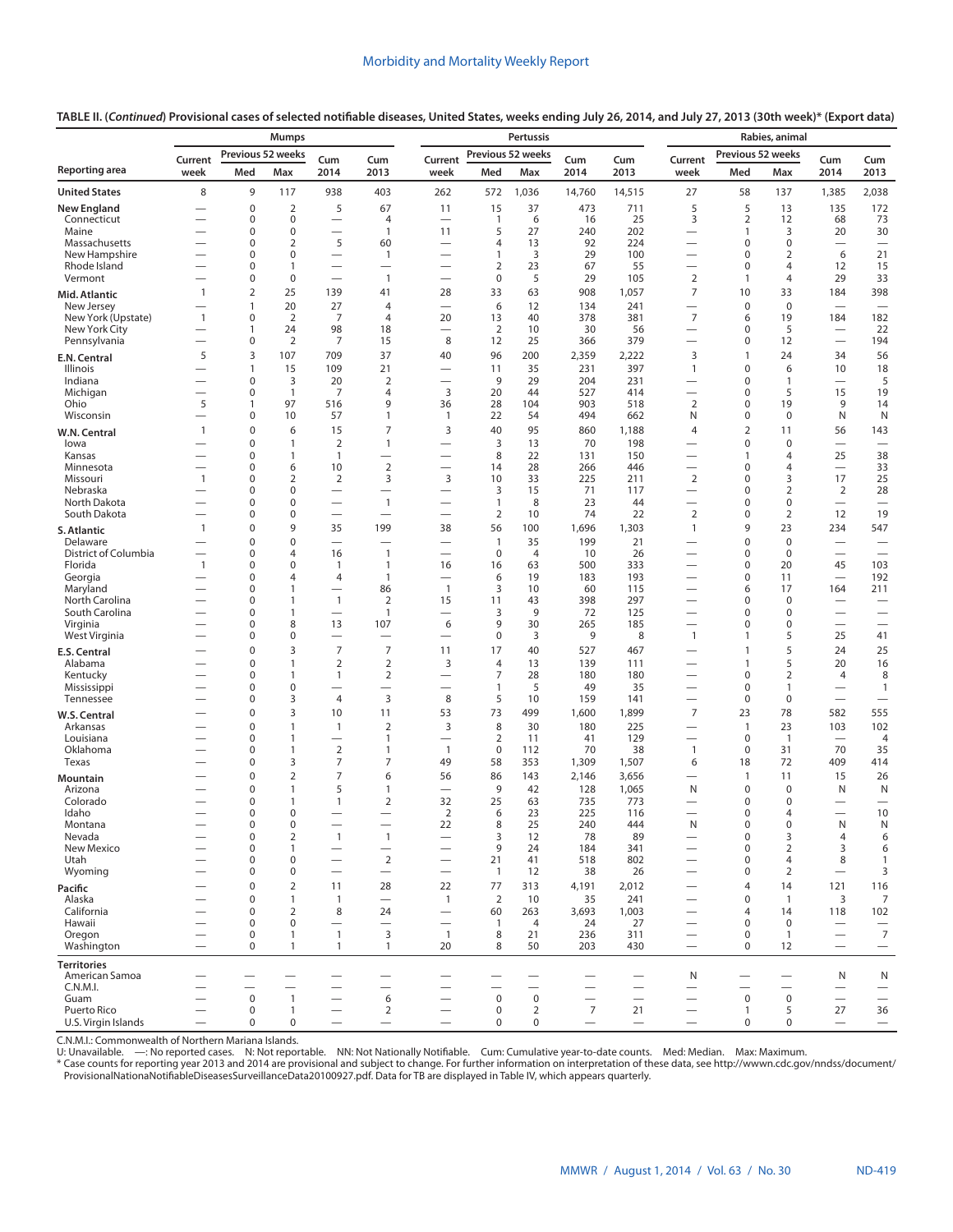| TABLE II. ( <i>Continued</i> ) Provisional cases of selected notifiable diseases, United States, weeks ending July 26, 2014, and July 27, 2013 (30th week)* (Export data) |  |  |
|---------------------------------------------------------------------------------------------------------------------------------------------------------------------------|--|--|
|---------------------------------------------------------------------------------------------------------------------------------------------------------------------------|--|--|

|                                      | Salmonellosis<br>Previous 52 weeks |                     |                          |                                 |                                  | Shiga toxin-producing E. coli (STEC) <sup>†</sup> |                               |                                  |                                  |                                 |                                                      | <b>Shigellosis</b>          |                              |                                                   |                          |
|--------------------------------------|------------------------------------|---------------------|--------------------------|---------------------------------|----------------------------------|---------------------------------------------------|-------------------------------|----------------------------------|----------------------------------|---------------------------------|------------------------------------------------------|-----------------------------|------------------------------|---------------------------------------------------|--------------------------|
|                                      | Current                            |                     |                          | Cum                             | Cum                              | Current                                           | Previous 52 weeks             |                                  | Cum                              | Cum                             | Current                                              | Previous 52 weeks           |                              | Cum                                               | Cum                      |
| Reporting area                       | week                               | Med                 | Max                      | 2014                            | 2013                             | week                                              | Med                           | Max                              | 2014                             | 2013                            | week                                                 | Med                         | Max                          | 2014                                              | 2013                     |
| <b>United States</b>                 | 685                                | 861                 | 1,620                    | 20,294                          | 24,067                           | 84                                                | 93                            | 297                              | 2,307                            | 3,359                           | 205                                                  | 311                         | 741                          | 8,904                                             | 5,134                    |
| <b>New England</b>                   | 21                                 | 33                  | 71                       | 1,003                           | 1,223                            | 5                                                 | 4                             | 11                               | 95                               | 135                             | 4                                                    | 5                           | 94                           | 146                                               | 183                      |
| Connecticut<br>Maine                 | 1<br>$\overline{\phantom{0}}$      | 7<br>$\overline{2}$ | 21<br>5                  | 221<br>69                       | 243<br>85                        | $\mathbf{1}$                                      | $\mathbf{1}$<br>0             | 7<br>3                           | 25<br>11                         | 31<br>16                        | $\overline{\phantom{0}}$                             | $\mathbf{1}$<br>0           | 5<br>2                       | 24<br>9                                           | 24<br>3                  |
| Massachusetts                        | 15                                 | 17                  | 40                       | 518                             | 700                              | 3                                                 | 2                             | 6                                | 44                               | 62                              | $\mathbf{1}$                                         | 3                           | 10                           | 84                                                | 81                       |
| New Hampshire                        |                                    | 3<br>$\overline{2}$ | 12                       | 83                              | 96<br>53                         |                                                   | 0<br>0                        | 2<br>$\overline{2}$              | 5<br>$\overline{2}$              | 17                              |                                                      | 0<br>$\mathbf 0$            | 2<br>86                      | 9<br>19                                           | 5                        |
| Rhode Island<br>Vermont              | 4<br>1                             | $\mathbf{1}$        | 13<br>6                  | 62<br>50                        | 46                               | $\overline{\phantom{0}}$<br>$\overline{1}$        | 0                             | 3                                | 8                                | 9                               | 3<br>$\overline{\phantom{0}}$                        | 0                           | $\mathbf{1}$                 | $\overline{1}$                                    | 67<br>3                  |
| Mid. Atlantic                        | 90                                 | 80                  | 195                      | 2,074                           | 2,697                            | 10                                                | 10                            | 34                               | 223                              | 362                             | 9                                                    | 15                          | 37                           | 386                                               | 459                      |
| New Jersey                           |                                    | 14                  | 46                       | 335                             | 572                              |                                                   | 1                             | 7                                | 28                               | 82                              | $\overline{\phantom{0}}$                             | $\overline{2}$              | 7                            | 54                                                | 76                       |
| New York (Upstate)<br>New York City  | 48<br>22                           | 22<br>18            | 76<br>50                 | 653<br>481                      | 635<br>589                       | 9<br>$\mathbf{1}$                                 | 4<br>1                        | 10<br>5                          | 84<br>34                         | 106<br>54                       | $\mathbf{1}$<br>8                                    | $\overline{4}$<br>6         | 29<br>13                     | 107<br>163                                        | 139<br>168               |
| Pennsylvania                         | 20                                 | 23                  | 58                       | 605                             | 901                              |                                                   | 4                             | 17                               | 77                               | 120                             | $\overline{\phantom{0}}$                             | $\overline{2}$              | 7                            | 62                                                | 76                       |
| E.N. Central                         | 34                                 | 91                  | 167                      | 2,467                           | 3,115                            | $\overline{4}$                                    | 12                            | 49                               | 292                              | 576                             | 31                                                   | 25                          | 108                          | 1,308                                             | 846                      |
| Illinois<br>Indiana                  |                                    | 29<br>11            | 65<br>26                 | 774<br>297                      | 996<br>396                       |                                                   | 3<br>$\overline{2}$           | 17<br>7                          | 53<br>39                         | 173<br>69                       | -                                                    | 6<br>3                      | 32<br>47                     | 229<br>458                                        | 161<br>61                |
| Michigan                             | $\overline{4}$                     | 17                  | 42                       | 451                             | 534                              |                                                   | 3                             | 14                               | 64                               | 99                              | $\overline{3}$                                       | $\overline{2}$              | 19                           | 122                                               | 103                      |
| Ohio                                 | 30                                 | 22                  | 47                       | 673                             | 655                              | 4                                                 | 4                             | 15                               | 94                               | 103                             | 22                                                   | 10                          | 22                           | 352                                               | 498                      |
| Wisconsin                            |                                    | 12                  | 29                       | 272                             | 534                              | $\overline{\phantom{0}}$                          | 2                             | 13                               | 42                               | 132                             | 6                                                    | $\overline{1}$              | 17                           | 147                                               | 23                       |
| W.N. Central<br>lowa                 | 30<br>3                            | 37<br>8             | 120<br>21                | 940<br>227                      | 1,814<br>339                     | 5                                                 | 11<br>$\overline{2}$          | 48<br>13                         | 287<br>82                        | 561<br>103                      | 31                                                   | 28<br>6                     | 80<br>45                     | 989<br>118                                        | 224<br>48                |
| Kansas                               | 3                                  | 7                   | 18                       | 191                             | 235                              |                                                   | 1                             | 7                                | 53                               | 51                              |                                                      | 0                           | 4                            | 20                                                | 25                       |
| Minnesota                            | $\overline{\phantom{0}}$           | $\mathbf 0$         | 54                       | $\overline{\phantom{0}}$        | 441                              | $\overline{\phantom{0}}$                          | 0                             | 17                               | $\overbrace{\phantom{12322111}}$ | 163                             | $\overline{\phantom{0}}$                             | 0                           | 6                            |                                                   | 75                       |
| Missouri<br>Nebraska                 | 24                                 | 16<br>3             | 37<br>20                 | 374<br>33                       | 454<br>168                       | 5                                                 | 4<br>0                        | 15<br>7                          | 111<br>14                        | 148<br>47                       | 31                                                   | 3<br>$\mathbf 0$            | 61<br>5                      | 466<br>20                                         | 28<br>33                 |
| North Dakota                         |                                    | $\mathbf{1}$        | $\overline{4}$           | 44                              | 68                               | $\overline{\phantom{0}}$                          | 0                             | 3                                | 15                               | 28                              | $\overline{\phantom{0}}$                             | 0                           | 2                            | 13                                                | 10                       |
| South Dakota                         |                                    | 2                   | 10                       | 71                              | 109                              |                                                   | 0                             | 5                                | 12                               | 21                              | $\overline{\phantom{0}}$                             | 9                           | 32                           | 352                                               | 5                        |
| S. Atlantic<br>Delaware              | 276                                | 229<br>2            | 478<br>7                 | 5,412<br>50                     | 5,858<br>55                      | $\overline{4}$                                    | 10<br>$\pmb{0}$               | 18<br>$\overline{2}$             | 269<br>5                         | 303<br>7                        | 53<br>$\overline{\phantom{0}}$                       | 74<br>$\overline{1}$        | 163<br>4                     | 2,583<br>35                                       | 1,001<br>3               |
| District of Columbia                 |                                    | $\mathbf 0$         | 3                        | 18                              | 34                               |                                                   | 0                             | $\mathbf{1}$                     | 3                                | 4                               |                                                      | $\mathbf 0$                 | $\overline{4}$               | 30                                                | 12                       |
| Florida                              | 182                                | 115                 | 228                      | 2,593                           | 2,552                            | $\overline{2}$                                    | $\overline{2}$                | 8                                | 75                               | 69                              | 39                                                   | 39                          | 96                           | 1,507                                             | 366                      |
| Georgia<br>Maryland                  | 37<br>22                           | 31<br>13            | 100<br>33                | 819<br>382                      | 948<br>446                       | $\mathbf{1}$                                      | 2<br>1                        | 7<br>8                           | 60<br>39                         | 73<br>30                        | 5<br>5                                               | 19<br>3                     | 34<br>11                     | 472<br>124                                        | 378<br>50                |
| North Carolina                       |                                    | 24                  | 136                      | 528                             | 758                              | $\overline{\phantom{0}}$                          | $\mathbf{1}$                  | 5                                | 19                               | 40                              | $\overline{\phantom{0}}$                             | 4                           | 119                          | 266                                               | 83                       |
| South Carolina                       | 27                                 | 20                  | 60                       | 482                             | 468                              |                                                   | 0                             | 2                                | 7                                | 3                               | 4                                                    | $\overline{2}$              | 6                            | 68                                                | 63                       |
| Virginia<br>West Virginia            | 6<br>$\overline{2}$                | 19<br>3             | 41<br>10                 | 449<br>91                       | 484<br>113                       | $\overline{\phantom{0}}$<br>$\mathbf{1}$          | $\overline{2}$<br>0           | 8<br>3                           | 43<br>18                         | 59<br>18                        | $\overline{\phantom{0}}$<br>$\overline{\phantom{0}}$ | 3<br>$\mathbf 0$            | 8<br>2                       | 80<br>$\overline{1}$                              | 44<br>$\overline{2}$     |
| E.S. Central                         | 30                                 | 57                  | 150                      | 1,566                           | 1,559                            | 8                                                 | 5                             | 14                               | 156                              | 196                             | 10                                                   | 31                          | 66                           | 864                                               | 399                      |
| Alabama                              | 3                                  | 19                  | 80                       | 519                             | 426                              |                                                   | 0                             | 4                                | 23                               | 33                              | $\mathbf{1}$                                         | 6                           | 13                           | 154                                               | 154                      |
| Kentucky<br>Mississippi              | $\overline{\phantom{0}}$<br>11     | 9<br>12             | 27<br>40                 | 278<br>327                      | 286<br>393                       | 3                                                 | 1<br>0                        | 7<br>3                           | 42<br>14                         | 60<br>20                        | $\overline{\phantom{0}}$                             | $\mathbf{1}$<br>5           | 15<br>12                     | 90<br>134                                         | 30<br>86                 |
| Tennessee                            | 16                                 | 15                  | 33                       | 442                             | 454                              | 5                                                 | $\overline{2}$                | 9                                | 77                               | 83                              | 9                                                    | 17                          | 50                           | 486                                               | 129                      |
| W.S. Central                         | 137                                | 140                 | 724                      | 2,729                           | 2,900                            | 18                                                | 17                            | 50                               | 454                              | 353                             | 57                                                   | 68                          | 463                          | 1,800                                             | 1,220                    |
| Arkansas                             | 14                                 | 14                  | 36                       | 260                             | 252                              | $\overline{2}$                                    | $\overline{2}$                | 6                                | 60                               | 45                              | 9                                                    | 8                           | 198                          | 671                                               | 121                      |
| Louisiana<br>Oklahoma                | 8<br>18                            | 23<br>14            | 47<br>151                | 478<br>383                      | 602<br>300                       | $\overline{\phantom{0}}$                          | $\mathbf 0$<br>$\overline{2}$ | 3<br>10                          | 6<br>64                          | 8<br>45                         | $\mathbf{1}$                                         | 5<br>$\mathbf{1}$           | 29<br>41                     | 94<br>25                                          | 181<br>110               |
| Texas                                | 97                                 | 86                  | 543                      | 1,608                           | 1,746                            | 16                                                | 12                            | 40                               | 324                              | 255                             | 47                                                   | 47                          | 393                          | 1,010                                             | 808                      |
| Mountain                             | 19                                 | 49                  | 260                      | 1,246                           | 1,698                            | 6                                                 | 8                             | 69                               | 191                              | 370                             | 5                                                    | 13                          | 43                           | 288                                               | 258                      |
| Arizona<br>Colorado                  | $\overline{2}$<br>14               | 17<br>10            | 34<br>35                 | 377<br>298                      | 476<br>365                       | 3                                                 | $\mathbf{1}$<br>$\mathbf{1}$  | 45<br>10                         | 32<br>26                         | 84<br>103                       | $\mathbf{1}$<br>3                                    | 6<br>$\overline{2}$         | 29<br>12                     | 121<br>43                                         | 156<br>34                |
| Idaho                                | 3                                  | 3                   | 9                        | 83                              | 60                               | 2                                                 | $\overline{2}$                | 6                                | 41                               | 42                              |                                                      | $\mathbf 0$                 | 3                            | 8                                                 | 6                        |
| Montana                              |                                    | 2                   | 6                        | 66                              | 50                               |                                                   | 1                             | 5                                | 20                               | 25                              |                                                      | 0                           | 10                           | 8                                                 | 11                       |
| Nevada<br>New Mexico                 |                                    | 3<br>5              | 205<br>19                | 69<br>118                       | 318<br>208                       | $\overline{\phantom{0}}$                          | 1<br>0                        | 5<br>6                           | 18<br>23                         | 34<br>20                        |                                                      | $\mathbf 0$<br>$\mathbf{1}$ | 7<br>5                       | 16<br>22                                          | 17<br>19                 |
| Utah                                 |                                    | 6                   | 16                       | 209                             | 183                              | $\overline{1}$                                    | $\mathbf{1}$                  | 9                                | 28                               | 53                              | $\mathbf{1}$                                         | $\mathbf{1}$                | 2                            | 17                                                | 12                       |
| Wyoming                              |                                    | $\mathbf{1}$        | 7                        | 26                              | 38                               |                                                   | 0                             | 8                                | 3                                | 9                               |                                                      | $\mathbf 0$                 | 6                            | 53                                                | 3                        |
| Pacific                              | 48<br>$\overline{2}$               | 117<br>$\mathbf{1}$ | 224<br>7                 | 2,857<br>50                     | 3,203<br>45                      | 24                                                | 14<br>$\mathbf 0$             | 55<br>$\mathbf 0$                | 340                              | 503                             | 5                                                    | 23<br>$\mathbf 0$           | 54<br>$\mathbf{1}$           | 540<br>3                                          | 544                      |
| Alaska<br>California                 |                                    | 91                  | 177                      | 2,185                           | 2,433                            |                                                   | 8                             | 36                               | 185                              | 305                             |                                                      | 20                          | 54                           | 419                                               | $\overline{1}$<br>434    |
| Hawaii                               | 5                                  | 6                   | 13                       | 139                             | 183                              |                                                   | 0                             | 2                                | $\overline{4}$                   | 18                              |                                                      | $\mathbf 0$                 | 2                            | 11                                                | 29                       |
| Oregon<br>Washington                 | 3<br>38                            | 6<br>10             | 25<br>47                 | 181<br>302                      | 196<br>346                       | 5<br>19                                           | 2<br>3                        | 14<br>31                         | 70<br>81                         | 75<br>105                       | $\qquad \qquad$<br>5                                 | $\mathbf{1}$<br>2           | 5<br>12                      | 21<br>86                                          | 26<br>54                 |
|                                      |                                    |                     |                          |                                 |                                  |                                                   |                               |                                  |                                  |                                 |                                                      |                             |                              |                                                   |                          |
| <b>Territories</b><br>American Samoa |                                    |                     |                          |                                 |                                  |                                                   |                               |                                  |                                  |                                 |                                                      |                             |                              |                                                   |                          |
| C.N.M.I.                             |                                    |                     | $\overline{\phantom{0}}$ | $\overline{\phantom{0}}$        | $\overbrace{\phantom{12322111}}$ | $\overline{\phantom{0}}$                          |                               |                                  | $\overline{\phantom{0}}$         | $\overline{\phantom{0}}$        | $\overline{\phantom{0}}$                             | $\overline{\phantom{0}}$    | $\overline{\phantom{0}}$     | $\overline{\phantom{0}}$                          | $\overline{\phantom{0}}$ |
| Guam<br>Puerto Rico                  |                                    | $\mathbf 0$<br>8    | $\mathbf 2$<br>39        | $\overline{\phantom{0}}$<br>231 | 10<br>309                        | $\overbrace{\phantom{1232211}}$                   | $\overline{1}$<br>0           | $\overline{4}$<br>$\overline{2}$ | $\overline{\phantom{0}}$<br>4    | 54<br>3                         | $\overline{\phantom{0}}$<br>$\overline{\phantom{0}}$ | $\mathsf 0$<br>$\mathbf 0$  | $\mathbf{1}$<br>$\mathbf{1}$ | $\overbrace{\phantom{123221111}}$<br>$\mathbf{3}$ | 5<br>$\overline{2}$      |
| U.S. Virgin Islands                  | $\equiv$                           | $\mathbf 0$         | $\mathbf 0$              | $\overline{\phantom{0}}$        | $\qquad \qquad -$                | $\overline{\phantom{0}}$                          | 0                             | 0                                | $\overline{\phantom{m}}$         | $\overbrace{\phantom{1232211}}$ | $\overline{\phantom{0}}$                             | $\mathbf 0$                 | $\mathbf 0$                  | $\overline{\phantom{0}}$                          | $\overline{\phantom{0}}$ |

C.N.M.I.: Commonwealth of Northern Mariana Islands.<br>U: Unavailable. —: No reported cases. N: Not reportable. NN: Not Nationally Notifiable. Cum: Cumulative year-to-date counts. Med: Median. Max: Maximum.<br>\* Case counts for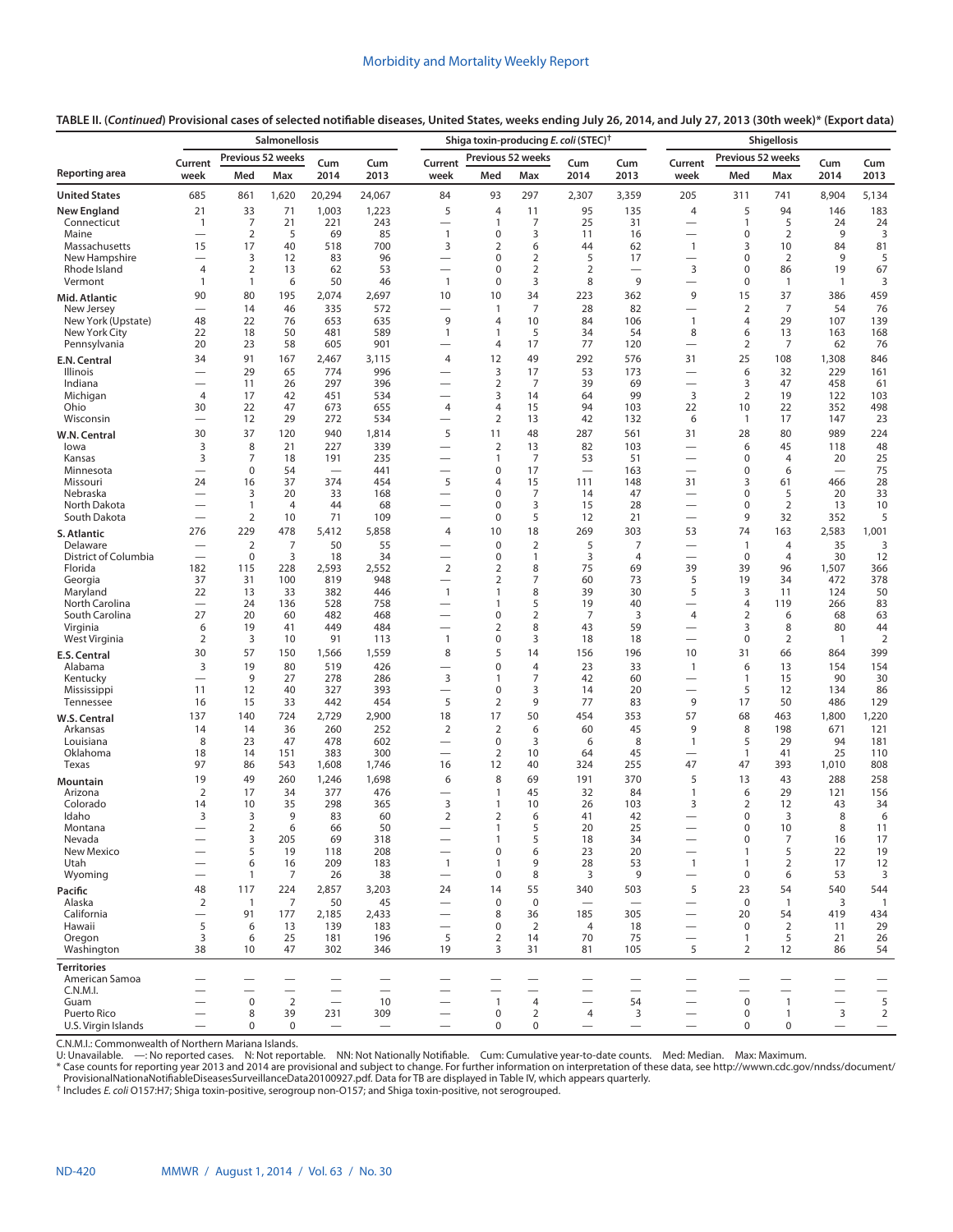|                               |                                          | Spotted Fever Rickettsiosis (including RMSF) |                                |                                                      |                                                      |                                            |                            |                                |                                  |                                            |                                            |                               |                          |                                 |                                  |  |
|-------------------------------|------------------------------------------|----------------------------------------------|--------------------------------|------------------------------------------------------|------------------------------------------------------|--------------------------------------------|----------------------------|--------------------------------|----------------------------------|--------------------------------------------|--------------------------------------------|-------------------------------|--------------------------|---------------------------------|----------------------------------|--|
|                               |                                          |                                              | Confirmed                      |                                                      |                                                      |                                            |                            | Probable                       |                                  |                                            | Syphilis, primary and secondary            |                               |                          |                                 |                                  |  |
| Reporting area                | Current                                  |                                              | Previous 52 weeks              |                                                      | Cum                                                  | Current                                    | Previous 52 weeks          |                                | Cum                              | Cum                                        | Current                                    | Previous 52 weeks             |                          | Cum                             | Cum                              |  |
|                               | week                                     | Med                                          | Max                            | Cum<br>2014                                          | 2013                                                 | week                                       | Med                        | Max                            | 2014                             | 2013                                       | week                                       | Med                           | Max                      | 2014                            | 2013                             |  |
| <b>United States</b>          | $\mathbf{1}$                             | $\mathbf 2$                                  | 10                             | 53                                                   | 96                                                   | 64                                         | 57                         | 210                            | 1,530                            | 1,458                                      | 97                                         | 337                           | 478                      | 9,270                           | 9,497                            |  |
| New England                   |                                          | $\mathbf 0$                                  | 1                              | -                                                    | 1                                                    | $\overline{\phantom{0}}$                   | $\mathbf 0$                | $\overline{1}$                 | $\overline{4}$                   | $\overline{7}$                             | $\overline{2}$                             | 10                            | 19                       | 274                             | 276                              |  |
| Connecticut<br>Maine          |                                          | 0<br>$\mathbf 0$                             | $\pmb{0}$<br>0                 | $\overline{\phantom{0}}$<br>$\overline{\phantom{0}}$ |                                                      | -                                          | $\mathbf 0$<br>0           | $\mathbf 0$<br>$\mathbf{1}$    | $\overline{2}$                   | $\overline{\phantom{0}}$<br>$\mathbf{1}$   | —<br>$\overline{\phantom{0}}$              | $\mathbf{1}$<br>$\mathbf 0$   | 5<br>$\overline{4}$      | 44<br>6                         | 34<br>8                          |  |
| Massachusetts                 |                                          | $\mathbf 0$                                  | 0                              | -                                                    | $\overline{\phantom{0}}$                             | -                                          | 0                          | $\mathbf{1}$                   | $\mathbf{1}$                     | $\mathbf{1}$                               | $\overline{2}$                             | 7                             | 14                       | 173                             | 197                              |  |
| New Hampshire                 |                                          | 0                                            | 1                              | —                                                    | $\mathbf{1}$                                         | -                                          | 0                          | $\overline{1}$                 | $\mathbf{1}$                     | 3                                          | $\overline{\phantom{0}}$                   | $\mathbf 0$                   | $\overline{2}$           | 12                              | 17                               |  |
| Rhode Island                  |                                          | 0                                            | 0<br>0                         | $\overline{\phantom{0}}$                             | $\overline{\phantom{0}}$                             | $\overline{\phantom{0}}$                   | 0<br>0                     | $\mathbf 0$<br>$\mathbf 0$     |                                  | $\overline{2}$<br>$\overline{\phantom{0}}$ |                                            | $\mathbf{1}$<br>$\mathbf 0$   | 5                        | 37<br>2                         | 18                               |  |
| Vermont<br>Mid. Atlantic      |                                          | 0<br>$\mathbf 0$                             | 1                              | $\overline{\phantom{0}}$<br>$\overline{2}$           | $\mathbf{1}$                                         | $\overline{2}$                             | 1                          | $\overline{7}$                 | 39                               | 41                                         | -<br>8                                     | 44                            | $\mathbf{1}$<br>73       | 1,244                           | $\overline{2}$<br>1,207          |  |
| New Jersey                    |                                          | 0                                            | $\mathbf{1}$                   | $\overline{\phantom{0}}$                             | 1                                                    |                                            | 1                          | 3                              | 25                               | 24                                         | -                                          | $\overline{4}$                | 9                        | 115                             | 138                              |  |
| New York (Upstate)            |                                          | 0                                            | $\mathbf{1}$                   | $\mathbf{1}$                                         | $\overline{\phantom{0}}$                             |                                            | 0                          | 6                              | 6                                | $\overline{4}$                             | 6                                          | 5                             | 48                       | 210                             | 146                              |  |
| New York City<br>Pennsylvania |                                          | $\mathbf 0$<br>0                             | $\mathbf{1}$<br>$\mathbf{1}$   | $\overline{\phantom{0}}$<br>$\mathbf{1}$             | $\overline{\phantom{0}}$<br>$\overline{\phantom{0}}$ | $\overline{2}$                             | 0<br>0                     | $\mathbf{1}$<br>$\mathbf{1}$   | $\overline{4}$<br>$\overline{4}$ | $\overline{2}$<br>11                       | $\overline{\phantom{0}}$<br>$\overline{2}$ | 23<br>8                       | 37<br>20                 | 663<br>256                      | 666<br>257                       |  |
| E.N. Central                  |                                          | $\mathbf 0$                                  | $\overline{2}$                 | 3                                                    | 3                                                    | $\mathbf{1}$                               | $\mathbf{1}$               | 11                             | 50                               | 90                                         | $\overline{\phantom{0}}$                   | 32                            | 58                       | 762                             | 1,186                            |  |
| Illinois                      |                                          | 0                                            | 1                              | $\mathbf{1}$                                         | $\overline{2}$                                       | $\overline{\phantom{0}}$                   | 1                          | 7                              | 36                               | 58                                         | -                                          | 11                            | 27                       | 252                             | 496                              |  |
| Indiana                       |                                          | 0                                            | $\overline{2}$                 | $\overline{2}$                                       |                                                      | $\overline{\phantom{0}}$                   | 0                          | $\overline{2}$                 | 2                                | 13                                         |                                            | 3                             | 8                        | 90                              | 141                              |  |
| Michigan<br>Ohio              | $\overline{\phantom{0}}$                 | 0<br>0                                       | 0<br>$\mathbf{1}$              | $\overline{\phantom{0}}$<br>$\overline{\phantom{0}}$ |                                                      | $\overline{\phantom{0}}$<br>$\overline{1}$ | 0<br>0                     | $\mathbf{1}$<br>$\overline{2}$ | 1<br>9                           | $\mathbf{1}$<br>13                         |                                            | 8<br>8                        | 17<br>17                 | 151<br>230                      | 259<br>239                       |  |
| Wisconsin                     |                                          | $\mathbf 0$                                  | 0                              | $\overline{\phantom{0}}$                             | 1                                                    |                                            | $\mathbf 0$                | $\mathbf{1}$                   | $\overline{2}$                   | 5                                          |                                            | $\mathbf{1}$                  | 5                        | 39                              | 51                               |  |
| W.N. Central                  |                                          | 0                                            | $\overline{2}$                 | 5                                                    | $\overline{4}$                                       | 11                                         | 3                          | 16                             | 146                              | 169                                        | $\mathbf{1}$                               | 15                            | 30                       | 417                             | 351                              |  |
| lowa                          |                                          | $\mathbf 0$                                  | 0                              | -                                                    |                                                      | $\overline{\phantom{0}}$                   | 0                          | 2                              | 4                                | 5                                          | $\mathbf{1}$                               | $\mathbf{1}$                  | 7                        | 21                              | 46                               |  |
| Kansas<br>Minnesota           |                                          | $\Omega$<br>0                                | $\Omega$<br>$\mathbf{1}$       | $\overline{\phantom{0}}$<br>$\overline{\phantom{0}}$ | $\overline{\phantom{0}}$                             | -<br>$\overline{\phantom{0}}$              | $\Omega$<br>0              | $\mathbf 0$<br>$\mathbf{1}$    |                                  | $\overline{\phantom{0}}$<br>9              |                                            | $\mathbf{1}$<br>4             | 3<br>10                  | 31<br>127                       | 25<br>91                         |  |
| Missouri                      |                                          | 0                                            | $\mathbf{1}$                   | $\overline{4}$                                       | 1                                                    | 11                                         | 3                          | 16                             | 142                              | 146                                        |                                            | 5                             | 11                       | 175                             | 143                              |  |
| Nebraska                      |                                          | 0                                            | 1                              | $\overline{\phantom{0}}$                             | 3                                                    |                                            | 0                          | $\mathbf{1}$                   |                                  | 5                                          | $\overline{\phantom{0}}$                   | $\mathbf{1}$                  | 3                        | 30                              | 26                               |  |
| North Dakota<br>South Dakota  |                                          | 0                                            | $\mathbf{1}$<br>$\mathbf{1}$   | $\mathbf{1}$                                         | $\overline{\phantom{0}}$                             |                                            | 0                          | $\bf 0$                        |                                  | $\overline{2}$                             | $\overline{\phantom{0}}$                   | $\mathbf 0$                   | 2                        | 7                               | 6                                |  |
| S. Atlantic                   | $\overline{\phantom{0}}$<br>$\mathbf{1}$ | 0<br>1                                       | 9                              | $\overline{\phantom{0}}$<br>29                       | 69                                                   | 9                                          | 0<br>13                    | $\mathbf{1}$<br>57             | $\overline{\phantom{0}}$<br>382  | $\overline{2}$<br>374                      | $\overline{\phantom{0}}$<br>52             | $\mathbf{1}$<br>88            | 6<br>215                 | 26<br>2,493                     | 14<br>2,022                      |  |
| Delaware                      |                                          | $\Omega$                                     | 0                              | $\overline{\phantom{0}}$                             | $\overline{\phantom{0}}$                             | $\mathbf{1}$                               | 0                          | $\overline{2}$                 | 13                               | 11                                         | $\overline{2}$                             | 1                             | 6                        | 22                              | 20                               |  |
| District of Columbia          |                                          | 0                                            | $\mathbf{1}$                   | $\overline{\phantom{0}}$                             | $\overline{2}$                                       | $\overline{\phantom{0}}$                   | 0                          | $\bf 0$                        |                                  | $\mathbf{1}$                               | $\overline{\phantom{0}}$                   | $\mathbf 0$                   | 8                        | $\overline{\phantom{0}}$        | 101                              |  |
| Florida                       | $\mathbf{1}$                             | $\Omega$<br>1                                | $\overline{2}$<br>4            | $\mathbf{1}$<br>20                                   | $\mathbf{1}$<br>57                                   | $\mathbf{1}$<br>$\overline{\phantom{0}}$   | $\Omega$<br>0              | 3<br>$\mathbf 0$               | 19                               | $\overline{7}$<br>$\overline{\phantom{0}}$ | $\mathbf 2$                                | 31<br>22                      | 45<br>151                | 907<br>667                      | 788<br>400                       |  |
| Georgia<br>Maryland           |                                          | $\Omega$                                     | 1                              | $\mathbf{1}$                                         |                                                      | $\overline{\phantom{0}}$                   | $\Omega$                   | $\overline{2}$                 | 9                                | 6                                          | 17<br>$\overline{\phantom{0}}$             | 9                             | 16                       | 226                             | 232                              |  |
| North Carolina                |                                          | 0                                            | 2                              | 3                                                    | 5                                                    |                                            | 6                          | 34                             | 173                              | 143                                        | 15                                         | 12                            | 29                       | 349                             | 143                              |  |
| South Carolina                |                                          | 0                                            | $\mathbf{1}$                   | $\overline{\phantom{0}}$                             | $\overline{\phantom{0}}$                             | $\overline{\phantom{0}}$                   | 1                          | 5                              | 16                               | 29                                         | $\overline{\phantom{0}}$                   | 4                             | 13                       | 129                             | 164                              |  |
| Virginia<br>West Virginia     |                                          | 0<br>0                                       | $\mathbf{1}$<br>$\pmb{0}$      | 4                                                    | 3<br>$\mathbf{1}$                                    | 7                                          | 4<br>0                     | 22<br>$\overline{2}$           | 149<br>3                         | 176<br>$\mathbf{1}$                        | 16<br>$\overline{\phantom{0}}$             | 6<br>0                        | 18<br>$\overline{2}$     | 179<br>14                       | 166<br>8                         |  |
| E.S. Central                  |                                          | 0                                            | 3                              | 11                                                   | 8                                                    | 20                                         | 13                         | 50                             | 453                              | 482                                        | 3                                          | 11                            | 29                       | 286                             | 337                              |  |
| Alabama                       |                                          | $\Omega$                                     | 1                              | 3                                                    | 1                                                    | 6                                          | 4                          | 19                             | 109                              | 104                                        |                                            | 3                             | 8                        | 52                              | 99                               |  |
| Kentucky                      |                                          | $\Omega$                                     | 1                              | $\overline{\phantom{0}}$                             | 1                                                    | $\mathbf{1}$                               | 1                          | 5                              | 26                               | 36                                         | $\mathbf 2$                                | 2                             | 8                        | 76                              | 67                               |  |
| Mississippi<br>Tennessee      |                                          | 0<br>O                                       | $\mathbf{1}$<br>$\overline{2}$ | $\mathbf 2$<br>6                                     | 1<br>5                                               | 13                                         | 0<br>7                     | 3<br>41                        | 2<br>316                         | 25<br>317                                  | $\overline{\phantom{0}}$<br>1              | 1<br>4                        | 26<br>9                  | 68<br>90                        | 48<br>123                        |  |
| W.S. Central                  |                                          | $\Omega$                                     | $\overline{4}$                 | $\overline{2}$                                       | 4                                                    | 21                                         | 13                         | 123                            | 441                              | 247                                        | 26                                         | 41                            | 69                       | 1,182                           | 1,242                            |  |
| Arkansas                      |                                          | 0                                            | $\overline{2}$                 | $\overline{\phantom{0}}$                             | 3                                                    | 5                                          | 10                         | 42                             | 299                              | 196                                        | $\overline{\phantom{0}}$                   | 3                             | 9                        | 62                              | 104                              |  |
| Louisiana<br>Oklahoma         |                                          | $\mathbf 0$<br>0                             | 0<br>4                         | $\overline{\phantom{0}}$<br>$\mathbf 2$              | -<br>$\overline{\phantom{0}}$                        | $\overline{\phantom{0}}$<br>14             | $\mathbf 0$<br>$\mathbf 0$ | $\mathbf{1}$<br>87             | 3<br>81                          | $\overline{2}$<br>21                       | —<br>3                                     | 9<br>$\overline{2}$           | 22<br>7                  | 181                             | 191                              |  |
| Texas                         | -                                        | 0                                            | 0                              | $\overline{\phantom{0}}$                             | $\mathbf{1}$                                         | $\overline{2}$                             | 2                          | 16                             | 58                               | 28                                         | 23                                         | 28                            | 47                       | 68<br>871                       | 68<br>879                        |  |
| Mountain                      |                                          | $\mathbf 0$                                  | 1                              | -                                                    | 6                                                    | -                                          | $\mathbf{1}$               | $\overline{4}$                 | 8                                | 41                                         | 1                                          | 17                            | 31                       | 548                             | 461                              |  |
| Arizona                       |                                          | $\mathbf 0$                                  | 1                              | -                                                    | 5                                                    |                                            | 0                          | 3                              | $\overline{4}$                   | 31                                         |                                            | $\overline{7}$                | 12                       | 205                             | 150                              |  |
| Colorado<br>Idaho             |                                          | 0<br>0                                       | 0<br>0                         | $\overline{\phantom{0}}$<br>-                        | $\overline{\phantom{0}}$<br>1                        |                                            | 0<br>0                     | $\mathbf{1}$<br>$\mathbf 0$    |                                  | 5<br>-                                     | 1                                          | 3<br>$\mathbf 0$              | 9<br>2                   | 70<br>3                         | 94<br>8                          |  |
| Montana                       |                                          | 0                                            | 0                              |                                                      |                                                      |                                            | 0                          | $\mathbf{1}$                   | $\overline{2}$                   | $\mathbf{1}$                               |                                            | $\mathbf 0$                   | 2                        | 5                               | 4                                |  |
| Nevada                        |                                          | 0                                            | 0                              |                                                      |                                                      |                                            | 0                          | 1                              |                                  | 1                                          |                                            | 5                             | 20                       | 196                             | 99                               |  |
| New Mexico                    |                                          | 0                                            | 1                              |                                                      | $\qquad \qquad -$                                    | $\qquad \qquad -$                          | 0                          | 1                              | $\mathbf{1}$                     | 1                                          |                                            | $\overline{2}$<br>$\mathbf 0$ | 5                        | 57                              | 53                               |  |
| Utah<br>Wyoming               |                                          | 0<br>0                                       | $\pmb{0}$<br>$\mathbf 0$       | $\overline{\phantom{0}}$<br>$\overline{\phantom{0}}$ | $\qquad \qquad$<br>$\overline{\phantom{0}}$          |                                            | 0<br>0                     | $\mathbf{1}$<br>$\overline{1}$ |                                  | $\overline{2}$<br>$\overline{\phantom{0}}$ | -<br>$\overline{\phantom{0}}$              | $\mathbf 0$                   | 3<br>0                   | 12<br>$\overline{\phantom{0}}$  | 52<br>$\overline{1}$             |  |
| Pacific                       | -                                        | $\mathbf 0$                                  | $\mathbf{1}$                   | $\mathbf{1}$                                         | $\qquad \qquad$                                      |                                            | $\mathbf 0$                | $\overline{2}$                 | $\overline{7}$                   | $\overline{7}$                             | $\overline{4}$                             | 78                            | 99                       | 2,064                           | 2,415                            |  |
| Alaska                        | N                                        | 0                                            | $\mathbf 0$                    | N                                                    | N                                                    | N                                          | 0                          | $\mathbf 0$                    | N                                | N                                          | $\overline{1}$                             | $\mathbf 0$                   | 3                        | 12                              | 15                               |  |
| California                    |                                          | 0<br>$\mathbf 0$                             | $\mathbf{1}$                   | $\mathbf{1}$                                         | $\overline{\phantom{0}}$                             |                                            | 0<br>0                     | $\mathbf{1}$                   | 4                                | 7                                          |                                            | 66                            | 88                       | 1,811                           | 2,065                            |  |
| Hawaii<br>Oregon              | N                                        | $\mathbf 0$                                  | $\pmb{0}$<br>1                 | N                                                    | N                                                    | N                                          | 0                          | $\mathbf 0$<br>$\mathbf{1}$    | N<br>3                           | N<br>$\overline{\phantom{0}}$              | -<br>2                                     | 1<br>5                        | 5<br>11                  | 29<br>132                       | 25<br>161                        |  |
| Washington                    |                                          | $\mathbf 0$                                  | $\mathbf 0$                    | $\overline{\phantom{0}}$                             | $\overline{\phantom{0}}$                             | $\overline{\phantom{0}}$                   | 0                          | 2                              |                                  | $\overline{\phantom{0}}$                   | $\mathbf{1}$                               | $\overline{4}$                | 11                       | 80                              | 149                              |  |
| <b>Territories</b>            |                                          |                                              |                                |                                                      |                                                      |                                            |                            |                                |                                  |                                            |                                            |                               |                          |                                 |                                  |  |
| American Samoa                | N                                        | $\overline{\phantom{0}}$                     |                                | N<br>$\overline{\phantom{0}}$                        | N                                                    | N<br>$\overline{\phantom{0}}$              | $\overline{\phantom{0}}$   | $\overline{\phantom{0}}$       | N                                | N                                          |                                            |                               | $\overline{\phantom{0}}$ | —                               |                                  |  |
| C.N.M.I.<br>Guam              | N                                        | $\bf 0$                                      | $\pmb{0}$                      | ${\sf N}$                                            | N                                                    | $\mathsf{N}$                               | $\pmb{0}$                  | $\pmb{0}$                      | $\mathsf{N}$                     | N                                          | -                                          | $\pmb{0}$                     | $\mathbf 0$              | $\overline{\phantom{0}}$        | $\overbrace{\phantom{12322111}}$ |  |
| Puerto Rico                   | N                                        | 0                                            | 0                              | N                                                    | N                                                    | N                                          | 0                          | $\mathbf 0$                    | N                                | Ν                                          |                                            | 7                             | 29                       | 257                             | 233                              |  |
| U.S. Virgin Islands           | N                                        | 0                                            | $\pmb{0}$                      | N                                                    | N                                                    | N                                          | 0                          | $\mathbf 0$                    | N                                | N                                          |                                            | 0                             | $\mathbf 0$              | $\overbrace{\phantom{1232211}}$ | $\mathbf{1}$                     |  |

#### **TABLE II. (***Continued***) Provisional cases of selected notifiable diseases, United States, weeks ending July 26, 2014, and July 27, 2013 (30th week)\* ([Export data\)](https://data.cdc.gov/NNDSS/NNDSS-Table-II-Spotted-Fever-Rickettsiosis-to-Syph/fqve-8wzt) Spotted Fever Rickettsiosis (including RMSF)†**

C.N.M.I.: Commonwealth of Northern Mariana Islands.

U: Unavailable. —: No reported cases. N: Not reportable. NN: Not Nationally Notifiable. Cum: Cumulative year-to-date counts. Med: Median. Max: Maximum.<br>\* Case counts for reporting year 2013 and 2014 are provisional and sub

by *Rickettsia rickettsii*, is the most common and well-known spotted fever.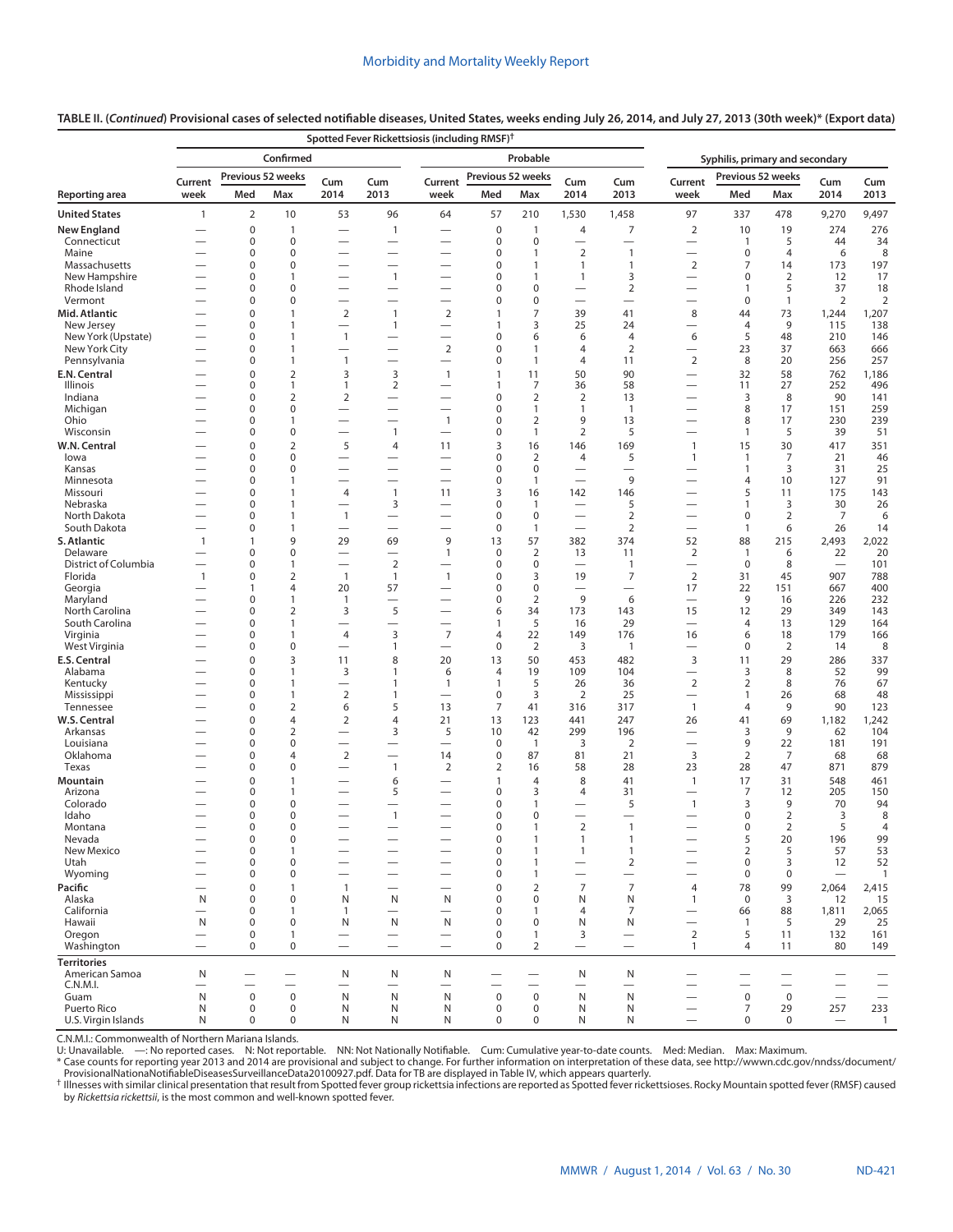# **TABLE II. (***Continued***) Provisional cases of selected notifiable diseases, United States, weeks ending July 26, 2014, and July 27, 2013 (30th week)\* ([Export data\)](https://data.cdc.gov/NNDSS/NNDSS-Table-II-Varicella-to-West-Nile-virus-diseas/ig4m-ub43)**

|                                      |                                          |                            |                          |                                        |                                  | West Nile virus disease <sup>†</sup>                 |                   |                                |                                                      |                                                      |                                                              |                                 |                                  |                                                      |                                                              |  |
|--------------------------------------|------------------------------------------|----------------------------|--------------------------|----------------------------------------|----------------------------------|------------------------------------------------------|-------------------|--------------------------------|------------------------------------------------------|------------------------------------------------------|--------------------------------------------------------------|---------------------------------|----------------------------------|------------------------------------------------------|--------------------------------------------------------------|--|
|                                      |                                          |                            | Varicella (chickenpox)   |                                        |                                  | Neuroinvasive                                        |                   |                                |                                                      |                                                      | Nonneuroinvasive <sup>§</sup>                                |                                 |                                  |                                                      |                                                              |  |
|                                      | Current                                  |                            | Previous 52 weeks        | Cum                                    | Cum                              | Current                                              | Previous 52 weeks |                                | Cum                                                  | Cum                                                  | Current                                                      |                                 | Previous 52 weeks                | Cum                                                  | Cum                                                          |  |
| Reporting area                       | week                                     | Med                        | Max                      | 2014                                   | 2013                             | week                                                 | Med               | Max                            | 2014                                                 | 2013                                                 | week                                                         | Med                             | Max                              | 2014                                                 | 2013                                                         |  |
| <b>United States</b>                 | 84                                       | 196                        | 294                      | 5,026                                  | 6,536                            | $\mathbf{1}$                                         | $\mathbf{1}$      | 164                            | 25                                                   | 153                                                  | $\overline{\phantom{0}}$                                     | $\mathbf{1}$                    | 164                              | 29                                                   | 179                                                          |  |
| <b>New England</b>                   | 4                                        | 19                         | 49                       | 557                                    | 635                              | $\overline{\phantom{0}}$                             | $\pmb{0}$         | 3                              | $\overline{\phantom{0}}$                             |                                                      | $\overline{\phantom{0}}$                                     | $\mathbf 0$                     | $\overline{2}$                   | $\overline{\phantom{0}}$                             |                                                              |  |
| Connecticut<br>Maine                 | 1<br>1                                   | 4<br>$\overline{2}$        | 9<br>10                  | 100<br>93                              | 134<br>89                        | —<br>—                                               | $\mathbf 0$<br>0  | 1<br>$\mathbf 0$               | $\overline{\phantom{0}}$<br>$\overline{\phantom{0}}$ | $\overline{\phantom{0}}$<br>$\overline{\phantom{0}}$ | -                                                            | $\mathbf 0$<br>$\mathbf 0$      | 1<br>$\mathbf 0$                 | $\overline{\phantom{0}}$<br>$\overline{\phantom{0}}$ | $\overbrace{\phantom{12322111}}$<br>$\overline{\phantom{0}}$ |  |
| Massachusetts                        | 1                                        | 9                          | 20                       | 253                                    | 292                              |                                                      | 0                 | $\overline{2}$                 |                                                      | $\overline{\phantom{0}}$                             |                                                              | $\mathbf 0$                     | $\mathbf{1}$                     | $\overline{\phantom{0}}$                             |                                                              |  |
| New Hampshire                        |                                          | 0                          | 8                        | $\overline{\phantom{0}}$               | 55                               | $\overline{\phantom{0}}$                             | 0                 | 1                              | $\overline{\phantom{0}}$                             |                                                      | —                                                            | 0                               | $\mathbf 0$                      |                                                      | $\qquad \qquad$                                              |  |
| Rhode Island<br>Vermont              | $\mathbf{1}$                             | 0<br>1                     | $\overline{4}$<br>27     | 22<br>89                               | 19<br>46                         | $\overline{\phantom{0}}$                             | 0<br>0            | $\mathbf{1}$<br>1              |                                                      | $\overline{\phantom{0}}$<br>$\overline{\phantom{0}}$ | —<br>$\overline{\phantom{0}}$                                | $\mathbf 0$<br>0                | $\Omega$<br>1                    | $\overbrace{\phantom{12322111}}$                     |                                                              |  |
| Mid. Atlantic                        | 10                                       | 19                         | 34                       | 559                                    | 760                              | —                                                    | 0                 | 7                              | $\overline{\phantom{0}}$                             | 3                                                    | -                                                            | $\mathbf 0$                     | 6                                | $\mathbf{1}$                                         | $\mathbf{1}$                                                 |  |
| New Jersey                           |                                          | 4                          | 16                       | 99                                     | 292                              | $\overline{\phantom{0}}$                             | 0                 | 4                              | $\overline{\phantom{0}}$                             |                                                      | —                                                            | 0                               | 2                                | $\overbrace{\phantom{123221111}}$                    | $\overbrace{\phantom{12322111}}$                             |  |
| New York (Upstate)                   | N                                        | $\mathbf 0$                | $\mathbf 0$              | N                                      | N                                | $\overline{\phantom{0}}$                             | 0                 | $\overline{2}$                 |                                                      | $\overline{\phantom{0}}$                             | $\overline{\phantom{0}}$                                     | $\mathbf 0$                     | $\overline{4}$                   | $\mathbf{1}$                                         | $\overline{\phantom{0}}$                                     |  |
| New York City<br>Pennsylvania        | 10                                       | 0<br>15                    | $\pmb{0}$<br>26          | 460                                    | $\overline{\phantom{0}}$<br>468  | $\overline{\phantom{0}}$<br>$\overline{\phantom{0}}$ | 0<br>0            | $\overline{2}$<br>$\mathbf{1}$ | $\overline{\phantom{0}}$                             | $\overline{2}$<br>$\mathbf{1}$                       | $\overline{\phantom{0}}$<br>$\overline{\phantom{0}}$         | 0<br>$\mathbf 0$                | 1<br>$\mathbf{1}$                | $\overline{\phantom{0}}$<br>$\overline{\phantom{0}}$ | $\mathbf{1}$<br>$\overline{\phantom{0}}$                     |  |
| E.N. Central                         | 18                                       | 57                         | 92                       | 1,448                                  | 1,494                            |                                                      | 0                 | 26                             | $\overline{\phantom{0}}$                             | 5                                                    |                                                              | $\pmb{0}$                       | 14                               | $\mathbf{1}$                                         | $\overline{4}$                                               |  |
| Illinois                             | $\mathbf{1}$                             | 13                         | 27                       | 353                                    | 390                              |                                                      | 0                 | 21                             |                                                      | 1                                                    |                                                              | $\mathbf 0$                     | 8                                | $\overline{\phantom{0}}$                             |                                                              |  |
| Indiana                              |                                          | $\overline{7}$             | 22                       | 208                                    | 144                              |                                                      | $\pmb{0}$         | 6                              |                                                      | 1                                                    |                                                              | $\mathbf 0$                     | 1                                |                                                      | $\overline{\phantom{0}}$                                     |  |
| Michigan<br>Ohio                     | $\overline{\phantom{0}}$<br>13           | 11<br>11                   | 39<br>26                 | 336<br>311                             | 370<br>382                       | $\overline{\phantom{0}}$<br>-                        | 0<br>0            | 5<br>3                         | $\overline{\phantom{0}}$                             | $\mathbf{1}$                                         | -                                                            | $\mathbf 0$<br>$\mathbf 0$      | $\overline{4}$<br>$\overline{2}$ | $\overbrace{\phantom{123221111}}$                    | $\mathsf 3$                                                  |  |
| Wisconsin                            | $\overline{4}$                           | 7                          | 25                       | 240                                    | 208                              | $\overline{\phantom{0}}$                             | 0                 | 3                              | $\overline{\phantom{0}}$                             | $\overline{2}$                                       |                                                              | $\mathbf 0$                     | $\mathbf{1}$                     | $\overline{1}$                                       | $\mathbf{1}$                                                 |  |
| W.N. Central                         | $\overline{2}$                           | 10                         | 34                       | 139                                    | 731                              |                                                      | $\pmb{0}$         | 51                             | 2                                                    | 41                                                   |                                                              | $\mathbf 0$                     | 68                               | 15                                                   | 68                                                           |  |
| lowa                                 | N                                        | $\mathbf 0$                | $\mathbf 0$              | N                                      | N                                | —                                                    | 0                 | 10                             |                                                      | $\mathbf{1}$                                         | -                                                            | $\mathbf 0$                     | 5                                | 3                                                    | 4                                                            |  |
| Kansas<br>Minnesota                  | $\overline{\phantom{0}}$                 | $\mathbf 0$<br>0           | 15<br>16                 | $\overbrace{\phantom{123221111}}$<br>5 | 294<br>292                       | $\overline{\phantom{0}}$<br>$\overline{\phantom{0}}$ | 0<br>0            | 8<br>7                         | $\overline{\phantom{0}}$<br>$\overline{\phantom{0}}$ | $\overline{2}$<br>7                                  | $\overline{\phantom{0}}$<br>-                                | $\mathbf 0$<br>$\mathbf 0$      | 16<br>8                          | $\overline{\phantom{0}}$                             | $\overline{1}$<br>12                                         |  |
| Missouri                             | $\mathbf 2$                              | 4                          | 16                       | 107                                    | 107                              | —                                                    | $\mathbf 0$       | 5                              | $\mathbf{1}$                                         |                                                      | -                                                            | $\mathbf 0$                     | $\mathbf{1}$                     | $\overline{\phantom{0}}$                             | $\overbrace{\phantom{123221111}}$                            |  |
| Nebraska                             | $\overline{\phantom{0}}$                 | 0                          | 3                        | 5                                      | $\overline{2}$                   | $\overline{\phantom{0}}$                             | 0                 | 14                             | 1                                                    | 3                                                    | $\overline{\phantom{0}}$                                     | $\mathbf 0$                     | 29                               | $\mathbf{3}$                                         | 14                                                           |  |
| North Dakota                         |                                          | $\mathbf 0$                | $\overline{4}$           | 9                                      | 16                               | $\overline{\phantom{0}}$                             | 0                 | 12                             |                                                      | 14                                                   |                                                              | $\mathbf 0$                     | 9                                | $\overbrace{\phantom{123221111}}$                    | 12                                                           |  |
| South Dakota<br>S. Atlantic          | $\overline{\phantom{0}}$<br>8            | $\mathbf 0$<br>24          | 3<br>54                  | 13<br>663                              | 20<br>848                        | $\overline{\phantom{0}}$<br>—                        | 0<br>0            | 10<br>9                        | $\overline{\phantom{0}}$<br>$\mathbf{1}$             | 14<br>$\mathbf{1}$                                   | -<br>-                                                       | $\mathbf 0$<br>$\mathbf 0$      | 12<br>3                          | 9<br>$\overline{\phantom{0}}$                        | 25<br>5                                                      |  |
| Delaware                             |                                          | 0                          | $\overline{2}$           | 7                                      | 17                               | —                                                    | 0                 | 1                              | $\overline{\phantom{0}}$                             | $\overline{\phantom{0}}$                             | —                                                            | $\mathbf 0$                     | 0                                | $\overbrace{\phantom{123221111}}$                    |                                                              |  |
| District of Columbia                 | $\overline{\phantom{0}}$                 | $\mathbf 0$                | $\mathbf 0$              | $\overbrace{\phantom{12322111}}$       | 10                               |                                                      | 0                 | 0                              | $\overline{\phantom{0}}$                             | $\equiv$                                             |                                                              | $\mathbf 0$                     | $\mathbf{1}$                     | $\equiv$                                             | $\mathbf{1}$                                                 |  |
| Florida                              | $\overline{7}$                           | 11                         | 28                       | 336                                    | 405                              | $\overline{\phantom{0}}$                             | 0                 | 1                              |                                                      | $\overline{\phantom{0}}$                             | -                                                            | $\mathbf 0$                     | 1                                | $\equiv$                                             | $\overline{\phantom{0}}$                                     |  |
| Georgia<br>Maryland                  | $\overline{\phantom{0}}$<br>N            | $\mathbf 0$<br>$\pmb{0}$   | 10<br>0                  | 19<br>N                                | 37<br>N                          | -<br>$\overline{\phantom{0}}$                        | 0<br>0            | $\mathbf 2$<br>3               | $\mathbf{1}$                                         | $\mathbf{1}$<br>$\overline{\phantom{0}}$             | -<br>$\overline{\phantom{0}}$                                | $\mathbf 0$<br>0                | $\mathbf{1}$<br>2                | $\overline{\phantom{0}}$<br>$\equiv$                 | $\overline{2}$<br>$\overline{\phantom{0}}$                   |  |
| North Carolina                       | $\overline{\phantom{0}}$                 | $\mathbf 0$                | $\mathbf 0$              | $\overline{\phantom{0}}$               | $\overbrace{\phantom{12322111}}$ |                                                      | 0                 | $\overline{2}$                 | $\overline{\phantom{0}}$                             | $\overline{\phantom{0}}$                             | -                                                            | $\mathbf 0$                     | $\Omega$                         | $\equiv$                                             |                                                              |  |
| South Carolina                       | $\mathbf{1}$                             | $\overline{2}$             | 10                       | 83                                     | 107                              |                                                      | 0                 | $\mathbf{1}$                   |                                                      | $\overline{\phantom{0}}$                             | --                                                           | 0                               | 1                                | $\overline{\phantom{0}}$                             | $\overline{2}$                                               |  |
| Virginia                             |                                          | 6                          | 17                       | 144                                    | 206                              | $\overline{\phantom{0}}$                             | 0                 | $\overline{2}$                 |                                                      | $\overline{\phantom{0}}$                             | $\overline{\phantom{0}}$                                     | $\mathbf 0$                     | 0                                | $\overline{\phantom{0}}$                             |                                                              |  |
| West Virginia<br>E.S. Central        |                                          | 2<br>2                     | 8<br>8                   | 74<br>64                               | 66<br>105                        | $\overline{\phantom{0}}$<br>—                        | 0<br>0            | 1<br>7                         | $\overline{\phantom{0}}$<br>$\overline{2}$           | 5                                                    | —<br>—                                                       | 0<br>$\mathbf 0$                | 0<br>7                           | $\overline{1}$                                       | $\overline{\phantom{m}}$<br>11                               |  |
| Alabama                              |                                          | 2                          | 8                        | 63                                     | 101                              | $\overline{\phantom{0}}$                             | 0                 | $\mathbf{1}$                   | $\overline{\phantom{0}}$                             | $\overline{\phantom{0}}$                             | $\overline{\phantom{0}}$                                     | $\mathbf 0$                     | 3                                | $\overline{\phantom{0}}$                             | $\overline{2}$                                               |  |
| Kentucky                             | N                                        | 0                          | $\mathbf 0$              | N                                      | N                                | —                                                    | 0                 | $\mathbf{1}$                   |                                                      |                                                      | -                                                            | $\mathbf 0$                     | 1                                | $\overline{\phantom{0}}$                             | $\mathbf{1}$                                                 |  |
| Mississippi                          | N                                        | 0<br>$\boldsymbol{0}$      | 1<br>$\mathbf 0$         | $\mathbf{1}$<br>N                      | $\overline{4}$<br>N              | $\overline{\phantom{0}}$                             | 0                 | 5<br>3                         | $\mathbf{1}$<br>$\mathbf{1}$                         | 3<br>$\overline{2}$                                  | —<br>$\overline{\phantom{0}}$                                | 0<br>$\mathbf 0$                | $\overline{2}$<br>$\overline{2}$ | $\mathbf{1}$<br>$\overline{\phantom{0}}$             | 8                                                            |  |
| Tennessee<br>W.S. Central            | 27                                       | 36                         | 107                      | 992                                    | 1,295                            | $\mathbf{1}$                                         | 0<br>0            | 29                             | $\overline{4}$                                       | 11                                                   |                                                              | $\mathbf 0$                     | 17                               | 3                                                    | 13                                                           |  |
| Arkansas                             |                                          | 3                          | 17                       | 54                                     | 112                              | $\overline{\phantom{0}}$                             | 0                 | 3                              |                                                      | $\overline{\phantom{0}}$                             |                                                              | $\mathbf 0$                     | $\mathbf{1}$                     | $\overline{\phantom{0}}$                             | $\overline{\phantom{0}}$                                     |  |
| Louisiana                            |                                          | $\pmb{0}$                  | $\overline{4}$           | 19                                     | 46                               | $\overline{1}$                                       | 0                 | 7                              | 3                                                    | $\overline{2}$                                       | $\overline{\phantom{0}}$                                     | $\mathbf 0$                     | 3                                | $\overline{2}$                                       | $\overline{4}$                                               |  |
| Oklahoma<br>Texas                    | N<br>27                                  | $\mathbf 0$<br>31          | $\mathbf 0$<br>98        | N<br>919                               | N<br>1,137                       | $\overline{\phantom{0}}$                             | 0<br>$\pmb{0}$    | 9<br>16                        | $\mathbf{1}$<br>$\overline{\phantom{0}}$             | 9                                                    |                                                              | $\mathbf 0$<br>$\mathbf 0$      | 7<br>12                          | $\overline{\phantom{0}}$<br>$\mathbf{1}$             | $\mathbf{1}$<br>8                                            |  |
| Mountain                             | 14                                       | 20                         | 52                       | 534                                    | 608                              | $\overline{\phantom{0}}$                             | $\pmb{0}$         | 32                             | $\overline{4}$                                       | 34                                                   | -                                                            | $\mathbf 0$                     | 53                               | 5                                                    | 45                                                           |  |
| Arizona                              | $\overline{4}$                           | 5                          | 22                       | 192                                    | 203                              |                                                      | 0                 | 7                              | 4                                                    | 16                                                   |                                                              | $\mathbf 0$                     | 2                                |                                                      | 5                                                            |  |
| Colorado                             | 9                                        | 5                          | 27                       | 152                                    | 165                              |                                                      | 0                 | 17                             | $\overline{\phantom{0}}$                             | 10                                                   |                                                              | $\pmb{0}$                       | 34                               | 5                                                    | 30                                                           |  |
| Idaho<br>Montana                     | N<br>1                                   | 0<br>1                     | $\mathbf 0$<br>5         | N<br>43                                | N<br>59                          |                                                      | 0<br>0            | 5<br>5                         | $\qquad \qquad -$                                    | $\mathbf{1}$<br>$\overline{\phantom{0}}$             | $\overline{\phantom{0}}$                                     | $\mathbf 0$<br>$\mathbf 0$      | $\overline{7}$<br>$\overline{7}$ | $\overline{\phantom{0}}$                             | 3<br>$\overline{\phantom{0}}$                                |  |
| Nevada                               | N                                        | 0                          | $\Omega$                 | N                                      | N                                |                                                      | 0                 |                                |                                                      | 5                                                    |                                                              | $\Omega$                        |                                  |                                                      | $\mathbf 2$                                                  |  |
| New Mexico                           |                                          | $\mathbf{1}$               | 5                        | 29                                     | 40                               |                                                      | $\mathbf 0$       | 4                              |                                                      | $\mathbf{1}$                                         |                                                              | $\mathbf 0$                     | 3                                |                                                      | $\sqrt{2}$                                                   |  |
| Utah                                 | $\overline{\phantom{0}}$                 | $\overline{4}$             | 11                       | 115                                    | 135                              | —                                                    | $\pmb{0}$         | $\mathbf{1}$                   |                                                      |                                                      | $\overline{\phantom{0}}$                                     | $\mathsf 0$                     | $\mathbf{1}$                     | $\overline{\phantom{0}}$                             | $\mathbf{1}$                                                 |  |
| Wyoming<br>Pacific                   | $\overline{\phantom{0}}$<br>$\mathbf{1}$ | 0<br>3                     | $\mathbf{1}$<br>6        | 3<br>70                                | 6<br>60                          |                                                      | 0<br>0            | 4<br>27                        | $\overline{\phantom{0}}$<br>12                       | $\mathbf{1}$<br>53                                   | $\overline{\phantom{0}}$                                     | $\boldsymbol{0}$<br>$\mathbf 0$ | 6<br>19                          | $\overline{\phantom{0}}$<br>$\overline{3}$           | $\overline{2}$<br>32                                         |  |
| Alaska                               |                                          | $\mathbf{1}$               | 6                        | 31                                     | 23                               | $\overline{\phantom{0}}$                             | 0                 | $\mathbf 0$                    | $\overbrace{\phantom{12322111}}$                     | $\overline{\phantom{0}}$                             |                                                              | $\mathbf 0$                     | $\mathbf 0$                      | $\overbrace{\phantom{123221111}}$                    | $\overline{\phantom{0}}$                                     |  |
| California                           | $\overline{\phantom{0}}$                 | $\mathbf 0$                | 3                        | 13                                     | 21                               | —                                                    | 0                 | 25                             | 12                                                   | 52                                                   | —                                                            | $\mathbf 0$                     | 18                               | 3                                                    | 28                                                           |  |
| Hawaii                               | $\mathbf{1}$                             | 1                          | 3                        | 26                                     | 16                               | $\overline{\phantom{0}}$                             | 0                 | $\mathbf 0$                    | $\overline{\phantom{0}}$                             | $\overline{\phantom{0}}$                             | $\overline{\phantom{0}}$                                     | $\pmb{0}$                       | $\mathbf 0$                      | $\overline{\phantom{0}}$                             | $\overline{\phantom{0}}$                                     |  |
| Oregon<br>Washington                 | N<br>N                                   | $\mathbf 0$<br>$\mathbf 0$ | $\mathbf 0$<br>$\pmb{0}$ | N<br>N                                 | N<br>N                           | $\overline{\phantom{0}}$<br>$\overline{\phantom{0}}$ | 0<br>$\mathbf 0$  | $\overline{2}$<br>$\mathbf 0$  | $\overline{\phantom{0}}$                             | $\mathbf{1}$<br>$\overline{\phantom{0}}$             | $\overline{\phantom{0}}$<br>$\overbrace{\phantom{12322111}}$ | $\mathbf 0$<br>$\mathbf 0$      | 3<br>0                           | $\equiv$                                             | $\overline{3}$<br>$\mathbf{1}$                               |  |
|                                      |                                          |                            |                          |                                        |                                  |                                                      |                   |                                |                                                      |                                                      |                                                              |                                 |                                  |                                                      |                                                              |  |
| <b>Territories</b><br>American Samoa | N                                        |                            |                          | N                                      | N                                |                                                      |                   |                                |                                                      |                                                      |                                                              |                                 |                                  |                                                      |                                                              |  |
| C.N.M.I.                             | $\overline{\phantom{0}}$                 |                            | $\overline{\phantom{0}}$ | $\overline{\phantom{0}}$               | $\overline{\phantom{0}}$         |                                                      |                   |                                |                                                      | $\overline{\phantom{0}}$                             | $\overline{\phantom{0}}$                                     | $\overline{\phantom{0}}$        |                                  | $\overline{\phantom{0}}$                             | $\qquad \qquad$                                              |  |
| Guam                                 | $\overline{\phantom{0}}$                 | $\pmb{0}$                  | $\overline{2}$           | $\overline{\phantom{0}}$               | 48                               |                                                      | $\mathbf 0$       | $\mathbf 0$                    | $\overline{\phantom{0}}$                             |                                                      |                                                              | $\mathsf 0$                     | $\mathbf 0$                      | $\overline{\phantom{0}}$                             |                                                              |  |
| Puerto Rico                          |                                          | 4                          | 14                       | 129                                    | 180                              |                                                      | 0                 | 0                              | $\qquad \qquad$                                      |                                                      |                                                              | $\mathsf 0$                     | 0                                | $\overbrace{\phantom{123221111}}$                    | $\qquad \qquad -$                                            |  |
| U.S. Virgin Islands                  | $\overline{\phantom{0}}$                 | 0                          | $\mathbf 0$              | $\overline{\phantom{m}}$               | $\overline{\phantom{m}}$         | $\overbrace{\phantom{13333}}$                        | $\mathbf 0$       | 0                              | $\qquad \qquad -$                                    | $\overline{\phantom{0}}$                             | $\qquad \qquad -$                                            | 0                               | 0                                |                                                      | $\overline{\phantom{m}}$                                     |  |

C.N.M.I.: Commonwealth of Northern Mariana Islands.

U: Unavailable. —: No reported cases. N: Not reportable. NN: Not Nationally Notifiable. Cum: Cumulative year-to-date counts. Med: Median. Max: Maximum.<br>\* Case counts for reporting year 2013 and 2014 are provisional and sub

serogroup, eastern equine, Powassan, St. Louis, and western equine diseases are available in Table I.

§ Not reportable in all states. Data from states where the condition is not reportable are excluded from this table, except starting in 2007 for the domestic arboviral diseases and influenzaassociated pediatric mortality, and in 2003 for SARS-CoV. Reporting exceptions are available at [http://wwwn.cdc.gov/nndss/document/SRCA\\_FINAL\\_REPORT\\_2006-2012\\_final.xlsx](http://wwwn.cdc.gov/nndss/document/SRCA_FINAL_REPORT_2006-2012_final.xlsx).